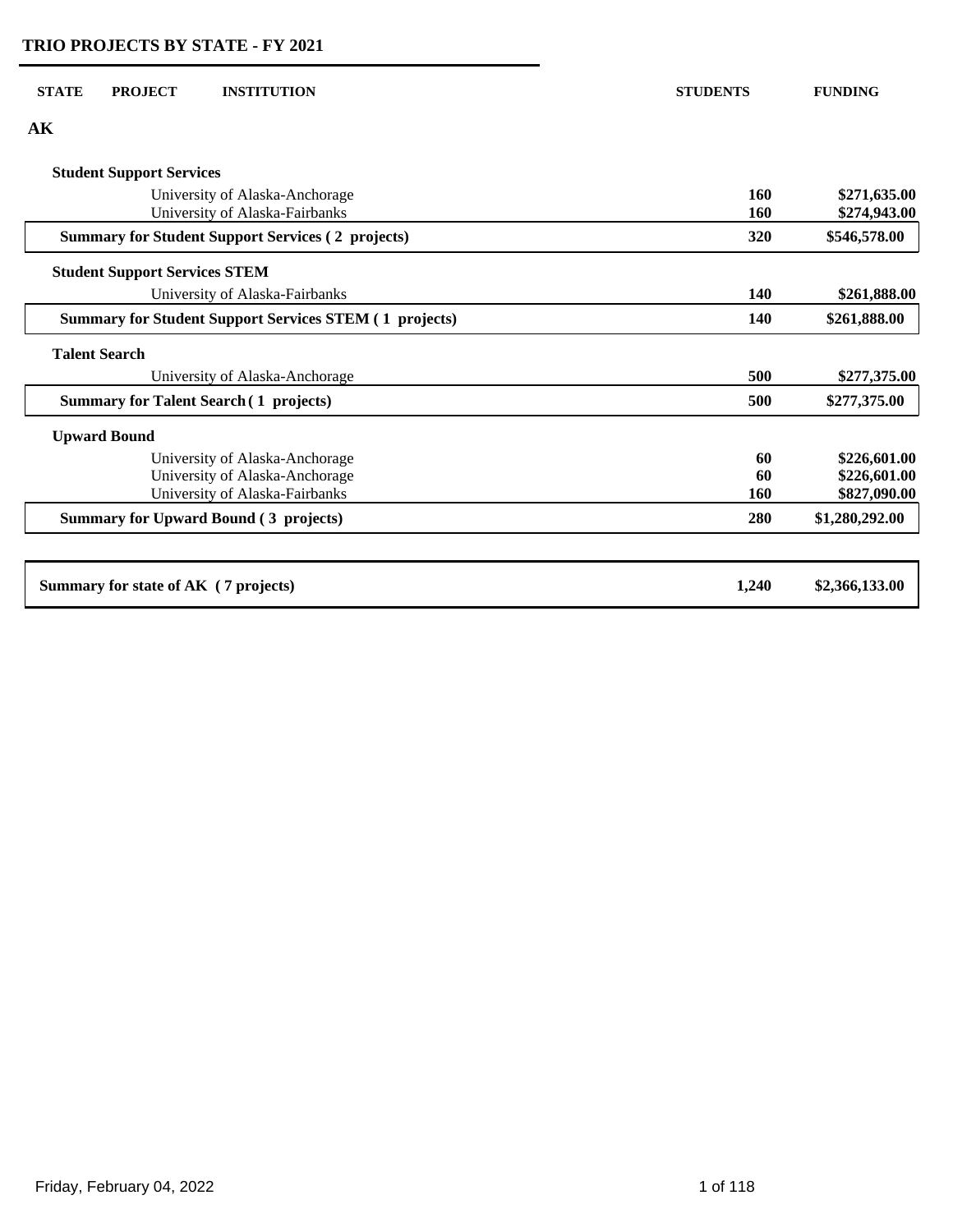| <b>STATE</b> | <b>PROJECT</b>                       | <b>INSTITUTION</b>                                                           | <b>STUDENTS</b> | <b>FUNDING</b>               |
|--------------|--------------------------------------|------------------------------------------------------------------------------|-----------------|------------------------------|
| AL           |                                      |                                                                              |                 |                              |
| <b>EOC</b>   |                                      |                                                                              |                 |                              |
|              |                                      | <b>Bevill State Community College</b>                                        | 1,000           | \$272,753.00                 |
|              |                                      | <b>Enterprise State Community College</b>                                    | 850             | \$232,050.00                 |
|              |                                      | Gadsden State Community College                                              | 850             | \$232,050.00                 |
|              |                                      | University of Alabama at Birmingham                                          | 850             | \$232,050.00                 |
|              | Summary for EOC (4 projects)         |                                                                              | 3,550           | \$968,903.00                 |
|              | <b>McNair Post-baccalaureate</b>     |                                                                              |                 |                              |
|              |                                      | Talladega College                                                            | 28              | \$292,305.00                 |
|              |                                      | Troy University                                                              | 25              | \$261,888.00                 |
|              |                                      | University of Alabama at Birmingham                                          | 25              | \$261,888.00                 |
|              |                                      | University of Montevallo                                                     | 29              | \$274,983.00                 |
|              |                                      | <b>Summary for McNair Post-baccalaureate (4 projects)</b>                    | 107             | \$1,091,064.00               |
|              | <b>Student Support Services</b>      |                                                                              |                 |                              |
|              |                                      | Alabama State University                                                     | 160             | \$294,725.00                 |
|              |                                      | <b>Bevill State Community College</b>                                        | 144             | \$261,888.00                 |
|              |                                      | <b>Bevill State Community College</b>                                        | 144             | \$261,888.00                 |
|              |                                      | <b>Bevill State Community College</b>                                        | 165             | \$347,155.00                 |
|              |                                      | <b>Bishop State Community College</b>                                        | 140             | \$261,888.00                 |
|              |                                      | <b>Coastal Alabama Community College</b>                                     | 167             | \$383,454.00                 |
|              |                                      | <b>Coastal Alabama Community College</b>                                     | 150             | \$294,725.00                 |
|              |                                      | Coastal Alabama Community College                                            | 150             | \$351,793.00                 |
|              |                                      | <b>Enterprise State Community College</b>                                    | 275             | \$576,128.00                 |
|              |                                      | Gadsden State Community College                                              | 600             | \$982,120.00                 |
|              |                                      | George Corley Wallace State Community College                                | 365             | \$718,829.00                 |
|              |                                      | J.F. Ingram State Technical College                                          | 167             | \$419,010.00                 |
|              |                                      | Lawson State Community College                                               | 200             | \$398,062.00                 |
|              |                                      | Lawson State Community College                                               | 210<br>140      | \$334,850.00                 |
|              | Miles College                        | Northwest-Shoals Community College                                           | 400             | \$261,888.00                 |
|              |                                      | <b>Snead State Community College</b>                                         | 170             | \$634,218.00                 |
|              |                                      |                                                                              | 140             | \$275,105.00                 |
|              |                                      | Spring Hill College<br>Troy University                                       | 450             | \$261,888.00<br>\$779,666.00 |
|              |                                      | University of Alabama                                                        | 206             | \$354,106.00                 |
|              |                                      | University of Alabama at Birmingham                                          | 200             | \$492,454.00                 |
|              |                                      | University of Montevallo                                                     | 200             | \$345,786.00                 |
|              |                                      | University of West Alabama                                                   | 160             | \$338,972.00                 |
|              |                                      | <b>Wallace Community College Selma</b>                                       | 309             | \$506,152.00                 |
|              |                                      | Wallace State Community College-Hanceville                                   | 200             | \$341,416.00                 |
|              |                                      | <b>Summary for Student Support Services (25 projects)</b>                    | 5,612           | \$10,478,166.00              |
|              | <b>Student Support Services STEM</b> |                                                                              |                 |                              |
|              |                                      | <b>Bevill State Community College</b>                                        | 124             | \$261,888.00                 |
|              |                                      | Central Alabama Community College                                            | 120             | \$261,888.00                 |
|              |                                      | University of Alabama at Birmingham                                          | 120             | \$261,888.00                 |
|              |                                      | <b>Summary for Student Support Services STEM (3 projects)</b>                | 364             | \$785,664.00                 |
|              |                                      | <b>Student Support Services Teacher Preparation</b>                          |                 |                              |
|              |                                      | University of Alabama at Birmingham                                          | 140             | \$261,888.00                 |
|              |                                      | <b>Summary for Student Support Services Teacher Preparation (1 projects)</b> | 140             | \$261,888.00                 |
|              |                                      |                                                                              |                 |                              |

**Talent Search**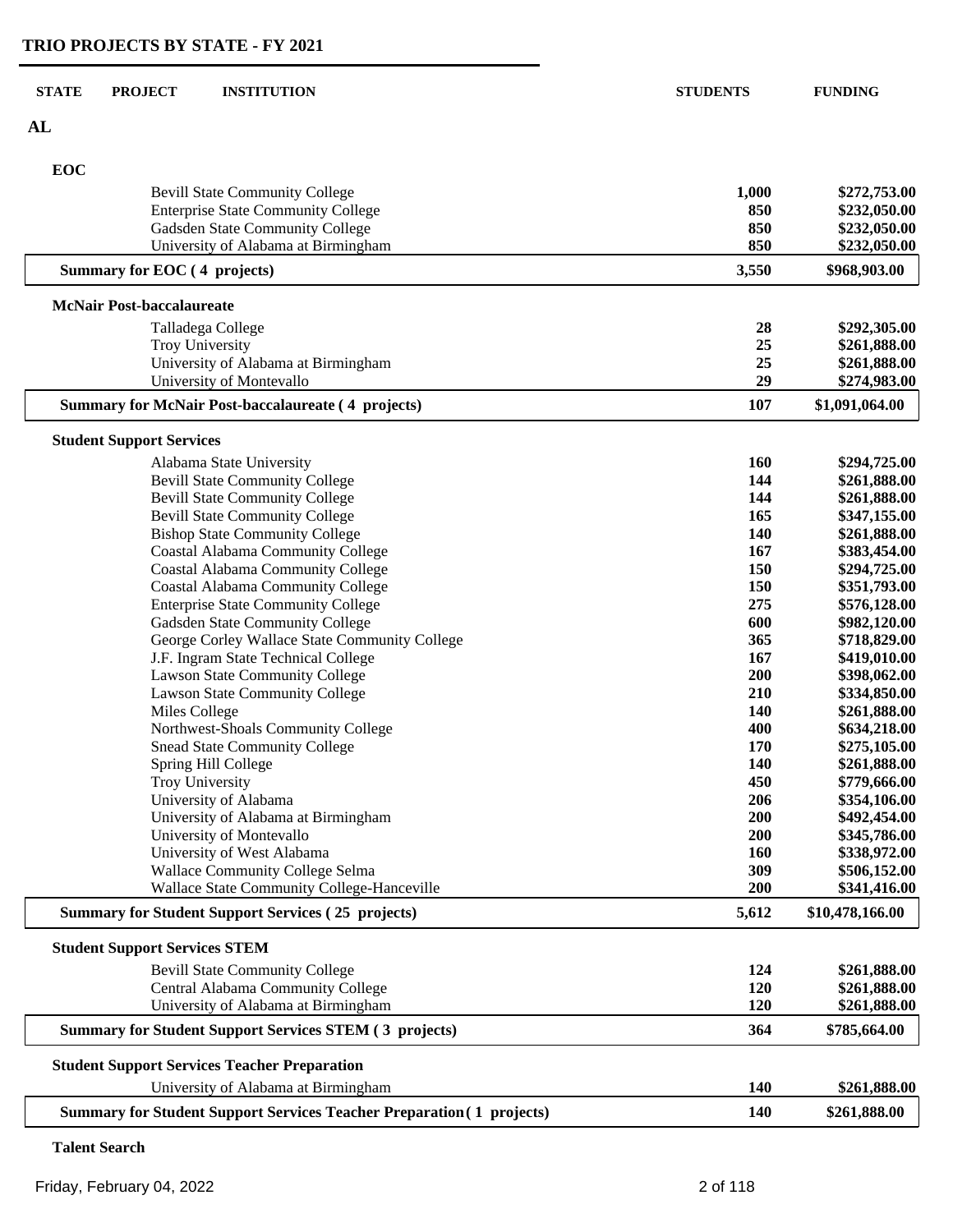L

 $\mathsf L$ 

| <b>STATE</b> | <b>PROJECT</b>                   | <b>INSTITUTION</b>                                        | <b>STUDENTS</b> | <b>FUNDING</b> |
|--------------|----------------------------------|-----------------------------------------------------------|-----------------|----------------|
|              |                                  | Alabama State University                                  | 729             | \$404,413.00   |
|              |                                  | <b>Bevill State Community College</b>                     | 850             | \$471,539.00   |
|              |                                  | <b>Bevill State Community College</b>                     | 500             | \$277,375.00   |
|              |                                  | Central Alabama Community College                         | 701             | \$388,881.00   |
|              |                                  | <b>Coastal Alabama Community College</b>                  | 1,300           | \$721,500.00   |
|              |                                  | <b>Enterprise State Community College</b>                 | 500             | \$277,375.00   |
|              |                                  | Gadsden State Community College                           | 702             | \$389,435.00   |
|              |                                  | Gadsden State Community College                           | 582             | \$322,865.00   |
|              |                                  | North Alabama Center for Educational Excellence           | 500             | \$277,375.00   |
|              |                                  | North Alabama Center for Educational Excellence           | 500             | \$277,375.00   |
|              |                                  | Northwest-Shoals Community College                        | 583             | \$323,420.00   |
|              |                                  | Northwest-Shoals Community College                        | 811             | \$450,105.00   |
|              |                                  | Northwest-Shoals Community College                        | 592             | \$328,413.00   |
|              |                                  | Wallace Community College-Sparks Campus At Eufaula        | 583             | \$323,420.00   |
|              |                                  | Wallace State Community College-Hanceville                | 875             | \$480,692.00   |
|              |                                  | <b>Summary for Talent Search (15 projects)</b>            | 10,308          | \$5,714,183.00 |
|              | <b>Upward Bound</b>              |                                                           |                 |                |
|              |                                  | Alabama A&M University                                    | 104             | \$553,172.00   |
|              |                                  | Alabama State University                                  | 67              | \$0.00         |
|              |                                  | <b>Bevill State Community College</b>                     | 88              | \$418,277.00   |
|              |                                  | <b>Bevill State Community College</b>                     | 66              | \$342,693.00   |
|              |                                  | <b>Bevill State Community College</b>                     | 108             | \$518,197.00   |
|              |                                  | Central Alabama Community College                         | 77              | \$379,582.00   |
|              |                                  | <b>Coastal Alabama Community College</b>                  | 88              | \$0.00         |
|              |                                  | Coastal Alabama Community College                         | 91              | \$434,764.00   |
|              |                                  | Coastal Alabama Community College                         | 88              | \$421,857.00   |
|              |                                  | Gadsden State Community College                           | 50              | \$297,601.00   |
|              |                                  | Gadsden State Community College                           | 78              | \$414,062.00   |
|              |                                  | Lawson State Community College                            | 75              | \$401,761.00   |
|              |                                  | North Alabama Center for Educational Excellence           | 70              | \$297,601.00   |
|              |                                  | North Alabama Center for Educational Excellence           | 67              | \$342,693.00   |
|              |                                  | Northwest-Shoals Community College                        | 67              | \$324,980.00   |
|              |                                  | Northwest-Shoals Community College                        | 91              | \$439,973.00   |
|              |                                  | <b>Snead State Community College</b>                      | 62              | \$297,601.00   |
|              |                                  | Stillman College                                          | 132             | \$0.00         |
|              |                                  | Talladega College                                         | 99              | \$394,266.00   |
|              |                                  | <b>Trenholm State Community College</b>                   | 50              | \$297,599.00   |
|              |                                  | Troy University                                           | 90              | \$434,765.00   |
|              |                                  | University of Alabama at Birmingham                       | 60              | \$297,601.00   |
|              |                                  | University of Alabama at Birmingham                       | 60              | \$297,601.00   |
|              |                                  | University of Montevallo                                  | 50              | \$0.00         |
|              |                                  | University of Montevallo                                  | 78              | \$0.00         |
|              |                                  | University of South Alabama                               | 50              | \$297,601.00   |
|              |                                  | University of West Alabama                                | 78              | \$0.00         |
|              |                                  | Wallace Community College-Sparks Campus At Eufaula        | 73              | \$353,906.00   |
|              |                                  | <b>Summary for Upward Bound (28 projects)</b>             | 2,157           | \$8,258,153.00 |
|              | <b>Upward Bound Math/Science</b> |                                                           |                 |                |
|              |                                  | <b>Bevill State Community College</b>                     | 62              | \$297,601.00   |
|              |                                  | North Alabama Center for Educational Excellence           | 63              | \$312,480.00   |
|              |                                  | Northwest-Shoals Community College                        | 60              | \$297,601.00   |
|              |                                  | University of Montevallo                                  | 60              | \$297,599.00   |
|              |                                  | <b>Summary for Upward Bound Math/Science (4 projects)</b> | 245             | \$1,205,281.00 |
|              |                                  |                                                           |                 |                |
|              | <b>Veterans Upward Bound</b>     |                                                           |                 |                |
|              |                                  | Gadsden State Community College                           | 125             | \$327,543.00   |
|              | Friday, February 04, 2022        |                                                           | 3 of 118        |                |
|              |                                  |                                                           |                 |                |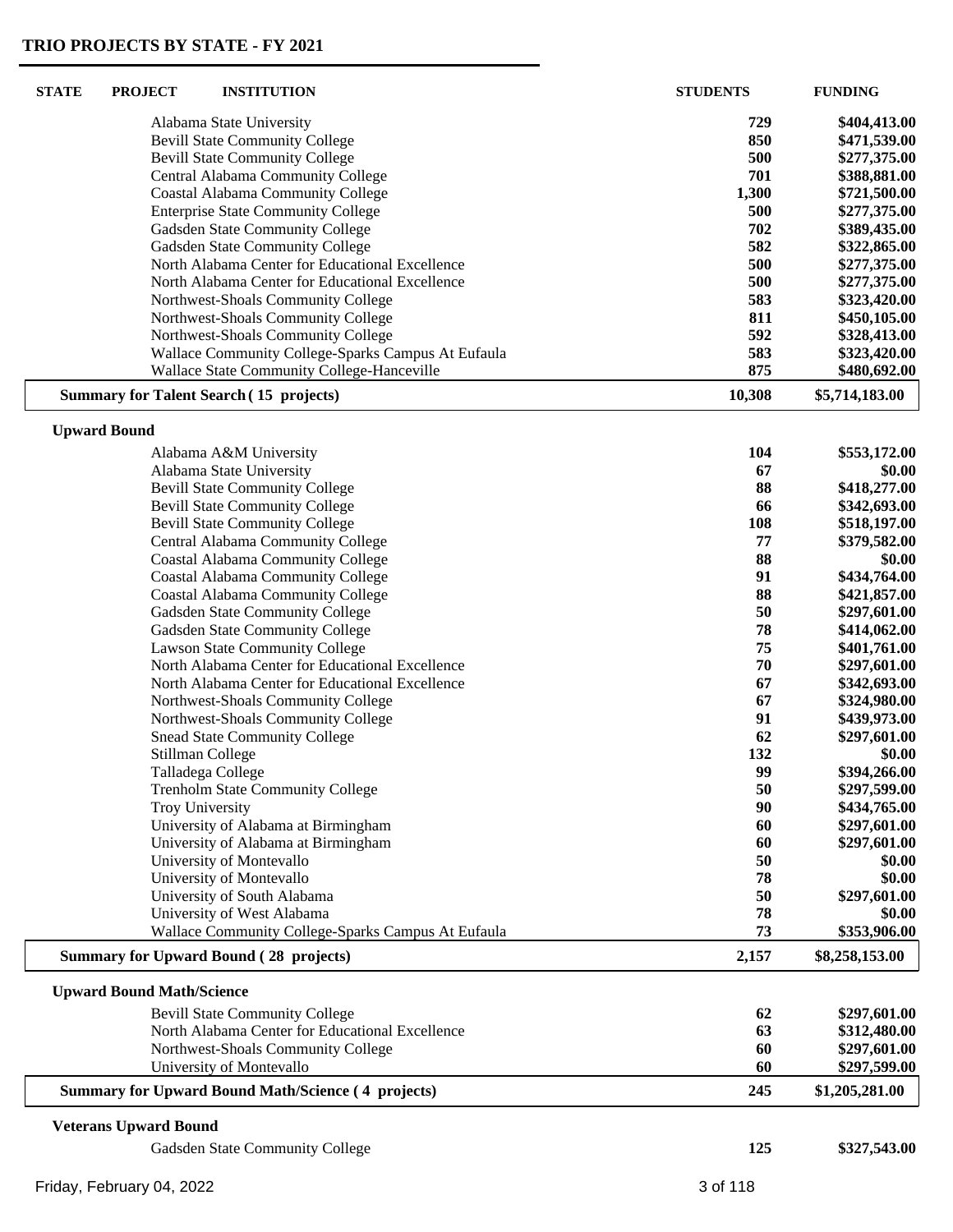| <b>STATE</b>                                          | <b>PROJECT</b>                        | <b>INSTITUTION</b>                              | <b>STUDENTS</b> | <b>FUNDING</b>  |
|-------------------------------------------------------|---------------------------------------|-------------------------------------------------|-----------------|-----------------|
|                                                       |                                       | North Alabama Center for Educational Excellence | 125             | \$297,601.00    |
| <b>Summary for Veterans Upward Bound (2 projects)</b> |                                       | <b>250</b>                                      | \$625,144.00    |                 |
|                                                       |                                       |                                                 |                 |                 |
|                                                       | Summary for state of AL (86 projects) |                                                 | 22,733          | \$29,388,446.00 |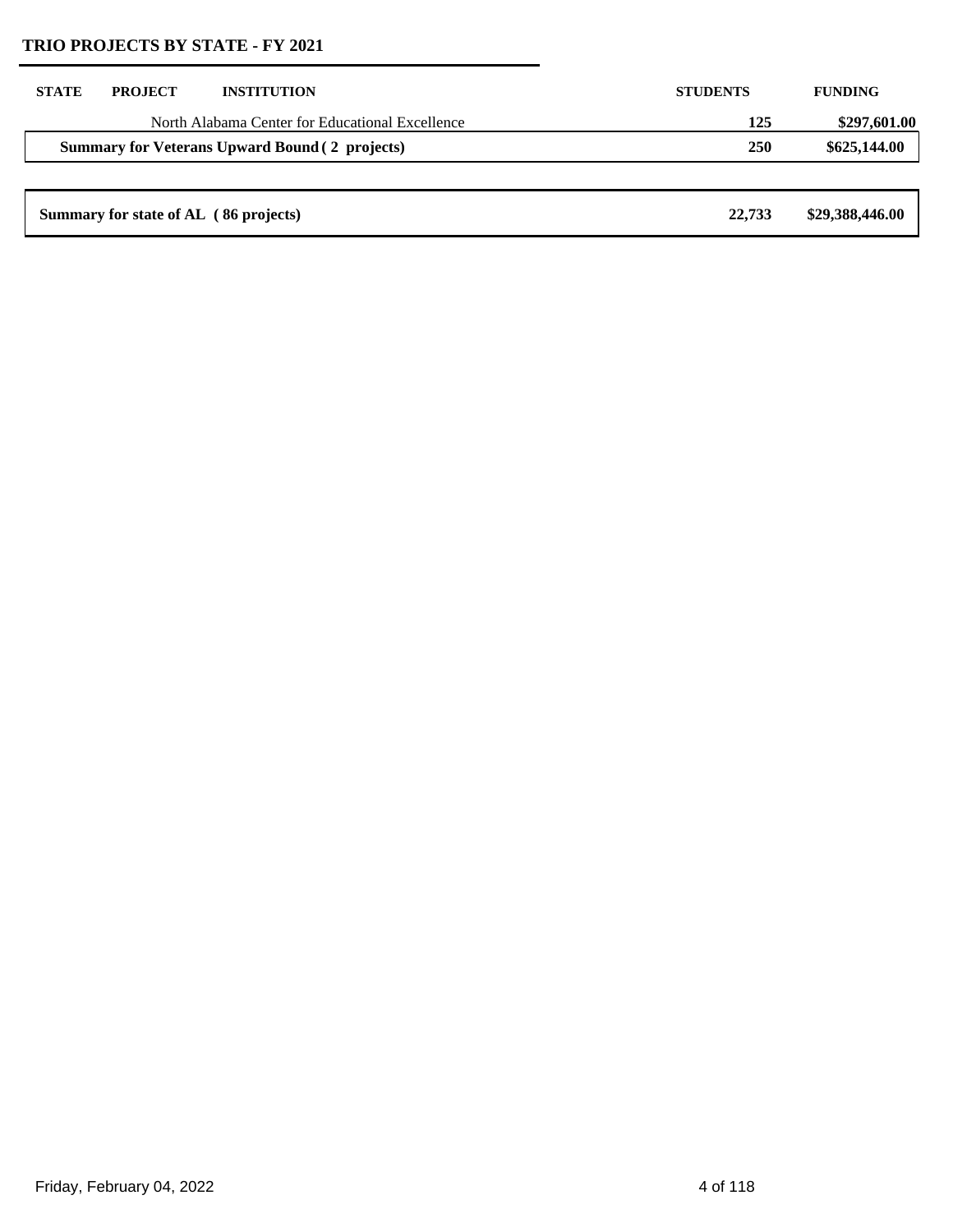**AR**

#### **Disabled Student Services**

| Henderson State University                                               | 100               | \$294,721.00                 |
|--------------------------------------------------------------------------|-------------------|------------------------------|
| <b>Summary for Disabled Student Services (1 projects)</b>                | 100               | \$294,721.00                 |
| EOC                                                                      |                   |                              |
| Arkansas Northeastern College                                            | 1,097             | \$391,147.00                 |
| Arkansas State University Mid-South                                      | 1,000             | \$273,793.00                 |
| Henderson State University                                               | 1,000             | \$273,793.00                 |
| North Arkansas College                                                   | 1,000             | \$313,131.00                 |
| University of Arkansas - Little Rock                                     | 1,000             | \$312,382.00                 |
| University of Arkansas - Little Rock                                     | 1,000             | \$273,000.00                 |
| University of Arkansas - Little Rock                                     | 850               | \$232,050.00                 |
| University of Arkansas Rich Mountain                                     | 1,362             | \$486,344.00                 |
| Summary for EOC (8 projects)                                             | 8,309             | \$2,555,640.00               |
| <b>McNair Post-baccalaureate</b>                                         |                   |                              |
| Harding University                                                       | 27                | \$274,983.00                 |
| Henderson State University                                               | 25                | \$261,889.00                 |
| University of Arkansas - Little Rock                                     | 26                | \$262,867.00                 |
| <b>Summary for McNair Post-baccalaureate (3 projects)</b>                | 78                | \$799,739.00                 |
| <b>Student Support Services</b>                                          |                   |                              |
| Arkansas Northeastern College                                            | 175               | \$335,111.00                 |
| Arkansas State University                                                | 175               | \$316,350.00                 |
| Arkansas State University Mid-South                                      | 180               | \$335,086.00                 |
| Arkansas State University Three Rivers                                   | 200               | \$306,036.00                 |
| Arkansas State University-Beebe                                          | <b>160</b>        | \$294,725.00                 |
| Arkansas State University-Beebe                                          | 140               | \$261,888.00                 |
| Arkansas Tech University                                                 | 140               | \$261,888.00                 |
| Arkansas Tech University                                                 | 140               | \$261,888.00                 |
| East Arkansas Community College                                          | 200               | \$361,323.00                 |
| Henderson State University                                               | 308               | \$417,525.00                 |
| John Brown University                                                    | 165               | \$275,105.00                 |
| National Park College                                                    | 225               | \$420,020.00                 |
| North Arkansas College                                                   | 200               | \$377,440.00                 |
| Ozarka College                                                           | 215               | \$331,434.00                 |
| Phillips Community College of the University of Arkansas                 | 257               | \$374,609.00                 |
| Southeast Arkansas College                                               | 160               | \$275,105.00                 |
| Southern Arkansas University                                             | 250               | \$396,437.00                 |
| University of Arkansas - Little Rock                                     | 260               | \$427,545.00                 |
| University of Arkansas Community College At Batesville                   | 144               | \$261,888.00                 |
| University of Arkansas Hope-Texarkana                                    | 200               | \$335,111.00                 |
| University of Arkansas Pulaski Technical College                         | 180               | \$275,105.00                 |
| University of Arkansas Rich Mountain                                     | 220               | \$378,800.00                 |
| University of Arkansas-Fayetteville<br>University of Arkansas-Fort Smith | 325               | \$298,858.00                 |
| University of Arkansas-Pine Bluff                                        | <b>140</b><br>308 | \$261,888.00<br>\$491,808.00 |
| University of the Ozarks                                                 | 180               | \$320,062.00                 |
| <b>Summary for Student Support Services (26 projects)</b>                | 5,247             | \$8,653,035.00               |
|                                                                          |                   |                              |
| <b>Student Support Services STEM</b>                                     | 120               | \$261,888.00                 |
| University of Arkansas-Fort Smith                                        |                   |                              |
| <b>Summary for Student Support Services STEM (1 projects)</b>            | 120               | \$261,888.00                 |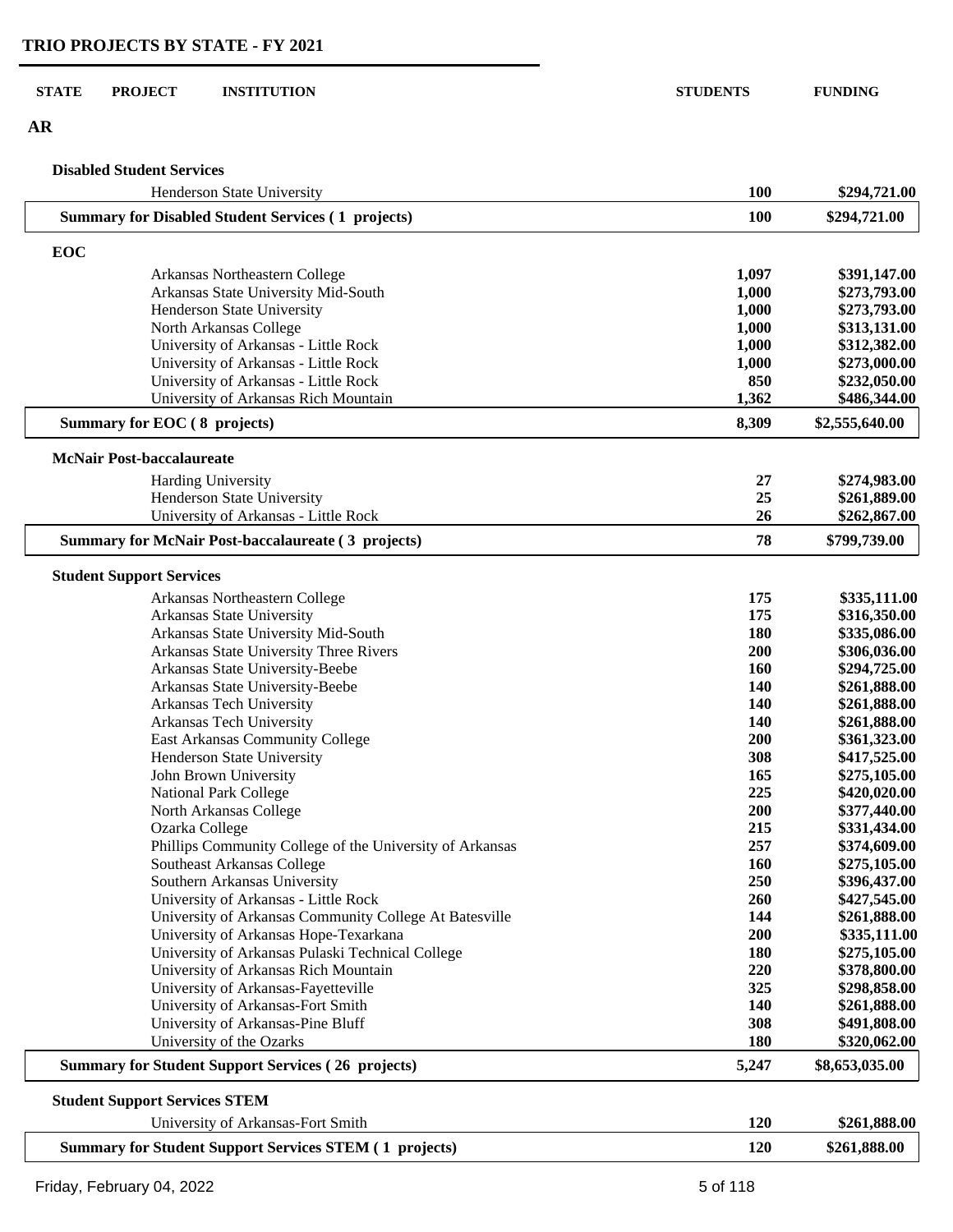| <b>STATE</b> | <b>PROJECT</b><br><b>INSTITUTION</b>                                            | <b>STUDENTS</b> | <b>FUNDING</b>               |
|--------------|---------------------------------------------------------------------------------|-----------------|------------------------------|
|              |                                                                                 |                 |                              |
|              | <b>Student Support Services Teacher Preparation</b><br>Arkansas Tech University | 140             | \$261,888.00                 |
|              | <b>Summary for Student Support Services Teacher Preparation (1 projects)</b>    | 140             | \$261,888.00                 |
|              | <b>Talent Search</b>                                                            |                 |                              |
|              |                                                                                 |                 |                              |
|              | Arkansas Northeastern College                                                   | 500             | \$592,473.00                 |
|              | Henderson State University                                                      | 500             | \$277,372.00                 |
|              | <b>National Park College</b>                                                    | 583             | \$323,420.00                 |
|              | North Arkansas College                                                          | 1,361           | \$755,016.00                 |
|              | <b>Ouachita Baptist University</b>                                              | 860             | \$477,086.00                 |
|              | Southern Arkansas University                                                    | 503             | \$279,040.00                 |
|              | University of Arkansas - Little Rock                                            | 1,068           | \$592,205.00                 |
|              | University of Arkansas - Little Rock                                            | 500             | \$277,374.00                 |
|              | University of Arkansas - Little Rock                                            | 500             | \$277,375.00                 |
|              | University of Arkansas Rich Mountain                                            | 680             | \$377,231.00                 |
|              | University of Arkansas-Fayetteville                                             | 932             | \$517,027.00                 |
|              | University of Arkansas-Fayetteville                                             | 507             | \$281,258.00                 |
|              | University of Arkansas-Fayetteville                                             | 507             | \$281,258.00                 |
|              | <b>Summary for Talent Search (13 projects)</b>                                  | 9,001           | \$5,308,135.00               |
|              | <b>Upward Bound</b>                                                             |                 |                              |
|              | Arkansas Baptist College                                                        | 60              | \$297,601.00                 |
|              | Arkansas State University-Beebe                                                 | 56              | \$297,601.00                 |
|              | Arkansas State University-Beebe                                                 | 75              | \$401,761.00                 |
|              | Arkansas Tech University                                                        | 57              | \$297,601.00                 |
|              | Harding University                                                              | 65              | \$342,694.00                 |
|              | Henderson State University                                                      | 60              | \$297,601.00                 |
|              | Lyon College                                                                    | 87              | \$464,829.00                 |
|              | <b>National Park College</b>                                                    | 60              | \$297,601.00                 |
|              | <b>Ouachita Baptist University</b>                                              | 88              | \$470,445.00                 |
|              | South Arkansas Community College                                                | 63              | \$312,480.00                 |
|              | Southern Arkansas University                                                    | 60              | \$297,601.00                 |
|              | Southern Arkansas University                                                    | 120             | \$639,832.00                 |
|              | University of Arkansas Hope-Texarkana                                           | 60              | \$290,665.00                 |
|              | University of Arkansas Rich Mountain                                            | 77              | \$404,000.00                 |
|              | University of Arkansas-Fayetteville                                             | 84              |                              |
|              | University of Arkansas-Fayetteville                                             | 58              | \$435,295.00<br>\$297,601.00 |
|              | University of Arkansas-Fort Smith                                               | 62              | \$309,980.00                 |
|              | University of Arkansas-Pine Bluff                                               | 76              | \$404,000.00                 |
|              | University of Central Arkansas                                                  | 58              | \$297,601.00                 |
|              | <b>Summary for Upward Bound (19 projects)</b>                                   | 1,326           | \$6,856,789.00               |
|              |                                                                                 |                 |                              |
|              | <b>Upward Bound Math/Science</b>                                                |                 |                              |
|              | Arkansas Tech University                                                        | 57              | \$297,601.00                 |
|              | Lyon College                                                                    | 66              | \$349,890.00                 |
|              | University of Arkansas Rich Mountain                                            | 60              | \$297,601.00                 |
|              | University of Arkansas-Fayetteville                                             | 58              | \$297,601.00                 |
|              | University of Arkansas-Fort Smith                                               | 62              | \$309,980.00                 |
|              | <b>Summary for Upward Bound Math/Science (5 projects)</b>                       | 303             | \$1,552,673.00               |
|              | <b>Veterans Upward Bound</b>                                                    |                 |                              |
|              | Arkansas Tech University                                                        | 125             | \$297,601.00                 |
|              | Henderson State University                                                      | 125             | \$297,601.00                 |
|              | University of Arkansas Pulaski Technical College                                | 130             | \$297,601.00                 |
|              | University of Arkansas-Fayetteville                                             | 132             | \$337,605.00                 |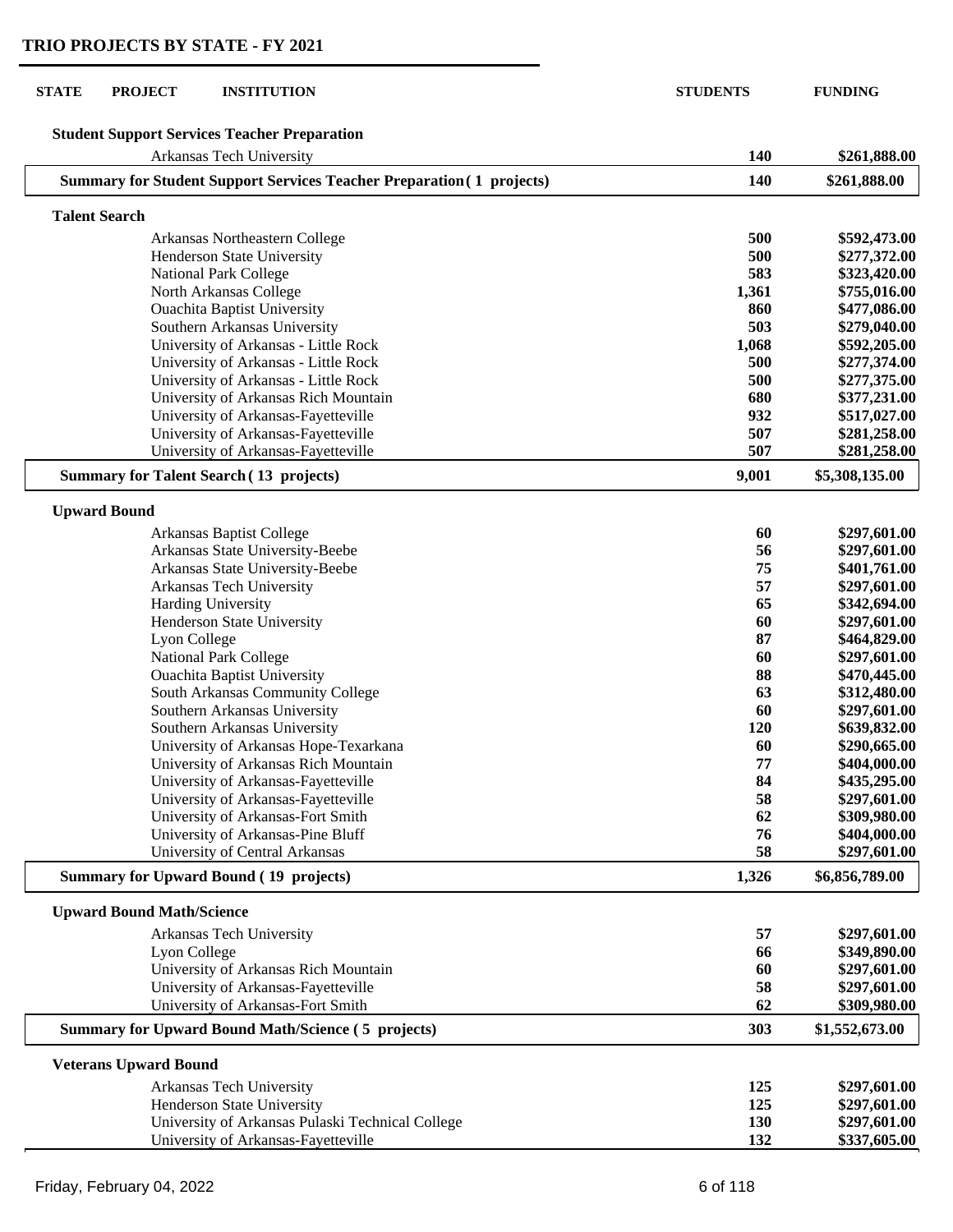| <b>STATE</b> | <b>PROJECT</b>                        | <b>INSTITUTION</b>                                    | <b>STUDENTS</b> | <b>FUNDING</b>  |
|--------------|---------------------------------------|-------------------------------------------------------|-----------------|-----------------|
|              |                                       | <b>Summary for Veterans Upward Bound (4 projects)</b> | 512             | \$1,230,408.00  |
|              |                                       |                                                       |                 |                 |
|              | Summary for state of AR (81 projects) |                                                       | 25,136          | \$27,774,916.00 |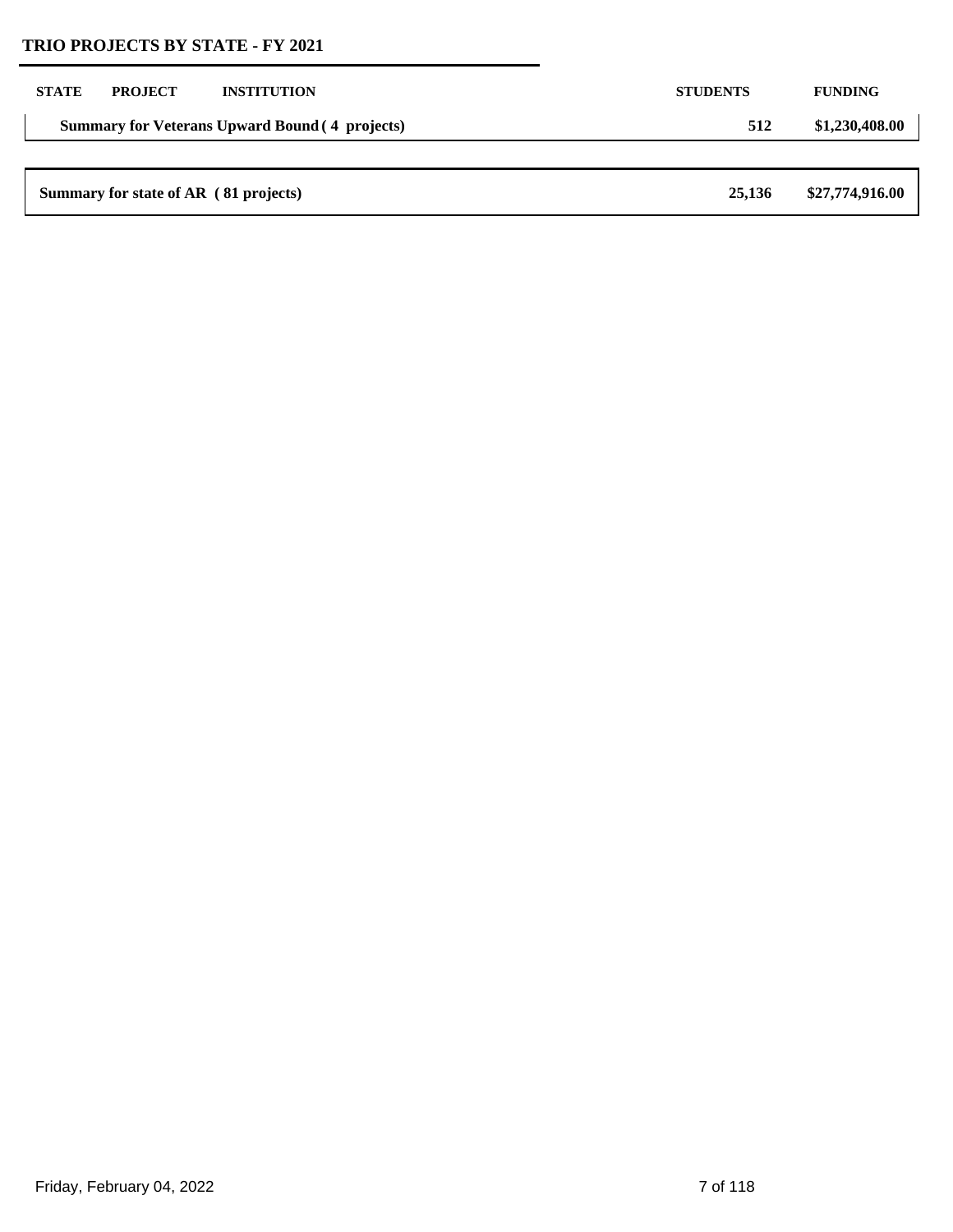| <b>STATE</b>         | <b>PROJECT</b><br><b>INSTITUTION</b>                                                   | <b>STUDENTS</b> | <b>FUNDING</b>                 |
|----------------------|----------------------------------------------------------------------------------------|-----------------|--------------------------------|
| $A\mathbf{Z}$        |                                                                                        |                 |                                |
|                      | <b>Disabled Student Services</b>                                                       |                 |                                |
|                      | Arizona State University<br>Pima Community College                                     | 270<br>100      | \$292,020.00<br>\$261,888.00   |
|                      | <b>Summary for Disabled Student Services (2 projects)</b>                              | 370             | \$553,908.00                   |
| EOC                  |                                                                                        |                 |                                |
|                      | Northern Arizona University                                                            | 1,500           | \$516,223.00                   |
|                      | Summary for EOC (1 projects)                                                           | 1,500           | \$516,223.00                   |
|                      | <b>McNair Post-baccalaureate</b>                                                       |                 |                                |
|                      | University of Arizona                                                                  | 27              | \$261,887.00                   |
|                      | <b>Summary for McNair Post-baccalaureate (1 projects)</b>                              | 27              | \$261,887.00                   |
|                      | <b>Student Support Services</b>                                                        |                 |                                |
|                      | Arizona State University                                                               | <b>140</b>      | \$261,888.00                   |
|                      | Arizona State University                                                               | 150             | \$261,888.00                   |
|                      | Arizona State University                                                               | 140             | \$261,888.00                   |
|                      | Arizona State University                                                               | 150             | \$261,888.00                   |
|                      | Arizona Western College                                                                | 240<br>160      | \$394,180.00<br>\$275,105.00   |
|                      | Central Arizona College<br><b>Cochise College</b>                                      | 165             | \$279,965.00                   |
|                      | Coconino Community College                                                             | 144             | \$261,888.00                   |
|                      | GateWay Community College                                                              | 165             | \$273,957.00                   |
|                      | Mesa Community College                                                                 | 140             | \$111,848.00                   |
|                      | Northern Arizona University                                                            | 247             | \$352,685.00                   |
|                      | Pima Community College                                                                 | 140             | \$261,888.00                   |
|                      | University of Arizona                                                                  | 140             | \$261,888.00                   |
|                      | Yavapai College                                                                        | 309             | \$483,523.00                   |
|                      | <b>Summary for Student Support Services (14 projects)</b>                              | 2,430           | \$4,004,479.00                 |
|                      | <b>Student Support Services STEM</b>                                                   |                 |                                |
|                      | Arizona State University                                                               | 130             | \$261,888.00                   |
|                      | Arizona State University                                                               | <b>120</b>      | \$261,888.00                   |
|                      | Mesa Community College                                                                 | <b>120</b>      | \$130,149.00                   |
|                      | Pima Community College                                                                 | 120             | \$261,888.00                   |
|                      | University of Arizona<br><b>Summary for Student Support Services STEM (5 projects)</b> | 124<br>614      | \$261,888.00<br>\$1,177,701.00 |
|                      |                                                                                        |                 |                                |
|                      | <b>Student Support Services Teacher Preparation</b><br>University of Arizona           | 140             | \$261,888.00                   |
|                      | <b>Summary for Student Support Services Teacher Preparation (1 projects)</b>           | 140             | \$261,888.00                   |
| <b>Talent Search</b> |                                                                                        |                 |                                |
|                      |                                                                                        |                 |                                |
|                      | Arizona State University<br>Arizona Western College                                    | 500<br>583      | \$277,375.00<br>\$323,420.00   |
|                      | Friendly House, Inc.                                                                   | 550             | \$300,675.00                   |
|                      | Northern Arizona University                                                            | 800             | \$442,136.00                   |
|                      | Pima Community College                                                                 | 880             | \$488,181.00                   |
|                      | Yavapai College                                                                        | 700             | \$377,785.00                   |
|                      | <b>Summary for Talent Search (6 projects)</b>                                          | 4,013           | \$2,209,572.00                 |

**Upward Bound**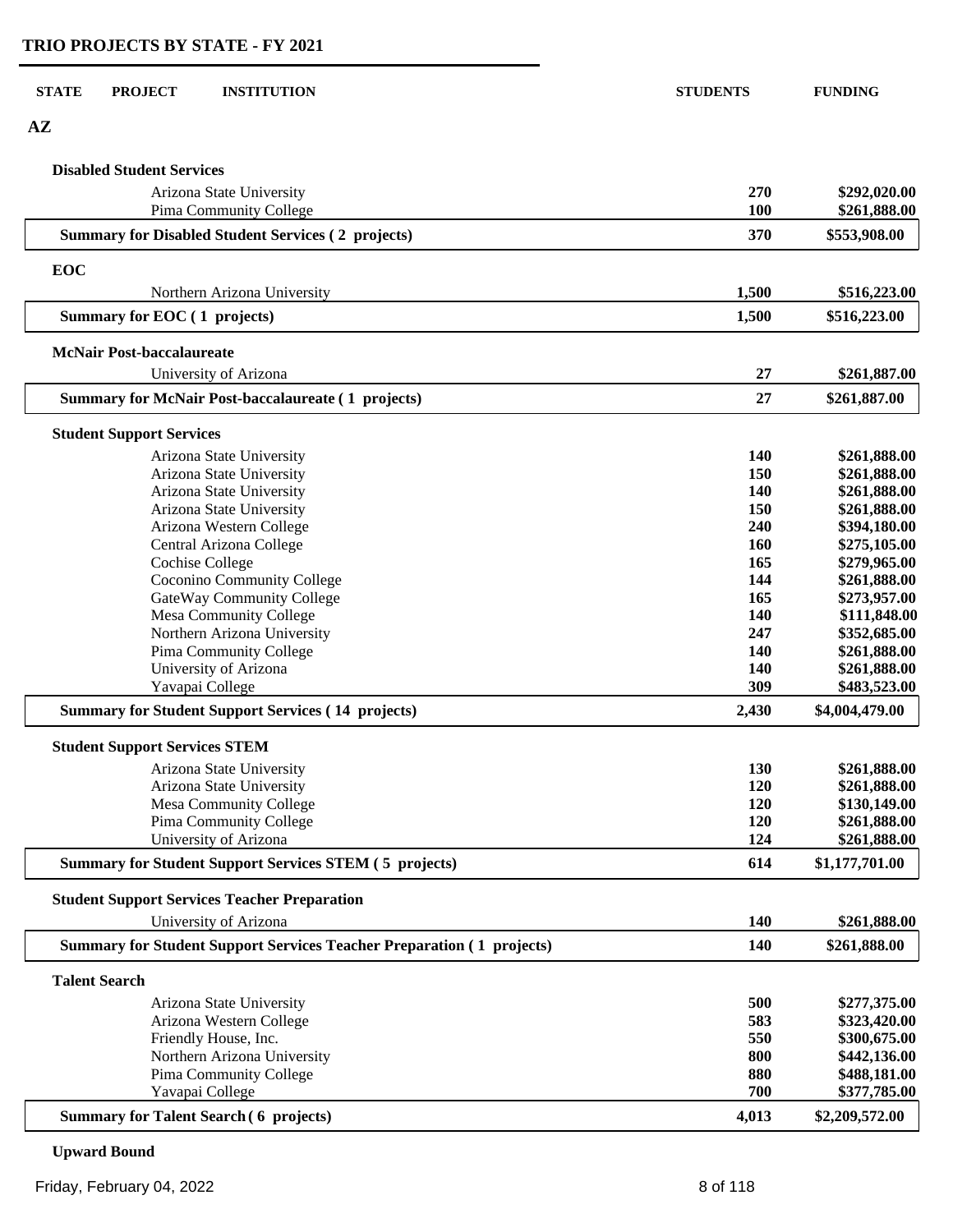| <b>STATE</b><br><b>PROJECT</b><br><b>INSTITUTION</b>      | <b>STUDENTS</b> | <b>FUNDING</b>  |
|-----------------------------------------------------------|-----------------|-----------------|
| Arizona State University                                  | 142             | \$708,450.00    |
| Arizona State University                                  | 60              | \$297,601.00    |
| Arizona Western College                                   | 69              | \$348,982.00    |
| Central Arizona College                                   | 60              | \$297,600.00    |
| Embry-Riddle Aeronautical University                      | 65              | \$0.00          |
| GateWay Community College                                 | 67              | \$312,463.00    |
| Northern Arizona University                               | 98              | \$523,533.00    |
| Pima Community College                                    | 65              | \$312,480.00    |
| Pima Community College                                    | 65              | \$312,472.00    |
| Pima Community College                                    | 65              | \$312,480.00    |
| Pima Community College                                    | 65              | \$312,478.00    |
| South Mountain Community College                          | 50              | \$297,601.00    |
| University of Arizona                                     | 60              | \$297,601.00    |
| <b>Summary for Upward Bound (13 projects)</b>             | 931             | \$4,333,741.00  |
| <b>Upward Bound Math/Science</b>                          |                 |                 |
| Northern Arizona University                               | 69              | \$353,590.00    |
| <b>Summary for Upward Bound Math/Science (1 projects)</b> | 69              | \$353,590.00    |
| <b>Veterans Upward Bound</b>                              |                 |                 |
| Arizona State University                                  | 140             | \$372,283.00    |
| Pima Community College                                    | 125             | \$297,601.00    |
| <b>Summary for Veterans Upward Bound (2 projects)</b>     | 265             | \$669,884.00    |
|                                                           |                 |                 |
| Summary for state of AZ (46 projects)                     | 10,359          | \$14,342,873.00 |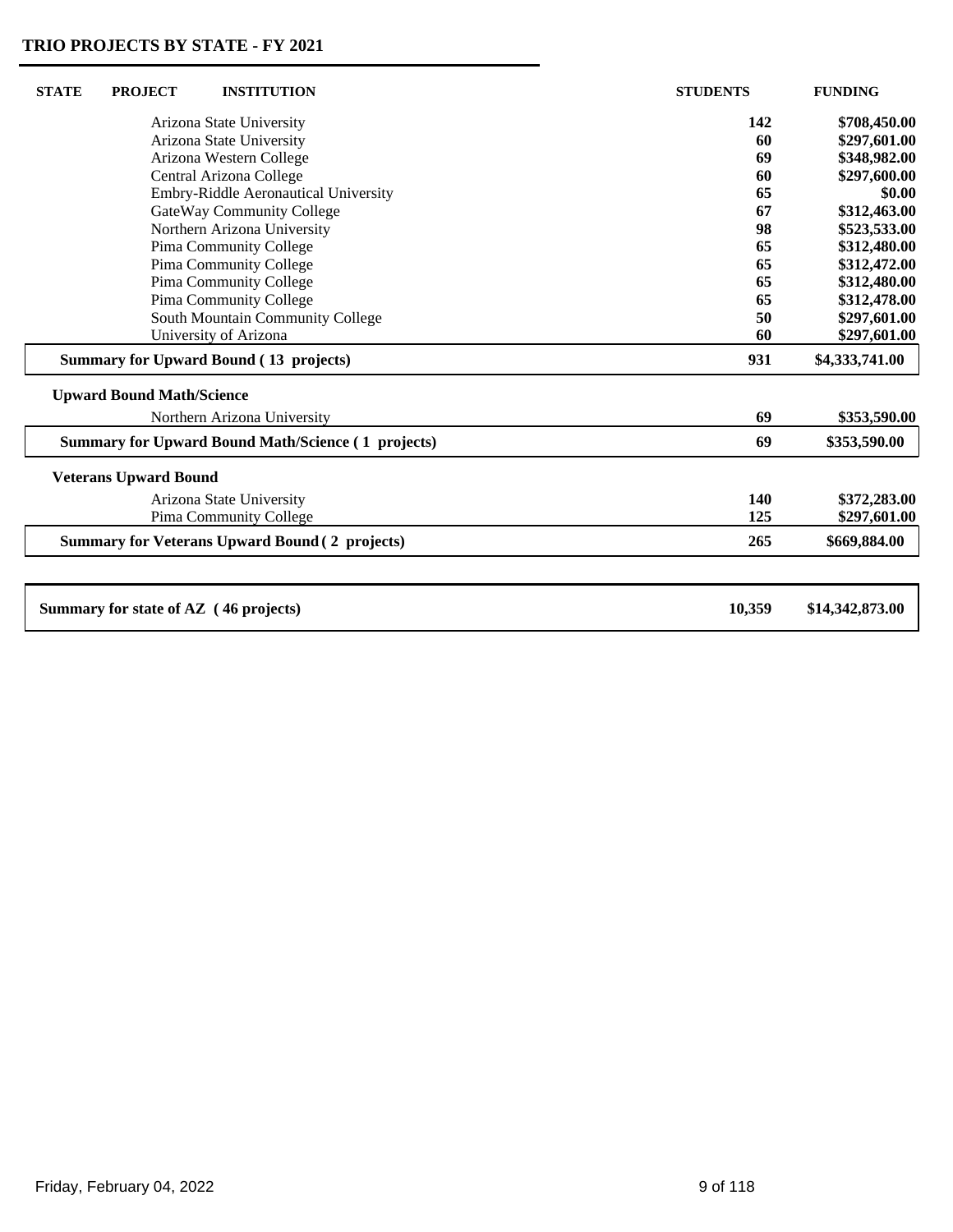## **CA**

|     | <b>Disabled Student Services</b>                                                |                |                              |
|-----|---------------------------------------------------------------------------------|----------------|------------------------------|
|     |                                                                                 |                |                              |
|     | <b>Butte College</b>                                                            | 100            | \$261,888.00                 |
|     | California State Polytechnic University-Pomona                                  | 150            | \$335,110.00                 |
|     | California State University-East Bay                                            | 100            | \$275,104.00                 |
|     | California State University-Fresno                                              | 110            | \$261,888.00                 |
|     | California State University-Long Beach                                          | 103            | \$261,888.00                 |
|     | College of the Desert                                                           | 103            | \$261,888.00                 |
|     | Long Beach City College<br>Los Angeles Harbor College                           | 100<br>125     | \$275,105.00<br>\$348,002.00 |
|     | Palo Verde College                                                              | 100            | \$261,888.00                 |
|     | Riverside Community College District                                            | 100            | \$261,888.00                 |
|     | Riverside Community College District                                            | 100            | \$261,888.00                 |
|     | San Diego State University                                                      | 225            | \$335,110.00                 |
|     | <b>State Center Community College District</b>                                  | 125            | \$294,722.00                 |
|     | University of California-Berkeley                                               | 250            | \$347,762.00                 |
|     | <b>Summary for Disabled Student Services (14 projects)</b>                      | 1,791          | \$4,044,131.00               |
|     |                                                                                 |                |                              |
| EOC |                                                                                 |                |                              |
|     | California State University-Fresno                                              | 1,300          | \$391,146.00                 |
|     | California State University-Long Beach                                          | 1,000          | \$273,793.00                 |
|     | California State University-San Bernardino                                      | 850            | \$232,050.00                 |
|     | Columbia College                                                                | 1,000          | \$273,000.00                 |
|     | <b>Palomar Community College</b><br>Wahupa Educational Enterprises, Inc.        | 1,000<br>1,130 | \$273,793.00<br>\$394,270.00 |
|     | <b>West Los Angeles College</b>                                                 | 1,000          | \$273,793.00                 |
|     | Summary for EOC (7 projects)                                                    | 7,280          | \$2,111,845.00               |
|     |                                                                                 |                |                              |
|     | <b>McNair Post-baccalaureate</b>                                                |                |                              |
|     | California Lutheran University                                                  | 28             | \$275,516.00                 |
|     | California State Polytechnic University-Pomona                                  | 25             | \$261,886.00                 |
|     | California State University-Dominguez Hills                                     | 26             | \$264,431.00                 |
|     | California State University-Fresno                                              | 30             | \$314,266.00                 |
|     | California State University-Fullerton<br>California State University-Long Beach | 26<br>25       | \$261,888.00<br>\$261,888.00 |
|     | California State University-Monterey Bay                                        | 29             | \$261,888.00                 |
|     | California State University-Sacramento                                          | 26             | \$254,257.00                 |
|     | California State University-San Marcos                                          | 25             | \$261,888.00                 |
|     | California State University-Stanislaus                                          | 25             | \$261,887.00                 |
|     | Loyola Marymount University                                                     | 26             | \$261,888.00                 |
|     | San Jose State University                                                       | 28             | \$289,267.00                 |
|     | Sonoma State University                                                         | 27             | \$261,888.00                 |
|     | University of California-Berkeley                                               | 48             | \$437,772.00                 |
|     | University of California-Davis                                                  | 36             | \$299,983.00                 |
|     | University of California-Los Angeles                                            | 28             | \$274,983.00                 |
|     | University of California-San Diego                                              | 30             | \$296,549.00                 |
|     | University of California-Santa Barbara                                          | 28             | \$261,887.00                 |
|     | University of San Diego                                                         | 26             | \$267,841.00                 |
|     | <b>Summary for McNair Post-baccalaureate (19 projects)</b>                      | 542            | \$5,331,853.00               |
|     | <b>Student Support Services English as a Second Language</b>                    |                |                              |
|     | <b>Chabot College</b>                                                           | 140            | \$261,888.00                 |
|     | Hartnell College                                                                | 140            | \$261,888.00                 |
|     | Sonoma State University                                                         | 140            | \$261,888.00                 |
|     | <b>State Center Community College District</b>                                  | 140            | \$261,888.00                 |

State Center Community College District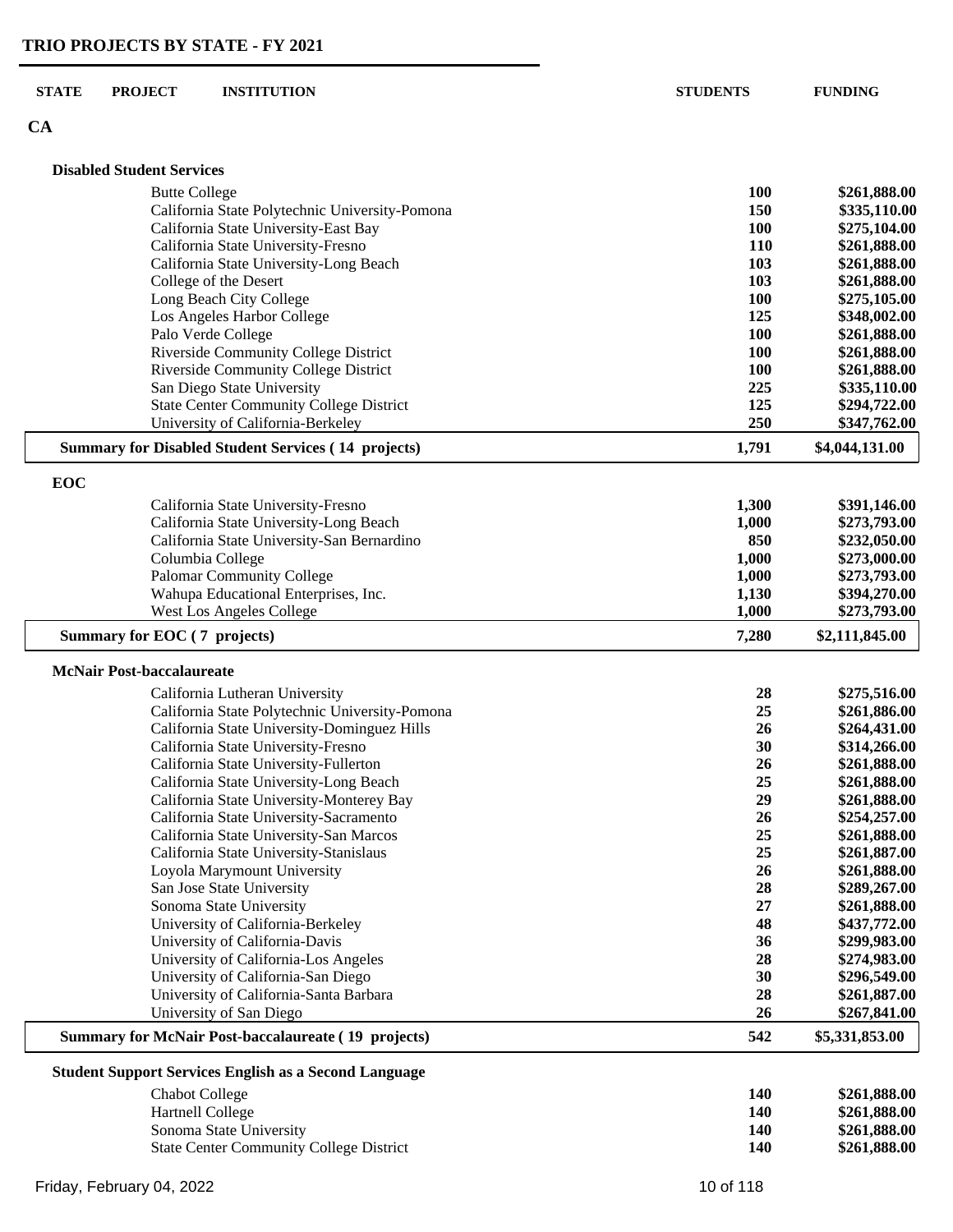| <b>STATE</b> | <b>PROJECT</b><br><b>INSTITUTION</b>                                                | <b>STUDENTS</b>   | <b>FUNDING</b>               |
|--------------|-------------------------------------------------------------------------------------|-------------------|------------------------------|
|              | <b>State Center Community College District</b><br><b>Woodland Community College</b> | <b>140</b><br>144 | \$261,888.00<br>\$261,888.00 |
| projects)    | <b>Summary for Student Support Services English as a Second Language (6)</b>        | 844               | \$1,571,328.00               |
|              | <b>Student Support Services</b>                                                     |                   |                              |
|              | Allan Hancock College                                                               | 400               | \$261,888.00                 |
|              | American River College                                                              | <b>140</b>        | \$261,888.00                 |
|              | Antelope Valley College                                                             | 160               | \$294,725.00                 |
|              | <b>Azusa Pacific University</b>                                                     | 140               | \$261,888.00                 |
|              | <b>Butte College</b>                                                                | 140               | \$261,888.00                 |
|              | California Lutheran University                                                      | 206               | \$296,322.00                 |
|              | California Polytechnic State University-San Luis Obispo                             | 258               | \$344,414.00                 |
|              | California State Polytechnic University-Pomona                                      | 250               | \$443,367.00                 |
|              | California State University-Chico                                                   | 160               | \$294,722.00                 |
|              | California State University-Dominguez Hills                                         | 160               | \$292,913.00                 |
|              | California State University-East Bay                                                | 438               | \$542,635.00                 |
|              | California State University-Fresno                                                  | 140               | \$348,002.00                 |
|              | California State University-Fullerton                                               | 165               | \$348,002.00                 |
|              | California State University-Long Beach                                              | 464               | \$607,236.00                 |
|              | California State University-Monterey Bay                                            | 160               | \$294,725.00                 |
|              | California State University-San Bernardino                                          | 335               | \$444,751.00                 |
|              | California State University-San Marcos                                              | 206               | \$348,002.00                 |
|              | California State University-Stanislaus                                              | 200               | \$438,134.00                 |
|              | Canada College                                                                      | 165               | \$275,105.00                 |
|              | <b>Chabot College</b>                                                               | 160               | \$275,105.00                 |
|              | City College of San Francisco                                                       | 310               | \$466,342.00                 |
|              | College of the Desert                                                               | 175               | \$335,109.00                 |
|              | College of the Redwoods                                                             | 200               | \$353,652.00                 |
|              | College of the Redwoods                                                             | 144               | \$261,888.00                 |
|              | College of the Siskiyous                                                            | 180               | \$316,443.00                 |
|              | Columbia College                                                                    | 140               | \$261,888.00                 |
|              | <b>Cosumnes River College</b>                                                       | 140               | \$261,888.00                 |
|              | Feather River College                                                               | 160               | \$294,725.00                 |
|              | Hartnell College                                                                    | 160               | \$261,888.00                 |
|              | Humboldt State University                                                           | 500               | \$444,469.00                 |
|              | <b>Imperial Valley College</b>                                                      | 325               | \$502,386.00                 |
|              | Lassen College                                                                      | 140               | \$261,888.00                 |
|              | Los Angeles City College                                                            | 160               | \$335,110.00                 |
|              | Los Angeles Mission College                                                         | 160               | \$273,404.00                 |
|              | Los Angeles Southwest College                                                       | 250               | \$523,279.00                 |
|              | Los Angeles Valley College                                                          | 165               | \$275,105.00                 |
|              | Loyola Marymount University                                                         | 140               | \$261,888.00                 |
|              | <b>Mission College</b>                                                              | 165               | \$318,510.00                 |
|              | Monterey Peninsula College                                                          | 200               | \$351,069.00                 |
|              | Mount Saint Mary's University                                                       | 232               | \$329,719.00                 |
|              | Mt. San Antonio College                                                             | 140               | \$261,888.00                 |
|              | Napa Valley College                                                                 | 185               | \$335,107.00                 |
|              | <b>Palomar Community College</b>                                                    | 225               | \$354,577.00                 |
|              | Pasadena City College                                                               | 206               | \$348,002.00                 |
|              | Rio Hondo College                                                                   | 165               | \$294,701.00                 |
|              | Riverside Community College District                                                | 140               | \$261,888.00                 |
|              | Riverside Community College District                                                | 160               | \$275,105.00                 |
|              | Riverside Community College District                                                | 144               | \$261,888.00                 |
|              | Saint Mary's College of California                                                  | <b>160</b>        | \$261,881.00                 |
|              | San Bernardino Valley College                                                       | 200               | \$348,002.00                 |
|              | San Diego Mesa College                                                              | 225               | \$338,972.00                 |
|              | San Francisco State University                                                      | <b>160</b>        | \$293,155.00                 |
|              | San Jose State University                                                           | 258               | \$509,776.00                 |
|              |                                                                                     |                   |                              |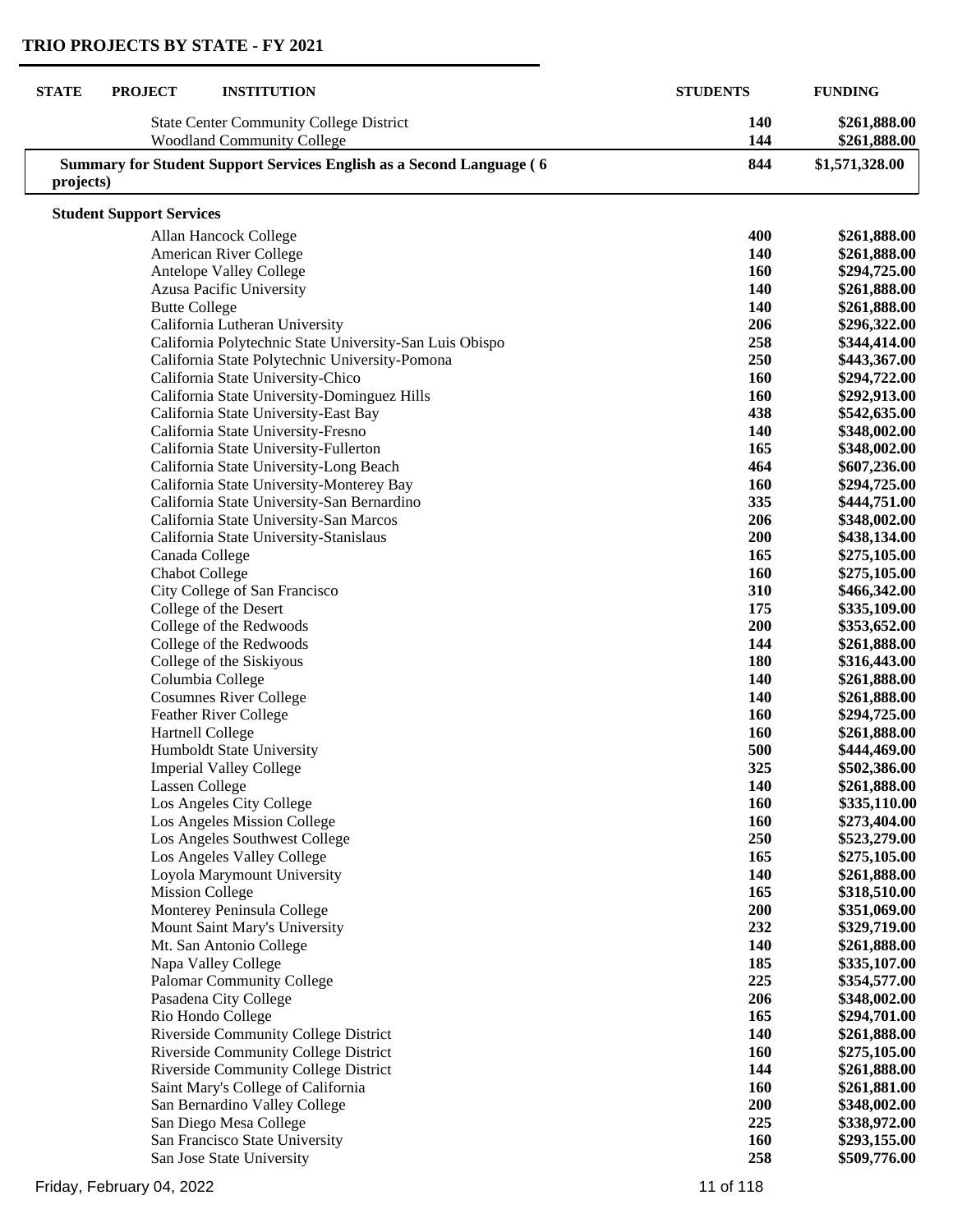| <b>STATE</b> | <b>PROJECT</b>                           | <b>INSTITUTION</b>                                                           | <b>STUDENTS</b> | <b>FUNDING</b>  |
|--------------|------------------------------------------|------------------------------------------------------------------------------|-----------------|-----------------|
|              |                                          | Santa Ana College                                                            | 175             | \$348,002.00    |
|              |                                          | Santiago Canyon College                                                      | 140             | \$261,888.00    |
|              | Shasta College                           |                                                                              | 180             | \$335,110.00    |
|              | Sierra College                           |                                                                              | 144             | \$261,888.00    |
|              |                                          | <b>Simpson University</b>                                                    | 150             | \$261,888.00    |
|              | <b>Skyline College</b>                   |                                                                              | 330             | \$590,821.00    |
|              |                                          | Sonoma State University                                                      | 350             | \$513,073.00    |
|              |                                          | <b>State Center Community College District</b>                               | 140             | \$261,888.00    |
|              |                                          | <b>State Center Community College District</b>                               | 160             | \$294,725.00    |
|              |                                          | <b>State Center Community College District</b>                               | 140             | \$261,888.00    |
|              |                                          | University of California-Berkeley                                            | 320             | \$548,798.00    |
|              |                                          | University of California-Davis                                               | 160             | \$275,091.00    |
|              |                                          | University of California-Irvine                                              | 146             | \$261,888.00    |
|              |                                          | University of California-Merced                                              | 140             | \$261,888.00    |
|              |                                          | University of California-Riverside                                           | 140             | \$261,888.00    |
|              |                                          | University of California-San Diego                                           | 206             | \$348,002.00    |
|              |                                          | University of the Pacific                                                    | 200             | \$338,956.00    |
|              |                                          | Ventura College                                                              | 140             | \$261,888.00    |
|              |                                          | West Hills Community College District                                        | 189             | \$322,553.00    |
|              |                                          | <b>West Los Angeles College</b>                                              | 160             | \$294,975.00    |
|              |                                          | West Valley College                                                          | 140             | \$261,888.00    |
|              |                                          | <b>Woodland Community College</b>                                            | 144             | \$261,888.00    |
|              |                                          | Yosemite Community College District-Modesto Junior College                   | 258             | \$335,109.00    |
|              | Yuba College                             |                                                                              | 140             | \$261,888.00    |
|              |                                          | <b>Summary for Student Support Services (77 projects)</b>                    | 15,253          | \$25,459,175.00 |
|              | <b>Student Support Services STEM</b>     |                                                                              |                 |                 |
|              |                                          | American River College                                                       | 120             | \$261,888.00    |
|              |                                          | California State University-Long Beach                                       | 124             | \$261,888.00    |
|              |                                          | California State University-Monterey Bay                                     | 120             | \$261,888.00    |
|              | <b>Chabot College</b>                    |                                                                              | 120             | \$261,888.00    |
|              | Citrus College                           |                                                                              | 125             | \$261,888.00    |
|              |                                          | <b>Cosumnes River College</b>                                                | 120             | \$261,888.00    |
|              |                                          | Los Angeles Southwest College                                                | 120             | \$261,888.00    |
|              | <b>Mission College</b>                   |                                                                              | 120             | \$261,888.00    |
|              |                                          | Rio Hondo College                                                            | 124             | \$261,888.00    |
|              |                                          | <b>Riverside Community College District</b>                                  | 120             | \$261,888.00    |
|              |                                          | San Francisco State University                                               | 120             | \$261,888.00    |
|              |                                          | <b>State Center Community College District</b>                               | 120             | \$261,888.00    |
|              |                                          | <b>State Center Community College District</b>                               | 120             | \$261,888.00    |
|              |                                          | University of California-Los Angeles                                         | 120             | \$261,888.00    |
|              | Yuba College                             |                                                                              | 120             | \$261,888.00    |
|              |                                          | <b>Summary for Student Support Services STEM (15 projects)</b>               | 1,813           | \$3,928,320.00  |
|              |                                          | <b>Student Support Services Teacher Preparation</b>                          |                 |                 |
|              |                                          | <b>Bakersfield College</b>                                                   | <b>140</b>      | \$261,888.00    |
|              |                                          | <b>Summary for Student Support Services Teacher Preparation (1 projects)</b> | 140             | \$261,888.00    |
|              | <b>Student Support Services Veterans</b> |                                                                              |                 |                 |
|              |                                          | American River College                                                       | <b>140</b>      | \$261,888.00    |
|              |                                          | California State University-Dominguez Hills                                  | 90              | \$192,821.00    |
|              |                                          | California State University-Fresno                                           | 120             | \$261,888.00    |
|              |                                          | College of the Desert                                                        | 120             | \$261,888.00    |
|              |                                          | Riverside Community College District                                         | 120             | \$261,888.00    |
|              |                                          | Santa Ana College                                                            | 120             | \$261,888.00    |
|              |                                          | Santiago Canyon College                                                      | 120             | \$261,888.00    |
|              |                                          | <b>Summary for Student Support Services Veterans (7 projects)</b>            | 830             | \$1,764,149.00  |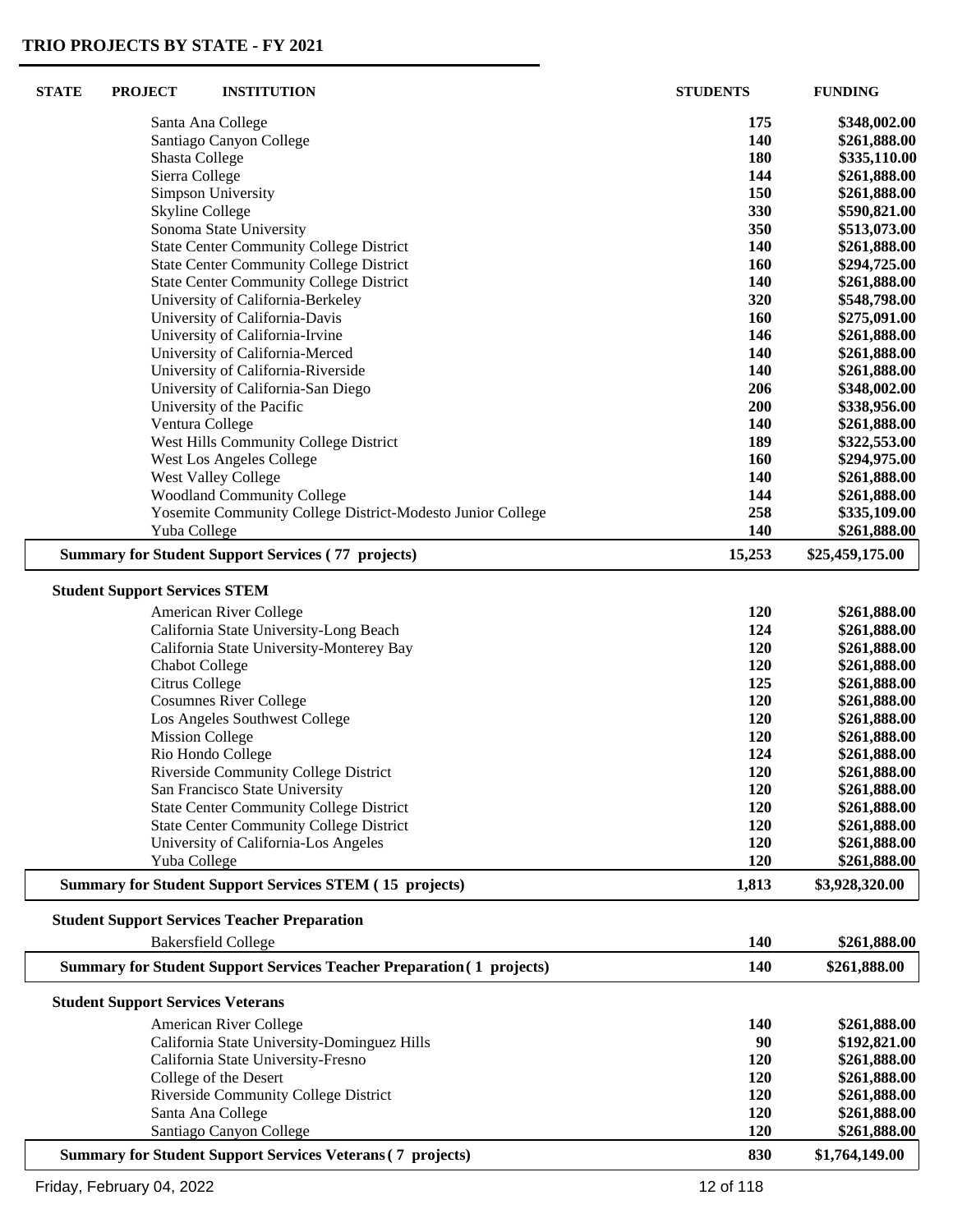| <b>STATE</b> | <b>PROJECT</b>       | <b>INSTITUTION</b>                                       | <b>STUDENTS</b> | <b>FUNDING</b>               |
|--------------|----------------------|----------------------------------------------------------|-----------------|------------------------------|
|              | <b>Talent Search</b> |                                                          |                 |                              |
|              |                      | American River College                                   | 500             | \$277,375.00                 |
|              |                      | American River College                                   | 500             | \$277,375.00                 |
|              |                      | American River College                                   | 500             | \$277,375.00                 |
|              |                      | California Lutheran University                           | 500             | \$277,375.00                 |
|              |                      | California Polytechnic State University-San Luis Obispo  | 500             | \$277,375.00                 |
|              |                      | California State Polytechnic University-Pomona           | 500             | \$277,375.00                 |
|              |                      | California State University-Bakersfield                  | 971             | \$538,664.00                 |
|              |                      | California State University-Chico                        | 825             | \$457,670.00                 |
|              |                      | California State University-Chico                        | 503             | \$279,040.00                 |
|              |                      | California State University-Dominguez Hills              | 500             | \$277,145.00                 |
|              |                      | California State University-Dominguez Hills              | 500             | \$277,375.00                 |
|              |                      | California State University-Fresno                       | 500             | \$277,375.00                 |
|              |                      | California State University-Fresno                       | 680             | \$377,231.00                 |
|              |                      | California State University-Fullerton                    | 600             | \$328,413.00                 |
|              |                      | California State University-Fullerton                    | 510             | \$277,375.00                 |
|              |                      | California State University-Long Beach                   | 518             | \$287,361.00                 |
|              |                      | California State University-Long Beach                   | 1,166           | \$646,839.00                 |
|              |                      | California State University-Monterey Bay                 | 1,166           | \$646,839.00                 |
|              |                      | California State University-Northridge                   | 592             | \$328,413.00                 |
|              |                      | California State University-Northridge                   | 592             | \$328,413.00                 |
|              |                      | California State University-San Bernardino               | 500             | \$277,375.00                 |
|              |                      | California State University-San Bernardino               | 500             | \$277,375.00                 |
|              |                      | California State University-San Bernardino               | 500             | \$277,375.00                 |
|              |                      | California State University-San Marcos                   | 500             | \$277,375.00                 |
|              |                      | <b>Chabot College</b>                                    | 592             | \$328,413.00                 |
|              |                      | College of the Desert                                    | 500             | \$277,374.00                 |
|              |                      | <b>College Options</b>                                   | 500             | \$277,375.00                 |
|              |                      | Diablo Valley College<br><b>Evergreen Valley College</b> | 661<br>729      | \$366,691.00<br>\$404,413.00 |
|              |                      | <b>Feather River College</b>                             | 500             | \$277,375.00                 |
|              |                      | <b>Hartnell College</b>                                  | 500             | \$277,375.00                 |
|              |                      | Humboldt State University                                | 500             | \$277,365.00                 |
|              |                      | Humboldt State University                                | 971             | \$538,664.00                 |
|              |                      | <b>Imperial Valley College</b>                           | 766             | \$424,939.00                 |
|              |                      | Japanese Community Youth Council/AACE                    | 1,365           | \$757,234.00                 |
|              |                      | Japanese Community Youth Council/AACE                    | 503             | \$279,040.00                 |
|              |                      | Japanese Community Youth Council/AACE                    | 500             | \$277,375.00                 |
|              |                      | Lake Tahoe Community College                             | 500             | \$277,375.00                 |
|              |                      | Los Angeles Southwest College                            | 600             | \$332,851.00                 |
|              |                      | Lutheran Social Services of Southern California          | 500             | \$277,375.00                 |
|              | Mills College        |                                                          | 583             | \$323,420.00                 |
|              |                      | Mt. San Jacinto College                                  | 506             | \$277,375.00                 |
|              |                      | Napa Valley College                                      | 668             | \$370,573.00                 |
|              |                      | PACT, Inc. Educational Clearinghouse                     | 510             | \$282,922.00                 |
|              |                      | <b>Palomar Community College</b>                         | 500             | \$277,375.00                 |
|              |                      | <b>Palomar Community College</b>                         | 500             | \$277,375.00                 |
|              |                      | Pasadena City College                                    | 500             | \$277,375.00                 |
|              |                      | Rio Hondo College                                        | 500             | \$277,375.00                 |
|              |                      | Riverside Community College District                     | 500             | \$277,375.00                 |
|              |                      | San Diego State University                               | 500             | \$277,375.00                 |
|              |                      | San Diego State University                               | 1,016           | \$563,627.00                 |
|              |                      | Santa Ana College                                        | 776             | \$430,487.00                 |
|              | Shasta College       |                                                          | 500             | \$277,375.00                 |
|              |                      | Sonoma State University                                  | 1,020           | \$565,665.00                 |
|              |                      | Sonoma State University                                  | 500             | \$277,309.00                 |
|              |                      | <b>State Center Community College District</b>           | 500             | \$277,375.00                 |
|              |                      | <b>State Center Community College District</b>           | 500             | \$277,375.00                 |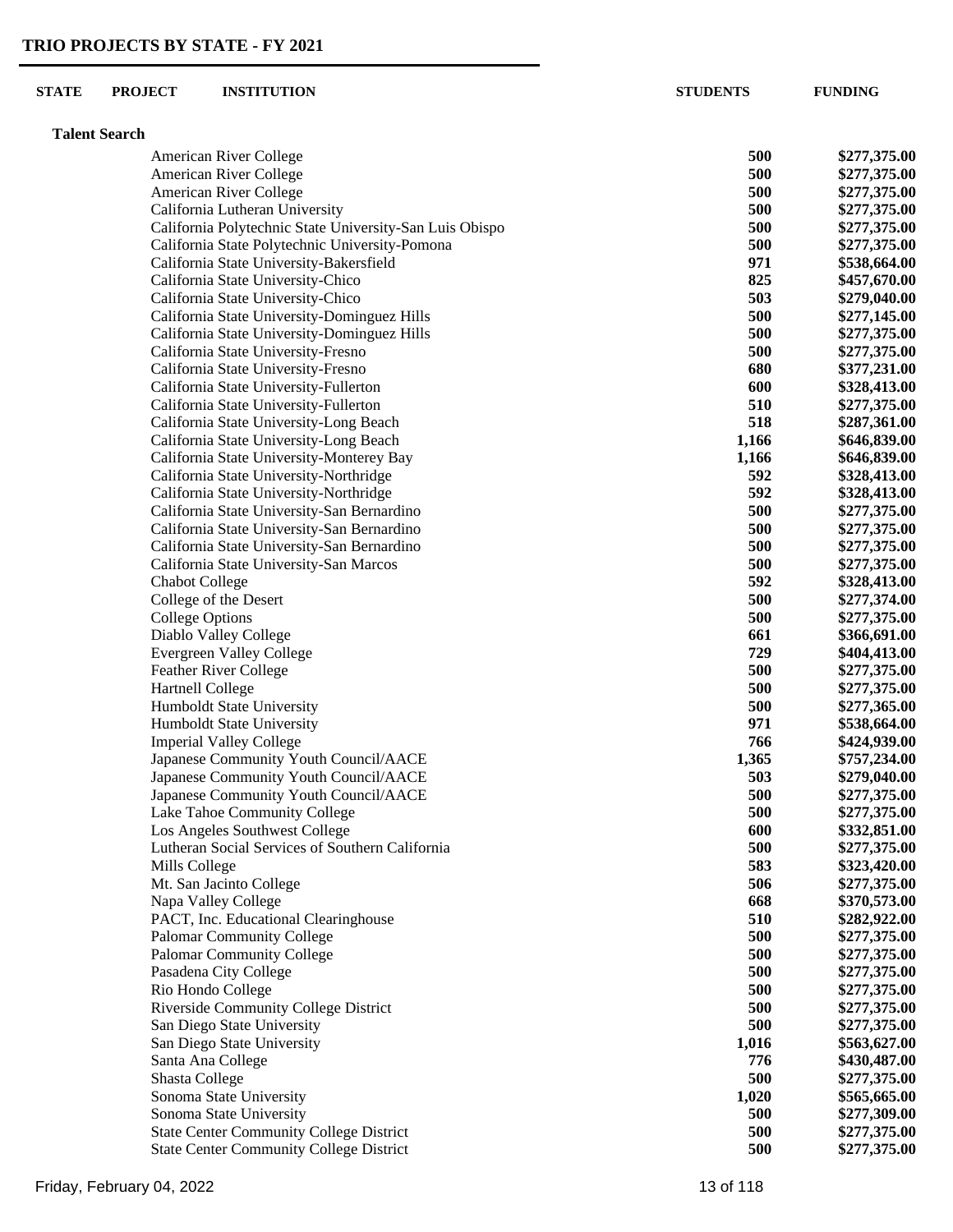| <b>STATE</b> | <b>PROJECT</b>      | <b>INSTITUTION</b>                                                                  | <b>STUDENTS</b> | <b>FUNDING</b>               |
|--------------|---------------------|-------------------------------------------------------------------------------------|-----------------|------------------------------|
|              |                     | Tehama County Department of Education                                               | 500             | \$277,375.00                 |
|              |                     | <b>TELACU Education Foundation</b>                                                  | 600             | \$332,851.00                 |
|              |                     | <b>TELACU Education Foundation</b>                                                  | 600             | \$332,851.00                 |
|              |                     | University of California-Berkeley                                                   | 1,507           | \$836,009.00                 |
|              |                     | University of California-Davis                                                      | 697             | \$386,660.00                 |
|              |                     | University of California-Davis                                                      | 500             | \$277,375.00                 |
|              |                     | University of California-Davis                                                      | 500             | \$277,375.00                 |
|              |                     | University of California-Davis                                                      | 500             | \$277,375.00                 |
|              |                     | University of California-Davis                                                      | 500             | \$277,375.00                 |
|              |                     | University of California-Merced                                                     | 500             | \$277,375.00                 |
|              |                     | University of California-Merced                                                     | 500             | \$277,375.00                 |
|              |                     | University of California-Merced                                                     | 500             | \$277,375.00                 |
|              |                     | University of California-Merced                                                     | 500             | \$277,375.00                 |
|              |                     | University of California-Merced                                                     | 501             | \$200,000.00                 |
|              |                     | University of California-Riverside                                                  | 592             | \$328,413.00                 |
|              |                     | University of California-San Diego<br>University of California-San Francisco        | 583<br>500      | \$323,420.00                 |
|              |                     | University of California-San Francisco                                              | 500             | \$277,375.00                 |
|              |                     | University of California-Santa Cruz                                                 | 500             | \$277,375.00<br>\$277,375.00 |
|              |                     | University of San Francisco                                                         | 500             | \$277,315.00                 |
|              |                     | University of Southern California                                                   | 892             | \$494,838.00                 |
|              |                     | University of Southern California                                                   | 500             | \$277,375.00                 |
|              |                     | University of Southern California                                                   | 500             | \$277,375.00                 |
|              |                     | <b>Volunteers of America</b>                                                        | 500             | \$277,375.00                 |
|              |                     | <b>Volunteers of America</b>                                                        | 500             | \$277,375.00                 |
|              |                     | <b>Volunteers of America</b>                                                        | 500             | \$277,375.00                 |
|              |                     | <b>Volunteers of America</b>                                                        | 500             | \$277,375.00                 |
|              |                     | <b>Volunteers of America</b>                                                        | 500             | \$277,375.00                 |
|              |                     | Wahupa Educational Enterprises, Inc.                                                | 500             | \$277,375.00                 |
|              |                     | Wahupa Educational Enterprises, Inc.                                                | 1,459           | \$809,381.00                 |
|              |                     | <b>West Los Angeles College</b>                                                     | 592             | \$328,413.00                 |
|              |                     | <b>Woodland Community College</b>                                                   | 500             | \$277,375.00                 |
|              |                     | Yosemite Community College District-Modesto Junior College                          | 685             | \$379,080.00                 |
|              |                     | <b>Summary for Talent Search (90 projects)</b>                                      | 54,597          | \$30,194,996.00              |
|              | <b>Upward Bound</b> |                                                                                     |                 |                              |
|              |                     | American River College                                                              | 60              | \$297,601.00                 |
|              |                     | American River College                                                              | 60              | \$297,601.00                 |
|              |                     | Azusa Pacific University                                                            | 60              | \$297,557.00                 |
|              |                     | Barrio Logan College Institute                                                      | 60              | \$297,601.00                 |
|              |                     | California Lutheran University                                                      | 60              | \$197,601.00                 |
|              |                     | California Lutheran University                                                      | 89              | \$327,700.00                 |
|              |                     | California Polytechnic State University-San Luis Obispo                             | 95              | \$461,308.00                 |
|              |                     | California State Polytechnic University-Pomona                                      | 60              | \$297,601.00                 |
|              |                     | California State Polytechnic University-Pomona                                      | 70              | \$297,603.00                 |
|              |                     | California State Polytechnic University-Pomona                                      | 85<br>70        | \$424,200.00                 |
|              |                     | California State Polytechnic University-Pomona<br>California State University-Chico | 125             | \$297,601.00<br>\$666,626.00 |
|              |                     | California State University-Chico                                                   | 76              | \$383,999.00                 |
|              |                     | California State University-Dominguez Hills                                         | 65              | \$272,446.00                 |
|              |                     | California State University-Dominguez Hills                                         | 60              | \$252,484.00                 |
|              |                     | California State University-Dominguez Hills                                         | 60              | \$257,600.00                 |
|              |                     | California State University-Fresno                                                  | 90              | \$481,122.00                 |
|              |                     | California State University-Fresno                                                  | 63              | \$312,480.00                 |
|              |                     | California State University-Fullerton                                               | 90              | \$311,224.00                 |
|              |                     | California State University-Fullerton                                               | 62              | \$217,597.00                 |
|              |                     | California State University-Long Beach                                              | 75              | \$366,048.00                 |

California State University-Long Beach **75 \$366,048.00**<br>California State University-Long Beach **75 \$366,048.00**<br>**139 \$658,888.00** 

 California State University-Long Beach **139 \$658,888.00** California State University-Los Angeles **78 \$366,431.00**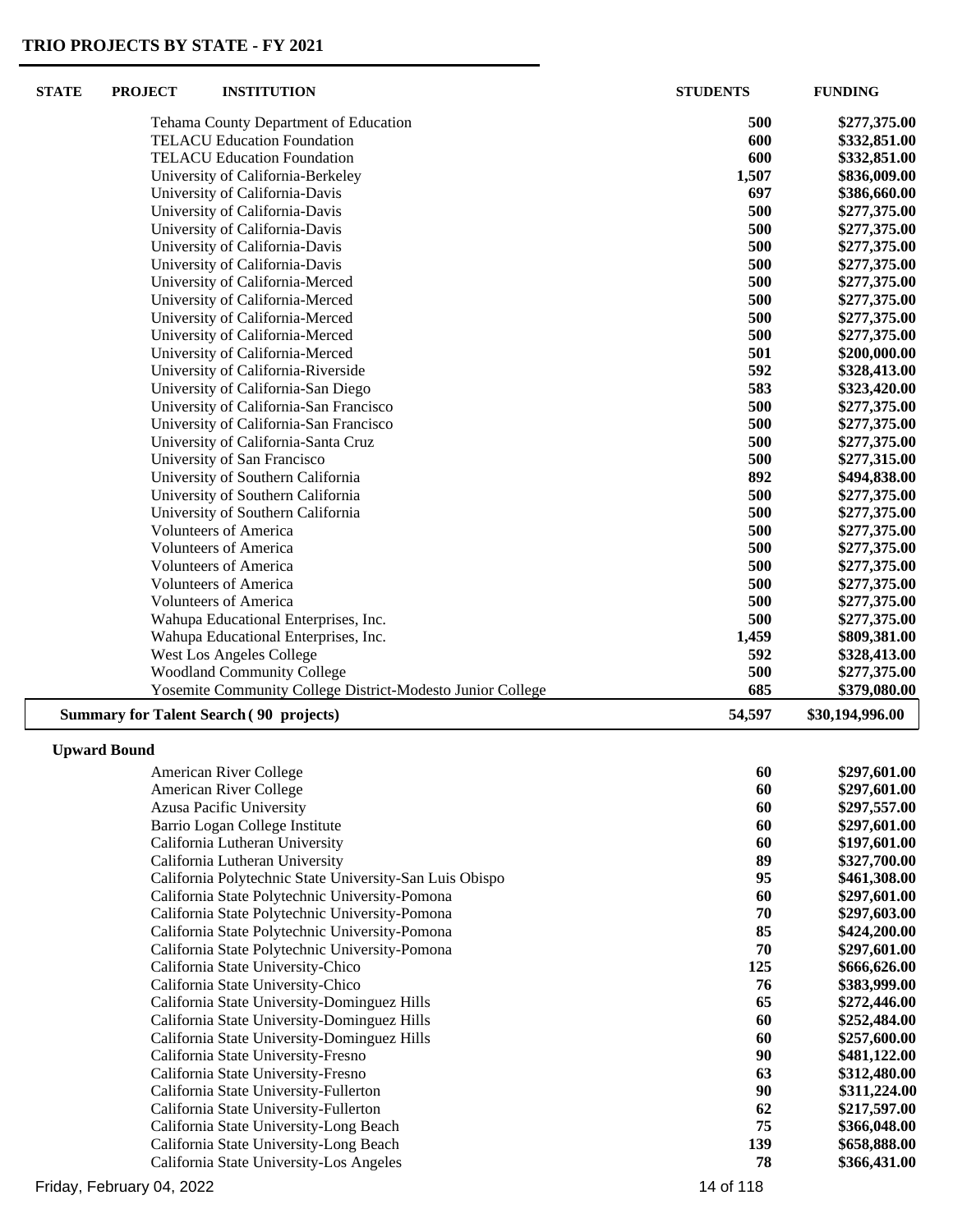| <b>STATE</b> | <b>PROJECT</b>                                     | <b>INSTITUTION</b>                                   | <b>STUDENTS</b> | <b>FUNDING</b>               |
|--------------|----------------------------------------------------|------------------------------------------------------|-----------------|------------------------------|
|              |                                                    | California State University-Los Angeles              | 114             | \$554,446.00                 |
|              |                                                    | California State University-Monterey Bay             | 74              | \$291,431.00                 |
|              |                                                    | California State University-Monterey Bay             | 60              | \$257,601.00                 |
|              |                                                    | California State University-Northridge               | 66              | \$272,480.00                 |
|              |                                                    | California State University-Northridge               | 60              | \$197,601.00                 |
|              |                                                    | California State University-San Bernardino           | 65              | \$312,480.00                 |
|              |                                                    | California State University-San Bernardino           | 65              | \$312,480.00                 |
|              |                                                    | California State University-San Marcos               | 75              | \$317,978.00                 |
|              | Canada College                                     |                                                      | 63              | \$312,480.00                 |
|              |                                                    | <b>Chaffey Community College</b>                     | 77              | \$297,601.00                 |
|              |                                                    | College of the Desert                                | 88              | \$424,200.00                 |
|              |                                                    | College of the Redwoods                              | 104             | \$504,969.00                 |
|              |                                                    | College of the Siskiyous                             | 74              | \$327,691.00                 |
|              |                                                    | <b>Cosumnes River College</b>                        | 60              | \$211,467.00                 |
|              |                                                    | <b>Cosumnes River College</b>                        | 60              | \$210,054.00                 |
|              |                                                    | Diablo Valley College                                | 60<br>62        | \$297,600.00                 |
|              |                                                    | Diablo Valley College                                | 75              | \$297,601.00                 |
|              |                                                    | <b>Evergreen Valley College</b>                      | 56              | \$389,865.00                 |
|              |                                                    | Feather River College                                | 60              | \$297,601.00                 |
|              | <b>Hartnell College</b><br><b>Hartnell College</b> |                                                      | 60              | \$250,351.00<br>\$244,582.00 |
|              |                                                    | Harvey Mudd College                                  | 145             | \$774,690.00                 |
|              |                                                    | <b>Holy Names University</b>                         | 76              | \$328,351.00                 |
|              |                                                    | Holy Names University                                | 65              | \$280,058.00                 |
|              |                                                    | <b>Holy Names University</b>                         | 60              | \$292,601.00                 |
|              |                                                    | Humboldt State University                            | 60              | \$297,601.00                 |
|              |                                                    | <b>Imperial Valley College</b>                       | 139             | \$720,598.00                 |
|              |                                                    | Japanese Community Youth Council/AACE                | 62              | \$297,601.00                 |
|              |                                                    | Japanese Community Youth Council/AACE                | 88              | \$424,200.00                 |
|              |                                                    | Lake Tahoe Community College                         | 62              | \$280,353.00                 |
|              |                                                    | Long Beach City College                              | 67              | \$324,511.00                 |
|              |                                                    | Los Angeles City College                             | 75              | \$398,382.00                 |
|              |                                                    | Los Angeles City College                             | 55              | \$297,601.00                 |
|              |                                                    | Los Angeles Valley College                           | 63              | \$312,480.00                 |
|              |                                                    | Loyola Marymount University                          | 58              | \$297,601.00                 |
|              |                                                    | LULAC National Education Service Centers, Inc.       | 60              | \$297,601.00                 |
|              |                                                    | LULAC National Education Service Centers, Inc.       | 60              | \$297,601.00                 |
|              |                                                    | Lutheran Social Services of Southern California      | 62              | \$297,601.00                 |
|              | Mills College                                      |                                                      | 60              | \$262,601.00                 |
|              | Mills College                                      |                                                      | 60              | \$297,601.00                 |
|              | Mills College                                      |                                                      | 183             | \$788,266.00                 |
|              |                                                    | Monterey Peninsula College                           | 93              | \$462,416.00                 |
|              |                                                    | Mt. San Antonio College                              | 70              | \$337,478.00                 |
|              |                                                    | Mt. San Jacinto College                              | 52              | \$297,601.00                 |
|              |                                                    | Occidental College                                   | 122             | \$651,754.00                 |
|              |                                                    | PACT, Inc. Educational Clearinghouse                 | 60              | \$281,850.00                 |
|              |                                                    | <b>Palomar Community College</b>                     | 65              | \$312,480.00                 |
|              |                                                    | <b>Palomar Community College</b>                     | 60              | \$297,601.00                 |
|              |                                                    | Pasadena City College                                | 62              | \$297,601.00                 |
|              |                                                    | Pasadena City College                                | 74              | \$359,829.00                 |
|              |                                                    | Provisional Accelerated Learning Center              | 60              | \$84,320.00                  |
|              |                                                    | Riverside Community College District                 | 60              | \$297,601.00                 |
|              |                                                    | Riverside Community College District                 | 60              | \$297,601.00                 |
|              |                                                    | Riverside Community College District                 | 62              | \$297,600.00                 |
|              |                                                    | Riverside Community College District                 | 76              | \$366,261.00                 |
|              |                                                    | Riverside Community College District                 | 65              | \$250,680.00                 |
|              |                                                    | Riverside Community College District                 | 66              | \$312,268.00                 |
|              |                                                    | San Diego City College<br>San Diego State University | 60<br>74        | \$297,601.00                 |
|              |                                                    |                                                      |                 | \$366,430.00                 |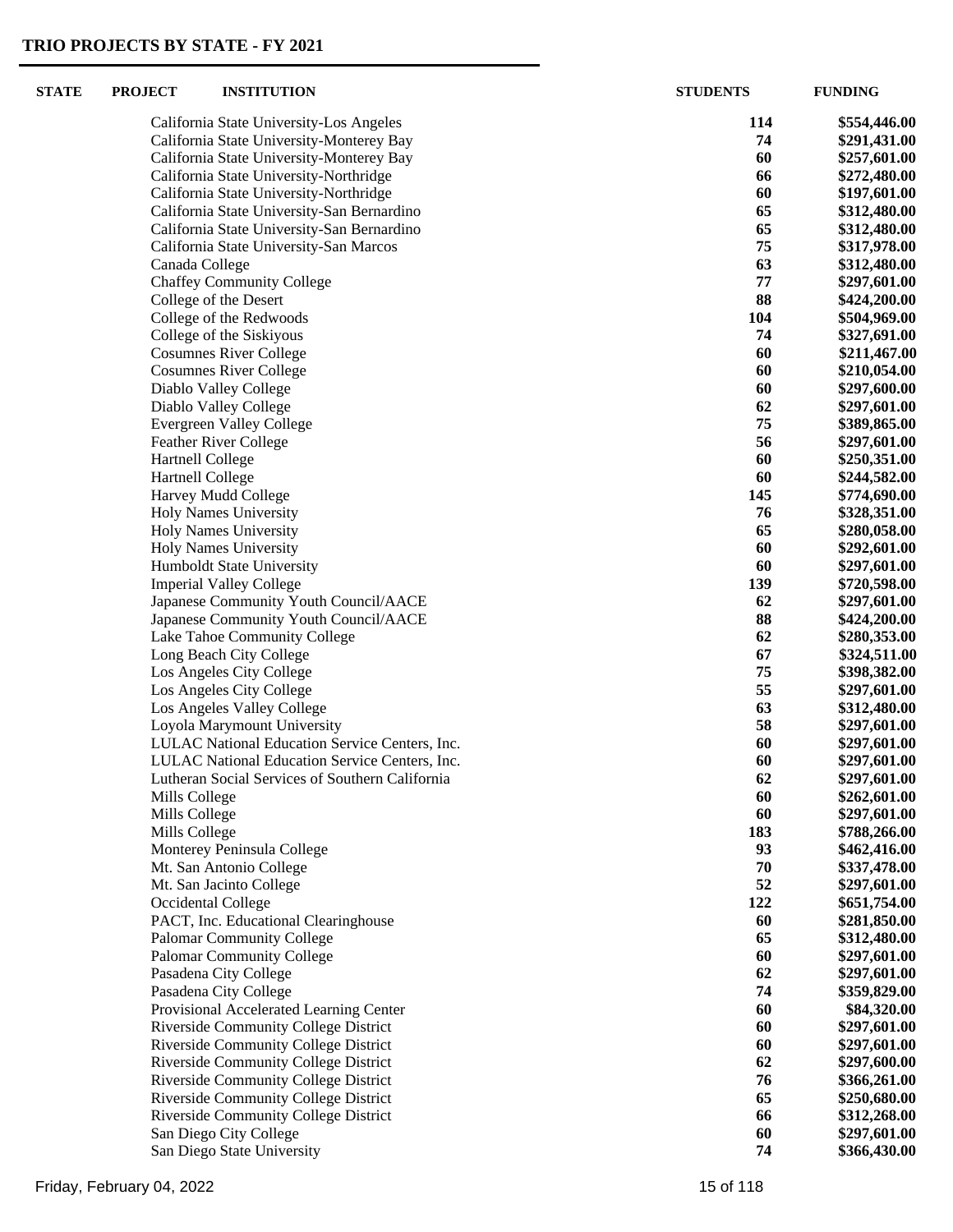| <b>STATE</b> | <b>PROJECT</b> | <b>INSTITUTION</b>                                               | <b>STUDENTS</b> | <b>FUNDING</b>               |
|--------------|----------------|------------------------------------------------------------------|-----------------|------------------------------|
|              |                | San Diego State University                                       | 93              | \$460,922.00                 |
|              |                | Santa Ana College                                                | 65              | \$314,096.00                 |
|              |                | Santa Monica College                                             | 60              | \$257,601.00                 |
|              | Shasta College |                                                                  | 65              | \$312,480.00                 |
|              |                | Simpson University                                               | 60              | \$297,601.00                 |
|              |                | Simpson University                                               | 60              | \$297,601.00                 |
|              |                | Simpson University                                               | 60              | \$297,601.00                 |
|              |                | Simpson University                                               | 60              | \$297,601.00                 |
|              |                | Sonoma State University                                          | 60              | \$297,601.00                 |
|              |                | Sonoma State University                                          | 60              | \$297,601.00                 |
|              |                | Sonoma State University                                          | 62              | \$297,601.00                 |
|              |                | Sonoma State University                                          | 62              | \$297,601.00                 |
|              |                | Sonoma State University                                          | 62              | \$297,601.00                 |
|              |                | Sonoma State University                                          | 107             | \$405,223.00                 |
|              |                | <b>State Center Community College District</b>                   | 90              | \$434,766.00                 |
|              |                | <b>State Center Community College District</b>                   | 87              | \$434,765.00                 |
|              |                | <b>State Center Community College District</b>                   | 65              | \$312,479.00                 |
|              |                | <b>State Center Community College District</b>                   | 65              | \$312,479.00                 |
|              |                | <b>TELACU Education Foundation</b>                               | 65              | \$282,205.00                 |
|              |                | <b>TELACU Education Foundation</b>                               | 62              | \$267,411.00                 |
|              |                | <b>TELACU Education Foundation</b>                               | 88              | \$374,137.00                 |
|              |                | University of California-Berkeley                                | 169             | \$817,480.00                 |
|              |                | University of California-Davis                                   | 108             | \$490,758.00                 |
|              |                | University of California-Davis                                   | 60              | \$263,355.00                 |
|              |                | University of California-Davis                                   | 60<br>60        | \$231,467.00                 |
|              |                | University of California-Davis<br>University of California-Davis | 60              | \$297,601.00<br>\$297,601.00 |
|              |                | University of California-Irvine                                  | 65              | \$312,480.00                 |
|              |                | University of California-Merced                                  | 52              | \$297,601.00                 |
|              |                | University of California-Merced                                  | 62              | \$297,601.00                 |
|              |                | University of California-Riverside                               | 63              | \$285,974.00                 |
|              |                | University of California-Riverside                               | 85              | \$385,200.00                 |
|              |                | University of California-San Diego                               | 116             | \$527,383.00                 |
|              |                | University of California-San Diego                               | 62              | \$263,931.00                 |
|              |                | University of California-San Francisco                           | 60              | \$297,601.00                 |
|              |                | University of California-Santa Cruz                              | 60              | \$267,717.00                 |
|              |                | University of San Diego                                          | 60              | \$297,601.00                 |
|              |                | University of Southern California                                | 52              | \$297,601.00                 |
|              |                | University of Southern California                                | 52              | \$257,601.00                 |
|              |                | University of Southern California                                | 62              | \$297,601.00                 |
|              |                | University of Southern California                                | 155             | \$722,170.00                 |
|              |                | University of the Pacific                                        | 60              | \$297,601.00                 |
|              |                | Ventura College                                                  | 70              | \$297,600.00                 |
|              |                | Victor Valley Community College                                  | 60              | \$297,601.00                 |
|              |                | <b>Volunteers of America</b>                                     | 63              | \$312,480.00                 |
|              |                | <b>Volunteers of America</b>                                     | 65              | \$312,480.00                 |
|              |                | <b>Volunteers of America</b>                                     | 63              | \$312,480.00                 |
|              |                | <b>Volunteers of America</b>                                     | 62              | \$297,601.00                 |
|              |                | <b>Volunteers of America</b>                                     | 62              | \$297,601.00                 |
|              |                | <b>Volunteers of America</b>                                     | 134             | \$692,577.00                 |
|              |                | <b>Volunteers of America</b><br><b>Volunteers of America</b>     | 65<br>60        | \$312,480.00<br>\$297,601.00 |
|              |                | Wahupa Educational Enterprises, Inc.                             | 86              | \$424,200.00                 |
|              |                | Wahupa Educational Enterprises, Inc.                             | 62              | \$297,601.00                 |
|              |                | West Hills Community College District                            | 60              | \$252,601.00                 |
|              |                | West Hills Community College District                            | 63              | \$262,480.00                 |
|              |                | West Hills Community College District                            | 63              | \$260,696.00                 |
|              |                | West Los Angeles College                                         | 50              | \$225,601.00                 |
|              |                | West Los Angeles College                                         | 70              | \$291,353.00                 |
|              |                |                                                                  |                 |                              |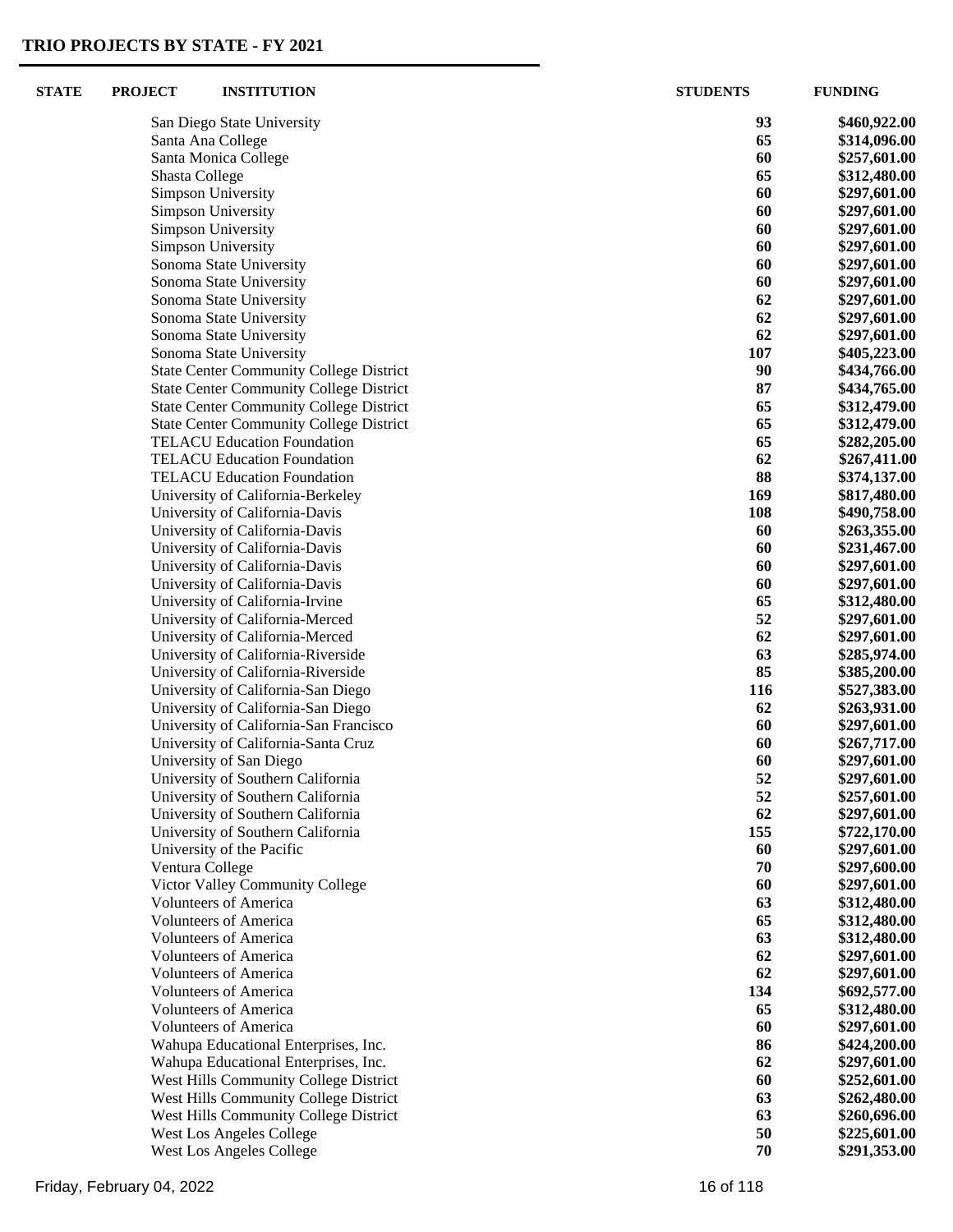| <b>STATE</b> | <b>PROJECT</b><br><b>INSTITUTION</b>                       | <b>STUDENTS</b> | <b>FUNDING</b>   |
|--------------|------------------------------------------------------------|-----------------|------------------|
|              | <b>Woodland Community College</b>                          | 60              | \$297,600.00     |
|              | Yosemite Community College District-Modesto Junior College | 62              | \$219,836.00     |
|              | Yosemite Community College District-Modesto Junior College | 77              | \$304,282.00     |
|              | Yuba College                                               | 73              | \$353,938.00     |
|              | <b>Summary for Upward Bound (145 projects)</b>             | 10,502          | \$49,031,936.00  |
|              | <b>Upward Bound Math/Science</b>                           |                 |                  |
|              | California Lutheran University                             | 77              | \$371,270.00     |
|              | California State Polytechnic University-Pomona             | 60              | \$297,601.00     |
|              | California State Polytechnic University-Pomona             | 50              | \$297,601.00     |
|              | California State Polytechnic University-Pomona             | 50              | \$297,601.00     |
|              | California State University-Chico                          | 56              | \$297,601.00     |
|              | California State University-Chico                          | 60              | \$297,601.00     |
|              | California State University-Dominguez Hills                | 60              | \$297,601.00     |
|              | California State University-Los Angeles                    | 68              | \$329,249.00     |
|              | California State University-Los Angeles                    | 65              | \$312,480.00     |
|              | California State University-San Bernardino                 | 62              | \$297,601.00     |
|              | College of the Sequoias                                    | 67              | \$312,480.00     |
|              | <b>Compton College</b>                                     | 52              | \$297,601.00     |
|              | <b>Imperial Valley College</b>                             | 60              | \$297,601.00     |
|              | Los Angeles Valley College                                 | 62              | \$297,601.00     |
|              | Loyola Marymount University                                | 60              | \$297,601.00     |
|              | Monterey Peninsula College                                 | 90              | \$442,473.00     |
|              | Pasadena City College                                      | 67              | \$312,480.00     |
|              | Pasadena City College                                      | 62              | \$297,601.00     |
|              | Riverside Community College District                       | 62              | \$297,601.00     |
|              | Santiago Canyon College                                    | 64              | \$297,601.00     |
|              | Sonoma State University                                    | 80              | \$384,893.00     |
|              | <b>State Center Community College District</b>             | 65              | \$312,480.00     |
|              | <b>State Center Community College District</b>             | 60              | \$297,601.00     |
|              | <b>State Center Community College District</b>             | 60              | \$297,601.00     |
|              | University of California-Berkeley                          | 81              | \$421,419.00     |
|              | University of California-Merced                            | 60              | \$297,601.00     |
|              | University of California-San Diego                         | 62              | \$297,601.00     |
|              | University of California-San Diego                         | 62              | \$297,601.00     |
|              | University of Southern California                          | 62              | \$273,792.00     |
|              | University of Southern California                          | 62              | \$297,601.00     |
|              | Wahupa Educational Enterprises, Inc.                       | 60              | \$297,601.00     |
|              | West Hills Community College District                      | 65              | \$312,480.00     |
|              | <b>West Los Angeles College</b>                            | 60              | \$297,601.00     |
|              | West Los Angeles College                                   | 60              | \$297,601.00     |
|              | <b>Summary for Upward Bound Math/Science (34 projects)</b> | 2,153           | \$10,630,319.00  |
|              | <b>Veterans Upward Bound</b>                               |                 |                  |
|              | Santa Ana College                                          | 125             | \$297,601.00     |
|              | <b>TELACU Education Foundation</b>                         | 125             | \$327,542.00     |
|              | West Hills Community College District                      | 125             | \$297,601.00     |
|              | <b>Summary for Veterans Upward Bound (3 projects)</b>      | 375             | \$922,744.00     |
|              |                                                            |                 |                  |
|              | Summary for state of CA (418 projects)                     | 96,120          | \$135,252,684.00 |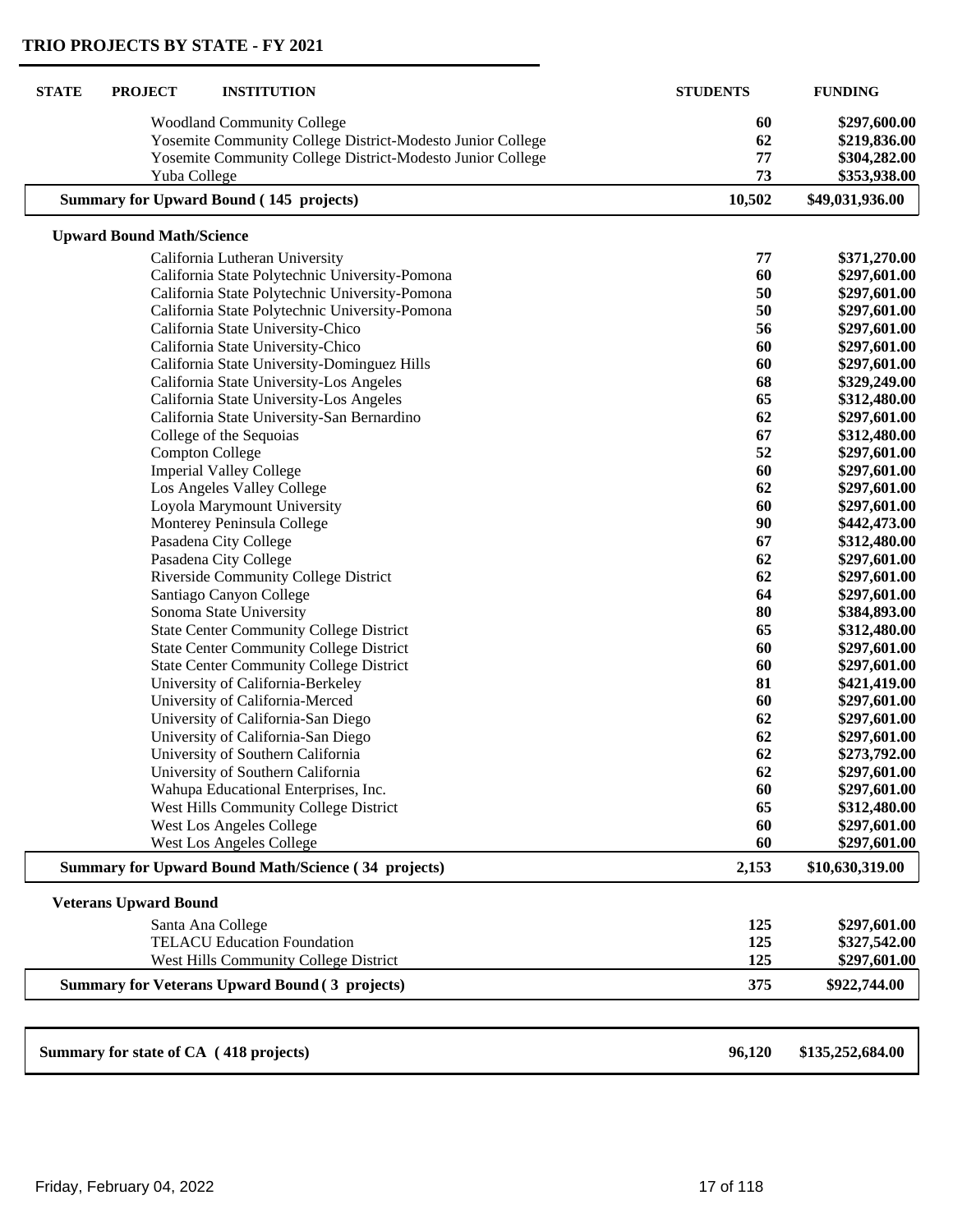| <b>STATE</b> | <b>PROJECT</b>                       | <b>INSTITUTION</b>                                                     | <b>STUDENTS</b> | <b>FUNDING</b>               |
|--------------|--------------------------------------|------------------------------------------------------------------------|-----------------|------------------------------|
| CO           |                                      |                                                                        |                 |                              |
|              |                                      |                                                                        |                 |                              |
| EOC          |                                      |                                                                        |                 |                              |
|              |                                      | Colorado State University                                              | 1,796           | \$637,419.00                 |
|              |                                      | Colorado State University-Pueblo                                       | 1,505           | \$503,517.00                 |
|              |                                      | Community College of Denver                                            | 2,915           | \$795,795.00                 |
|              | Summary for EOC (3 projects)         |                                                                        | 6,216           | \$1,936,731.00               |
|              | <b>McNair Post-baccalaureate</b>     |                                                                        |                 |                              |
|              |                                      | University of Colorado at Denver                                       | 25              | \$261,888.00                 |
|              |                                      | University of Colorado Boulder                                         | 25              | \$261,888.00                 |
|              |                                      | University of Northern Colorado                                        | 30              | \$300,988.00                 |
|              |                                      | <b>Summary for McNair Post-baccalaureate (3 projects)</b>              | 80              | \$824,764.00                 |
|              |                                      | <b>Student Support Services English as a Second Language</b>           |                 |                              |
|              |                                      | <b>Community College Of Aurora</b>                                     | 160             | \$261,886.00                 |
|              |                                      | Summary for Student Support Services English as a Second Language (1   | 160             | \$261,886.00                 |
| projects)    |                                      |                                                                        |                 |                              |
|              | <b>Student Support Services</b>      |                                                                        |                 |                              |
|              |                                      | <b>Adams State University</b>                                          | 175             | \$294,722.00                 |
|              |                                      | Aims Community College                                                 | 160             | \$275,105.00                 |
|              |                                      | Arapahoe Community College                                             | 140             | \$261,888.00                 |
|              |                                      | Colorado Mesa University                                               | 150             | \$261,888.00                 |
|              |                                      | Colorado Mountain College                                              | 140             | \$261,888.00                 |
|              |                                      | Colorado Mountain College                                              | 160             | \$333,312.00                 |
|              |                                      | Colorado State University                                              | 275             | \$449,116.00                 |
|              |                                      | Colorado State University-Pueblo                                       | 227             | \$357,420.00                 |
|              |                                      | <b>Community College Of Aurora</b>                                     | 160             | \$261,886.00                 |
|              |                                      | Community College of Denver                                            | 261             | \$338,971.00                 |
|              |                                      | Fort Lewis College                                                     | 200             | \$338,970.00                 |
|              |                                      | Front Range Community College                                          | 140             | \$261,888.00                 |
|              |                                      | <b>Front Range Community College</b>                                   | 140             | \$261,888.00                 |
|              |                                      | Metropolitan State University of Denver<br>Northeastern Junior College | 200<br>180      | \$338,840.00<br>\$285,902.00 |
|              |                                      | Otero Junior College                                                   | 180             | \$261,888.00                 |
|              |                                      | Pikes Peak Community College                                           | 144             | \$275,105.00                 |
|              |                                      | Pueblo Community College                                               | 220             | \$383,663.00                 |
|              |                                      | Red Rocks Community College                                            | 140             | \$261,888.00                 |
|              |                                      | <b>Trinidad State College</b>                                          | 144             | \$261,888.00                 |
|              |                                      | <b>Trinidad State College</b>                                          | 250             | \$428,545.00                 |
|              |                                      | University of Colorado at Denver                                       | 165             | \$277,373.00                 |
|              |                                      | University of Colorado Boulder                                         | 186             | \$369,221.00                 |
|              |                                      | University of Northern Colorado                                        | 200             | \$336,272.00                 |
|              |                                      | <b>Summary for Student Support Services (24 projects)</b>              | 4,337           | \$7,439,527.00               |
|              | <b>Student Support Services STEM</b> |                                                                        |                 |                              |
|              |                                      | Aims Community College                                                 | 120             | \$261,888.00                 |
|              |                                      | Colorado Mesa University                                               | 120             | \$261,888.00                 |
|              |                                      | Colorado State University                                              | 120             | \$261,888.00                 |
|              |                                      | Fort Lewis College                                                     | 120             | \$261,888.00                 |
|              |                                      | <b>Summary for Student Support Services STEM (4 projects)</b>          | 480             | \$1,047,552.00               |
|              | <b>Talent Search</b>                 |                                                                        |                 |                              |
|              |                                      | Colorado State University                                              | 827             | \$458,779.00                 |
|              |                                      |                                                                        |                 |                              |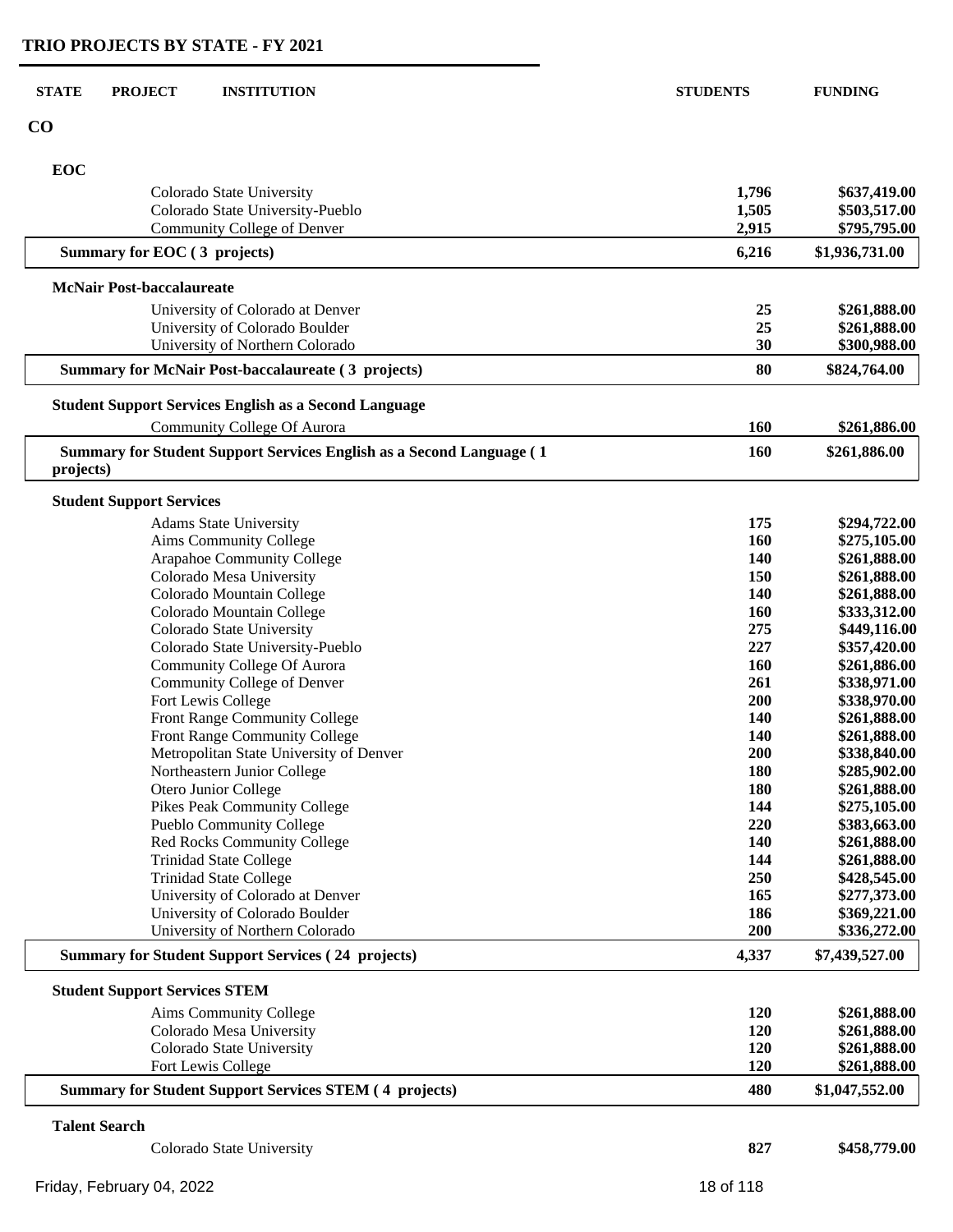| <b>STATE</b><br><b>INSTITUTION</b><br><b>PROJECT</b>        | <b>STUDENTS</b> | <b>FUNDING</b>               |
|-------------------------------------------------------------|-----------------|------------------------------|
| Colorado State University-Pueblo                            | 500             | \$277,375.00                 |
| Denver Scholarship Foundation                               | 500             | \$277,375.00                 |
| Denver Scholarship Foundation                               | 500             | \$277,375.00                 |
| Fort Lewis College                                          | 637             | \$353,377.00                 |
| The Greeley Dream Team, Inc.                                | 680             | \$377,231.00                 |
| The Greeley Dream Team, Inc.                                | 500             | \$277,375.00                 |
| <b>Summary for Talent Search (7 projects)</b>               | 4,144           | \$2,298,887.00               |
| <b>Upward Bound</b>                                         |                 |                              |
| <b>Adams State University</b>                               | 114             | \$567,721.00                 |
| Colorado Mountain College                                   | 60              | \$297,601.00                 |
| Colorado Mountain College                                   | 63              | \$312,480.00                 |
| Colorado State University                                   | 104             | \$553,336.00                 |
| Colorado State University                                   | 60              | \$297,601.00                 |
| Colorado State University-Pueblo                            | 90              | \$466,042.00                 |
| <b>Community College Of Aurora</b>                          | 60              | \$297,601.00                 |
| Fort Lewis College                                          | 50              | \$297,601.00                 |
| Front Range Community College                               | 60              | \$297,601.00                 |
| LULAC National Education Service Centers, Inc.              | 60              | \$297,601.00                 |
| Metropolitan State University of Denver                     | 85              | \$363,899.00                 |
| Pueblo Community College<br><b>Pueblo Community College</b> | 76<br>60        | \$379,046.00<br>\$297,601.00 |
| University of Colorado Boulder                              | 103             | \$534,519.00                 |
| University of Northern Colorado                             | 63              | \$312,480.00                 |
| <b>Summary for Upward Bound (15 projects)</b>               | 1,108           | \$5,572,730.00               |
| <b>Upward Bound Math/Science</b>                            |                 |                              |
| <b>Adams State University</b>                               | 60              | \$297,601.00                 |
| LULAC National Education Service Centers, Inc.              | 60              | \$297,601.00                 |
| <b>Pueblo Community College</b>                             | 60              | \$297,601.00                 |
| <b>Trinidad State College</b>                               | 86              | \$427,241.00                 |
| <b>Summary for Upward Bound Math/Science (4 projects)</b>   | 266             | \$1,320,044.00               |
| <b>Veterans Upward Bound</b>                                |                 |                              |
| Colorado State University-Pueblo                            | 125             | \$297,601.00                 |
| <b>Summary for Veterans Upward Bound (1 projects)</b>       | 125             | \$297,601.00                 |
| Summary for state of CO (62 projects)                       | 16,916          | \$20,999,722.00              |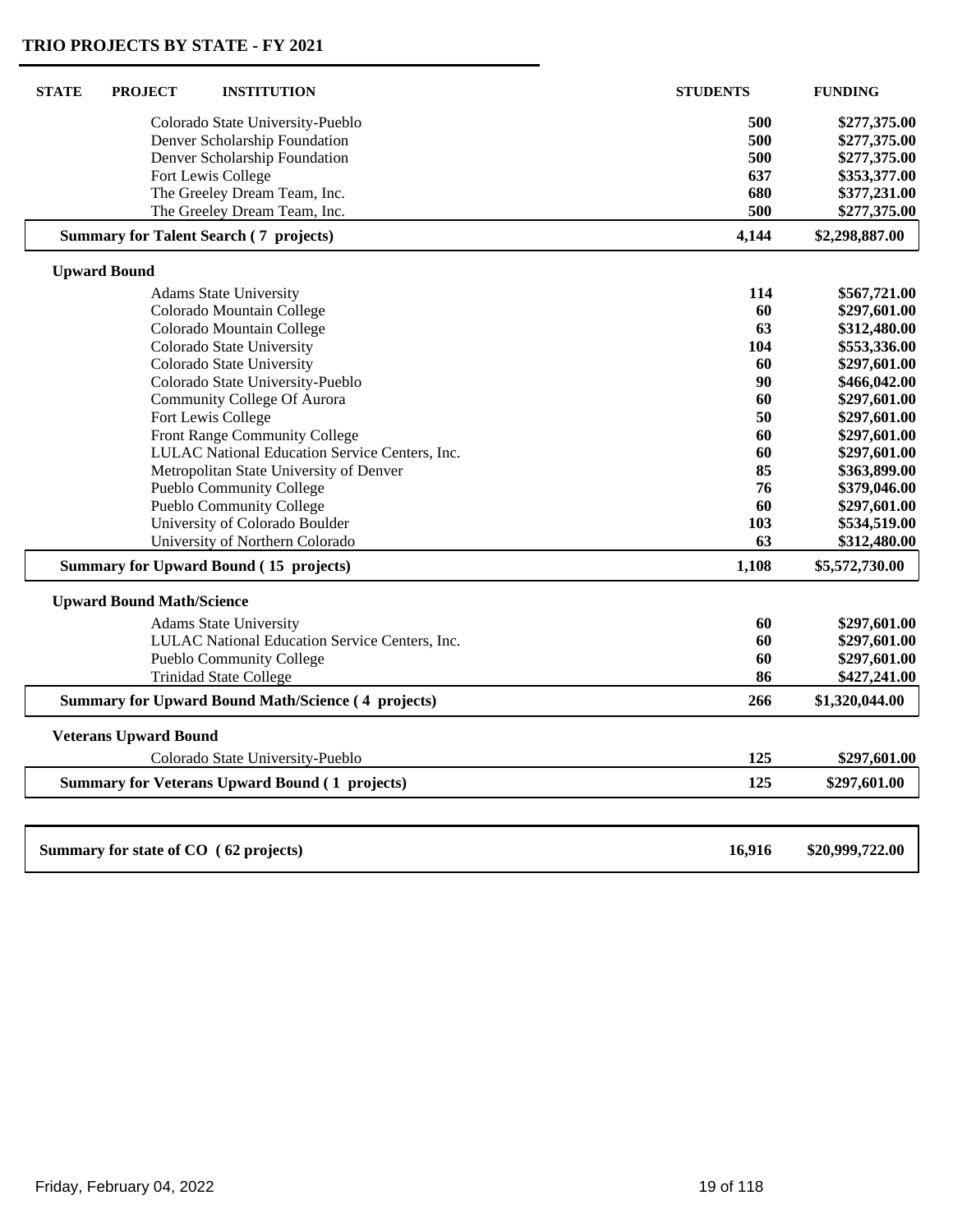**CT**

**EOC**

| EOC<br>CONNTAC, Inc.                                                         | 3,200      | \$881,386.00                 |
|------------------------------------------------------------------------------|------------|------------------------------|
| Summary for EOC (1 projects)                                                 | 3,200      | \$881,386.00                 |
| <b>McNair Post-baccalaureate</b>                                             |            |                              |
| University of Connecticut                                                    | 25         | \$261,888.00                 |
| Wesleyan University                                                          | 26         | \$261,888.00                 |
| <b>Summary for McNair Post-baccalaureate (2 projects)</b>                    | 51         | \$523,776.00                 |
| <b>Student Support Services</b>                                              |            |                              |
| <b>Central Connecticut State University</b>                                  | 140        | \$261,888.00                 |
| <b>Manchester Community College</b>                                          | 140        | \$261,888.00                 |
| Norwalk Community College                                                    | 247        | \$404,073.00                 |
| University of Bridgeport<br>University of Connecticut                        | 140<br>225 | \$261,886.00<br>\$347,999.00 |
| <b>Summary for Student Support Services (5 projects)</b>                     | 892        | \$1,537,734.00               |
| <b>Student Support Services Teacher Preparation</b>                          |            |                              |
| <b>Central Connecticut State University</b>                                  | 140        | \$261,888.00                 |
| <b>Summary for Student Support Services Teacher Preparation (1 projects)</b> | 140        | \$261,888.00                 |
| <b>Talent Search</b>                                                         |            |                              |
| <b>Central Connecticut State University</b>                                  | 500        | \$277,375.00                 |
| Goodwin College                                                              | 500        | \$277,375.00                 |
| <b>Summary for Talent Search (2 projects)</b>                                | 1,000      | \$554,750.00                 |
| <b>Upward Bound</b>                                                          |            |                              |
| Fairfield University                                                         | 80         | \$406,412.00                 |
| Naugatuck Valley Community College                                           | 60         | \$297,601.00                 |
| Naugatuck Valley Community College                                           | 60         | \$297,601.00                 |
| Naugatuck Valley Community College<br><b>Sacred Heart University</b>         | 60<br>65   | \$297,601.00<br>\$337,052.00 |
| Stamford Public School System                                                | 62         | \$297,601.00                 |
| <b>Western Connecticut State University</b>                                  | 62         | \$299,981.00                 |
| <b>Summary for Upward Bound (7 projects)</b>                                 | 449        | \$2,233,849.00               |
| <b>Upward Bound Math/Science</b>                                             |            |                              |
| <b>Central Connecticut State University</b>                                  | 60         | \$297,601.00                 |
| Naugatuck Valley Community College                                           | 60         | \$297,601.00                 |
| Wesleyan University                                                          | 60         | \$297,601.00                 |
| Wesleyan University                                                          | 50         | \$297,601.00                 |
| <b>Summary for Upward Bound Math/Science (4 projects)</b>                    | 230        | \$1,190,404.00               |
|                                                                              |            |                              |
| Summary for state of CT (22 projects)                                        | 5,962      | \$7,183,787.00               |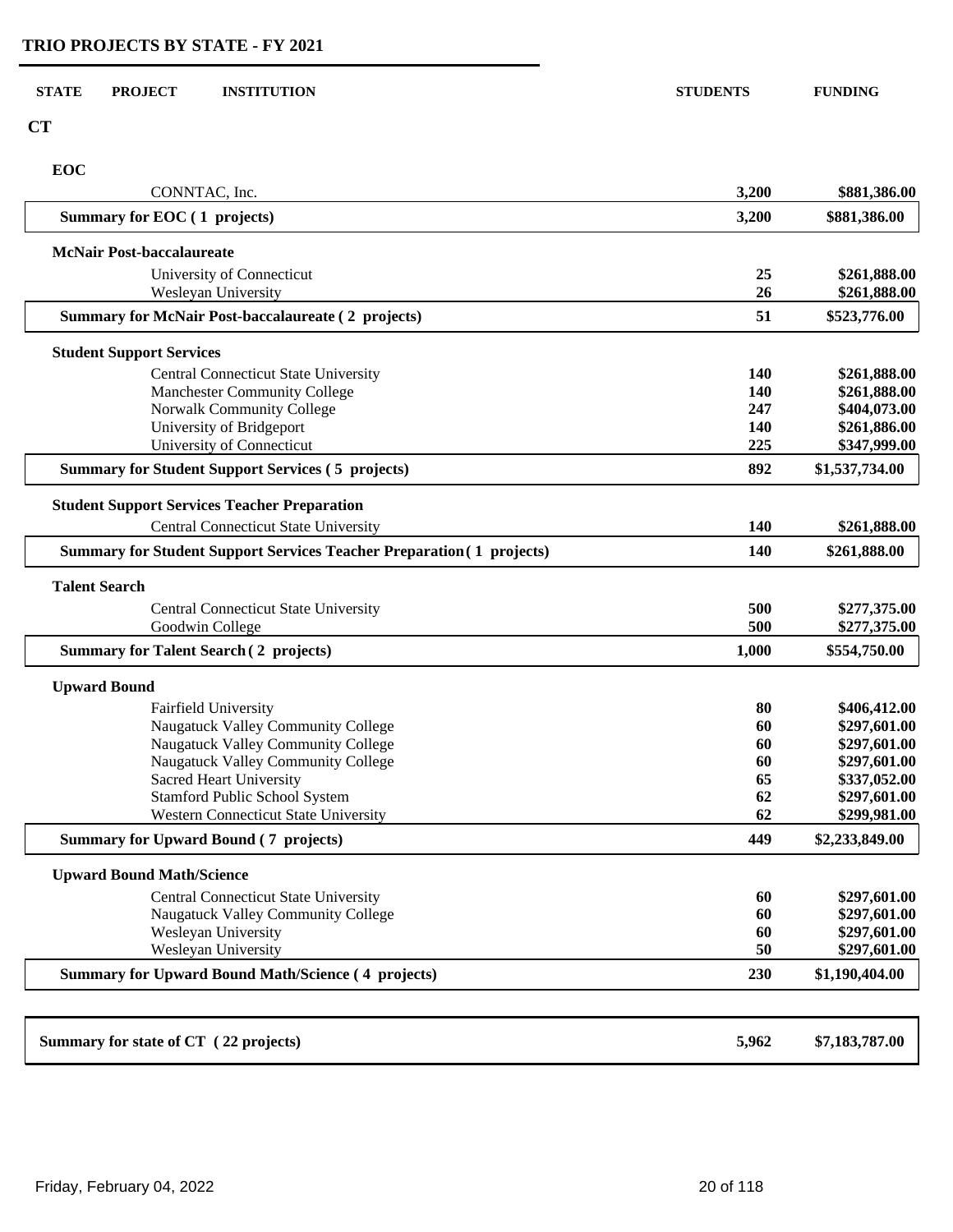| <b>STATE</b> | <b>PROJECT</b><br><b>INSTITUTION</b>                                                     | <b>STUDENTS</b> | <b>FUNDING</b>               |
|--------------|------------------------------------------------------------------------------------------|-----------------|------------------------------|
| <b>DC</b>    |                                                                                          |                 |                              |
| <b>EOC</b>   |                                                                                          |                 |                              |
|              | The College Board                                                                        | 3,122           | \$105,939.00                 |
|              | Summary for EOC (1 projects)                                                             | 3,122           | \$105,939.00                 |
|              | <b>Talent Search</b>                                                                     |                 |                              |
|              | LULAC National Education Service Centers, Inc.<br>University of the District of Columbia | 500<br>1.166    | \$277,375.00<br>\$559,680.00 |
|              | <b>Summary for Talent Search (2 projects)</b>                                            | 1,666           | \$837,055.00                 |
|              | <b>Upward Bound</b>                                                                      |                 |                              |
|              | <b>College Success Foundation</b>                                                        | 60              | \$297,601.00                 |
|              | George Washington University                                                             | 60              | \$297,553.00                 |
|              | Howard University                                                                        | 134             | \$638,391.00                 |
|              | University of the District of Columbia                                                   | 63              | \$330,729.00                 |
|              | <b>Summary for Upward Bound (4 projects)</b>                                             | 317             | \$1,564,274.00               |
|              | <b>Upward Bound Math/Science</b>                                                         |                 |                              |
|              | <b>Howard University</b>                                                                 | 52              | \$297,601.00                 |
|              | <b>Summary for Upward Bound Math/Science (1 projects)</b>                                | 52              | \$297,601.00                 |
|              |                                                                                          |                 |                              |
|              | Summary for state of DC (8 projects)                                                     | 5,157           | \$2,804,869.00               |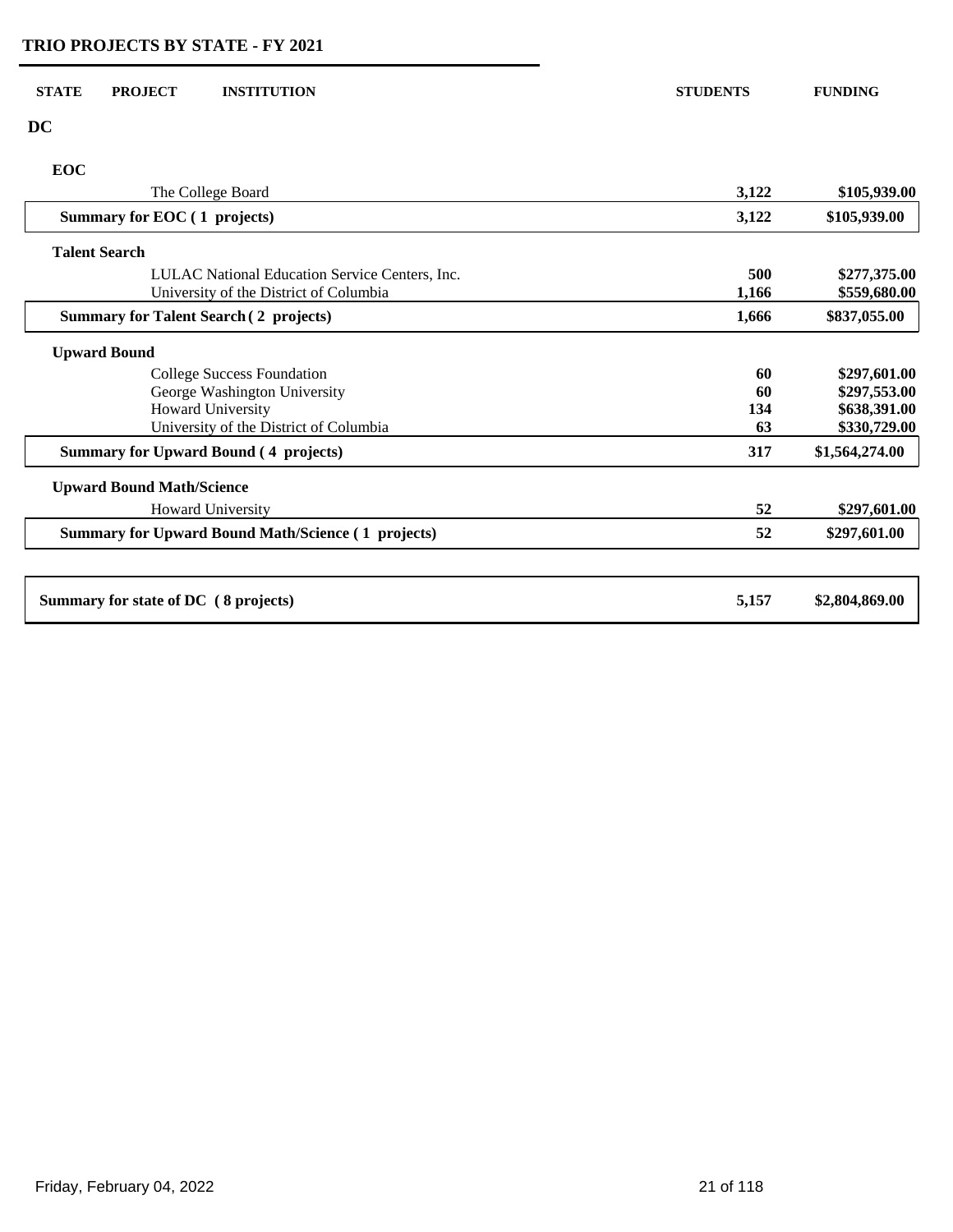**D** 

| McNair Post-baccalaureate                                 |       |                |
|-----------------------------------------------------------|-------|----------------|
| University of Delaware                                    | 25    | \$261,888.00   |
| <b>Summary for McNair Post-baccalaureate (1 projects)</b> | 25    | \$261,888.00   |
| <b>Student Support Services</b>                           |       |                |
| University of Delaware                                    | 180   | \$347,008.00   |
| <b>Summary for Student Support Services (1 projects)</b>  | 180   | \$347,008.00   |
| <b>Talent Search</b>                                      |       |                |
| <b>Delaware Technical Community College</b>               | 655   | \$363,362.00   |
| <b>Summary for Talent Search (1 projects)</b>             | 655   | \$363,362.00   |
| <b>Upward Bound</b>                                       |       |                |
| Delaware Technical Community College                      | 80    | \$401,217.00   |
| Delaware Technical Community College                      | 72    | \$359,828.00   |
| <b>Delaware Technical Community College</b>               | 60    | \$297,601.00   |
| University of Delaware                                    | 66    | \$0.00         |
| <b>Summary for Upward Bound (4 projects)</b>              | 278   | \$1,058,646.00 |
| <b>Upward Bound Math/Science</b>                          |       |                |
| Delaware Technical Community College                      | 89    | \$425,833.00   |
| Delaware Technical Community College                      | 66    | \$326,051.00   |
| University of Delaware                                    | 66    | \$332,917.00   |
| <b>Summary for Upward Bound Math/Science (3 projects)</b> | 221   | \$1,084,801.00 |
| Summary for state of DE (10 projects)                     | 1,359 | \$3,115,705.00 |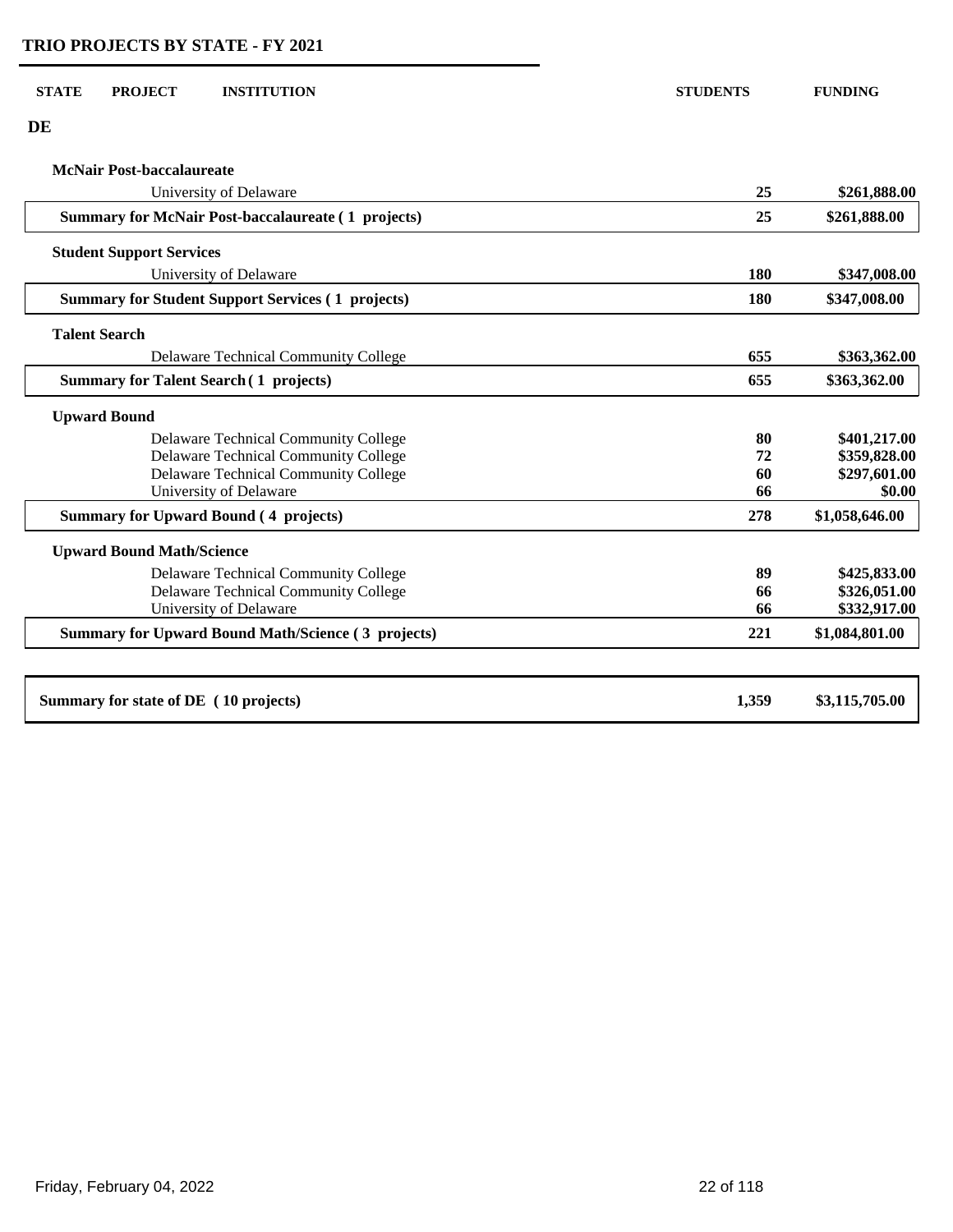#### **STATE PROJECT INSTITUTION STUDENTS FUNDING**

**FL**

L

## **Disabled Student Services**

| <b>Broward College</b>                                               | 100        | \$261,888.00                 |
|----------------------------------------------------------------------|------------|------------------------------|
| <b>Summary for Disabled Student Services (1 projects)</b>            | 100        | \$261,888.00                 |
| EOC                                                                  |            |                              |
| <b>Broward College</b>                                               | 1,000      | \$273,000.00                 |
| College of Central Florida                                           | 1,265      | \$409,183.00                 |
| Florida A&M University                                               | 1,000      | \$272,753.00                 |
| Florida State College At Jacksonville                                | 850        | \$232,050.00                 |
| <b>Gulf Coast State College</b>                                      | 1,000      | \$272,753.00                 |
| <b>Indian River State College</b>                                    | 850        | \$232,050.00                 |
| Miami-Dade College                                                   | 1,000      | \$273,793.00                 |
| Palm Beach State College                                             | 1,000      | \$273,793.00                 |
| Palm Beach State College                                             | 1,000      | \$272,753.00                 |
| Pensacola State College                                              | 1,456      | \$466,410.00                 |
| Santa Fe College                                                     | 850        | \$232,050.00                 |
| Seminole State College of Florida                                    | 850        | \$266,175.00                 |
| St. Petersburg College                                               | 850        | \$232,050.00                 |
| Summary for EOC (13 projects)                                        | 12,971     | \$3,708,813.00               |
| <b>McNair Post-baccalaureate</b>                                     |            |                              |
| Florida International University                                     | 27         | \$274,979.00                 |
| University of Central Florida                                        | 29         | \$267,841.00                 |
| University of Florida                                                | 25         | \$261,888.00                 |
| <b>Summary for McNair Post-baccalaureate (3 projects)</b>            | 81         | \$804,708.00                 |
| <b>Student Support Services English as a Second Language</b>         |            |                              |
| <b>Broward College</b>                                               | 140        | \$261,888.00                 |
| Summary for Student Support Services English as a Second Language (1 | 140        | \$261,888.00                 |
| projects)                                                            |            |                              |
| <b>Student Support Services</b>                                      |            |                              |
| <b>Broward College</b>                                               | 140        | \$261,888.00                 |
| <b>Broward College</b>                                               | 140        | \$261,888.00                 |
| <b>Broward College</b>                                               | 140        | \$261,888.00                 |
| Chipola College                                                      | 144        | \$261,888.00                 |
| College of Central Florida                                           | 227        | \$376,098.00                 |
| Daytona State College                                                | 210        | \$374,569.00                 |
| Eastern Florida State College                                        | 235        | \$338,969.00                 |
| <b>Edward Waters College</b>                                         | 165        | \$275,105.00                 |
| Florida A&M University                                               | 250        | \$369,676.00                 |
| Florida Gateway College                                              | 140        | \$261,888.00                 |
| Florida Gulf Coast University                                        | 165        | \$294,725.00                 |
| Florida International University                                     | 165        | \$261,888.00                 |
| Florida State University                                             | 140        | \$261,888.00                 |
| <b>Gulf Coast State College</b>                                      | 196        | \$295,648.00                 |
| Hillsborough Community College                                       | 206<br>160 | \$378,237.00<br>\$335,111.00 |
| <b>Indian River State College</b><br>Miami-Dade College              | 140        | \$261,888.00                 |
| Miami-Dade College                                                   | 172        | \$274,883.00                 |
| Palm Beach State College                                             | 175        | \$294,725.00                 |
| Pensacola State College                                              | 225        | \$379,197.00                 |
| Polk State College                                                   | 161        | \$261,888.00                 |
| Santa Fe College                                                     | 206        | \$335,111.00                 |
|                                                                      |            |                              |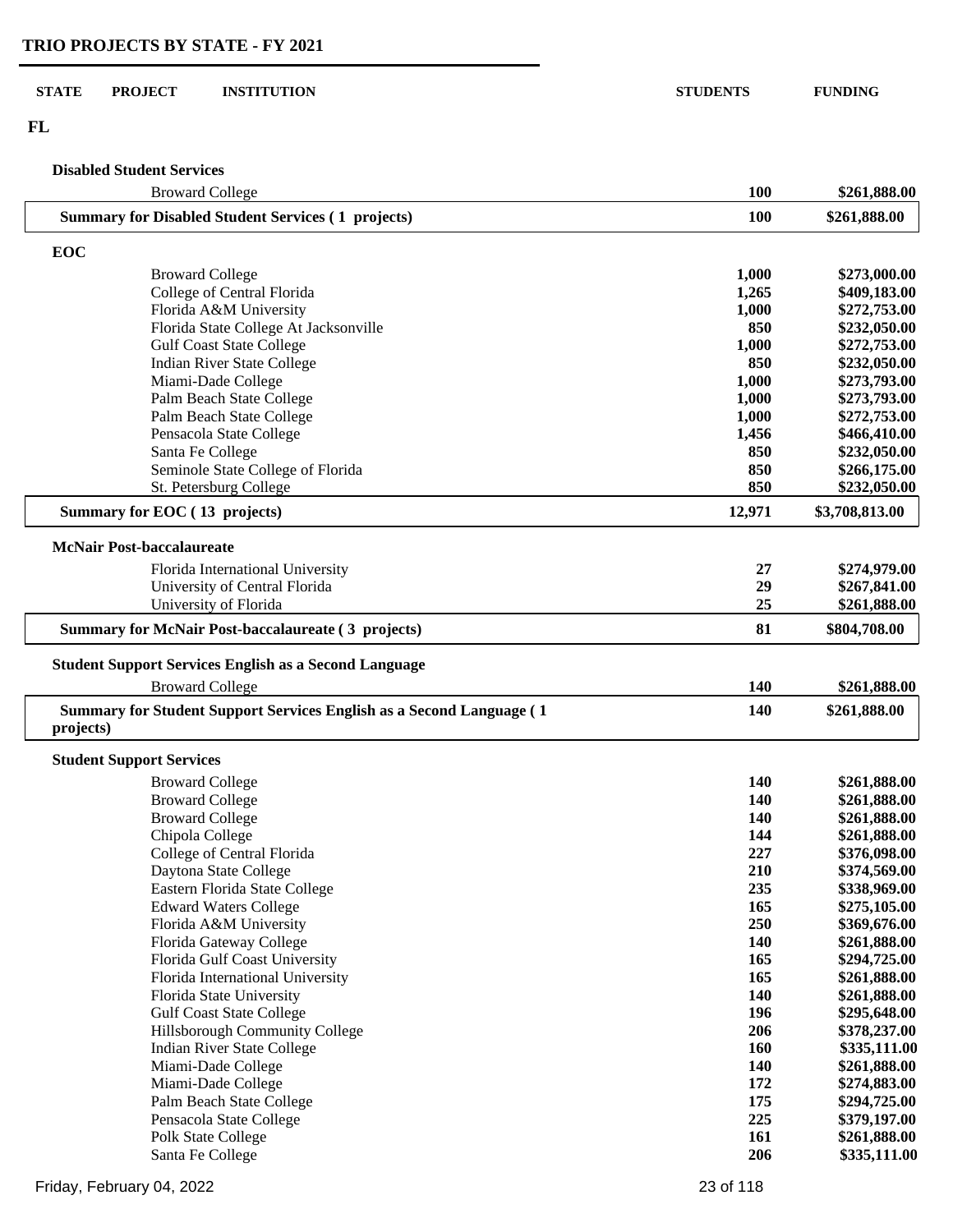| <b>STATE</b> | <b>INSTITUTION</b><br><b>PROJECT</b>                              | <b>STUDENTS</b> | <b>FUNDING</b>               |
|--------------|-------------------------------------------------------------------|-----------------|------------------------------|
|              | St. Petersburg College                                            | 167             | \$335,110.00                 |
|              | State College of Florida, Manatee-Sarasota                        | 140             | \$261,888.00                 |
|              | University of Central Florida                                     | 144             | \$261,888.00                 |
|              | University of Florida                                             | 144             | \$261,888.00                 |
|              | University of South Florida                                       | 220             | \$344,904.00                 |
|              | University of West Florida                                        | 200             | \$347,828.00                 |
|              | <b>Summary for Student Support Services (28 projects)</b>         | 4,917           | \$8,492,552.00               |
|              | <b>Student Support Services STEM</b>                              |                 |                              |
|              | <b>Broward College</b>                                            | 120             | \$261,888.00                 |
|              | Florida Gulf Coast University                                     | 124             | \$253,769.00                 |
|              | Florida State College At Jacksonville                             | 160             | \$261,888.00                 |
|              | Florida State University                                          | 140             | \$261,888.00                 |
|              | Santa Fe College                                                  | 120             | \$261,888.00                 |
|              | University of Central Florida                                     | 124             | \$261,888.00                 |
|              | <b>Summary for Student Support Services STEM (6 projects)</b>     | 788             | \$1,563,209.00               |
|              | <b>Student Support Services Veterans</b>                          |                 |                              |
|              | Palm Beach State College                                          | 120             | \$261,888.00                 |
|              | Pensacola State College                                           | 120             | \$261,888.00                 |
|              | Santa Fe College                                                  | 120             | \$261,888.00                 |
|              | <b>Summary for Student Support Services Veterans (3 projects)</b> | 360             | \$785,664.00                 |
|              | <b>Talent Search</b>                                              |                 |                              |
|              | <b>Broward College</b>                                            | 500             | \$277,375.00                 |
|              | <b>Broward College</b>                                            | 500             | \$277,375.00                 |
|              | Daytona State College                                             | 500             | \$277,375.00                 |
|              | Florida A&M University                                            | 776             | \$430,487.00                 |
|              | Florida A&M University                                            | 500             | \$277,375.00                 |
|              | Florida Gulf Coast University                                     | 500             | \$277,375.00                 |
|              | Florida International University                                  | 500             | \$277,375.00                 |
|              | Florida State College At Jacksonville                             | 500             | \$277,375.00                 |
|              | Florida State College At Jacksonville                             | 500             | \$277,375.00                 |
|              | Florida State University                                          | 500             | \$277,375.00                 |
|              | <b>Indian River State College</b>                                 | 500             | \$277,375.00                 |
|              | <b>Indian River State College</b>                                 | 600             | \$330,836.00                 |
|              | Lake-Sumter State College                                         | 612<br>500      | \$339,508.00                 |
|              | Miami-Dade College<br>Palm Beach State College                    | 500             | \$277,375.00<br>\$277,375.00 |
|              | Palm Beach State College                                          | 500             | \$277,000.00                 |
|              | Pensacola State College                                           | 714             | \$396,092.00                 |
|              | Polk State College                                                | 565             | \$312,806.00                 |
|              | Santa Fe College                                                  | 680             | \$377,231.00                 |
|              | <b>Tallahassee Community College</b>                              | 500             | \$277,375.00                 |
|              | <b>Summary for Talent Search (20 projects)</b>                    | 10,947          | \$6,069,835.00               |
|              | <b>Upward Bound</b>                                               |                 |                              |
|              | <b>Broward College</b>                                            | 60              | \$297,601.00                 |
|              | <b>Broward College</b>                                            | 60              | \$297,601.00                 |
|              | <b>Broward College</b>                                            | 60              | \$297,601.00                 |
|              | <b>Edward Waters College</b>                                      | 67              | \$312,480.00                 |
|              | Florida Atlantic University                                       | 65              | \$312,480.00                 |
|              | Florida International University                                  | 82              | \$403,478.00                 |
|              | Florida State University                                          | 80              | \$413,604.00                 |
|              | <b>Gulf Coast State College</b>                                   | 68              | \$297,601.00                 |
|              | <b>Indian River State College</b>                                 | 67              | \$312,480.00                 |
|              | <b>Indian River State College</b>                                 | 74              | \$359,829.00                 |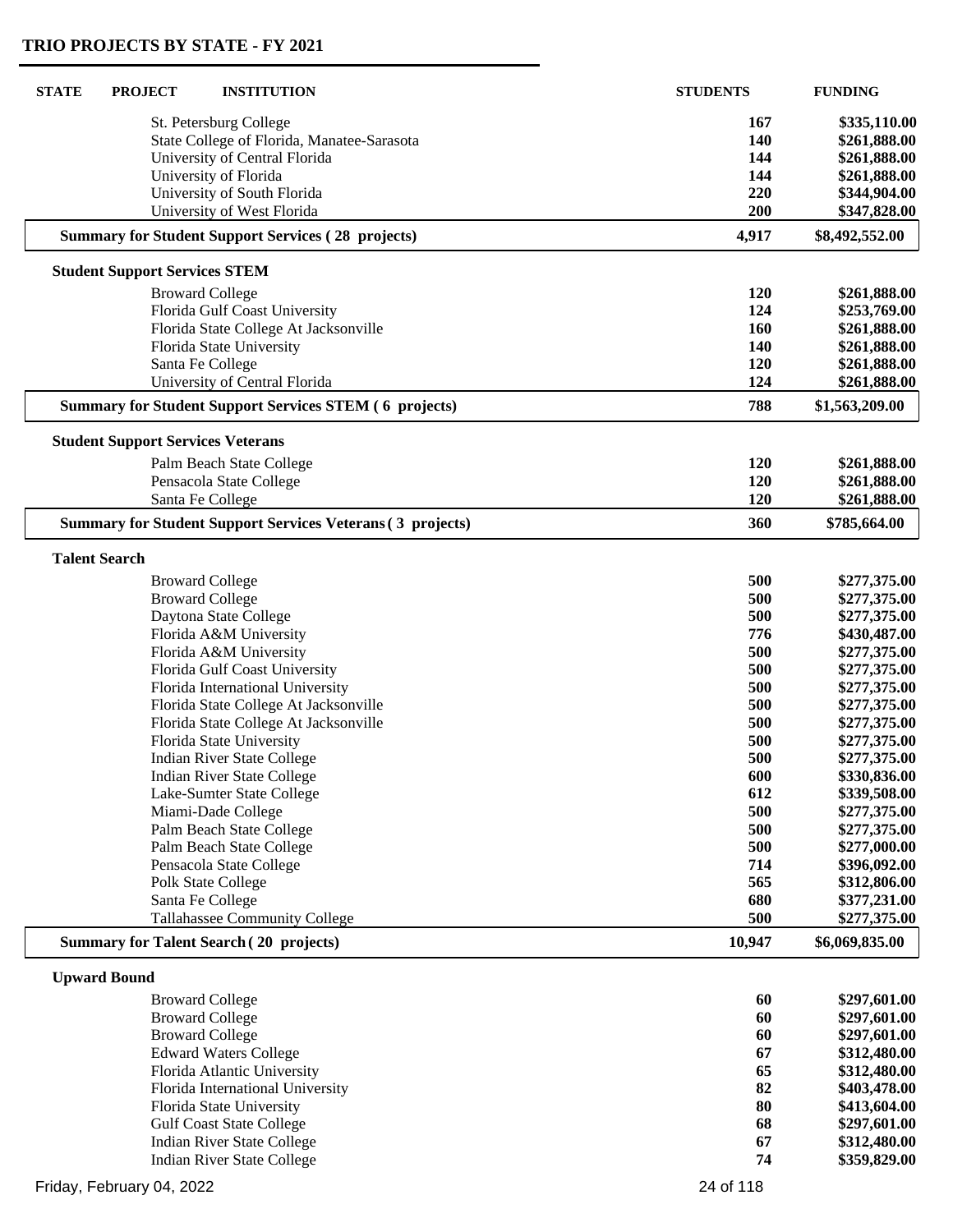| <b>STATE</b> | <b>PROJECT</b>                   | <b>INSTITUTION</b>                                        | <b>STUDENTS</b> | <b>FUNDING</b>  |
|--------------|----------------------------------|-----------------------------------------------------------|-----------------|-----------------|
|              |                                  | Lake-Sumter State College                                 | 63              | \$312,480.00    |
|              |                                  | LULAC National Education Service Centers, Inc.            | 58              | \$297,601.00    |
|              |                                  | Miami-Dade College                                        | 60              | \$297,601.00    |
|              |                                  | Miami-Dade College                                        | 60              | \$297,601.00    |
|              |                                  | Miami-Dade College                                        | 60              | \$297,600.00    |
|              |                                  | Palm Beach State College                                  | 65              | \$312,480.00    |
|              |                                  | <b>Polk State College</b>                                 | 72              | \$312,449.00    |
|              |                                  | Polk State College                                        | 60              | \$297,601.00    |
|              | <b>Rollins College</b>           |                                                           | 72              | \$372,533.00    |
|              |                                  | Santa Fe College                                          | 63              | \$330,232.00    |
|              |                                  | University of Central Florida                             | 60              | \$297,601.00    |
|              |                                  | University of Central Florida                             | 60              | \$297,601.00    |
|              |                                  | University of Central Florida                             | 60              | \$297,601.00    |
|              |                                  | University of South Florida                               | 170             | \$824,294.00    |
|              |                                  | <b>Summary for Upward Bound (24 projects)</b>             | 1,666           | \$8,150,030.00  |
|              | <b>Upward Bound Math/Science</b> |                                                           |                 |                 |
|              |                                  | Florida A&M University                                    | 70              | \$341,663.00    |
|              |                                  | Florida Atlantic University                               | 70              | \$297,601.00    |
|              |                                  | Florida International University                          | 60              | \$297,557.00    |
|              |                                  | <b>Indian River State College</b>                         | 67              | \$312,480.00    |
|              |                                  | Phillip and Patricia Frost Museum of Science              | 65              | \$312,479.00    |
|              |                                  | <b>Summary for Upward Bound Math/Science (5 projects)</b> | 332             | \$1,561,780.00  |
|              | <b>Veterans Upward Bound</b>     |                                                           |                 |                 |
|              |                                  | Miami-Dade College                                        | 125             | \$297,601.00    |
|              |                                  | Pensacola State College                                   | 130             | \$297,601.00    |
|              |                                  | <b>Summary for Veterans Upward Bound (2 projects)</b>     | 255             | \$595,202.00    |
|              |                                  |                                                           |                 |                 |
|              |                                  | Summary for state of FL (106 projects)                    | 32,557          | \$32,255,569.00 |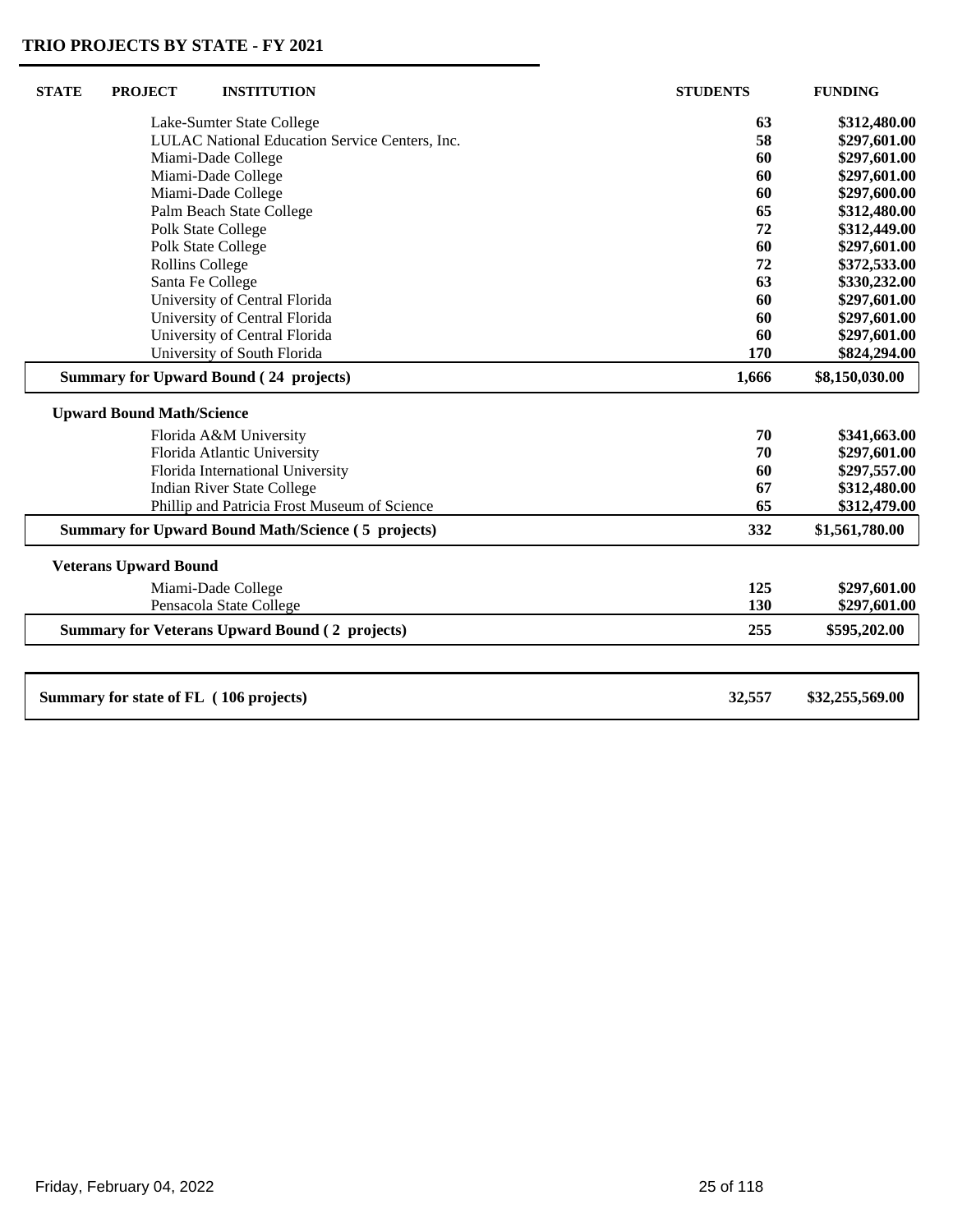# **FM Talent Search** College of Micronesia-FSM **680 \$376,770.00 Summary for Talent Search ( 1 projects) 680 \$376,770.00 Upward Bound** College of Micronesia-FSM **65 \$312,480.00**<br>College of Micronesia-FSM **65 \$312,479.00 College of Micronesia-FSM 72 STATE PROJECT INSTITUTION STUDENTS FUNDING**

| Summary for state of FM (3 projects)<br>817 | \$1,001,729.00 |
|---------------------------------------------|----------------|
|---------------------------------------------|----------------|

 **Summary for Upward Bound ( 2 projects) 137 \$624,959.00**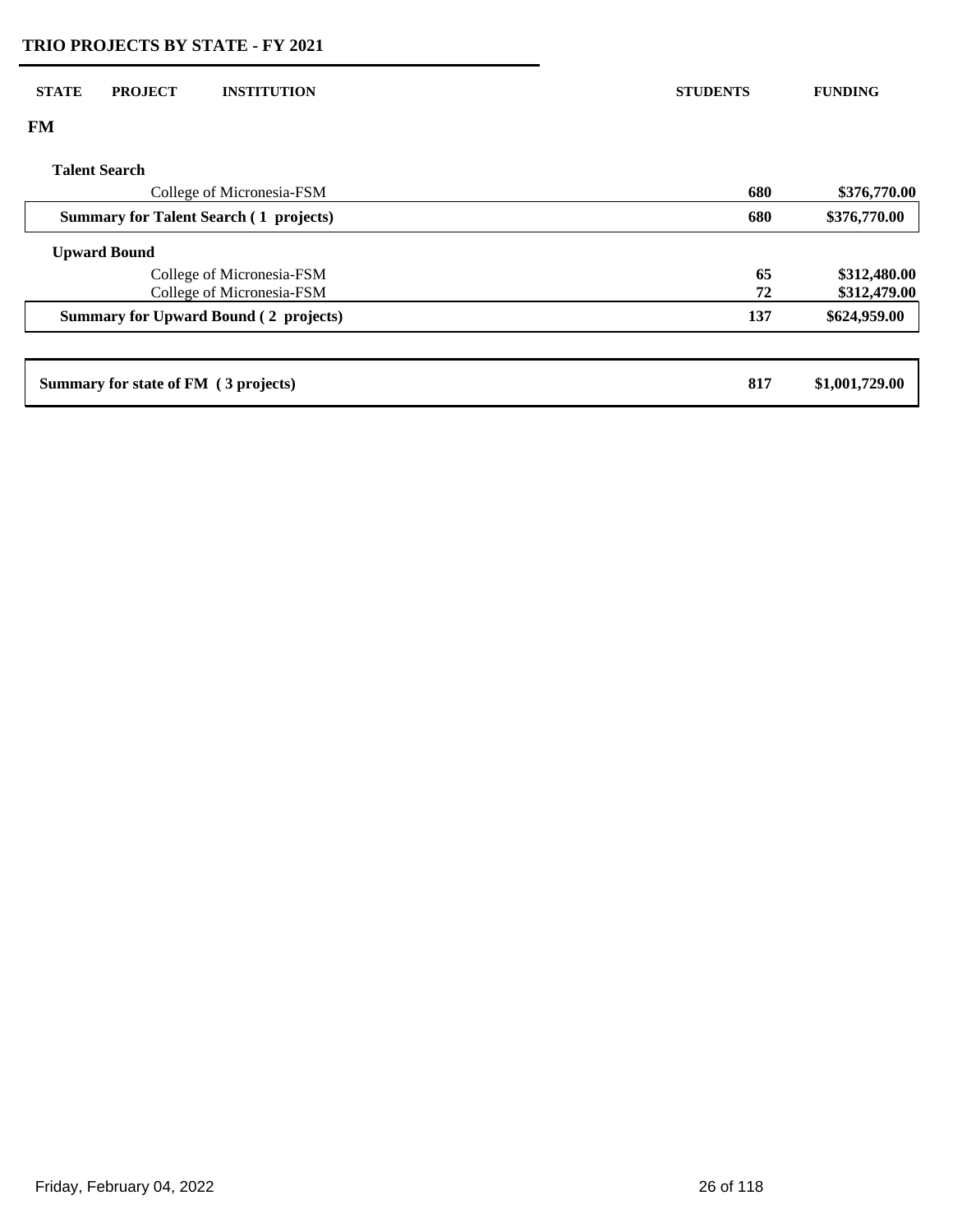| <b>STATE</b> | <b>INSTITUTION</b><br><b>PROJECT</b>                          | <b>STUDENTS</b> | <b>FUNDING</b>               |
|--------------|---------------------------------------------------------------|-----------------|------------------------------|
| <b>GA</b>    |                                                               |                 |                              |
| EOC          |                                                               |                 |                              |
|              | Georgia State University<br>Mercer University                 | 1,160<br>1,990  | \$391,147.00<br>\$570,669.00 |
|              | Summary for EOC (2 projects)                                  | 3,150           | \$961,816.00                 |
|              | <b>McNair Post-baccalaureate</b>                              |                 |                              |
|              | Fort Valley State University                                  | 25              | \$261,888.00                 |
|              | Georgia Southern University                                   | 25              | \$261,888.00                 |
|              | Morehouse College                                             | 30              | \$303,044.00                 |
|              | University of Georgia                                         | 25              | \$261,888.00                 |
|              | University of North Georgia                                   | 25              | \$261,888.00                 |
|              | <b>Summary for McNair Post-baccalaureate (5 projects)</b>     | 130             | \$1,350,596.00               |
|              | <b>Student Support Services</b>                               |                 |                              |
|              | Atlanta Metropolitan College                                  | <b>140</b>      | \$261,888.00                 |
|              | Fort Valley State University                                  | 140             | \$261,887.00                 |
|              | Georgia Southern University                                   | <b>140</b>      | \$261,888.00                 |
|              | Georgia State University                                      | 140             | \$261,888.00                 |
|              | Georgia State University                                      | 140             | \$261,888.00                 |
|              | Georgia State University                                      | 140             | \$261,888.00                 |
|              | Georgia State University                                      | 200             | \$348,006.00                 |
|              | Georgia State University                                      | 140             | \$261,888.00                 |
|              | Georgia State University                                      | 160             | \$294,722.00                 |
|              | Mercer University                                             | 140             | \$261,888.00                 |
|              | Mercer University                                             | 140             | \$261,888.00                 |
|              | Paine College                                                 | 140             | \$285,654.00                 |
|              | Savannah State University                                     | 182             | \$348,002.00                 |
|              | University of Georgia                                         | 140             | \$261,888.00                 |
|              | <b>Summary for Student Support Services (14 projects)</b>     | 2,082           | \$3,895,263.00               |
|              | <b>Student Support Services STEM</b>                          |                 |                              |
|              | Atlanta Metropolitan College                                  | <b>120</b>      | \$261,888.00                 |
|              | Georgia State University                                      | 120             | \$261,888.00                 |
|              | University of Georgia                                         | 120             | \$261,888.00                 |
|              | <b>Summary for Student Support Services STEM (3 projects)</b> | 360             | \$785,664.00                 |
|              | <b>Talent Search</b>                                          |                 |                              |
|              | <b>Action Pact</b>                                            | 1,021           | \$566,401.00                 |
|              | Albany State University                                       | 500             | \$277,375.00                 |
|              | Alpha Phi Alpha                                               | 500             | \$277,375.00                 |
|              | Alpha Phi Alpha                                               | 500             | \$277,375.00                 |
|              | Alpha Phi Alpha                                               | 680             | \$348,779.00                 |
|              | Atlanta Metropolitan College                                  | 500             | \$277,375.00                 |
|              | Boys & Girls Clubs of Central Georgia                         | 500             | \$277,375.00                 |
|              | <b>Clark Atlanta University</b>                               | 752             | \$417,127.00                 |
|              | <b>Clark Atlanta University</b>                               | 513             | \$284,588.00                 |
|              | College Bound Institute                                       | 500             | \$277,375.00                 |
|              | <b>Community Teen Coalition</b>                               | 500             | \$277,375.00                 |
|              | Fort Valley State University                                  | 728             | \$403,858.00                 |
|              | Georgia State University                                      | 583             | \$323,420.00                 |
|              | Middle Georgia Center for Academic Excellence, Inc.           | 600             | \$332,851.00                 |
|              | Morehouse College                                             | 988             | \$548,094.00                 |
|              | Savannah State University                                     | 750             | \$416,250.00                 |
|              | Southern Regional Technical College                           | 505             | \$277,375.00                 |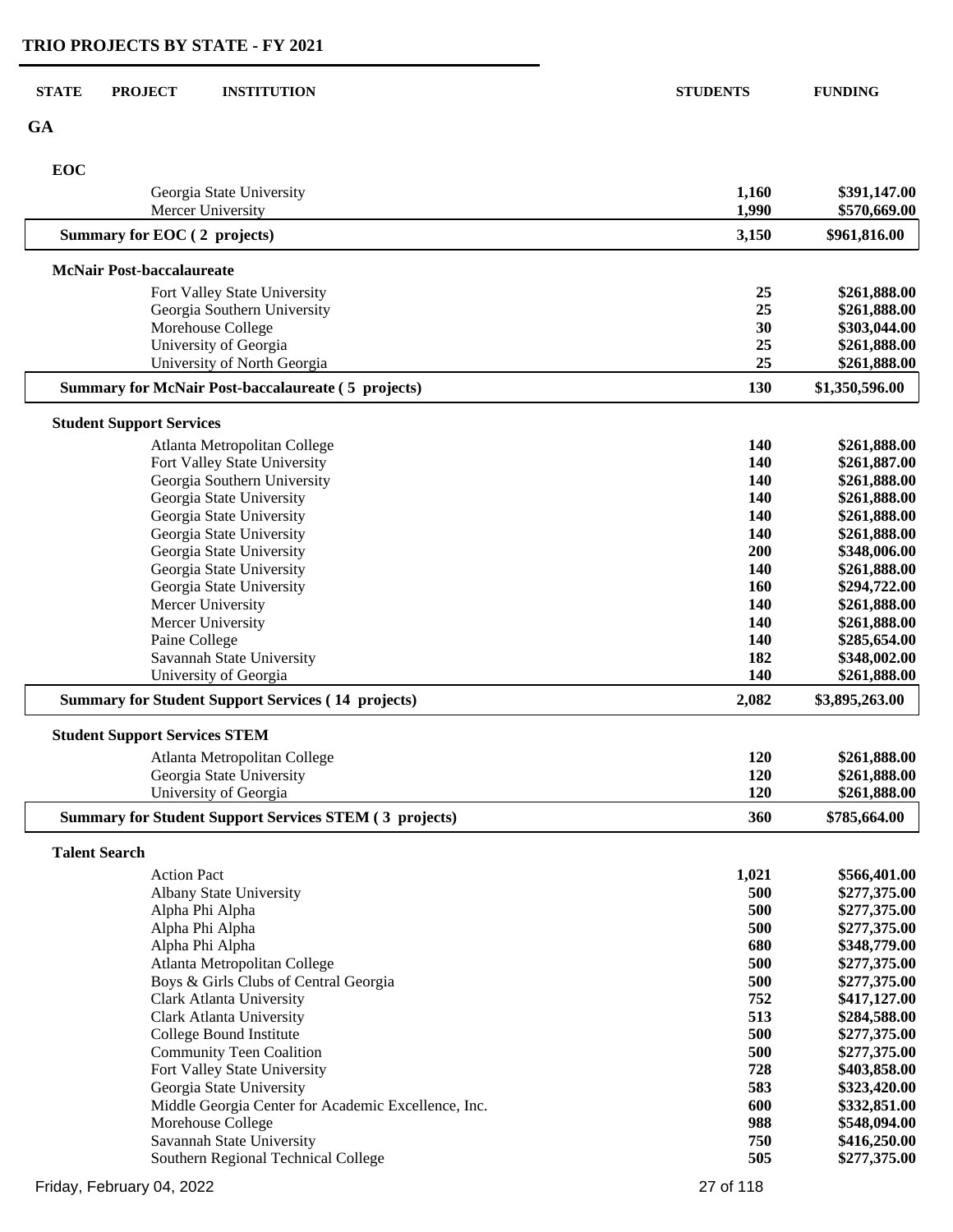| <b>STATE</b><br><b>PROJECT</b><br><b>INSTITUTION</b>      | <b>STUDENTS</b> | <b>FUNDING</b>               |
|-----------------------------------------------------------|-----------------|------------------------------|
| Thomas University                                         | 600             | \$317,317.00                 |
| University of Georgia                                     | 922             | \$511,480.00                 |
| University of North Georgia                               | 500             | \$277,375.00                 |
| Valdosta State University                                 | 500             | \$277,021.00                 |
| <b>Summary for Talent Search (21 projects)</b>            | 13,142          | \$7,243,561.00               |
| <b>Upward Bound</b>                                       |                 |                              |
| Abraham Baldwin Agricultural College                      | 74              | \$167,727.00                 |
| Abraham Baldwin Agricultural College                      | 65              | \$106,144.00                 |
| Atlanta Metropolitan College                              | 58              | \$297,601.00                 |
| Atlanta Metropolitan College                              | 98              | \$522,791.00                 |
| Atlanta Metropolitan College                              | 56              | \$297,601.00                 |
| Atlanta Metropolitan College                              | 56              | \$297,601.00                 |
| Clark Atlanta University                                  | 125             | \$621,379.00                 |
| <b>Community Teen Coalition</b>                           | 60              | \$297,601.00                 |
| <b>Community Teen Coalition</b>                           | 60              | \$297,601.00                 |
| Fort Valley State University                              | 70              | \$352,757.00                 |
| Georgia State University                                  | 105             | \$340,062.00                 |
| Georgia State University                                  | 50              | \$66,135.00                  |
| Georgia State University                                  | 63              | \$297,601.00                 |
| Georgia State University                                  | 50              | \$15,957.00                  |
| Kennesaw State University                                 | 60              | \$297,601.00                 |
| Kennesaw State University                                 | 60              | \$297,601.00                 |
| KeyPoint Alliance, Inc.                                   | 60              | \$297,601.00                 |
| KeyPoint Alliance, Inc.<br>Mercer University              | 60<br>60        | \$297,601.00                 |
| Mercer University                                         | 155             | \$297,601.00<br>\$718,513.00 |
| Middle Georgia Center for Academic Excellence, Inc.       | 55              | \$297,601.00                 |
| Morehouse College                                         | 60              | \$297,601.00                 |
| Morehouse College                                         | 74              | \$366,431.00                 |
| Paine College                                             | 113             | \$529,677.00                 |
| <b>SAEOPP Center</b>                                      | 60              | \$297,601.00                 |
| <b>SAEOPP Center</b>                                      | 60              | \$297,600.00                 |
| Savannah State University                                 | 139             | \$627,216.00                 |
| Southern Regional Technical College                       | 60              | \$236,214.00                 |
| University of Georgia                                     | 65              | \$342,693.00                 |
| University of Georgia                                     | 85              | \$449,303.00                 |
| University of North Georgia                               | 60              | \$297,601.00                 |
| University of North Georgia                               | 60              | \$297,601.00                 |
| <b>Summary for Upward Bound (32 projects)</b>             | 2,336           | \$10,522,215.00              |
| <b>Upward Bound Math/Science</b>                          |                 |                              |
| Atlanta Metropolitan College                              | 58              | \$297,601.00                 |
| <b>Community Teen Coalition</b>                           | 60              | \$297,601.00                 |
| Georgia State University                                  | 63              | \$312,480.00                 |
| Kennesaw State University                                 | 60              | \$297,601.00                 |
| Middle Georgia Center for Academic Excellence, Inc.       | 60              | \$297,601.00                 |
| Morehouse College                                         | 78              | \$388,667.00                 |
| Morehouse College                                         | 60              | \$297,601.00                 |
| Morehouse College                                         | 63              | \$312,480.00                 |
| University of Georgia                                     | 60              | \$297,601.00                 |
| <b>Summary for Upward Bound Math/Science (9 projects)</b> | 562             | \$2,799,233.00               |
| <b>Veterans Upward Bound</b>                              |                 |                              |
| Georgia State University                                  | 125             | \$297,601.00                 |
| <b>Summary for Veterans Upward Bound (1 projects)</b>     | 125             | \$297,601.00                 |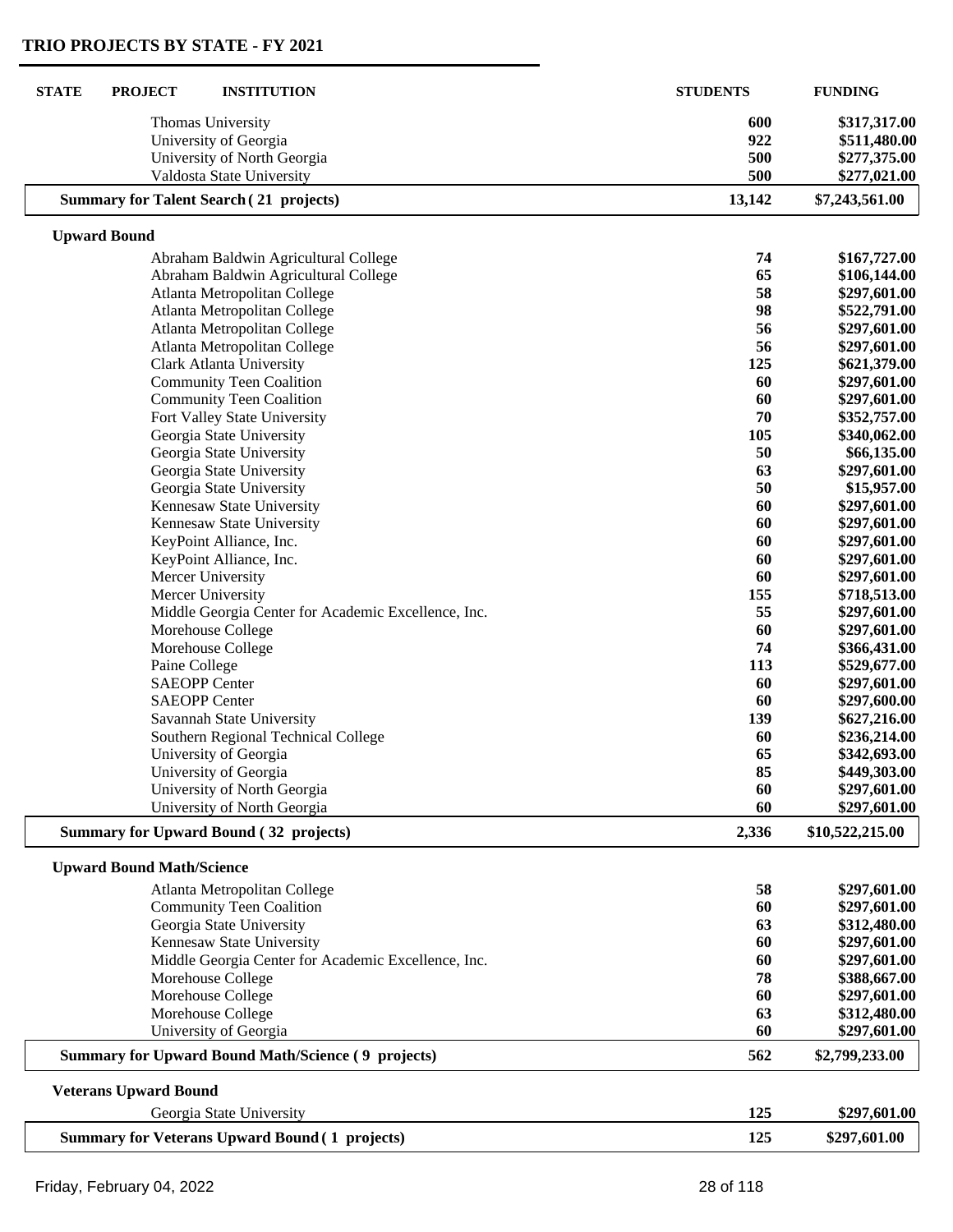| <b>STATE</b><br><b>PROJECT</b><br><b>STUDENTS</b><br><b>INSTITUTION</b><br><b>FUNDING</b> |  | Summary for state of GA (87 projects) | 21,887 | \$27,855,949.00 |
|-------------------------------------------------------------------------------------------|--|---------------------------------------|--------|-----------------|
|                                                                                           |  |                                       |        |                 |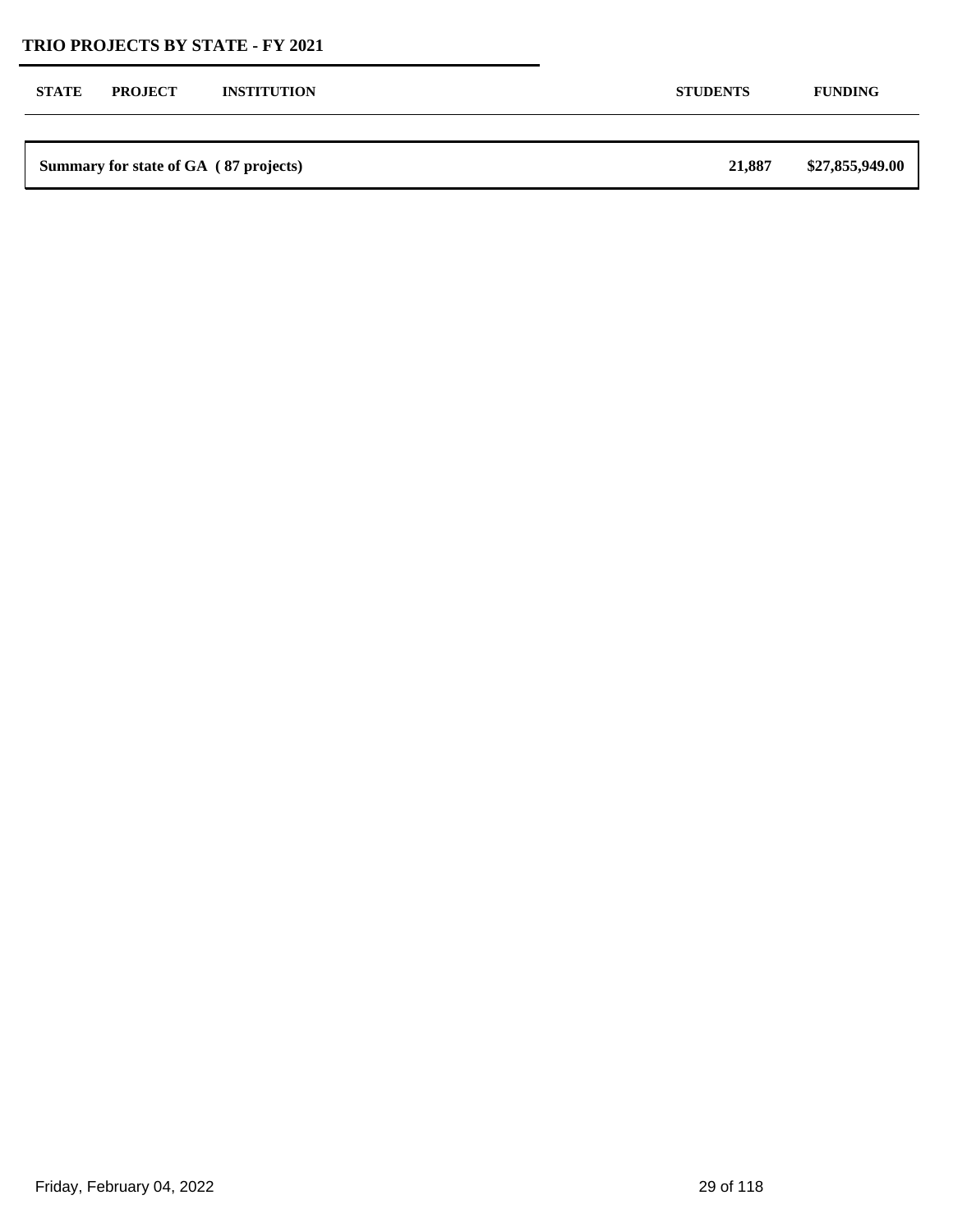| <b>STATE</b><br><b>PROJECT</b><br><b>INSTITUTION</b>     | <b>STUDENTS</b> | <b>FUNDING</b> |
|----------------------------------------------------------|-----------------|----------------|
| GU                                                       |                 |                |
| <b>Student Support Services</b>                          |                 |                |
| University of Guam                                       | <b>160</b>      | \$335,111.00   |
| <b>Summary for Student Support Services (1 projects)</b> | <b>160</b>      | \$335,111.00   |
| <b>Talent Search</b>                                     |                 |                |
| University of Guam                                       | 738             | \$409,407.00   |
| <b>Summary for Talent Search (1 projects)</b>            | 738             | \$409,407.00   |
| <b>Upward Bound</b>                                      |                 |                |
| University of Guam                                       | 103             | \$478,486.00   |
| <b>Summary for Upward Bound (1 projects)</b>             | 103             | \$478,486.00   |
|                                                          |                 |                |
| Summary for state of GU (3 projects)                     | 1,001           | \$1,223,004.00 |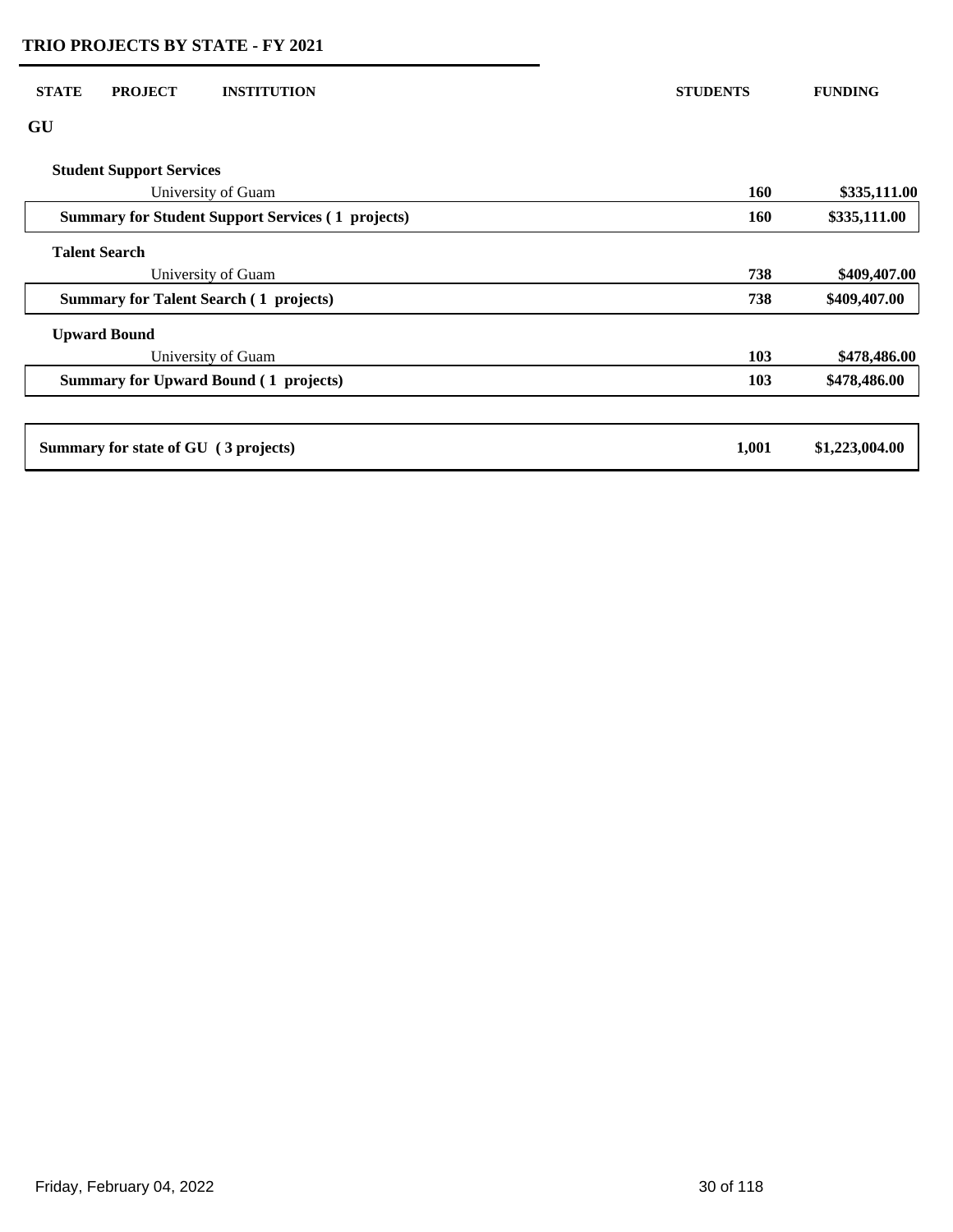#### **STATE PROJECT INSTITUTION STUDENTS FUNDING**

**HI**

# **EOC**

| University of Hawaii-Maui College                         | 1,200 | \$418,800.00   |
|-----------------------------------------------------------|-------|----------------|
| Summary for EOC (1 projects)                              | 1,200 | \$418,800.00   |
| <b>Student Support Services</b>                           |       |                |
| Honolulu Community College                                | 160   | \$293,417.00   |
| Kapiolani Community College                               | 206   | \$383,728.00   |
| University of Hawaii at Hilo                              | 200   | \$347,566.00   |
| University of Hawaii-Manoa                                | 265   | \$455,364.00   |
| University of Hawaii-Maui College                         | 160   | \$274,137.00   |
| <b>Windward Community College</b>                         | 250   | \$439,290.00   |
| <b>Summary for Student Support Services (6 projects)</b>  | 1,241 | \$2,193,502.00 |
| <b>Talent Search</b>                                      |       |                |
| University of Hawaii-Manoa                                | 500   | \$277,374.00   |
| University of Hawaii-Manoa                                | 500   | \$277,374.00   |
| <b>Windward Community College</b>                         | 500   | \$277,375.00   |
| <b>Windward Community College</b>                         | 500   | \$277,375.00   |
| <b>Summary for Talent Search (4 projects)</b>             | 2,000 | \$1,109,498.00 |
| <b>Upward Bound</b>                                       |       |                |
| University of Hawaii at Hilo                              | 50    | \$297,601.00   |
| University of Hawaii at Hilo                              | 60    | \$297,601.00   |
| University of Hawaii at Hilo                              | 50    | \$297,601.00   |
| University of Hawaii at Hilo                              | 60    | \$297,600.00   |
| University of Hawaii-Maui College                         | 60    | \$297,601.00   |
| University of Hawaii-Maui College                         | 85    | \$450,566.00   |
| <b>Windward Community College</b>                         | 66    | \$312,480.00   |
| <b>Summary for Upward Bound (7 projects)</b>              | 431   | \$2,251,050.00 |
| <b>Upward Bound Math/Science</b>                          |       |                |
| University of Hawaii at Hilo                              | 50    | \$274,418.00   |
| University of Hawaii-Maui College                         | 60    | \$297,601.00   |
| <b>Summary for Upward Bound Math/Science (2 projects)</b> | 110   | \$572,019.00   |
|                                                           |       |                |
| Summary for state of HI (20 projects)                     | 4,982 | \$6,544,869.00 |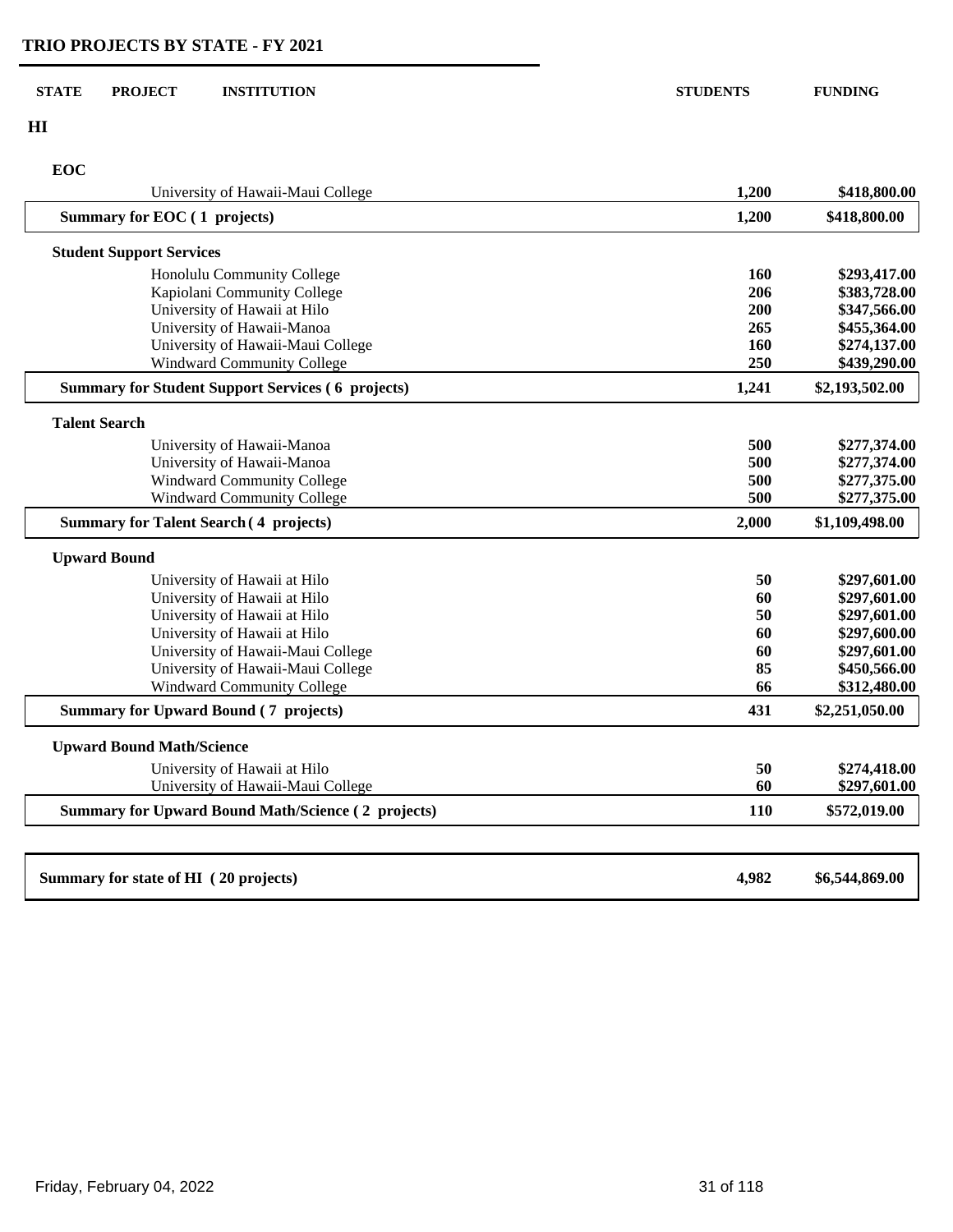| <b>STATE</b><br><b>PROJECT</b><br><b>INSTITUTION</b>                  | <b>STUDENTS</b> | <b>FUNDING</b>               |
|-----------------------------------------------------------------------|-----------------|------------------------------|
| IA                                                                    |                 |                              |
|                                                                       |                 |                              |
| EOC                                                                   |                 |                              |
| Indian Hills Community College                                        | 1,000           | \$273,793.00                 |
| Kirkwood Community College                                            | 850             | \$232,050.00                 |
| University of Northern Iowa                                           | 1,942           | \$520,523.00                 |
| Summary for EOC (3 projects)                                          | 3,792           | \$1,026,366.00               |
| <b>McNair Post-baccalaureate</b>                                      |                 |                              |
| Iowa State University                                                 | 30              | \$261,812.00                 |
| <b>Summary for McNair Post-baccalaureate (1 projects)</b>             | 30              | \$261,812.00                 |
| <b>Student Support Services English as a Second Language</b>          |                 |                              |
| Kirkwood Community College                                            | <b>140</b>      | \$261,888.00                 |
| Summary for Student Support Services English as a Second Language (1  | 140             | \$261,888.00                 |
| projects)                                                             |                 |                              |
| <b>Student Support Services</b>                                       |                 |                              |
| <b>Briar Cliff University</b>                                         | 200             | \$333,505.00                 |
| <b>Central College</b>                                                | 200             | \$338,972.00                 |
| Coe College                                                           | 216             | \$338,972.00                 |
| Des Moines Area Community College                                     | 220             | \$391,724.00                 |
| Eastern Iowa Community College District                               | 190             | \$332,615.00                 |
| Graceland University                                                  | 180             | \$348,002.00                 |
| Indian Hills Community College                                        | 225             | \$338,504.00                 |
| Iowa Central Community College                                        | 175             | \$294,722.00                 |
| Iowa Lakes Community College                                          | 200             | \$335,086.00                 |
| Iowa State University                                                 | 250             | \$395,073.00                 |
| Iowa Valley Community College District                                | 120             | \$224,429.00                 |
| Iowa Valley Community College District                                | 100             | \$173,026.00                 |
| Iowa Western Community College                                        | 175             | \$338,135.00                 |
| Kirkwood Community College                                            | 175             | \$338,972.00                 |
| Luther College                                                        | 165             | \$338,972.00                 |
| North Iowa Area Community College<br>Northeast Iowa Community College | 200<br>160      | \$348,002.00<br>\$275,105.00 |
| Northwest Iowa Community College                                      | 160             | \$287,651.00                 |
| Simpson College                                                       | 160             | \$266,782.00                 |
| Southeastern Community College                                        | 225             | \$380,984.00                 |
| Southwestern Community College                                        | 180             | \$312,549.00                 |
| University of Dubuque                                                 | 140             | \$254,258.00                 |
| University of Iowa                                                    | 350             | \$413,556.00                 |
| Western Iowa Tech Community College                                   | 175             | \$335,057.00                 |
| Western Iowa Tech Community College                                   | 140             | \$261,888.00                 |
| <b>Summary for Student Support Services (25 projects)</b>             | 4,681           | \$7,996,541.00               |
| <b>Talent Search</b>                                                  |                 |                              |
| <b>Briar Cliff University</b>                                         | 1,000           | \$520,984.00                 |
| <b>Central College</b>                                                | 874             | \$484,852.00                 |
| Graceland University                                                  | 778             | \$431,596.00                 |
| Indian Hills Community College                                        | 500             | \$277,375.00                 |

| Graceland University                | 778   | \$431,596.00 |
|-------------------------------------|-------|--------------|
| Indian Hills Community College      | 500   | \$277,375.00 |
| <b>Iowa Lakes Community College</b> | 700   | \$388,500.00 |
| <b>Iowa State University</b>        | 1.000 | \$539,154.00 |
| <b>Kirkwood Community College</b>   | 500   | \$277,367.00 |
| Southwestern Community College      | 790   | \$438,253,00 |
| University of Northern Iowa         | 1.200 | \$630,092.00 |
| University of Northern Iowa         | 500   | \$277,375.00 |
|                                     |       |              |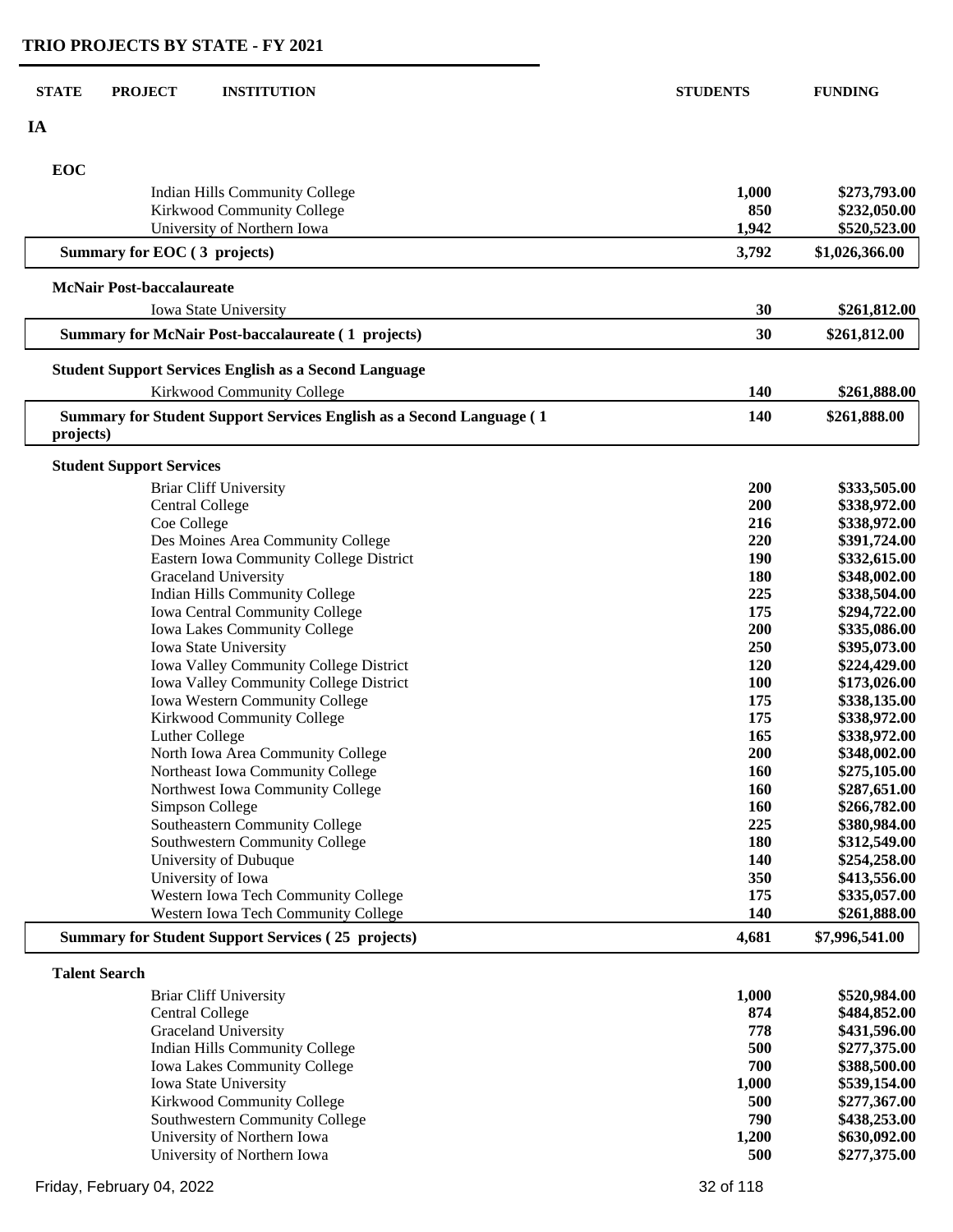| <b>STATE</b><br><b>PROJECT</b><br><b>INSTITUTION</b> | <b>STUDENTS</b> | <b>FUNDING</b>  |
|------------------------------------------------------|-----------------|-----------------|
| Western Iowa Tech Community College                  | 777             | \$382,907.00    |
| <b>Summary for Talent Search (11 projects)</b>       | 8,619           | \$4,648,455.00  |
| <b>Upward Bound</b>                                  |                 |                 |
| Central College                                      | <b>130</b>      | \$694,554.00    |
| <b>Central College</b>                               | 60              | \$297,601.00    |
| Des Moines Area Community College                    | 50              | \$288,933.00    |
| Indian Hills Community College                       | 60              | \$297,601.00    |
| <b>Iowa Lakes Community College</b>                  | 60              | \$297,601.00    |
| Iowa State University                                | 52              | \$297,601.00    |
| Simpson College                                      | 52              | \$297,473.00    |
| Southeastern Community College                       | 63              | \$312,480.00    |
| University of Iowa                                   | 127             | \$381,093.00    |
| University of Northern Iowa                          | 85              | \$448,311.00    |
| <b>Western Iowa Tech Community College</b>           | 60              | \$288,933.00    |
| <b>Summary for Upward Bound (11 projects)</b>        | 799             | \$3,902,181.00  |
|                                                      |                 |                 |
| Summary for state of IA (52 projects)                | 18,061          | \$18,097,243.00 |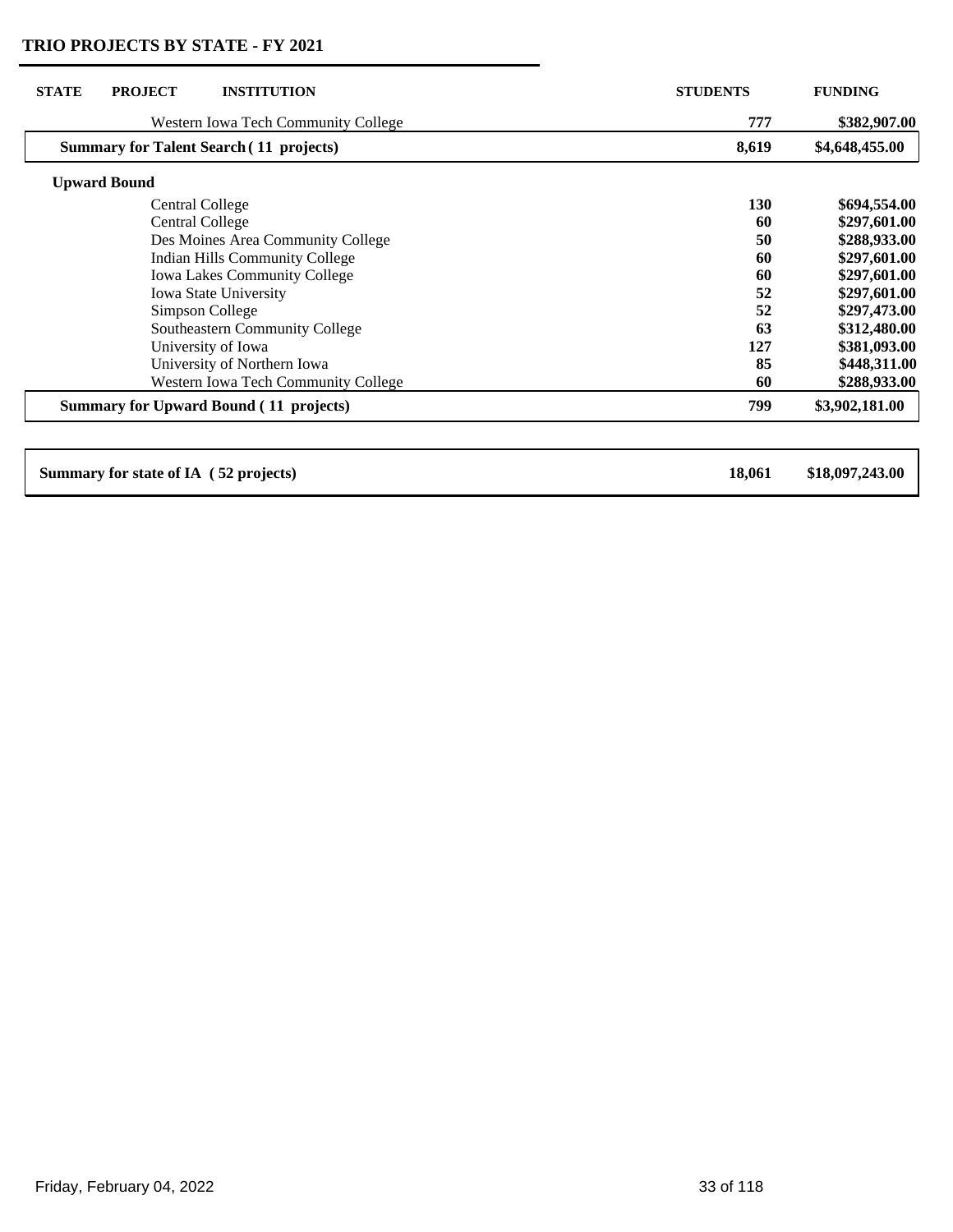| <b>Disabled Student Services</b>                                             |                   |                              |
|------------------------------------------------------------------------------|-------------------|------------------------------|
| <b>Boise State University</b>                                                | 100               | \$261,888.00                 |
| <b>Summary for Disabled Student Services (1 projects)</b>                    | 100               | \$261,888.00                 |
| <b>EOC</b>                                                                   |                   |                              |
| Idaho State University                                                       | 1,000             | \$272,753.00                 |
| University of Idaho                                                          | 1,000             | \$273,793.00                 |
| Summary for EOC (2 projects)                                                 | 2,000             | \$546,546.00                 |
| <b>McNair Post-baccalaureate</b>                                             |                   |                              |
| <b>Boise State University</b>                                                | 27                | \$267,841.00                 |
| Idaho State University                                                       | 25                | \$261,888.00                 |
| University of Idaho                                                          | 25                | \$261,194.00                 |
| <b>Summary for McNair Post-baccalaureate (3 projects)</b>                    | 77                | \$790,923.00                 |
| <b>Student Support Services</b>                                              |                   |                              |
| <b>Boise State University</b>                                                | 180               | \$398,299.00                 |
| Idaho State University                                                       | 250               | \$340,859.00                 |
| North Idaho College<br>University of Idaho                                   | <b>160</b><br>232 | \$294,725.00<br>\$387,188.00 |
| <b>Summary for Student Support Services (4 projects)</b>                     | 822               | \$1,421,071.00               |
| <b>Student Support Services STEM</b>                                         |                   |                              |
| <b>Boise State University</b>                                                | <b>120</b>        | \$261,888.00                 |
| <b>Summary for Student Support Services STEM (1 projects)</b>                | 120               | \$261,888.00                 |
|                                                                              |                   |                              |
| <b>Student Support Services Teacher Preparation</b>                          |                   |                              |
| <b>Boise State University</b>                                                | 125               | \$233,781.00                 |
| <b>Summary for Student Support Services Teacher Preparation (1 projects)</b> | 125               | \$233,781.00                 |
| <b>Student Support Services Veterans</b>                                     |                   |                              |
| <b>Boise State University</b>                                                | 120               | \$261,888.00                 |
| <b>Summary for Student Support Services Veterans (1 projects)</b>            | 120               | \$261,888.00                 |
| <b>Talent Search</b>                                                         |                   |                              |
| <b>Boise State University</b>                                                | 1,043             | \$578,604.00                 |
| <b>Boise State University</b>                                                | 500               | \$277,375.00                 |
| Idaho State University                                                       | 1,038<br>500      | \$575,832.00<br>\$277,375.00 |
| Idaho State University<br>Lewis Clark State College                          | 592               | \$328,413.00                 |
| University of Idaho                                                          | 714               | \$396,092.00                 |
| <b>Summary for Talent Search (6 projects)</b>                                | 4,387             | \$2,433,691.00               |
| <b>Upward Bound</b>                                                          |                   |                              |
| <b>Boise State University</b>                                                | 89                | \$454,745.00                 |
| <b>Boise State University</b>                                                | 58                | \$297,601.00                 |
| <b>Boise State University</b>                                                | 56                | \$297,601.00                 |
| <b>Boise State University</b>                                                | 54                | \$297,601.00                 |
| Idaho State University                                                       | 80                | \$427,936.00                 |
| University of Idaho                                                          | 99                | \$490,325.00                 |
| University of Idaho                                                          | 65                | \$312,480.00                 |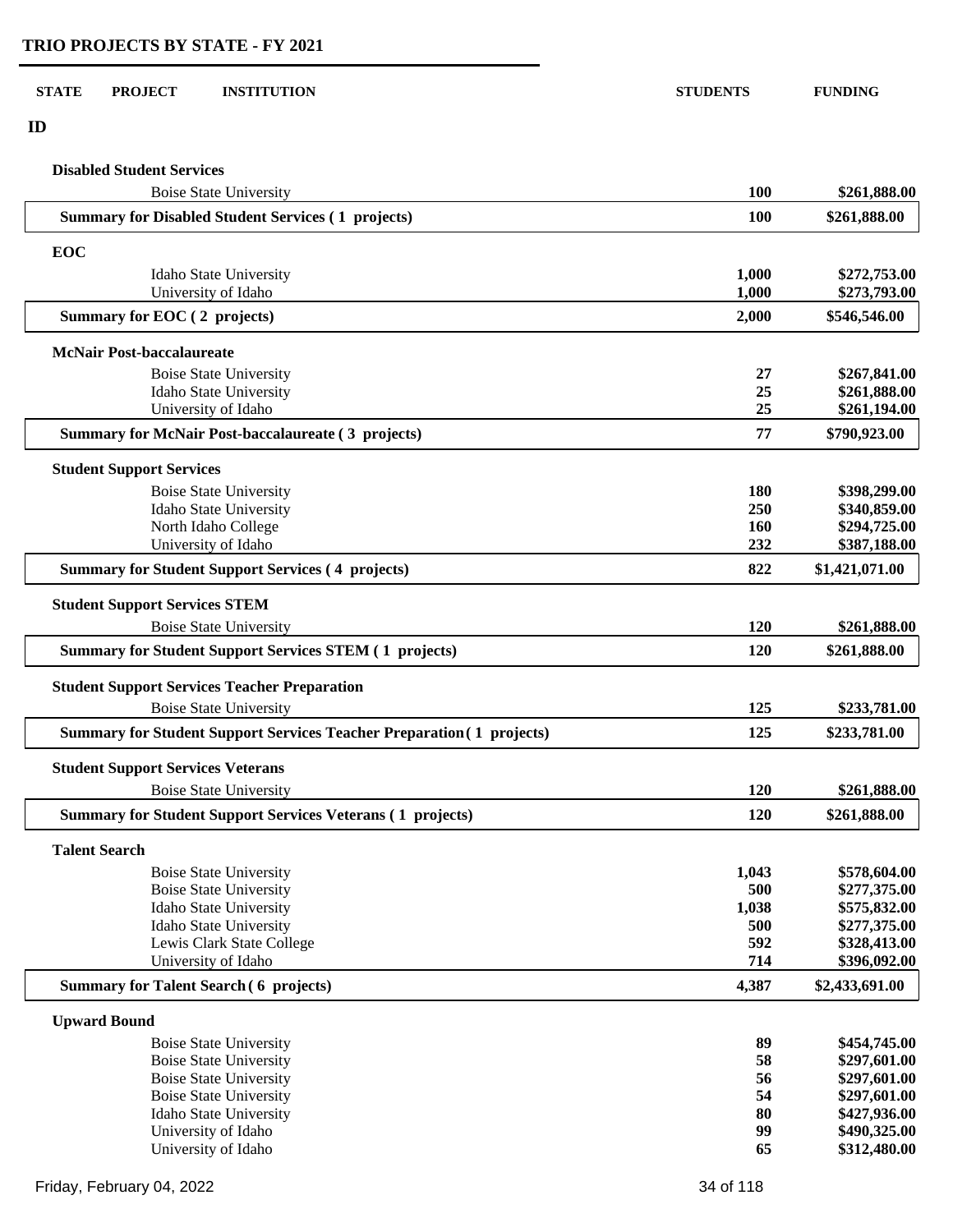| <b>STATE</b><br><b>PROJECT</b><br><b>INSTITUTION</b>           | <b>STUDENTS</b> | <b>FUNDING</b>               |
|----------------------------------------------------------------|-----------------|------------------------------|
| University of Idaho<br>University of Idaho                     | 60<br>66        | \$297,601.00<br>\$348,979.00 |
| <b>Summary for Upward Bound (9 projects)</b>                   | 627             | \$3,224,869.00               |
| <b>Upward Bound Math/Science</b>                               |                 |                              |
| Idaho State University<br>University of Idaho                  | 60<br>73        | \$297,601.00<br>\$361,988.00 |
| <b>Summary for Upward Bound Math/Science (2 projects)</b>      | 133             | \$659,589.00                 |
| <b>Veterans Upward Bound</b>                                   |                 |                              |
| <b>Boise State University</b><br><b>Idaho State University</b> | 125<br>125      | \$297,601.00<br>\$297,601.00 |
| <b>Summary for Veterans Upward Bound (2 projects)</b>          | <b>250</b>      | \$595,202.00                 |
|                                                                |                 |                              |
| Summary for state of ID (32 projects)                          | 8,761           | \$10,691,336.00              |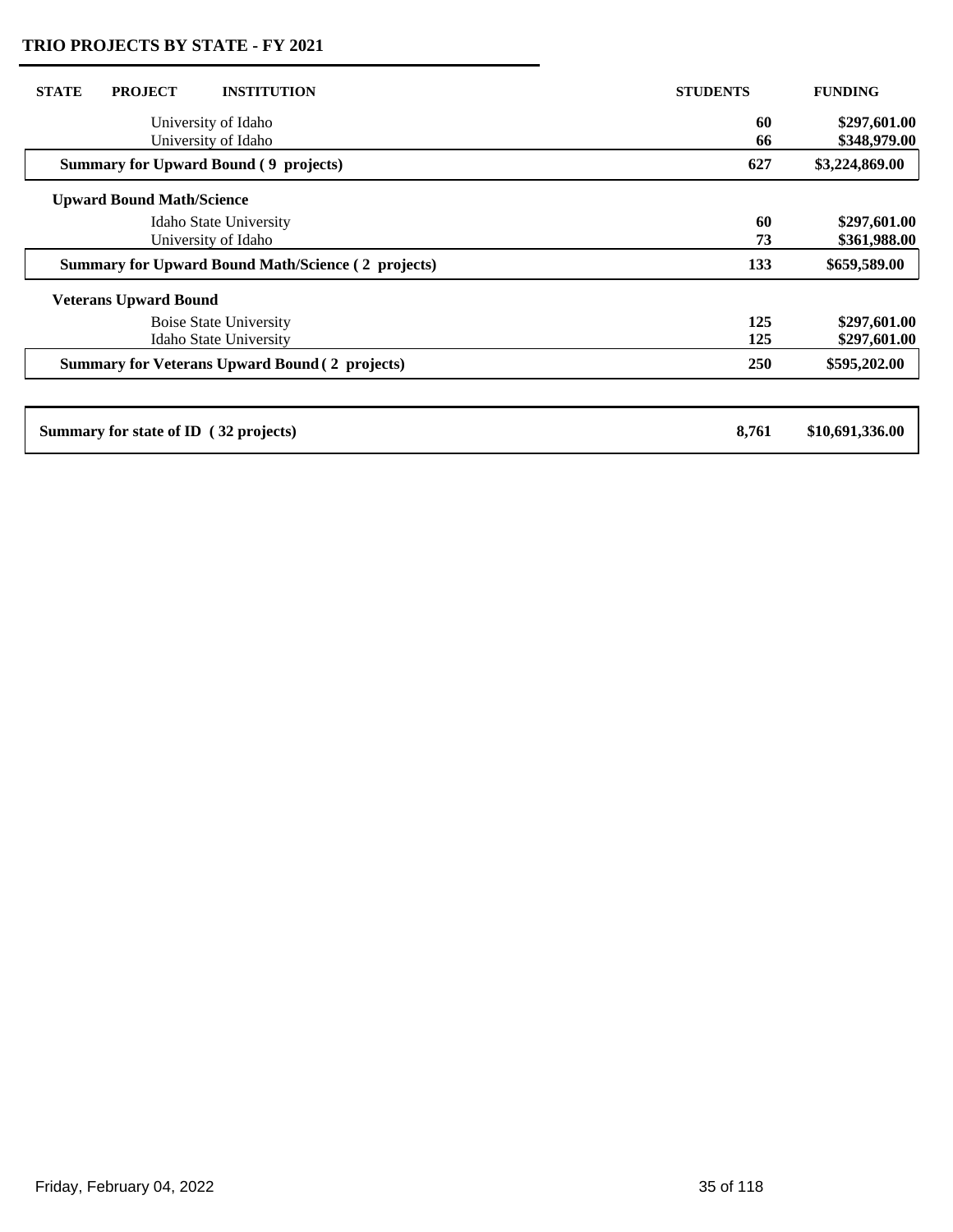| <b>STATE</b><br><b>PROJECT</b><br><b>INSTITUTION</b>                               | <b>STUDENTS</b> | <b>FUNDING</b>               |
|------------------------------------------------------------------------------------|-----------------|------------------------------|
| $\mathbf{I}$                                                                       |                 |                              |
| <b>Disabled Student Services</b>                                                   |                 |                              |
| Northeastern Illinois University<br><b>Rock Valley College</b>                     | 100<br>100      | \$261,888.00<br>\$261,888.00 |
| <b>Summary for Disabled Student Services (2 projects)</b>                          | 200             | \$523,776.00                 |
| EOC                                                                                |                 |                              |
| Chicago State University                                                           | 1,165           | \$401,601.00                 |
| Governors State University                                                         | 850             | \$232,050.00                 |
| Malcolm X College                                                                  | 1,000           | \$273,793.00                 |
| The Endeleo Institute                                                              | 850             | \$232,050.00                 |
| The Family Centered Educational Agency                                             | 850             | \$232,050.00                 |
| The Family Centered Educational Agency                                             | 850             | \$232,050.00                 |
| The Family Legacy Foundation                                                       | 1,000           | \$273,000.00                 |
| Summary for EOC (7 projects)                                                       | 6,565           | \$1,876,594.00               |
| <b>McNair Post-baccalaureate</b>                                                   |                 |                              |
| DePaul University                                                                  | 30              | \$261,246.00                 |
| Knox College                                                                       | 30              | \$300,034.00                 |
| Northeastern Illinois University                                                   | 28              | \$261,888.00                 |
| Roosevelt University                                                               | 25              | \$261,637.00                 |
| Southern Illinois University-Carbondale                                            | 29              | \$272,364.00                 |
| University of Illinois at Urbana-Champaign                                         | 36              | \$333,885.00                 |
| <b>Summary for McNair Post-baccalaureate (6 projects)</b>                          | 178             | \$1,691,054.00               |
| <b>Student Support Services English as a Second Language</b>                       |                 |                              |
| <b>Elgin Community College</b>                                                     | 144             | \$261,888.00                 |
| Summary for Student Support Services English as a Second Language (1)<br>projects) | 144             | \$261,888.00                 |
| <b>Student Support Services</b>                                                    |                 |                              |
| Augustana College                                                                  | 140             | \$261,888.00                 |
| <b>Black Hawk College</b>                                                          | 215             | \$384,194.00                 |
| Carl Sandburg College                                                              | 140             | \$261,888.00                 |
| City Colleges of Chicago                                                           | 160             | \$261,888.00                 |
| College of Lake County                                                             | 140             | \$261,888.00                 |
| Columbia College-Chicago                                                           | 160             | \$335,110.00                 |
| Danville Area Community College                                                    | <b>190</b>      | \$335,110.00                 |
| DePaul University                                                                  | 200             | \$321,822.00                 |
| Dominican University                                                               | 148             | \$261,888.00                 |
| Eastern Illinois University                                                        | 175             | \$292,899.00                 |
| <b>Elgin Community College</b>                                                     | 362             | \$501,659.00                 |
| Harry S. Truman College                                                            | 160             | \$261,888.00                 |
| <b>Heartland Community College</b>                                                 | 170             | \$275,104.00                 |
| Highland Community College-Freeport                                                | 275             | \$344,538.00                 |
| Illinois Central College                                                           | 250             | \$376,031.00                 |
| Illinois College                                                                   | 140             | \$261,888.00                 |
| Illinois Eastern Community Colleges                                                | <b>190</b>      | \$348,002.00                 |
| Illinois State University<br>Illinois State University                             | 232<br>165      | \$309,457.00<br>\$334,090.00 |
| John A. Logan College                                                              | 200             | \$325,706.00                 |
|                                                                                    |                 |                              |

 John A. Logan College **200 \$325,706.00** John Wood Community College **175 \$374,976.00**

**Kaskaskia College 140** 

 Joliet Junior College **200 \$450,402.00** Kankakee Community College **155 \$335,110.00**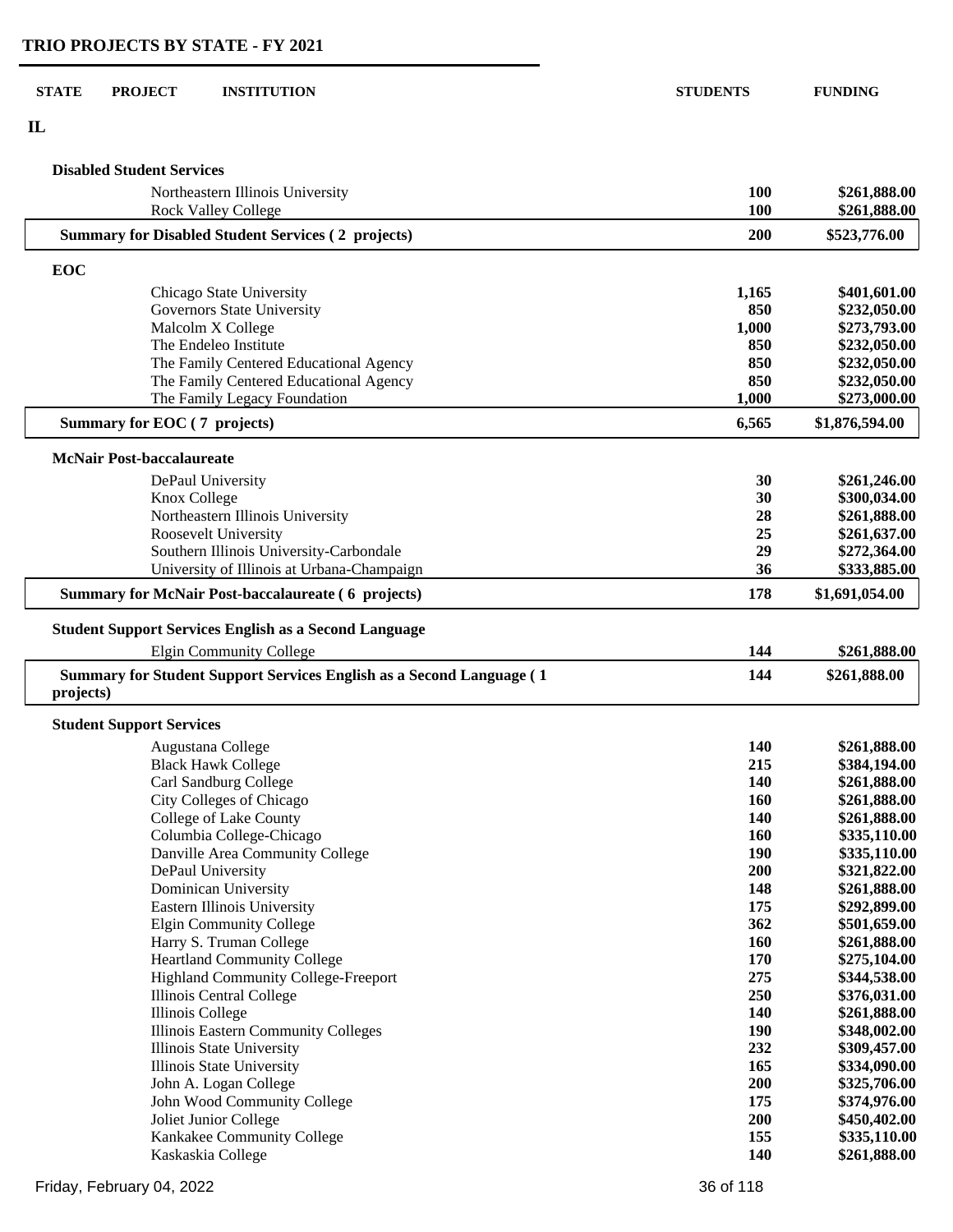| <b>STATE</b>         | <b>PROJECT</b>                       | <b>INSTITUTION</b>                                                                      | <b>STUDENTS</b> | <b>FUNDING</b>               |
|----------------------|--------------------------------------|-----------------------------------------------------------------------------------------|-----------------|------------------------------|
|                      |                                      | Kishwaukee College                                                                      | 140             | \$261,888.00                 |
|                      | Knox College                         |                                                                                         | 185             | \$360,371.00                 |
|                      |                                      | Lake Land College                                                                       | 160             | \$275,105.00                 |
|                      |                                      | <b>Lincoln Land Community College</b>                                                   | 140             | \$261,888.00                 |
|                      |                                      | Loyola University Chicago                                                               | 140             | \$254,444.00                 |
|                      |                                      | Malcolm X College                                                                       | 160             | \$270,457.00                 |
|                      |                                      | Moraine Valley Community College                                                        | 160             | \$294,725.00                 |
|                      |                                      | Northeastern Illinois University                                                        | 140             | \$261,888.00                 |
|                      |                                      | Northern Illinois University                                                            | 140             | \$261,888.00                 |
|                      |                                      | <b>Oakton Community College</b>                                                         | 215             | \$348,561.00                 |
|                      |                                      | Parkland College                                                                        | 180             | \$335,111.00                 |
|                      |                                      | Prairie State College                                                                   | 165             | \$261,888.00                 |
|                      |                                      | Rend Lake College                                                                       | 160             | \$317,998.00                 |
|                      |                                      | <b>Rock Valley College</b>                                                              | 140             | \$261,888.00                 |
|                      |                                      | Sauk Valley Community College                                                           | 200             | \$309,455.00                 |
|                      |                                      | <b>Shawnee Community College</b>                                                        | 160             | \$338,972.00                 |
|                      |                                      | Southeastern Illinois College                                                           | 165             | \$340,815.00                 |
|                      |                                      | Southern Illinois University-Carbondale                                                 | 160             | \$334,937.00                 |
|                      |                                      | Southwestern Illinois College                                                           | 160             | \$288,824.00                 |
|                      |                                      | Spoon River College<br>St. Xavier University                                            | 140<br>204      | \$261,888.00<br>\$348,000.00 |
|                      | <b>Triton College</b>                |                                                                                         | 165             | \$261,888.00                 |
|                      |                                      | University of Illinois At Chicago                                                       | 160             | \$293,285.00                 |
|                      |                                      | University of Illinois at Urbana-Champaign                                              | 258             | \$338,337.00                 |
|                      |                                      | <b>Waubonsee Community College</b>                                                      | 200             | \$304,324.00                 |
|                      |                                      | <b>Summary for Student Support Services (49 projects)</b>                               | 8,679           | \$15,188,139.00              |
|                      | <b>Student Support Services STEM</b> |                                                                                         |                 |                              |
|                      |                                      | Roosevelt University                                                                    | 120             | \$261,888.00                 |
|                      |                                      | <b>Summary for Student Support Services STEM (1 projects)</b>                           | 120             | \$261,888.00                 |
|                      |                                      |                                                                                         |                 |                              |
|                      |                                      | <b>Student Support Services Teacher Preparation</b><br>Northeastern Illinois University | 140             | \$261,888.00                 |
|                      |                                      | <b>Summary for Student Support Services Teacher Preparation (1 projects)</b>            | 140             | \$261,888.00                 |
|                      |                                      |                                                                                         |                 |                              |
| <b>Talent Search</b> |                                      |                                                                                         |                 |                              |
|                      |                                      | 3 Seeds Mentoring Group                                                                 | 500             | \$277,375.00                 |
|                      |                                      | Ada S. McKinley Community Services, Inc.                                                | 500             | \$277,375.00                 |
|                      |                                      | Ada S. McKinley Community Services, Inc.                                                | 1,092           | \$605,788.00                 |
|                      |                                      | <b>Association for Education Excellence</b>                                             | 592             | \$328,413.00                 |
|                      |                                      | Association for Education Excellence                                                    | 500             | \$277,375.00                 |
|                      | BUILD, Inc.                          |                                                                                         | 500             | \$277,375.00                 |
|                      |                                      | Chicago Public Schools                                                                  | 500             | \$277,375.00                 |
|                      |                                      | College of Lake County                                                                  | 828             | \$459,333.00                 |
|                      |                                      | <b>Elgin Community College</b><br>Gary Comer Youth Center                               | 500<br>500      | \$277,375.00                 |
|                      |                                      |                                                                                         | 500             | \$277,375.00<br>\$277,375.00 |
|                      |                                      | Illinois Central College<br>Introspect Youth Services, Inc.                             | 500             | \$277,375.00                 |
|                      |                                      | Introspect Youth Services, Inc.                                                         | 500             | \$277,375.00                 |
|                      |                                      | Introspect Youth Services, Inc.                                                         | 668             | \$370,573.00                 |
|                      |                                      | John Wood Community College                                                             | 670             | \$371,632.00                 |
|                      |                                      | Joliet Junior College                                                                   | 500             | \$277,375.00                 |
|                      |                                      | Kankakee Community College                                                              | 600             | \$332,851.00                 |
|                      |                                      | Kennedy-King College                                                                    | 700             | \$354,901.00                 |
|                      |                                      | Lake Land College                                                                       | 595             | \$328,413.00                 |
|                      |                                      | Lewis and Clark Community College                                                       | 635             | \$352,266.00                 |
|                      |                                      | Moraine Valley Community College                                                        | 518             | \$287,361.00                 |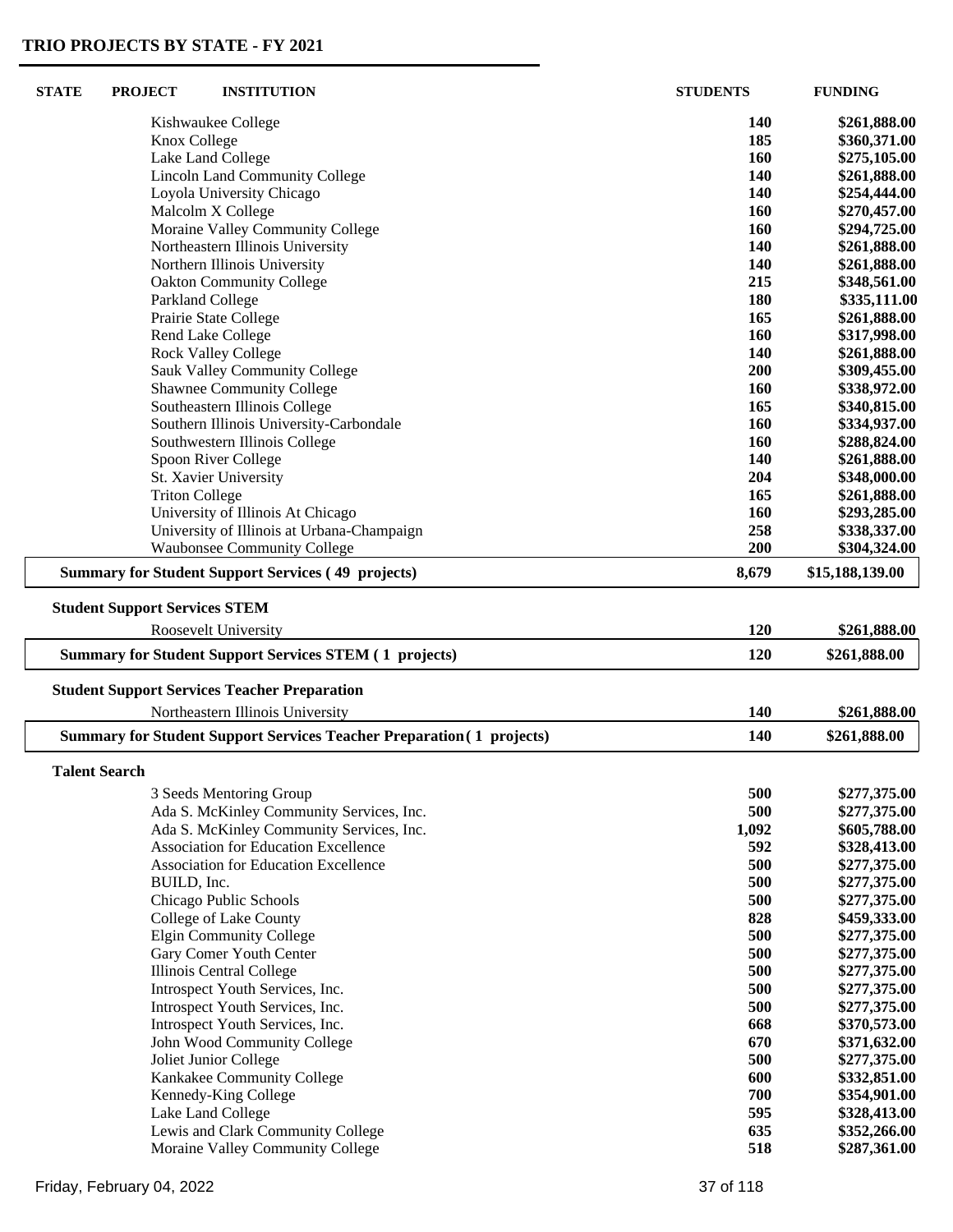| <b>STATE</b> | <b>PROJECT</b>      | <b>INSTITUTION</b>                                            | <b>STUDENTS</b> | <b>FUNDING</b>               |
|--------------|---------------------|---------------------------------------------------------------|-----------------|------------------------------|
|              |                     | Near North Development Corporation                            | 500             | \$257,194.00                 |
|              |                     | Northeastern Illinois University                              | 997             | \$553,335.00                 |
|              |                     | Prairie State College                                         | 500             | \$277,375.00                 |
|              |                     | Project P.R.O.M.I.S.E                                         | 500             | \$277,375.00                 |
|              |                     | Roosevelt University                                          | 583             | \$323,420.00                 |
|              |                     | Roosevelt University                                          | 583             | \$323,420.00                 |
|              |                     | <b>Shawnee Community College</b>                              | 518             | \$277,375.00                 |
|              |                     | The Family Centered Educational Agency                        | 500             | \$277,375.00                 |
|              |                     | The Family Centered Educational Agency                        | 500             | \$277,375.00                 |
|              |                     | The Gloria J. Taylor Foundation                               | 500             | \$277,335.00                 |
|              |                     | University of Illinois at Urbana-Champaign                    | 500             | \$277,375.00                 |
|              |                     | <b>Summary for Talent Search (32 projects)</b>                | 18,579          | \$10,241,610.00              |
|              | <b>Upward Bound</b> |                                                               |                 |                              |
|              |                     | 3 Seeds Mentoring Group                                       | 62              | \$297,600.00                 |
|              |                     | A Knock At Midnight                                           | 60              | \$297,600.00                 |
|              |                     | Black United Fund of Illinois, Inc.                           | 60              | \$297,600.00                 |
|              |                     | Carl Sandburg College                                         | 67              | \$312,480.00                 |
|              |                     | Chicago State University                                      | 118             | \$579,893.00                 |
|              |                     | Chicago State University                                      | 60              | \$297,601.00                 |
|              |                     | Dime Child Foundation                                         | 58              | \$297,601.00                 |
|              |                     | <b>Elgin Community College</b>                                | 74              | \$357,487.00                 |
|              |                     | <b>Elgin Community College</b>                                | 60              | \$264,818.00                 |
|              |                     | Gary Comer Youth Center                                       | 62              | \$297,601.00                 |
|              |                     | <b>Highland Community College-Freeport</b>                    | 60              | \$297,601.00                 |
|              |                     | Illinois Central College                                      | 60              | \$297,601.00                 |
|              |                     | Illinois Eastern Community Colleges                           | 65              | \$297,601.00                 |
|              |                     | Illinois Eastern Community Colleges                           | 67              | \$312,480.00                 |
|              |                     | <b>Illinois Eastern Community Colleges</b>                    | 77              | \$361,983.00                 |
|              |                     | Introspect Youth Services, Inc.                               | 60              | \$297,601.00                 |
|              |                     | John Wood Community College                                   | 52              | \$297,601.00                 |
|              |                     | Kankakee Community College                                    | 78              | \$414,062.00                 |
|              |                     | Kishwaukee College<br>Lewis and Clark Community College       | 60<br>77        | \$297,601.00                 |
|              |                     |                                                               | 60              | \$370,393.00<br>\$297,023.00 |
|              |                     | McHenry County College<br><b>Metropolitan Family Services</b> | 62              | \$297,601.00                 |
|              |                     | Moraine Valley Community College                              | 63              | \$312,480.00                 |
|              |                     | Near North Development Corporation                            | 63              | \$228,448.00                 |
|              |                     | Near North Development Corporation                            | 63              | \$227,376.00                 |
|              |                     | Northeastern Illinois University                              | 60              | \$297,601.00                 |
|              |                     | Northern Illinois University                                  | 120             | \$558,558.00                 |
|              |                     | Prairie State College                                         | 60              | \$297,600.00                 |
|              |                     | Project P.R.O.M.I.S.E                                         | 60              | \$297,600.00                 |
|              |                     | Rend Lake College                                             | 63              | \$312,480.00                 |
|              |                     | <b>Rock Valley College</b>                                    | 60              | \$297,090.00                 |
|              |                     | Roosevelt University                                          | 55              | \$188,093.00                 |
|              |                     | Roosevelt University                                          | 60              | \$201,929.00                 |
|              |                     | Roosevelt University                                          | 73              | \$387,335.00                 |
|              |                     | Southern Illinois University-Carbondale                       | 88              | \$395,236.00                 |
|              |                     | Southern Illinois University-Edwardsville                     | 150             | \$686,293.00                 |
|              |                     | Southern Illinois University-Edwardsville                     | 75              | \$270,801.00                 |
|              |                     | Southern Illinois University-Edwardsville                     | 60              | \$268,357.00                 |
|              |                     | The Endeleo Institute                                         | 60              | \$297,601.00                 |
|              |                     | The Family Centered Educational Agency                        | 60              | \$297,601.00                 |
|              |                     | The Family Centered Educational Agency                        | 62              | \$297,601.00                 |
|              |                     | The Family Centered Educational Agency                        | 65              | \$312,480.00                 |
|              |                     | The Family Centered Educational Agency                        | 75              | \$364,977.00                 |
|              |                     | The Gloria J. Taylor Foundation                               | 60              | \$297,601.00                 |
|              |                     | The Gloria J. Taylor Foundation                               | 60              | \$297,601.00                 |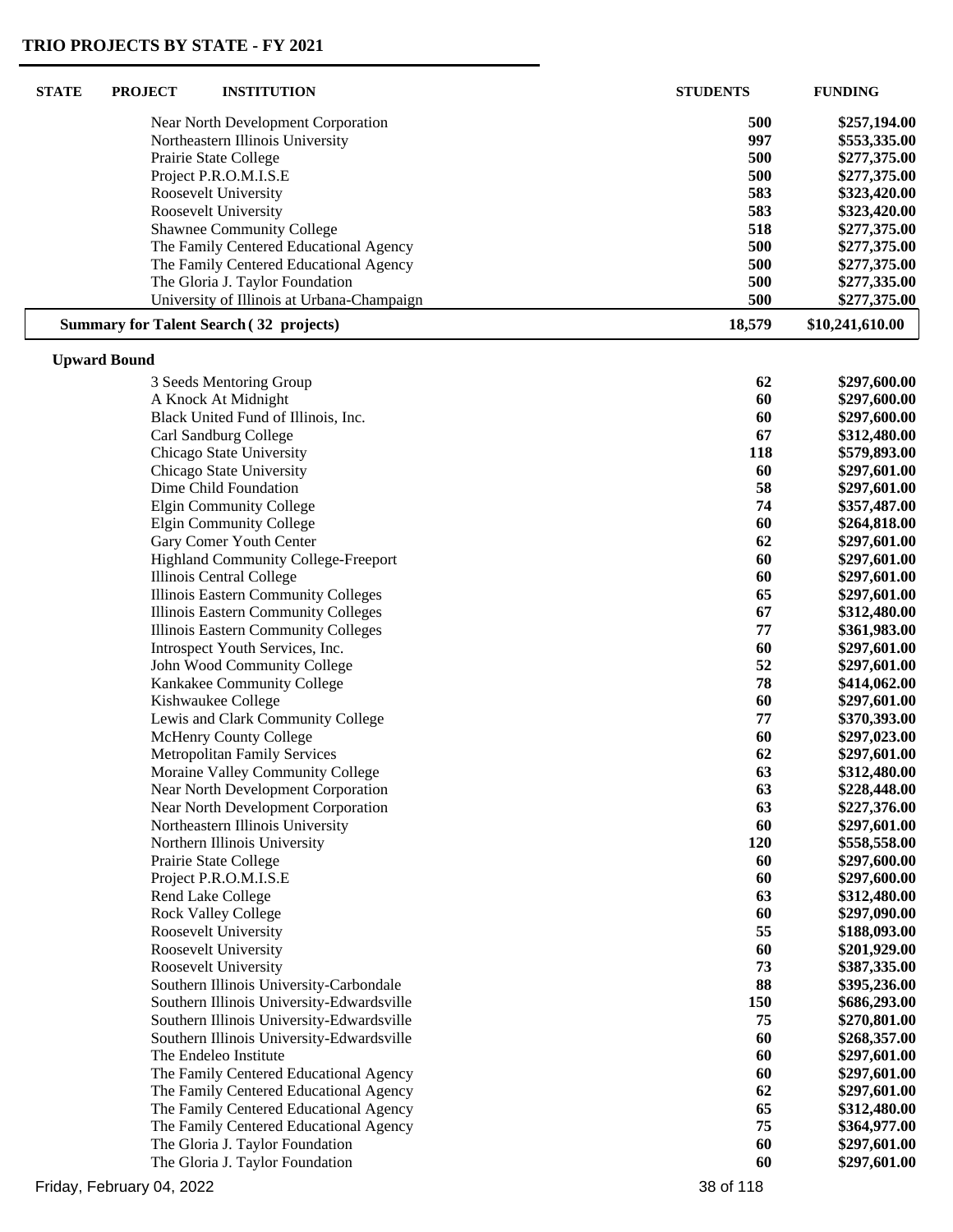| <b>STATE</b><br><b>PROJECT</b><br><b>INSTITUTION</b>      | <b>STUDENTS</b> | <b>FUNDING</b>  |
|-----------------------------------------------------------|-----------------|-----------------|
| University of Chicago                                     | 118             | \$572,906.00    |
| University of Illinois At Chicago                         | 80              | \$600,776.00    |
| University of Illinois at Urbana-Champaign                | 102             | \$505,580.00    |
| <b>Waubonsee Community College</b>                        | 65              | \$297,601.00    |
| <b>Waubonsee Community College</b>                        | 60              | \$297,601.00    |
| <b>Summary for Upward Bound (50 projects)</b>             | 3,499           | \$16,806,632.00 |
| <b>Upward Bound Math/Science</b>                          |                 |                 |
| Carl Sandburg College                                     | 60              | \$297,601.00    |
| Introspect Youth Services, Inc.                           | 62              | \$297,601.00    |
| Northeastern Illinois University                          | 75              | \$312,480.00    |
| Southern Illinois University-Edwardsville                 | 50              | \$238,377.00    |
| Southern Illinois University-Edwardsville                 | 60              | \$297,601.00    |
| The Family Centered Educational Agency                    | 60              | \$297,601.00    |
| <b>Summary for Upward Bound Math/Science (6 projects)</b> | 367             | \$1,741,261.00  |
| <b>Veterans Upward Bound</b>                              |                 |                 |
| Roosevelt University                                      | 125             | \$327,543.00    |
| Southern Illinois University-Edwardsville                 | 125             | \$267,450.00    |
| <b>Summary for Veterans Upward Bound (2 projects)</b>     | 250             | \$594,993.00    |
|                                                           |                 |                 |
| Summary for state of IL (157 projects)                    | 38,721          | \$49,449,723.00 |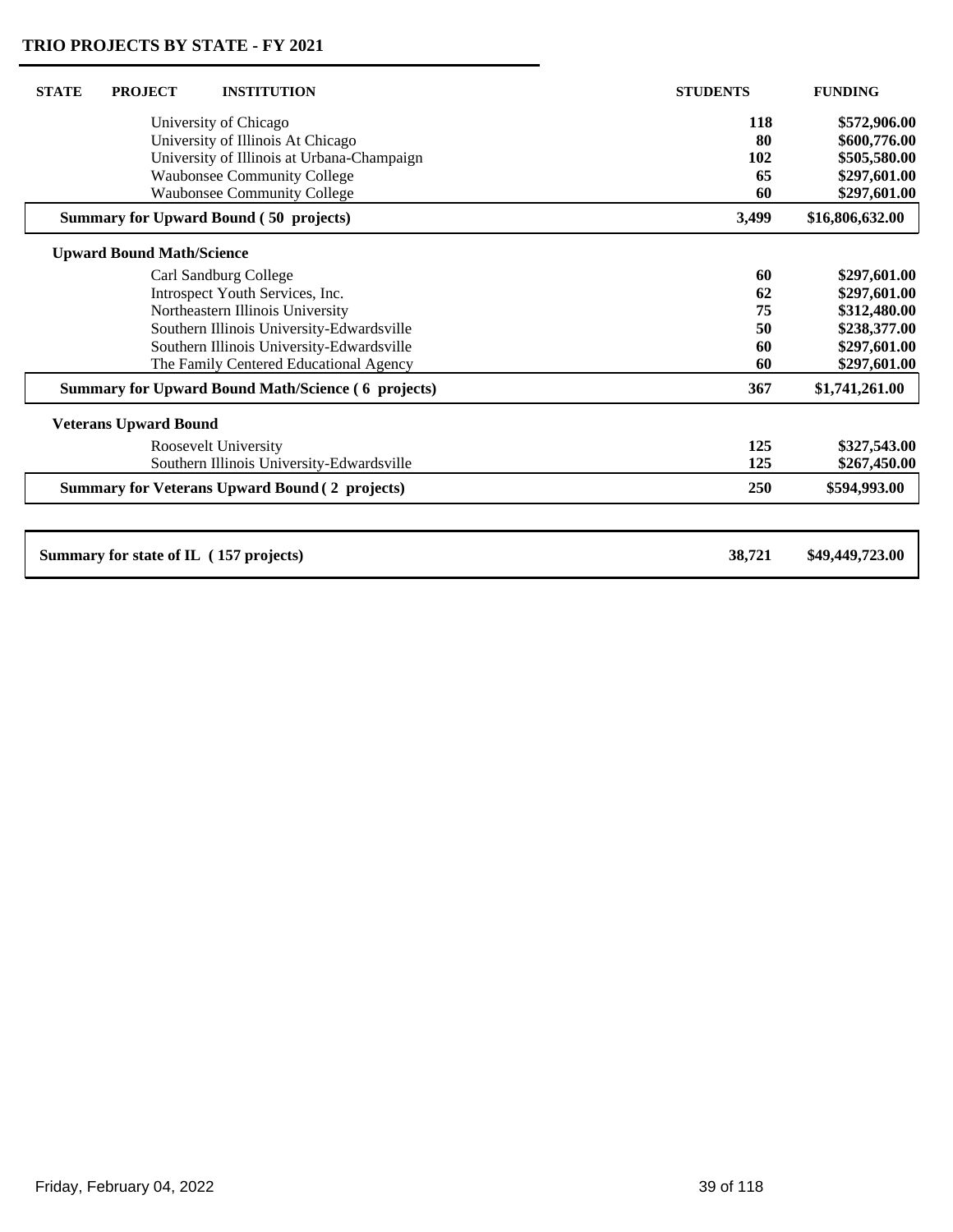### **STATE PROJECT INSTITUTION STUDENTS FUNDING**

**IN**

 $\sqrt{2}$ 

| <b>Disabled Student Services</b>                                  |                   |                              |
|-------------------------------------------------------------------|-------------------|------------------------------|
| Vincennes University                                              | 125               | \$261,888.00                 |
| <b>Summary for Disabled Student Services (1 projects)</b>         | 125               | \$261,888.00                 |
| <b>McNair Post-baccalaureate</b>                                  |                   |                              |
| Earlham College                                                   | 32                | \$261,881.00                 |
| <b>Purdue University Northwest</b>                                | 41                | \$329,475.00                 |
| <b>Summary for McNair Post-baccalaureate (2 projects)</b>         | 73                | \$591,356.00                 |
| <b>Student Support Services</b>                                   |                   |                              |
| Indiana University-Northwest                                      | 309               | \$323,329.00                 |
| Indiana University-Purdue University Indianapolis                 | 300               | \$350,319.00                 |
| Indiana Wesleyan University                                       | 160               | \$332,996.00                 |
| <b>Ivy Tech Community College</b>                                 | 165               | \$261,888.00                 |
| <b>Ivy Tech Community College</b>                                 | 160               | \$261,888.00                 |
| <b>Ivy Tech Community College</b>                                 | 160               | \$275,105.00                 |
| <b>Ivy Tech Community College</b>                                 | 160               | \$275,105.00                 |
| <b>Purdue University</b>                                          | 340               | \$438,446.00                 |
| Purdue University Fort Wayne                                      | 140               | \$261,888.00                 |
| <b>Purdue University Northwest</b><br>University of Saint Francis | 195<br><b>140</b> | \$345,099.00<br>\$261,888.00 |
| University of Southern Indiana                                    | 140               | \$261,888.00                 |
| <b>Vincennes University</b>                                       | 255               | \$400,727.00                 |
|                                                                   |                   |                              |
| <b>Summary for Student Support Services (13 projects)</b>         | 2,624             | \$4,050,566.00               |
| <b>Talent Search</b>                                              |                   |                              |
| <b>Ivy Tech Community College</b>                                 | 583               | \$323,420.00                 |
| Oakland City University                                           | 750               | \$416,064.00                 |
| Purdue University Northwest                                       | 679               | \$376,676.00                 |
| <b>Purdue University Northwest</b>                                | 743               | \$412,179.00                 |
| University of Notre Dame                                          | 899               | \$497,976.00                 |
| Vincennes University                                              | 592               | \$328,413.00                 |
| <b>Vincennes University</b>                                       | 825               | \$457,670.00                 |
| <b>Summary for Talent Search (7 projects)</b>                     | 5,071             | \$2,812,398.00               |
| <b>Upward Bound</b>                                               |                   |                              |
| Indiana University-Purdue University Indianapolis                 | 62                | \$322,449.00                 |
| Indiana University-Purdue University Indianapolis                 | 65                | \$337,730.00                 |
| Indiana Wesleyan University                                       | 62                | \$321,410.00                 |
| <b>Ivy Tech Community College</b>                                 | 60                | \$255,543.00                 |
| Oakland City University                                           | 60                | \$297,601.00                 |
| Purdue University Fort Wayne                                      | 58                | \$297,601.00                 |
| Purdue University Fort Wayne                                      | 58                | \$297,601.00                 |
| <b>Purdue University Northwest</b>                                | <b>130</b>        | \$579,912.00                 |
| University of Notre Dame                                          | 104               | \$416,281.00                 |
| <b>Vincennes University</b>                                       | 94                | \$465,036.00                 |
| <b>Summary for Upward Bound (10 projects)</b>                     | 753               | \$3,591,164.00               |
|                                                                   |                   |                              |

| Summary for state of IN (33 projects) | 8,646 | \$11,307,372.00 |
|---------------------------------------|-------|-----------------|
|---------------------------------------|-------|-----------------|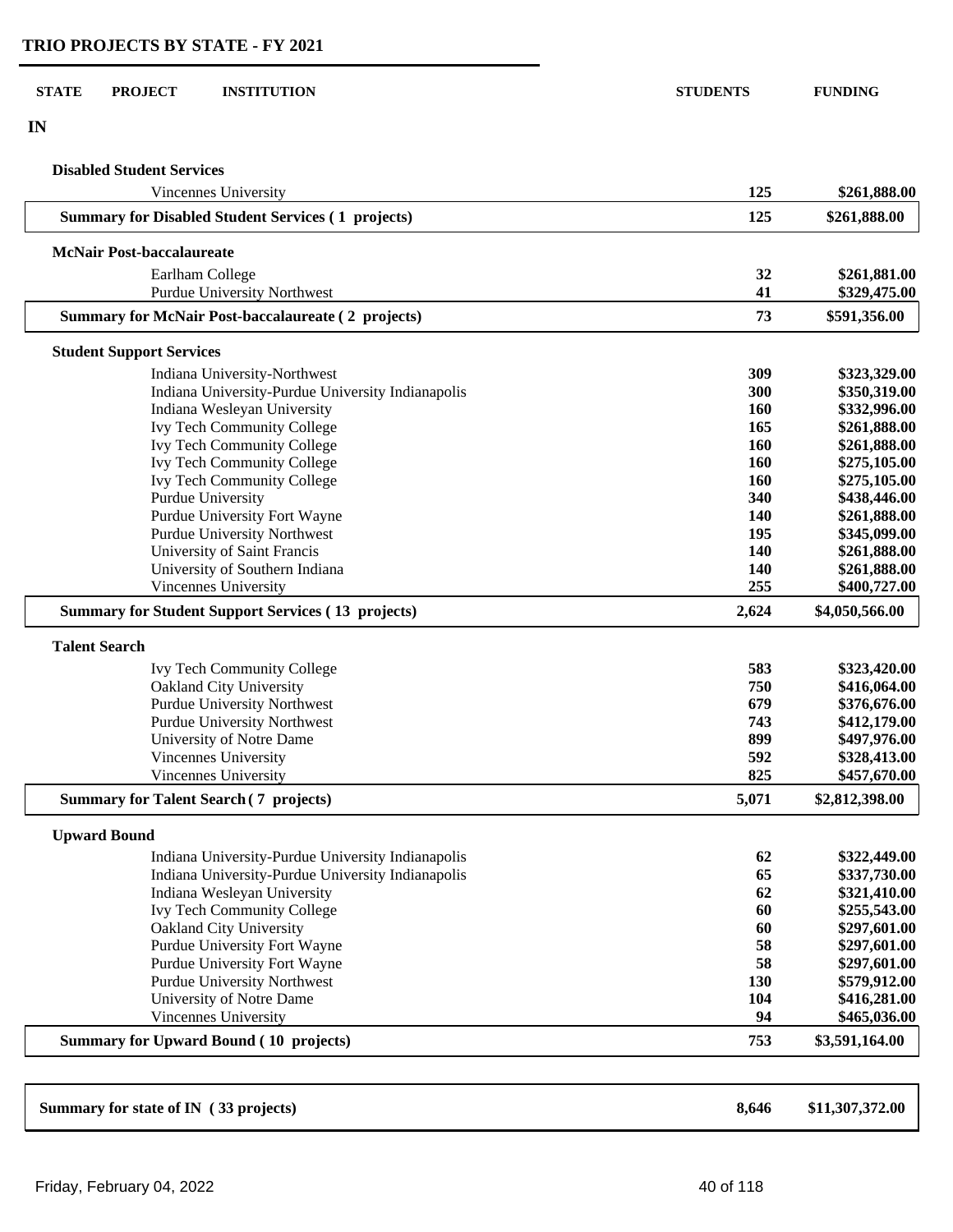#### **STATE PROJECT INSTITUTION STUDENTS FUNDING**

#### **KS**

| <b>Disabled Student Services</b>                                                                                                                                                                                                                                                                                                                                                                                                                                                                                                                                                                                                                                                                                                                                                                                                                                                                                                                                                                                                                                                                                                                                                                                                      |            |                |
|---------------------------------------------------------------------------------------------------------------------------------------------------------------------------------------------------------------------------------------------------------------------------------------------------------------------------------------------------------------------------------------------------------------------------------------------------------------------------------------------------------------------------------------------------------------------------------------------------------------------------------------------------------------------------------------------------------------------------------------------------------------------------------------------------------------------------------------------------------------------------------------------------------------------------------------------------------------------------------------------------------------------------------------------------------------------------------------------------------------------------------------------------------------------------------------------------------------------------------------|------------|----------------|
| Wichita State University                                                                                                                                                                                                                                                                                                                                                                                                                                                                                                                                                                                                                                                                                                                                                                                                                                                                                                                                                                                                                                                                                                                                                                                                              | 115        | \$294,725.00   |
| <b>Summary for Disabled Student Services (1 projects)</b>                                                                                                                                                                                                                                                                                                                                                                                                                                                                                                                                                                                                                                                                                                                                                                                                                                                                                                                                                                                                                                                                                                                                                                             | 115        | \$294,725.00   |
| EOC<br><b>Barton Community College</b><br>University of Kansas<br>University of Kansas<br>Wichita State University<br>Summary for EOC (4 projects)<br><b>McNair Post-baccalaureate</b><br>Emporia State University<br>Kansas State University<br>University of Kansas<br>Wichita State University<br><b>Summary for McNair Post-baccalaureate (4 projects)</b><br><b>Student Support Services</b><br><b>Barton Community College</b><br>Cloud County Community College<br>Colby Community College<br><b>Cowley College</b><br>Dodge City Community College<br>Donnelly College<br>Emporia State University<br>Fort Scott Community College<br>Garden City Community College<br>Haskell Indian Nations University<br><b>Highland Community College</b><br>Independence Community College<br>Kansas State University<br>Kansas State University<br>Labette Community College<br>Neosho County Community College<br><b>Seward County Community College</b><br>University of Kansas<br>Wichita State University<br>Wichita State University<br><b>Summary for Student Support Services (20 projects)</b><br><b>Student Support Services STEM</b><br>University of Kansas<br><b>Summary for Student Support Services STEM (1 projects)</b> |            |                |
|                                                                                                                                                                                                                                                                                                                                                                                                                                                                                                                                                                                                                                                                                                                                                                                                                                                                                                                                                                                                                                                                                                                                                                                                                                       | 1,000      | \$313,131.00   |
|                                                                                                                                                                                                                                                                                                                                                                                                                                                                                                                                                                                                                                                                                                                                                                                                                                                                                                                                                                                                                                                                                                                                                                                                                                       | 1,000      | \$313,131.00   |
|                                                                                                                                                                                                                                                                                                                                                                                                                                                                                                                                                                                                                                                                                                                                                                                                                                                                                                                                                                                                                                                                                                                                                                                                                                       | 1,000      | \$272,753.00   |
|                                                                                                                                                                                                                                                                                                                                                                                                                                                                                                                                                                                                                                                                                                                                                                                                                                                                                                                                                                                                                                                                                                                                                                                                                                       | 1,000      | \$272,751.00   |
|                                                                                                                                                                                                                                                                                                                                                                                                                                                                                                                                                                                                                                                                                                                                                                                                                                                                                                                                                                                                                                                                                                                                                                                                                                       | 4,000      | \$1,171,766.00 |
|                                                                                                                                                                                                                                                                                                                                                                                                                                                                                                                                                                                                                                                                                                                                                                                                                                                                                                                                                                                                                                                                                                                                                                                                                                       |            |                |
|                                                                                                                                                                                                                                                                                                                                                                                                                                                                                                                                                                                                                                                                                                                                                                                                                                                                                                                                                                                                                                                                                                                                                                                                                                       | 25         | \$261,888.00   |
|                                                                                                                                                                                                                                                                                                                                                                                                                                                                                                                                                                                                                                                                                                                                                                                                                                                                                                                                                                                                                                                                                                                                                                                                                                       | 28         | \$293,316.00   |
|                                                                                                                                                                                                                                                                                                                                                                                                                                                                                                                                                                                                                                                                                                                                                                                                                                                                                                                                                                                                                                                                                                                                                                                                                                       | 31         | \$323,065.00   |
|                                                                                                                                                                                                                                                                                                                                                                                                                                                                                                                                                                                                                                                                                                                                                                                                                                                                                                                                                                                                                                                                                                                                                                                                                                       | 28         | \$293,316.00   |
|                                                                                                                                                                                                                                                                                                                                                                                                                                                                                                                                                                                                                                                                                                                                                                                                                                                                                                                                                                                                                                                                                                                                                                                                                                       | 112        | \$1,171,585.00 |
|                                                                                                                                                                                                                                                                                                                                                                                                                                                                                                                                                                                                                                                                                                                                                                                                                                                                                                                                                                                                                                                                                                                                                                                                                                       |            |                |
|                                                                                                                                                                                                                                                                                                                                                                                                                                                                                                                                                                                                                                                                                                                                                                                                                                                                                                                                                                                                                                                                                                                                                                                                                                       | 200        | \$367,531.00   |
|                                                                                                                                                                                                                                                                                                                                                                                                                                                                                                                                                                                                                                                                                                                                                                                                                                                                                                                                                                                                                                                                                                                                                                                                                                       | 160        | \$275,105.00   |
|                                                                                                                                                                                                                                                                                                                                                                                                                                                                                                                                                                                                                                                                                                                                                                                                                                                                                                                                                                                                                                                                                                                                                                                                                                       | 200        | \$272,730.00   |
|                                                                                                                                                                                                                                                                                                                                                                                                                                                                                                                                                                                                                                                                                                                                                                                                                                                                                                                                                                                                                                                                                                                                                                                                                                       | <b>160</b> | \$335,110.00   |
|                                                                                                                                                                                                                                                                                                                                                                                                                                                                                                                                                                                                                                                                                                                                                                                                                                                                                                                                                                                                                                                                                                                                                                                                                                       | 144        | \$261,888.00   |
|                                                                                                                                                                                                                                                                                                                                                                                                                                                                                                                                                                                                                                                                                                                                                                                                                                                                                                                                                                                                                                                                                                                                                                                                                                       | 240        | \$315,154.00   |
|                                                                                                                                                                                                                                                                                                                                                                                                                                                                                                                                                                                                                                                                                                                                                                                                                                                                                                                                                                                                                                                                                                                                                                                                                                       | 165        | \$338,971.00   |
|                                                                                                                                                                                                                                                                                                                                                                                                                                                                                                                                                                                                                                                                                                                                                                                                                                                                                                                                                                                                                                                                                                                                                                                                                                       | 150        | \$260,839.00   |
|                                                                                                                                                                                                                                                                                                                                                                                                                                                                                                                                                                                                                                                                                                                                                                                                                                                                                                                                                                                                                                                                                                                                                                                                                                       | 200        | \$327,697.00   |
|                                                                                                                                                                                                                                                                                                                                                                                                                                                                                                                                                                                                                                                                                                                                                                                                                                                                                                                                                                                                                                                                                                                                                                                                                                       | 175        | \$294,725.00   |
|                                                                                                                                                                                                                                                                                                                                                                                                                                                                                                                                                                                                                                                                                                                                                                                                                                                                                                                                                                                                                                                                                                                                                                                                                                       | 140        | \$261,888.00   |
|                                                                                                                                                                                                                                                                                                                                                                                                                                                                                                                                                                                                                                                                                                                                                                                                                                                                                                                                                                                                                                                                                                                                                                                                                                       | 165        | \$252,064.00   |
|                                                                                                                                                                                                                                                                                                                                                                                                                                                                                                                                                                                                                                                                                                                                                                                                                                                                                                                                                                                                                                                                                                                                                                                                                                       | 160        | \$264,450.00   |
|                                                                                                                                                                                                                                                                                                                                                                                                                                                                                                                                                                                                                                                                                                                                                                                                                                                                                                                                                                                                                                                                                                                                                                                                                                       | 300        | \$343,522.00   |
|                                                                                                                                                                                                                                                                                                                                                                                                                                                                                                                                                                                                                                                                                                                                                                                                                                                                                                                                                                                                                                                                                                                                                                                                                                       | 185        | \$308,275.00   |
|                                                                                                                                                                                                                                                                                                                                                                                                                                                                                                                                                                                                                                                                                                                                                                                                                                                                                                                                                                                                                                                                                                                                                                                                                                       | 165        | \$332,077.00   |
|                                                                                                                                                                                                                                                                                                                                                                                                                                                                                                                                                                                                                                                                                                                                                                                                                                                                                                                                                                                                                                                                                                                                                                                                                                       | 160        | \$275,105.00   |
|                                                                                                                                                                                                                                                                                                                                                                                                                                                                                                                                                                                                                                                                                                                                                                                                                                                                                                                                                                                                                                                                                                                                                                                                                                       | 250        | \$340,088.00   |
|                                                                                                                                                                                                                                                                                                                                                                                                                                                                                                                                                                                                                                                                                                                                                                                                                                                                                                                                                                                                                                                                                                                                                                                                                                       | 250        | \$494,929.00   |
|                                                                                                                                                                                                                                                                                                                                                                                                                                                                                                                                                                                                                                                                                                                                                                                                                                                                                                                                                                                                                                                                                                                                                                                                                                       | 140        | \$261,888.00   |
|                                                                                                                                                                                                                                                                                                                                                                                                                                                                                                                                                                                                                                                                                                                                                                                                                                                                                                                                                                                                                                                                                                                                                                                                                                       | 3,709      | \$6,184,036.00 |
|                                                                                                                                                                                                                                                                                                                                                                                                                                                                                                                                                                                                                                                                                                                                                                                                                                                                                                                                                                                                                                                                                                                                                                                                                                       |            |                |
|                                                                                                                                                                                                                                                                                                                                                                                                                                                                                                                                                                                                                                                                                                                                                                                                                                                                                                                                                                                                                                                                                                                                                                                                                                       | 120        | \$261,888.00   |
|                                                                                                                                                                                                                                                                                                                                                                                                                                                                                                                                                                                                                                                                                                                                                                                                                                                                                                                                                                                                                                                                                                                                                                                                                                       | 120        | \$261,888.00   |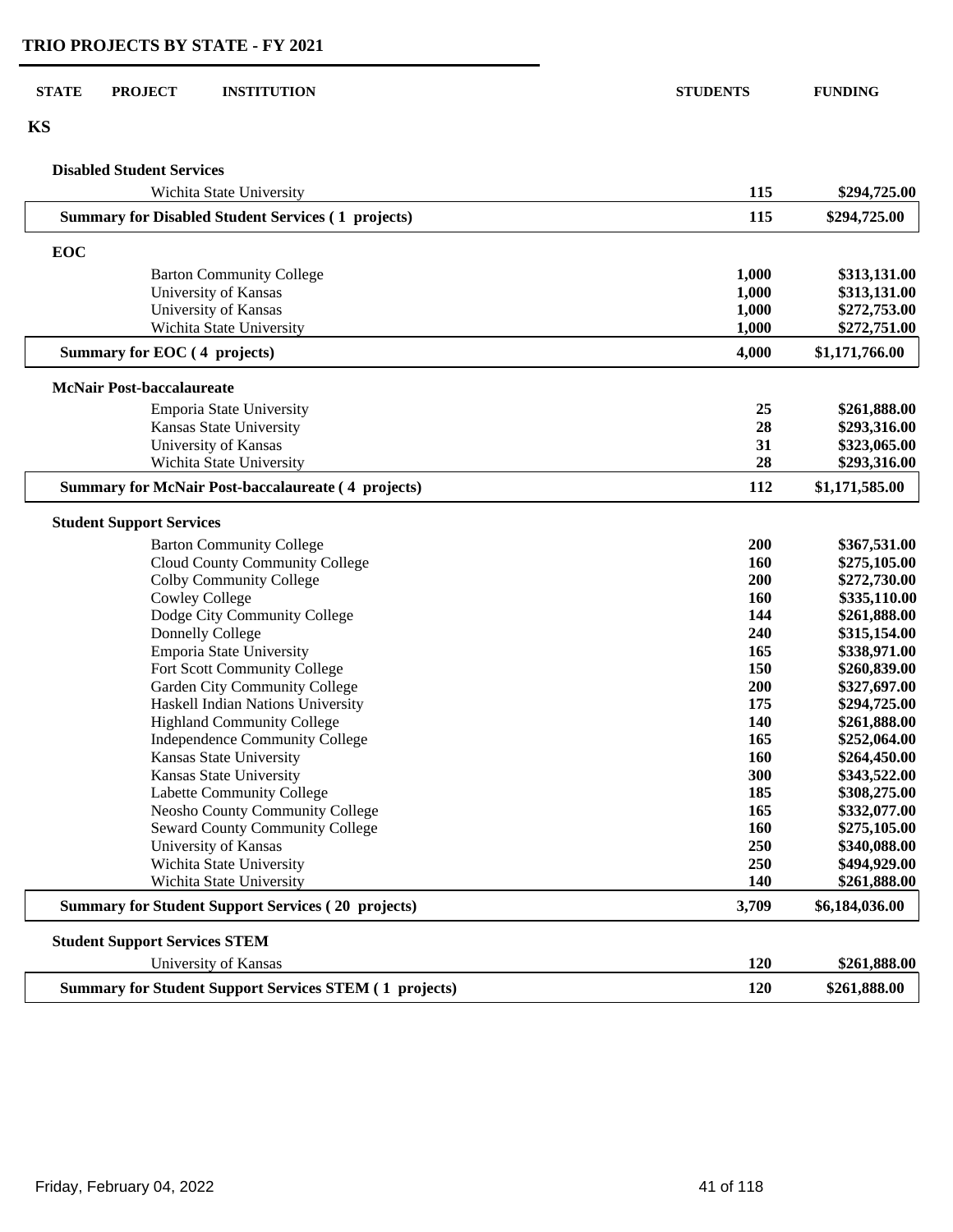| <b>Talent Search</b>                                      |        |                 |
|-----------------------------------------------------------|--------|-----------------|
| Dodge City Community College                              | 500    | \$277,375.00    |
| Emporia State University                                  | 513    | \$284,588.00    |
| Labette Community College                                 | 545    | \$271,046.00    |
| Neosho County Community College                           | 655    | \$363,362.00    |
| University of Kansas                                      | 932    | \$517,027.00    |
| Wichita State University                                  | 1,165  | \$646,284.00    |
| Wichita State University                                  | 500    | \$277,375.00    |
| <b>Summary for Talent Search (7 projects)</b>             | 4,810  | \$2,637,057.00  |
| <b>Upward Bound</b>                                       |        |                 |
| <b>Barton Community College</b>                           | 57     | \$297,601.00    |
| <b>Barton Community College</b>                           | 59     | \$297,601.00    |
| <b>Cowley College</b>                                     | 63     | \$312,480.00    |
| Emporia State University                                  | 60     | \$297,601.00    |
| <b>Independence Community College</b>                     | 65     | \$336,030.00    |
| Kansas State University                                   | 55     | \$297,601.00    |
| Neosho County Community College                           | 55     | \$297,601.00    |
| University of Kansas                                      | 94     | \$361,678.00    |
| Wichita State University                                  | 52     | \$267,601.00    |
| Wichita State University                                  | 97     | \$484,171.00    |
| Wichita State University                                  | 60     | \$297,600.00    |
| <b>Summary for Upward Bound (11 projects)</b>             | 717    | \$3,547,565.00  |
| <b>Upward Bound Math/Science</b>                          |        |                 |
| University of Kansas                                      | 66     | \$326,052.00    |
| University of Kansas                                      | 60     | \$297,601.00    |
| Wichita State University                                  | 74     | \$294,976.00    |
| <b>Summary for Upward Bound Math/Science (3 projects)</b> | 200    | \$918,629.00    |
| <b>Veterans Upward Bound</b>                              |        |                 |
| University of Kansas                                      | 125    | \$297,601.00    |
| Wichita State University                                  | 125    | \$297,601.00    |
| <b>Summary for Veterans Upward Bound (2 projects)</b>     | 250    | \$595,202.00    |
| Summary for state of KS (53 projects)                     | 14,033 | \$16,782,453.00 |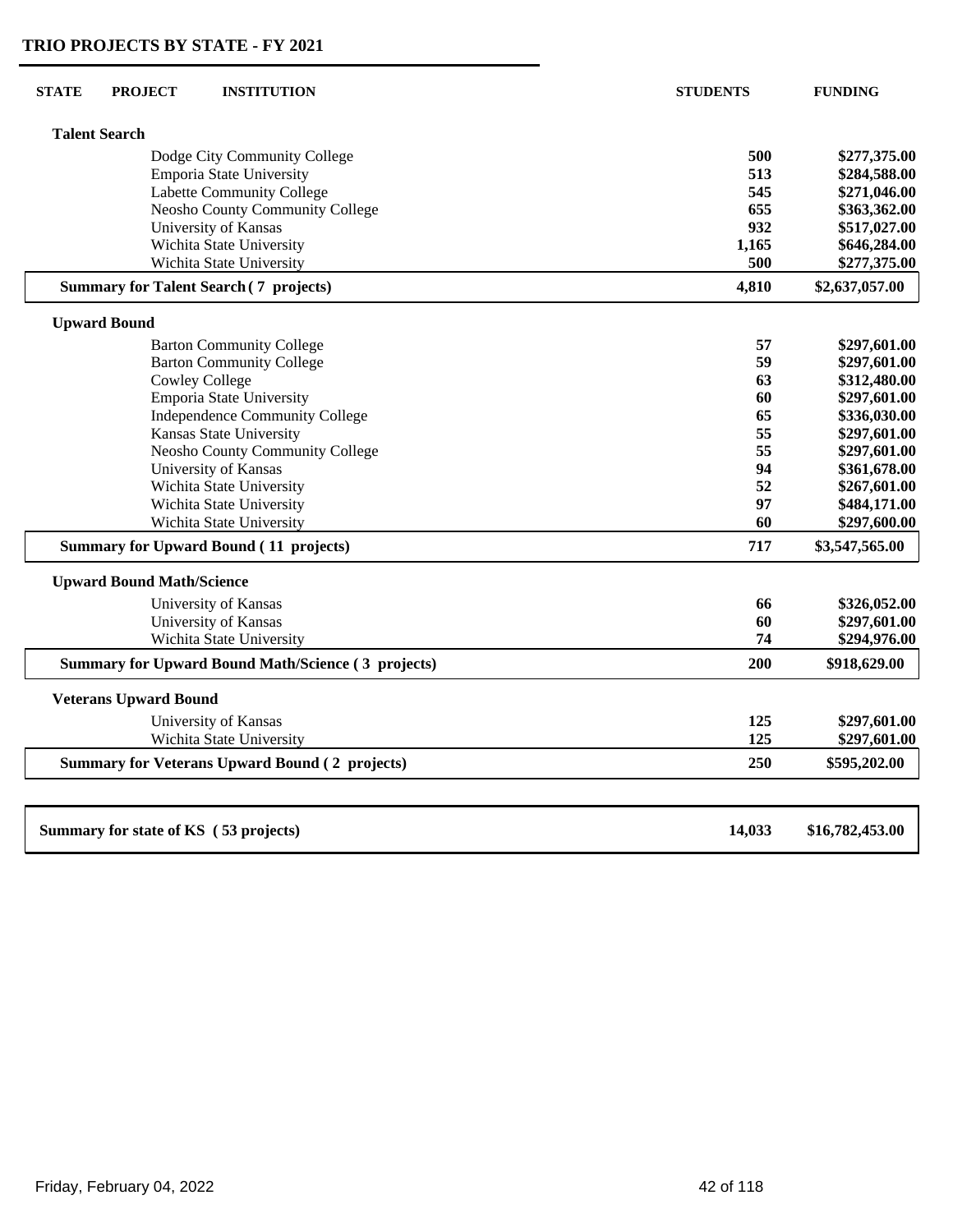#### **STATE PROJECT INSTITUTION STUDENTS FUNDING**

**KY**

#### **Disabled Student Services**

| Western Kentucky University                                              | 100        | \$261,888.00                 |
|--------------------------------------------------------------------------|------------|------------------------------|
| <b>Summary for Disabled Student Services (1 projects)</b>                | 100        | \$261,888.00                 |
| EOC                                                                      |            |                              |
| Elizabethtown Community and Technical College                            | 1,000      | \$272,753.00                 |
| Kentuckiana Works Foundation, Inc.                                       | 2,427      | \$613,050.00                 |
| Morehead State University                                                | 1,505      | \$535,098.00                 |
| Morehead State University                                                | 1,000      | \$273,793.00                 |
| Southcentral Kentucky Community and Technical College                    | 850        | \$232,050.00                 |
| Western Kentucky University                                              | 1,000      | \$273,793.00                 |
| Summary for EOC (6 projects)                                             | 7,782      | \$2,200,537.00               |
| <b>McNair Post-baccalaureate</b>                                         |            |                              |
| Eastern Kentucky University                                              | 26         | \$261,888.00                 |
| Murray State University                                                  | 29         | \$267,841.00                 |
| <b>Summary for McNair Post-baccalaureate (2 projects)</b>                | 55         | \$529,729.00                 |
|                                                                          |            |                              |
| <b>Student Support Services</b>                                          |            |                              |
| Ashland Community & Technical College                                    | 175        | \$338,972.00                 |
| <b>Berea College</b>                                                     | 140        | \$261,888.00                 |
| <b>Bluegrass Community and Technical College</b>                         | 140        | \$261,888.00                 |
| <b>Bluegrass Community and Technical College</b>                         | 144        | \$261,888.00                 |
| Eastern Kentucky University                                              | 206        | \$401,815.00                 |
| Elizabethtown Community and Technical College                            | 185        | \$311,063.00                 |
| Gateway Community and Technical College                                  | 200        | \$275,101.00                 |
| Hopkinsville Community College                                           | 212        | \$338,417.00                 |
| Kentucky State University                                                | 145<br>170 | \$261,889.00                 |
| Madisonville Community College                                           |            | \$333,880.00                 |
| Maysville Community and Technical College                                | 160<br>221 | \$275,105.00                 |
| Morehead State University<br>Murray State University                     | 186        | \$393,206.00                 |
| Northern Kentucky University                                             | 225        | \$315,227.00<br>\$405,303.00 |
| Owensboro Community and Technical College                                | 144        | \$261,888.00                 |
| Southcentral Kentucky Community and Technical College                    | 120        | \$261,888.00                 |
| Southeast Kentucky Community and Technical College                       | <b>140</b> | \$261,888.00                 |
| Southeast Kentucky Community and Technical College                       | <b>140</b> | \$337,999.00                 |
| <b>Union College</b>                                                     | 182        | \$348,002.00                 |
| University of Kentucky                                                   | <b>160</b> | \$337,668.00                 |
| University of Louisville                                                 | 144        | \$261,888.00                 |
| University of Pikeville                                                  | 165        | \$294,725.00                 |
| Western Kentucky University                                              | 225        | \$348,002.00                 |
| <b>Summary for Student Support Services (23 projects)</b>                | 3,929      | \$7,149,590.00               |
|                                                                          |            |                              |
| <b>Talent Search</b>                                                     | 765        | \$424,384.00                 |
| <b>Berea College</b><br><b>Bluegrass Community and Technical College</b> | 680        | \$326,396.00                 |
| Eastern Kentucky University                                              | 765        | \$424,384.00                 |
| Kentuckiana Works Foundation, Inc.                                       | 730        | \$371,887.00                 |
|                                                                          |            |                              |

Madisonville Community College **756 \$419,391.00**<br>Morehead State University **680 \$377,231.00** Morehead State University<br>
Morehead State University<br> **680 \$377,231.00**<br> **997 \$553,086.00** Morehead State University **997 \$553,086.00**<br>
Murray State University **500 \$277,375.00** Murray State University<br>
Murray State University<br> **500 \$277,375.00**<br> **500 \$277,375.00** 

**Murray State University 500**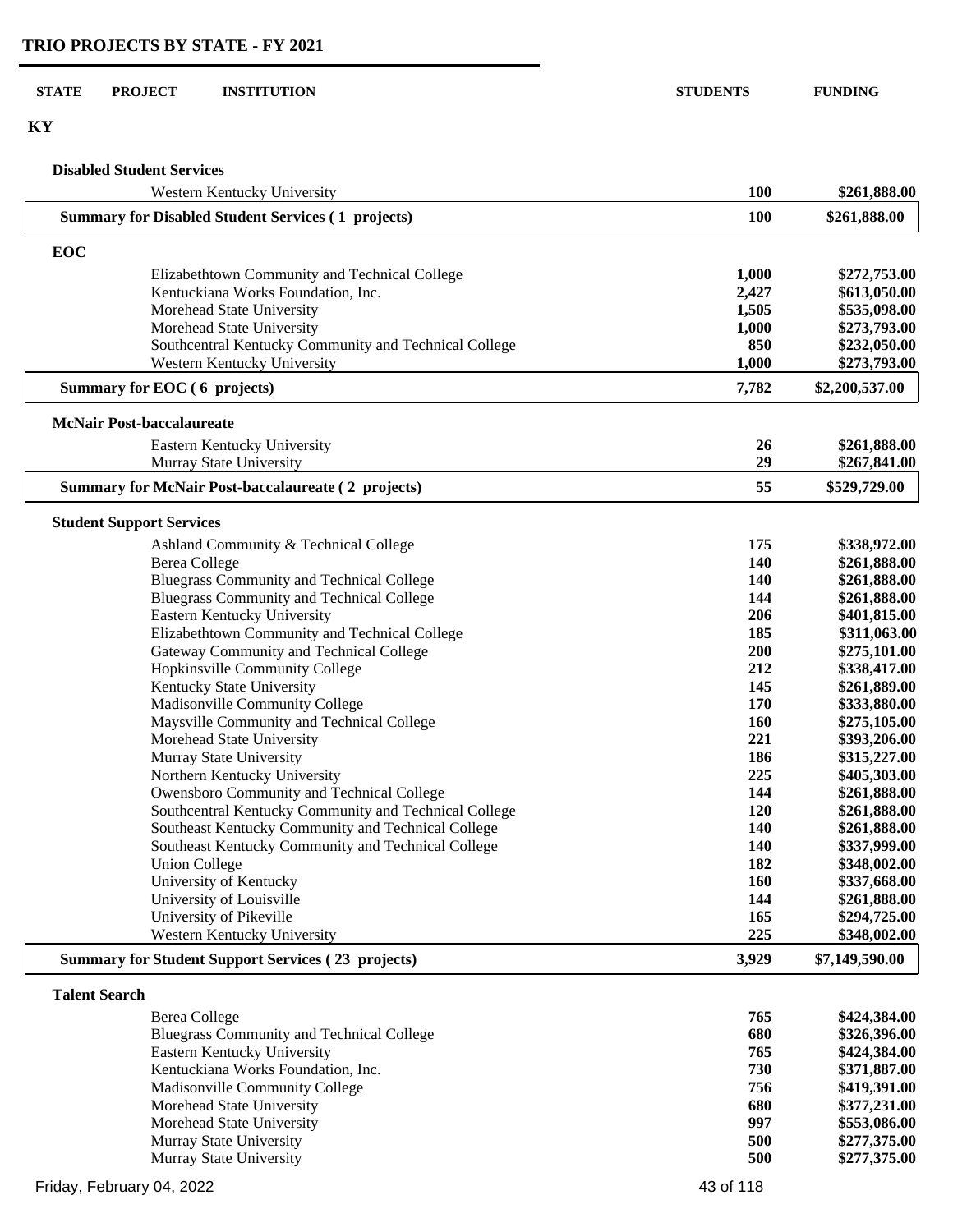| <b>STATE</b><br><b>PROJECT</b><br><b>INSTITUTION</b>      | <b>STUDENTS</b> | <b>FUNDING</b>  |
|-----------------------------------------------------------|-----------------|-----------------|
| University of Louisville                                  | 500             | \$277,375.00    |
| Western Kentucky University                               | 500             | \$277,375.00    |
| Western Kentucky University                               | 821             | \$455,450.00    |
| Western Kentucky University                               | 500             | \$277,375.00    |
| <b>Summary for Talent Search (13 projects)</b>            | 8,694           | \$4,739,084.00  |
| <b>Upward Bound</b>                                       |                 |                 |
| ASAP Plus, Inc.                                           | 63              | \$296,127.00    |
| <b>Berea College</b>                                      | 60              | \$297,601.00    |
| <b>Bluegrass Community and Technical College</b>          | 68              | \$222,757.00    |
| Eastern Kentucky University                               | 125             | \$603,279.00    |
| Hopkinsville Community College                            | 67              | \$342,694.00    |
| Kentucky State University                                 | 56              | \$297,601.00    |
| Morehead State University                                 | 71              | \$350,337.00    |
| Morehead State University                                 | 140             | \$695,022.00    |
| Murray State University                                   | 60              | \$297,601.00    |
| Murray State University                                   | 60              | \$297,601.00    |
| Northern Kentucky University                              | 74              | \$383,723.00    |
| <b>Somerset Community College</b>                         | 58              | \$297,601.00    |
| <b>Somerset Community College</b>                         | 60              | \$297,601.00    |
| University of Louisville                                  | 65              | \$292,488.00    |
| University of Louisville                                  | 103             | \$455,206.00    |
| University of Pikeville                                   | 93              | \$495,144.00    |
| University of Pikeville                                   | 50              | \$297,599.00    |
| Western Kentucky University                               | 86              | \$428,396.00    |
| <b>Summary for Upward Bound (18 projects)</b>             | 1,359           | \$6,648,378.00  |
| <b>Upward Bound Math/Science</b>                          |                 |                 |
| <b>Berea College</b>                                      | 60              | \$297,601.00    |
| <b>Berea College</b>                                      | 65              | \$312,480.00    |
| Hazard Community and Technical College                    | 60              | \$297,601.00    |
| Morehead State University                                 | 60              | \$297,601.00    |
| Morehead State University                                 | 63              | \$312,480.00    |
| Murray State University                                   | 63              | \$60,152.00     |
| Murray State University                                   | 63              | \$130,340.00    |
| Southeast Kentucky Community and Technical College        | 60              | \$297,601.00    |
| <b>Summary for Upward Bound Math/Science (8 projects)</b> | 494             | \$2,005,856.00  |
| <b>Veterans Upward Bound</b>                              |                 |                 |
| Western Kentucky University                               | 125             | \$331,979.00    |
| <b>Summary for Veterans Upward Bound (1 projects)</b>     | 125             | \$331,979.00    |
|                                                           |                 |                 |
| Summary for state of KY (72 projects)                     | 22,538          | \$23,867,041.00 |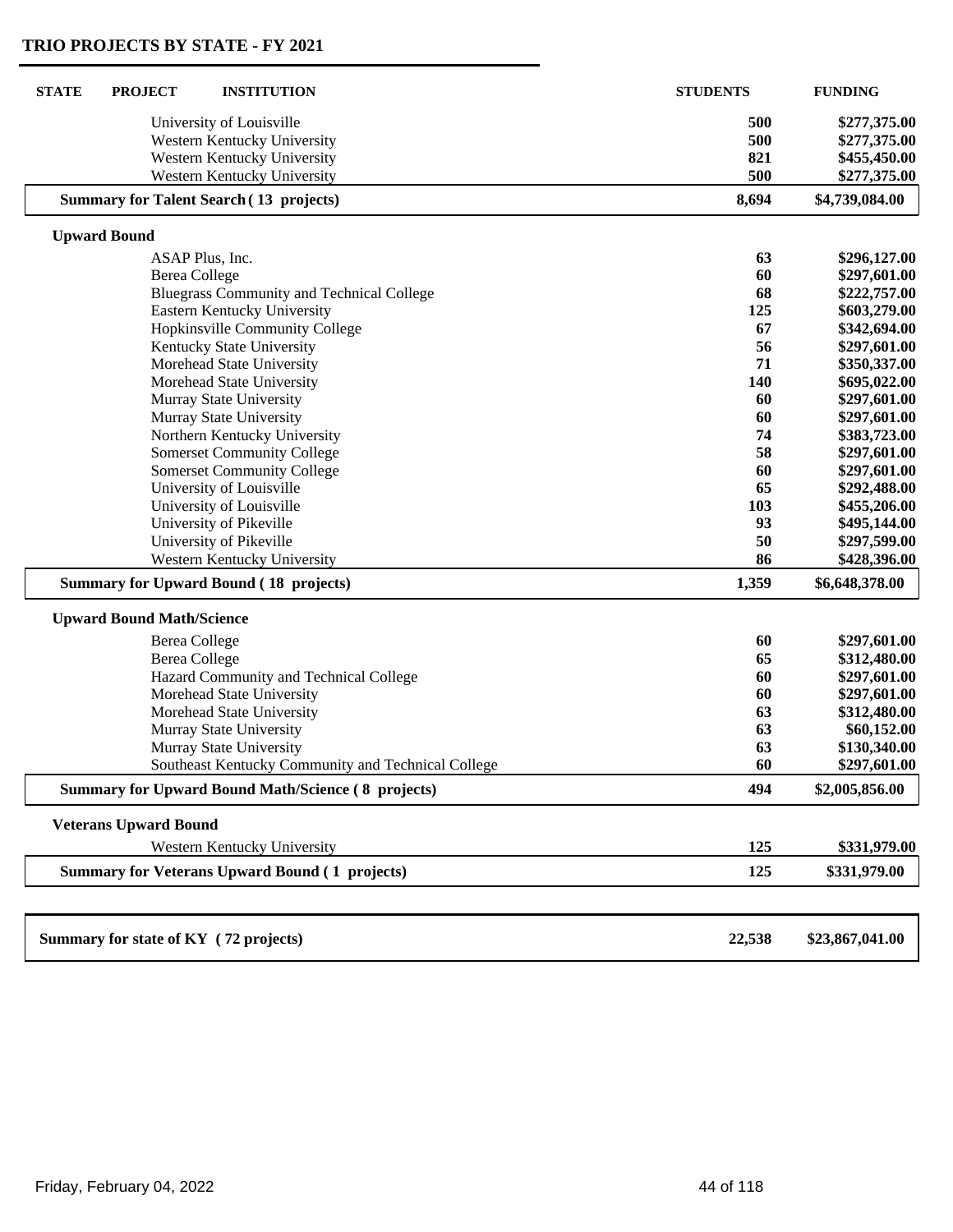#### **STATE PROJECT INSTITUTION STUDENTS FUNDING**

**LA**

#### **Disabled Student Services**

| University of Louisiana At Lafayette                                         | <b>100</b> | \$261,888.00   |
|------------------------------------------------------------------------------|------------|----------------|
| <b>Summary for Disabled Student Services (1 projects)</b>                    | 100        | \$261,888.00   |
| EOC                                                                          |            |                |
| <b>Baton Rouge Community College</b>                                         | 850        | \$232,050.00   |
| South Louisiana Community College                                            | 850        | \$232,050.00   |
| Southeastern Louisiana University                                            | 1,247      | \$445,329.00   |
| Southern University-New Orleans                                              | 850        | \$232,050.00   |
| Southern University-Shreveport                                               | 1,000      | \$273,793.00   |
| Summary for EOC (5 projects)                                                 | 4,797      | \$1,415,272.00 |
|                                                                              |            |                |
| <b>McNair Post-baccalaureate</b>                                             |            |                |
| Louisiana State University                                                   | 33         | \$321,407.00   |
| University of Louisiana At Lafayette                                         | 31         | \$321,409.00   |
| University of New Orleans                                                    | 25         | \$261,888.00   |
| Xavier University of Louisiana                                               | 31         | \$274,983.00   |
| <b>Summary for McNair Post-baccalaureate (4 projects)</b>                    | 120        | \$1,179,687.00 |
| <b>Student Support Services</b>                                              |            |                |
| Delgado Community College                                                    | 140        | \$261,888.00   |
| <b>Dillard University</b>                                                    | 140        | \$212,713.00   |
| Louisiana State University                                                   | 288        | \$401,131.00   |
| Loyola University                                                            | 140        | \$261,888.00   |
| Northwestern State University                                                | 360        | \$481,134.00   |
| River Parishes Community College                                             | 140        | \$261,888.00   |
| Southeastern Louisiana University                                            | 250        | \$400,987.00   |
| Southern University-New Orleans                                              | 300        | \$564,585.00   |
| Southern University-Shreveport                                               | 258        | \$435,675.00   |
| University of Louisiana At Lafayette                                         | 400        | \$735,025.00   |
| University of Louisiana At Monroe                                            | 140        | \$261,888.00   |
| University of New Orleans                                                    | 200        | \$323,716.00   |
| <b>Summary for Student Support Services (12 projects)</b>                    | 2,756      | \$4,602,518.00 |
| <b>Student Support Services STEM</b>                                         |            |                |
| University of Louisiana At Lafayette                                         | 120        | \$261,888.00   |
| <b>Summary for Student Support Services STEM (1 projects)</b>                | 120        | \$261,888.00   |
| <b>Student Support Services Teacher Preparation</b>                          |            |                |
| University of Louisiana At Lafayette                                         | 140        | \$261,888.00   |
| <b>Summary for Student Support Services Teacher Preparation (1 projects)</b> | 140        | \$261,888.00   |
| <b>Student Support Services Veterans</b>                                     |            |                |
| University of Louisiana At Lafayette                                         | 120        | \$261,888.00   |
| <b>Summary for Student Support Services Veterans (1 projects)</b>            | 120        | \$261,888.00   |
| <b>Talent Search</b>                                                         |            |                |
| COPE, Inc.                                                                   | 503        | \$279,040.00   |
| <b>Dillard University</b>                                                    | 754        | \$416,064.00   |
| Southeastern Louisiana University                                            | 825        | \$457,670.00   |
| Southeastern Louisiana University                                            | 503        | \$279,040.00   |
| Southern University and A&M College                                          | 983        | \$545,321.00   |
|                                                                              |            |                |
| Friday, February 04, 2022                                                    | 45 of 118  |                |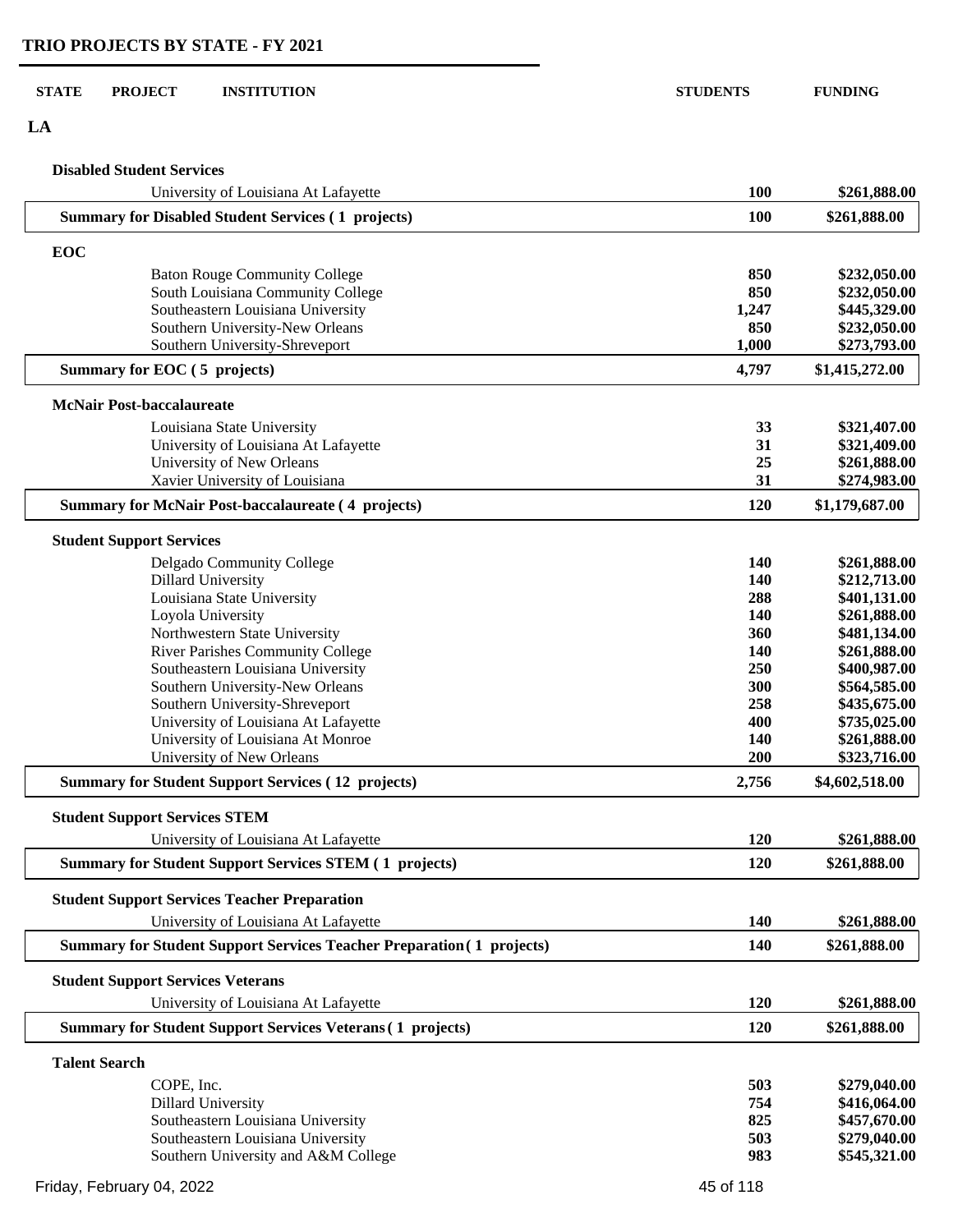| <b>STATE</b> | <b>PROJECT</b>                   | <b>INSTITUTION</b>                                        | <b>STUDENTS</b> | <b>FUNDING</b> |
|--------------|----------------------------------|-----------------------------------------------------------|-----------------|----------------|
|              |                                  | Southern University and A&M College                       | 500             | \$277,375.00   |
|              |                                  | Southern University-New Orleans                           | 701             | \$388,881.00   |
|              |                                  | Southern University-Shreveport                            | 859             | \$469,723.00   |
|              |                                  | University of Louisiana At Lafayette                      | 1,045           | \$579,715.00   |
|              |                                  | University of Louisiana At Lafayette                      | 500             | \$277,375.00   |
|              |                                  | University of Louisiana At Lafayette                      | 500             | \$277,375.00   |
|              |                                  | University of Louisiana At Monroe                         | 826             | \$458,225.00   |
|              |                                  | University of New Orleans                                 | 821             | \$455,450.00   |
|              |                                  | <b>Summary for Talent Search (13 projects)</b>            | 9,320           | \$5,161,254.00 |
|              | <b>Upward Bound</b>              |                                                           |                 |                |
|              |                                  | <b>Baton Rouge Community College</b>                      | 60              | \$297,601.00   |
|              |                                  | <b>Baton Rouge Community College</b>                      | 60              | \$297,600.00   |
|              | COPE, Inc.                       |                                                           | 60              | \$297,601.00   |
|              | COPE, Inc.                       |                                                           | 62              | \$297,601.00   |
|              |                                  | Louisiana State University                                | 60              | \$297,597.00   |
|              |                                  | Louisiana State University                                | 60              | \$297,597.00   |
|              |                                  | Loyola University                                         | 96              | \$513,733.00   |
|              |                                  | McNeese State University                                  | 72              | \$383,795.00   |
|              |                                  | Southeastern Louisiana University                         | 88              | \$424,200.00   |
|              |                                  | Southeastern Louisiana University                         | 111             | \$539,388.00   |
|              |                                  | Southeastern Louisiana University                         | 65              | \$312,480.00   |
|              |                                  | Southern University-New Orleans                           | 90              | \$474,998.00   |
|              |                                  | Southern University-Shreveport                            | 50              | \$297,601.00   |
|              |                                  | Southern University-Shreveport                            | 50              | \$297,601.00   |
|              |                                  | Southern University-Shreveport                            | 60              | \$240,327.00   |
|              |                                  | Southern University-Shreveport                            | 57              | \$267,919.00   |
|              |                                  | Southern University-Shreveport                            | 57              | \$305,338.00   |
|              |                                  | Southern University-Shreveport                            | 60              | \$242,589.00   |
|              |                                  | <b>Tulane University</b>                                  | 60              | \$240,179.00   |
|              |                                  | <b>Tulane University</b>                                  | 52              | \$248,763.00   |
|              |                                  | University of Louisiana At Lafayette                      | 74              | \$297,303.00   |
|              |                                  | University of Louisiana At Lafayette                      | 129             | \$642,930.00   |
|              |                                  | University of Louisiana At Lafayette                      | 60              | \$248,522.00   |
|              |                                  | University of New Orleans                                 | 60              | \$297,600.00   |
|              |                                  | University of New Orleans                                 | 98              | \$350,042.00   |
|              |                                  | University of New Orleans                                 | 72              | \$373,232.00   |
|              |                                  | University of New Orleans                                 | 62              | \$297,601.00   |
|              |                                  | <b>Summary for Upward Bound (27 projects)</b>             | 1,885           | \$9,081,738.00 |
|              | <b>Upward Bound Math/Science</b> |                                                           |                 |                |
|              | COPE, Inc.                       |                                                           | 62              | \$297,601.00   |
|              |                                  | Southeastern Louisiana University                         | 92              | \$442,525.00   |
|              |                                  | Southeastern Louisiana University                         | 65              | \$312,480.00   |
|              |                                  | Southern University and A&M College                       | 60              | \$297,601.00   |
|              |                                  | Southern University and A&M College                       | 59              | \$297,601.00   |
|              |                                  | Southern University-New Orleans                           | 60              | \$297,601.00   |
|              |                                  | University of Louisiana At Lafayette                      | 63              | \$312,480.00   |
|              |                                  | University of New Orleans                                 | 60              | \$297,601.00   |
|              |                                  | Xavier University of Louisiana                            | 60              | \$297,601.00   |
|              |                                  | <b>Summary for Upward Bound Math/Science (9 projects)</b> | 581             | \$2,853,091.00 |
|              | <b>Veterans Upward Bound</b>     |                                                           |                 |                |
|              |                                  | Delgado Community College                                 | 125             | \$300,586.00   |
|              |                                  | Louisiana Delta Community College                         | 125             | \$297,389.00   |
|              |                                  | Southeastern Louisiana University                         | 160             | \$414,908.00   |
|              |                                  | Southern University-Shreveport                            | 125             | \$297,601.00   |
|              |                                  |                                                           |                 |                |
|              | Friday, February 04, 2022        |                                                           | 46 of 118       |                |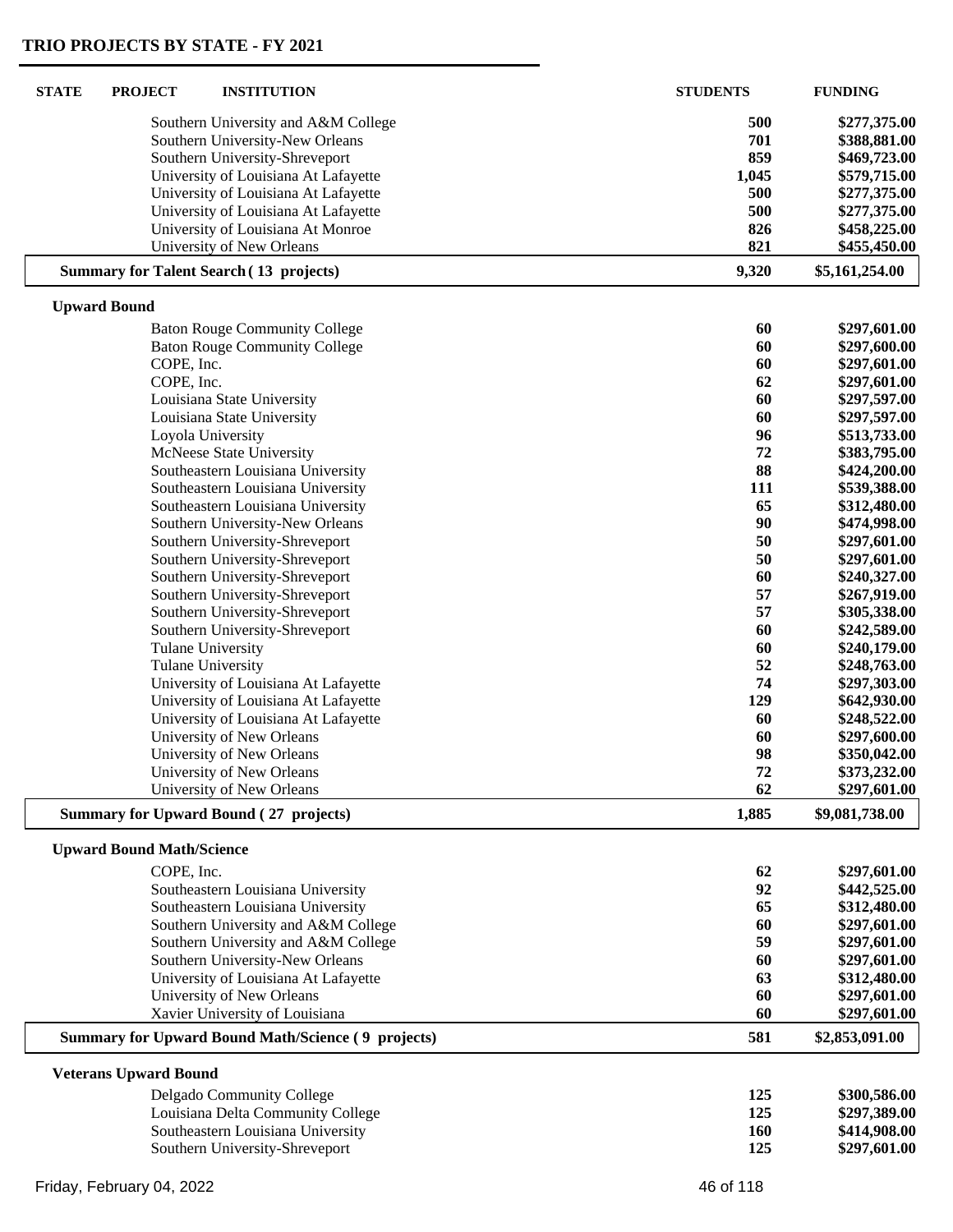| <b>STATE</b> | <b>PROJECT</b>                        | <b>INSTITUTION</b>                                    | <b>STUDENTS</b> | <b>FUNDING</b>  |
|--------------|---------------------------------------|-------------------------------------------------------|-----------------|-----------------|
|              |                                       | University of Louisiana At Lafayette                  | 163             | \$436,306.00    |
|              |                                       | <b>Summary for Veterans Upward Bound (5 projects)</b> | 698             | \$1,746,790.00  |
|              |                                       |                                                       |                 |                 |
|              | Summary for state of LA (79 projects) |                                                       | 20,637          | \$27,087,902.00 |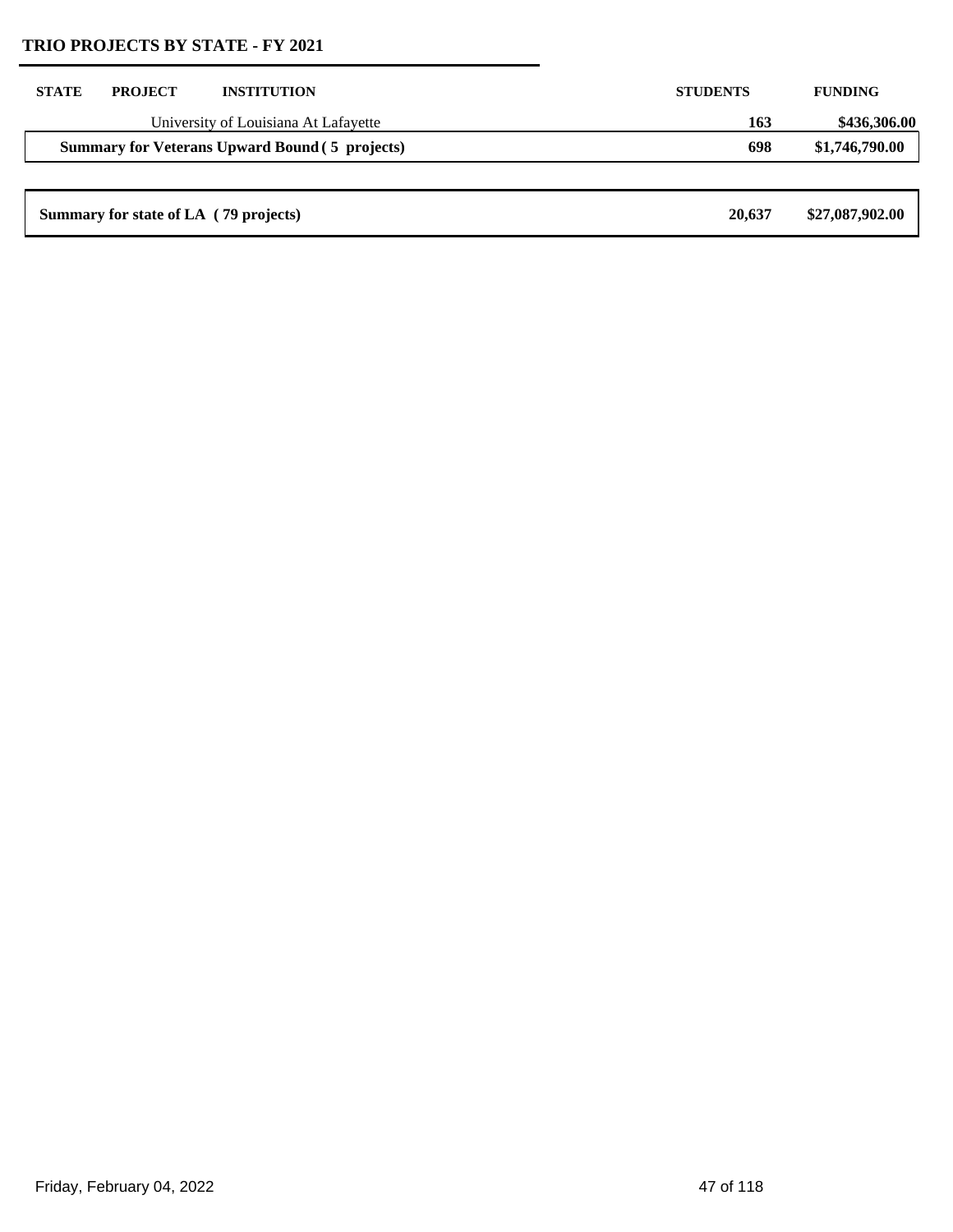| <b>STATE</b><br><b>PROJECT</b><br><b>INSTITUTION</b>               | <b>STUDENTS</b> | <b>FUNDING</b>               |
|--------------------------------------------------------------------|-----------------|------------------------------|
| <b>MA</b>                                                          |                 |                              |
| <b>Disabled Student Services</b>                                   |                 |                              |
| Middlesex Community College<br>Mount Wachusett Community College   | 133<br>100      | \$286,163.00<br>\$261,888.00 |
| <b>Summary for Disabled Student Services (2 projects)</b>          | 233             | \$548,051.00                 |
| EOC                                                                |                 |                              |
| Massachusetts Education & Career Opportunities, Inc.               | 1,000           | \$273,000.00                 |
| Massachusetts Education & Career Opportunities, Inc.               | 1,000           | \$273,793.00                 |
| Massachusetts Education & Career Opportunities, Inc.               | 4,854           | \$1,281,456.00               |
| Mount Wachusett Community College                                  | 1,000           | \$273,793.00                 |
| Summary for EOC (4 projects)                                       | 7,854           | \$2,102,042.00               |
| <b>McNair Post-baccalaureate</b>                                   |                 |                              |
| <b>Boston College</b>                                              | 26              | \$267,841.00                 |
| <b>Suffolk University</b>                                          | 26              | \$261,888.00                 |
| University of Massachusetts-Boston                                 | 31              | \$320,307.00                 |
| <b>Wellesley College</b>                                           | 26              | \$261,888.00                 |
| <b>Summary for McNair Post-baccalaureate (4 projects)</b>          | 109             | \$1,111,924.00               |
| <b>Student Support Services</b>                                    |                 |                              |
| <b>Berkshire Community College</b>                                 | 165             | \$294,725.00                 |
| <b>Boston College</b>                                              | 200             | \$338,659.00                 |
| <b>Brandeis University</b>                                         | 150             | \$348,003.00                 |
| <b>Bunker Hill Community College</b>                               | 175             | \$318,951.00                 |
| Cape Cod Community College                                         | 175             | \$333,774.00                 |
| Fitchburg State University                                         | 160             | \$292,893.00                 |
| Holyoke Community College                                          | 224             | \$406,913.00                 |
| Massachusetts College of Liberal Arts                              | 160             | \$261,888.00                 |
| <b>Massasoit Community College</b>                                 | 180             | \$335,110.00                 |
| Middlesex Community College                                        | 200             | \$370,605.00                 |
| Mount Wachusett Community College                                  | 200             | \$450,550.00                 |
| North Shore Community College                                      | 350             | \$568,686.00                 |
| Northern Essex Community College<br>Quinsigamond Community College | 258<br>140      | \$435,639.00<br>\$261,888.00 |
| Salem State University                                             | 325             | \$536,298.00                 |
| Springfield Technical Community College                            | 247             | \$322,227.00                 |
| University of Massachusetts-Boston                                 | 500             | \$509,939.00                 |
| University of Massachusetts-Dartmouth                              | 270             | \$465,442.00                 |
| Westfield State University                                         | 160             | \$314,604.00                 |
| <b>Summary for Student Support Services (19 projects)</b>          | 4,239           | \$7,166,794.00               |
| <b>Student Support Services STEM</b>                               |                 |                              |
| Mount Wachusett Community College                                  | 120             | \$261,888.00                 |
| <b>Summary for Student Support Services STEM (1 projects)</b>      | 120             | \$261,888.00                 |
| <b>Talent Search</b>                                               |                 |                              |
| <b>American Student Assistance</b>                                 | 685             | \$380,003.00                 |
| <b>Bristol Community College</b>                                   | 501             | \$277,931.00                 |
| <b>Bunker Hill Community College</b>                               | 550             | \$277,375.00                 |
| Massachusetts Education & Career Opportunities, Inc.               | 777             | \$431,041.00                 |
| Middlesex Community College                                        | 714             | \$396,092.00                 |
| Mount Wachusett Community College                                  | 695             | \$385,551.00                 |
| Mount Wachusett Community College                                  | 500             | \$277,375.00                 |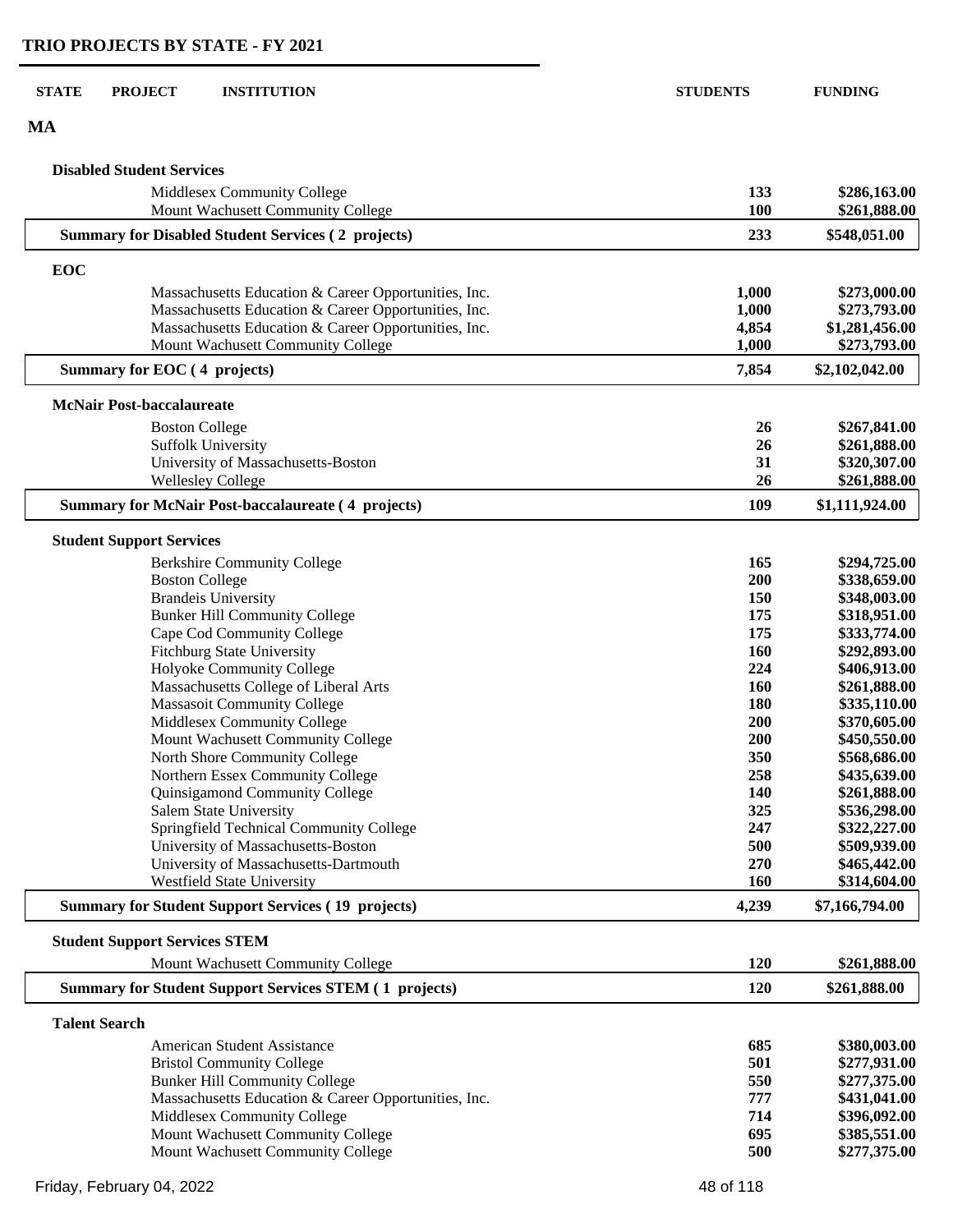| <b>STATE</b><br><b>PROJECT</b><br><b>INSTITUTION</b>      | <b>STUDENTS</b> | <b>FUNDING</b>  |
|-----------------------------------------------------------|-----------------|-----------------|
| North Shore Community College                             | 600             | \$332,851.00    |
| University of Massachusetts-Boston                        | 825             | \$457,670.00    |
| University of Massachusetts-Boston                        | 500             | \$277,375.00    |
| <b>Summary for Talent Search (10 projects)</b>            | 6,347           | \$3,493,264.00  |
| <b>Upward Bound</b>                                       |                 |                 |
| <b>American Student Assistance</b>                        | 50              | \$297,601.00    |
| <b>Boston University</b>                                  | 86              | \$443,868.00    |
| <b>Bristol Community College</b>                          | 77              | \$411,201.00    |
| <b>Fitchburg State University</b>                         | 87              | \$303,138.00    |
| Massachusetts Institute of Technology                     | 60              | \$297,601.00    |
| Middlesex Community College                               | 55              | \$297,601.00    |
| North Shore Community College                             | 84              | \$452,685.00    |
| Northfield Mount Hermon School                            | 87              | \$374,858.00    |
| Salem State University                                    | 73              | \$298,332.00    |
| <b>Suffolk University</b>                                 | 65              | \$310,037.00    |
| University of Massachusetts-Amherst                       | 60              | \$297,563.00    |
| University of Massachusetts-Boston                        | 126             | \$369,066.00    |
| University of Massachusetts-Dartmouth                     | 80              | \$314,118.00    |
| Youth Opportunities Upheld, Inc.                          | 72              | \$349,979.00    |
| <b>Summary for Upward Bound (14 projects)</b>             | 1,062           | \$4,817,648.00  |
| <b>Upward Bound Math/Science</b>                          |                 |                 |
| <b>Boston University</b>                                  | 50              | \$206,693.00    |
| <b>Fitchburg State University</b>                         | 60              | \$297,601.00    |
| Middlesex Community College                               | 60              | \$297,601.00    |
| Mount Wachusett Community College                         | 63              | \$278,484.00    |
| University of Massachusetts-Boston                        | 72              | \$384,099.00    |
| <b>Summary for Upward Bound Math/Science (5 projects)</b> | 305             | \$1,464,478.00  |
| <b>Veterans Upward Bound</b>                              |                 |                 |
| <b>Suffolk University</b>                                 | 125             | \$297,601.00    |
| <b>Summary for Veterans Upward Bound (1 projects)</b>     | 125             | \$297,601.00    |
| Summary for state of MA (60 projects)                     | 20,394          | \$21,263,690.00 |
|                                                           |                 |                 |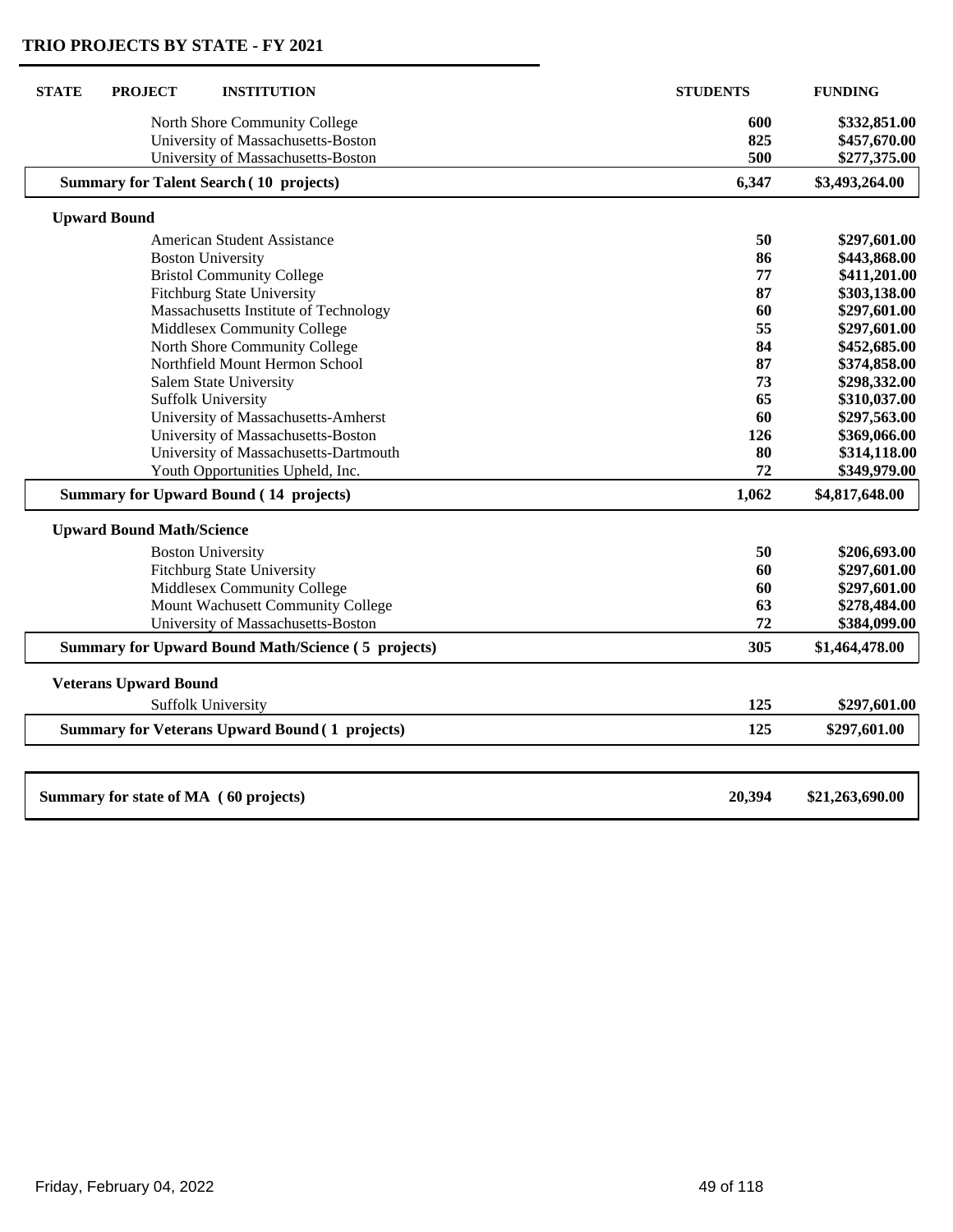| <b>MD</b><br>EOC<br>900<br>\$232,050.00<br>Maryland Educational Opportunity Center<br>\$273,793.00<br><b>Montgomery College</b><br>1,000<br>University of Maryland College Park<br>\$313,131.00<br>1,000<br>Summary for EOC (3 projects)<br>2,900<br>\$818,974.00<br><b>McNair Post-baccalaureate</b><br>25<br><b>Bowie State University</b><br>\$261,161.00<br>University of Maryland College Park<br>32<br>\$329,737.00<br>University of Maryland, Baltimore County<br>30<br>\$299,981.00<br>87<br>\$890,879.00<br><b>Summary for McNair Post-baccalaureate (3 projects)</b><br><b>Student Support Services</b><br>140<br>\$261,888.00<br>Allegany College of Maryland<br><b>Baltimore City Community College</b><br>230<br>\$399,317.00<br>215<br>Chesapeake College<br>\$381,941.00<br>Community College of Baltimore County<br>\$348,428.00<br>200<br>Community College of Baltimore County<br>\$292,339.00<br>200<br>275<br><b>Frostburg State University</b><br>\$396,320.00<br><b>Hagerstown Community College</b><br>175<br>\$231,887.00<br>Montgomery College<br>175<br>\$275,105.00<br>Prince George's Community College<br>275<br>\$423,402.00<br>Salisbury University<br>150<br>\$261,888.00<br>350<br>University of Maryland College Park<br>\$471,019.00 |
|-------------------------------------------------------------------------------------------------------------------------------------------------------------------------------------------------------------------------------------------------------------------------------------------------------------------------------------------------------------------------------------------------------------------------------------------------------------------------------------------------------------------------------------------------------------------------------------------------------------------------------------------------------------------------------------------------------------------------------------------------------------------------------------------------------------------------------------------------------------------------------------------------------------------------------------------------------------------------------------------------------------------------------------------------------------------------------------------------------------------------------------------------------------------------------------------------------------------------------------------------------------------------|
|                                                                                                                                                                                                                                                                                                                                                                                                                                                                                                                                                                                                                                                                                                                                                                                                                                                                                                                                                                                                                                                                                                                                                                                                                                                                         |
|                                                                                                                                                                                                                                                                                                                                                                                                                                                                                                                                                                                                                                                                                                                                                                                                                                                                                                                                                                                                                                                                                                                                                                                                                                                                         |
|                                                                                                                                                                                                                                                                                                                                                                                                                                                                                                                                                                                                                                                                                                                                                                                                                                                                                                                                                                                                                                                                                                                                                                                                                                                                         |
|                                                                                                                                                                                                                                                                                                                                                                                                                                                                                                                                                                                                                                                                                                                                                                                                                                                                                                                                                                                                                                                                                                                                                                                                                                                                         |
|                                                                                                                                                                                                                                                                                                                                                                                                                                                                                                                                                                                                                                                                                                                                                                                                                                                                                                                                                                                                                                                                                                                                                                                                                                                                         |
|                                                                                                                                                                                                                                                                                                                                                                                                                                                                                                                                                                                                                                                                                                                                                                                                                                                                                                                                                                                                                                                                                                                                                                                                                                                                         |
|                                                                                                                                                                                                                                                                                                                                                                                                                                                                                                                                                                                                                                                                                                                                                                                                                                                                                                                                                                                                                                                                                                                                                                                                                                                                         |
|                                                                                                                                                                                                                                                                                                                                                                                                                                                                                                                                                                                                                                                                                                                                                                                                                                                                                                                                                                                                                                                                                                                                                                                                                                                                         |
|                                                                                                                                                                                                                                                                                                                                                                                                                                                                                                                                                                                                                                                                                                                                                                                                                                                                                                                                                                                                                                                                                                                                                                                                                                                                         |
|                                                                                                                                                                                                                                                                                                                                                                                                                                                                                                                                                                                                                                                                                                                                                                                                                                                                                                                                                                                                                                                                                                                                                                                                                                                                         |
|                                                                                                                                                                                                                                                                                                                                                                                                                                                                                                                                                                                                                                                                                                                                                                                                                                                                                                                                                                                                                                                                                                                                                                                                                                                                         |
|                                                                                                                                                                                                                                                                                                                                                                                                                                                                                                                                                                                                                                                                                                                                                                                                                                                                                                                                                                                                                                                                                                                                                                                                                                                                         |
|                                                                                                                                                                                                                                                                                                                                                                                                                                                                                                                                                                                                                                                                                                                                                                                                                                                                                                                                                                                                                                                                                                                                                                                                                                                                         |
|                                                                                                                                                                                                                                                                                                                                                                                                                                                                                                                                                                                                                                                                                                                                                                                                                                                                                                                                                                                                                                                                                                                                                                                                                                                                         |
|                                                                                                                                                                                                                                                                                                                                                                                                                                                                                                                                                                                                                                                                                                                                                                                                                                                                                                                                                                                                                                                                                                                                                                                                                                                                         |
|                                                                                                                                                                                                                                                                                                                                                                                                                                                                                                                                                                                                                                                                                                                                                                                                                                                                                                                                                                                                                                                                                                                                                                                                                                                                         |
|                                                                                                                                                                                                                                                                                                                                                                                                                                                                                                                                                                                                                                                                                                                                                                                                                                                                                                                                                                                                                                                                                                                                                                                                                                                                         |
|                                                                                                                                                                                                                                                                                                                                                                                                                                                                                                                                                                                                                                                                                                                                                                                                                                                                                                                                                                                                                                                                                                                                                                                                                                                                         |
|                                                                                                                                                                                                                                                                                                                                                                                                                                                                                                                                                                                                                                                                                                                                                                                                                                                                                                                                                                                                                                                                                                                                                                                                                                                                         |
|                                                                                                                                                                                                                                                                                                                                                                                                                                                                                                                                                                                                                                                                                                                                                                                                                                                                                                                                                                                                                                                                                                                                                                                                                                                                         |
|                                                                                                                                                                                                                                                                                                                                                                                                                                                                                                                                                                                                                                                                                                                                                                                                                                                                                                                                                                                                                                                                                                                                                                                                                                                                         |
| Wor-Wic Community College<br>144<br>\$261,888.00                                                                                                                                                                                                                                                                                                                                                                                                                                                                                                                                                                                                                                                                                                                                                                                                                                                                                                                                                                                                                                                                                                                                                                                                                        |
| <b>Summary for Student Support Services (12 projects)</b><br>2,529<br>\$4,005,422.00                                                                                                                                                                                                                                                                                                                                                                                                                                                                                                                                                                                                                                                                                                                                                                                                                                                                                                                                                                                                                                                                                                                                                                                    |
| <b>Student Support Services STEM</b>                                                                                                                                                                                                                                                                                                                                                                                                                                                                                                                                                                                                                                                                                                                                                                                                                                                                                                                                                                                                                                                                                                                                                                                                                                    |
| 120<br>\$261,888.00<br>Chesapeake College                                                                                                                                                                                                                                                                                                                                                                                                                                                                                                                                                                                                                                                                                                                                                                                                                                                                                                                                                                                                                                                                                                                                                                                                                               |
| <b>Summary for Student Support Services STEM (1 projects)</b><br>120<br>\$261,888.00                                                                                                                                                                                                                                                                                                                                                                                                                                                                                                                                                                                                                                                                                                                                                                                                                                                                                                                                                                                                                                                                                                                                                                                    |
| <b>Talent Search</b>                                                                                                                                                                                                                                                                                                                                                                                                                                                                                                                                                                                                                                                                                                                                                                                                                                                                                                                                                                                                                                                                                                                                                                                                                                                    |
| 522<br>\$277,375.00<br>Minority Access, Inc.                                                                                                                                                                                                                                                                                                                                                                                                                                                                                                                                                                                                                                                                                                                                                                                                                                                                                                                                                                                                                                                                                                                                                                                                                            |
| University of Maryland College Park<br>500<br>\$277,375.00                                                                                                                                                                                                                                                                                                                                                                                                                                                                                                                                                                                                                                                                                                                                                                                                                                                                                                                                                                                                                                                                                                                                                                                                              |
| University of Maryland College Park<br>500<br>\$277,375.00                                                                                                                                                                                                                                                                                                                                                                                                                                                                                                                                                                                                                                                                                                                                                                                                                                                                                                                                                                                                                                                                                                                                                                                                              |
| University of Maryland, Baltimore County<br>500<br>\$277,374.00                                                                                                                                                                                                                                                                                                                                                                                                                                                                                                                                                                                                                                                                                                                                                                                                                                                                                                                                                                                                                                                                                                                                                                                                         |
| 500<br>University of Maryland, Baltimore County<br>\$277,375.00                                                                                                                                                                                                                                                                                                                                                                                                                                                                                                                                                                                                                                                                                                                                                                                                                                                                                                                                                                                                                                                                                                                                                                                                         |
| \$1,386,874.00<br><b>Summary for Talent Search (5 projects)</b><br>2,522                                                                                                                                                                                                                                                                                                                                                                                                                                                                                                                                                                                                                                                                                                                                                                                                                                                                                                                                                                                                                                                                                                                                                                                                |
| <b>Upward Bound</b>                                                                                                                                                                                                                                                                                                                                                                                                                                                                                                                                                                                                                                                                                                                                                                                                                                                                                                                                                                                                                                                                                                                                                                                                                                                     |
| 76<br>Community College of Baltimore County<br>\$384,328.00                                                                                                                                                                                                                                                                                                                                                                                                                                                                                                                                                                                                                                                                                                                                                                                                                                                                                                                                                                                                                                                                                                                                                                                                             |
| 52<br>Community College of Baltimore County<br>\$297,601.00                                                                                                                                                                                                                                                                                                                                                                                                                                                                                                                                                                                                                                                                                                                                                                                                                                                                                                                                                                                                                                                                                                                                                                                                             |
| 89<br><b>Frostburg State University</b><br>\$473,169.00                                                                                                                                                                                                                                                                                                                                                                                                                                                                                                                                                                                                                                                                                                                                                                                                                                                                                                                                                                                                                                                                                                                                                                                                                 |
| \$297,599.00<br><b>Hagerstown Community College</b><br>72                                                                                                                                                                                                                                                                                                                                                                                                                                                                                                                                                                                                                                                                                                                                                                                                                                                                                                                                                                                                                                                                                                                                                                                                               |
| Morgan State University<br>103<br>\$496,677.00                                                                                                                                                                                                                                                                                                                                                                                                                                                                                                                                                                                                                                                                                                                                                                                                                                                                                                                                                                                                                                                                                                                                                                                                                          |
| Prince George's Community College<br>60<br>\$288,933.00<br>50                                                                                                                                                                                                                                                                                                                                                                                                                                                                                                                                                                                                                                                                                                                                                                                                                                                                                                                                                                                                                                                                                                                                                                                                           |
| University of Maryland College Park<br>\$288,932.00<br>University of Maryland College Park<br>120<br>\$603,190.00                                                                                                                                                                                                                                                                                                                                                                                                                                                                                                                                                                                                                                                                                                                                                                                                                                                                                                                                                                                                                                                                                                                                                       |
| University of Maryland Eastern Shore<br>114<br>\$531,595.00                                                                                                                                                                                                                                                                                                                                                                                                                                                                                                                                                                                                                                                                                                                                                                                                                                                                                                                                                                                                                                                                                                                                                                                                             |
| University of Maryland, Baltimore County<br>89<br>\$388,967.00                                                                                                                                                                                                                                                                                                                                                                                                                                                                                                                                                                                                                                                                                                                                                                                                                                                                                                                                                                                                                                                                                                                                                                                                          |
| University of Maryland, Baltimore County<br>63<br>\$312,480.00                                                                                                                                                                                                                                                                                                                                                                                                                                                                                                                                                                                                                                                                                                                                                                                                                                                                                                                                                                                                                                                                                                                                                                                                          |
| <b>Summary for Upward Bound (11 projects)</b><br>888<br>\$4,363,471.00                                                                                                                                                                                                                                                                                                                                                                                                                                                                                                                                                                                                                                                                                                                                                                                                                                                                                                                                                                                                                                                                                                                                                                                                  |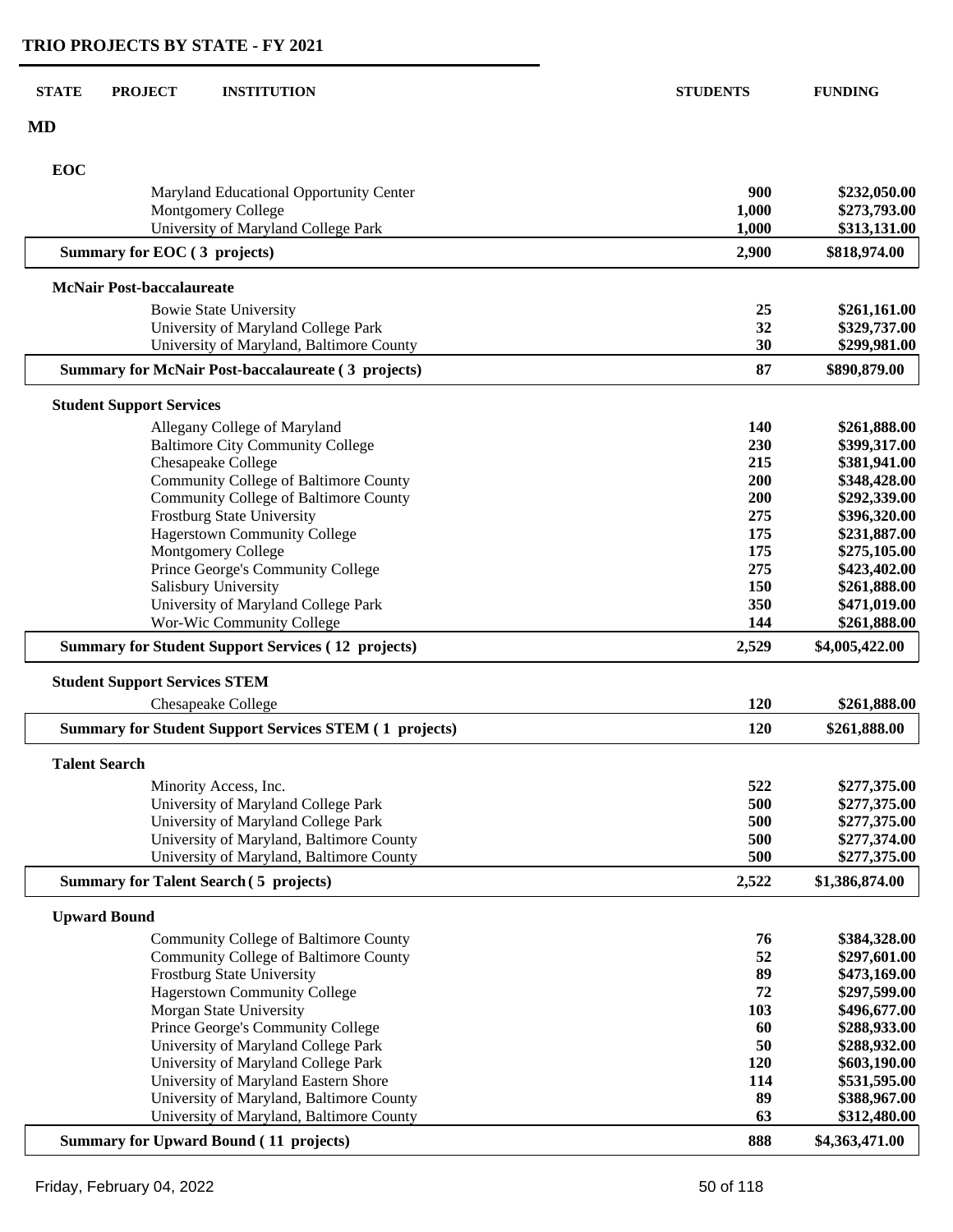| <b>STATE</b> | <b>PROJECT</b>                   | <b>INSTITUTION</b>                                        | <b>STUDENTS</b> | <b>FUNDING</b>  |
|--------------|----------------------------------|-----------------------------------------------------------|-----------------|-----------------|
|              | <b>Upward Bound Math/Science</b> |                                                           |                 |                 |
|              |                                  | <b>Baltimore City Community College</b>                   | 62              | \$297,601.00    |
|              |                                  | Frostburg State University                                | 70              | \$360,938.00    |
|              |                                  | University of Maryland, Baltimore County                  | 75              | \$371,263.00    |
|              |                                  | <b>Summary for Upward Bound Math/Science (3 projects)</b> | 207             | \$1,029,802.00  |
|              | <b>Veterans Upward Bound</b>     |                                                           |                 |                 |
|              |                                  | Prince George's Community College                         | 125             | \$288,933.00    |
|              |                                  | Wor-Wic Community College                                 | 125             | \$297,601.00    |
|              |                                  | <b>Summary for Veterans Upward Bound (2 projects)</b>     | 250             | \$586,534.00    |
|              |                                  |                                                           |                 |                 |
|              |                                  | Summary for state of MD (40 projects)                     | 9,503           | \$13,343,844.00 |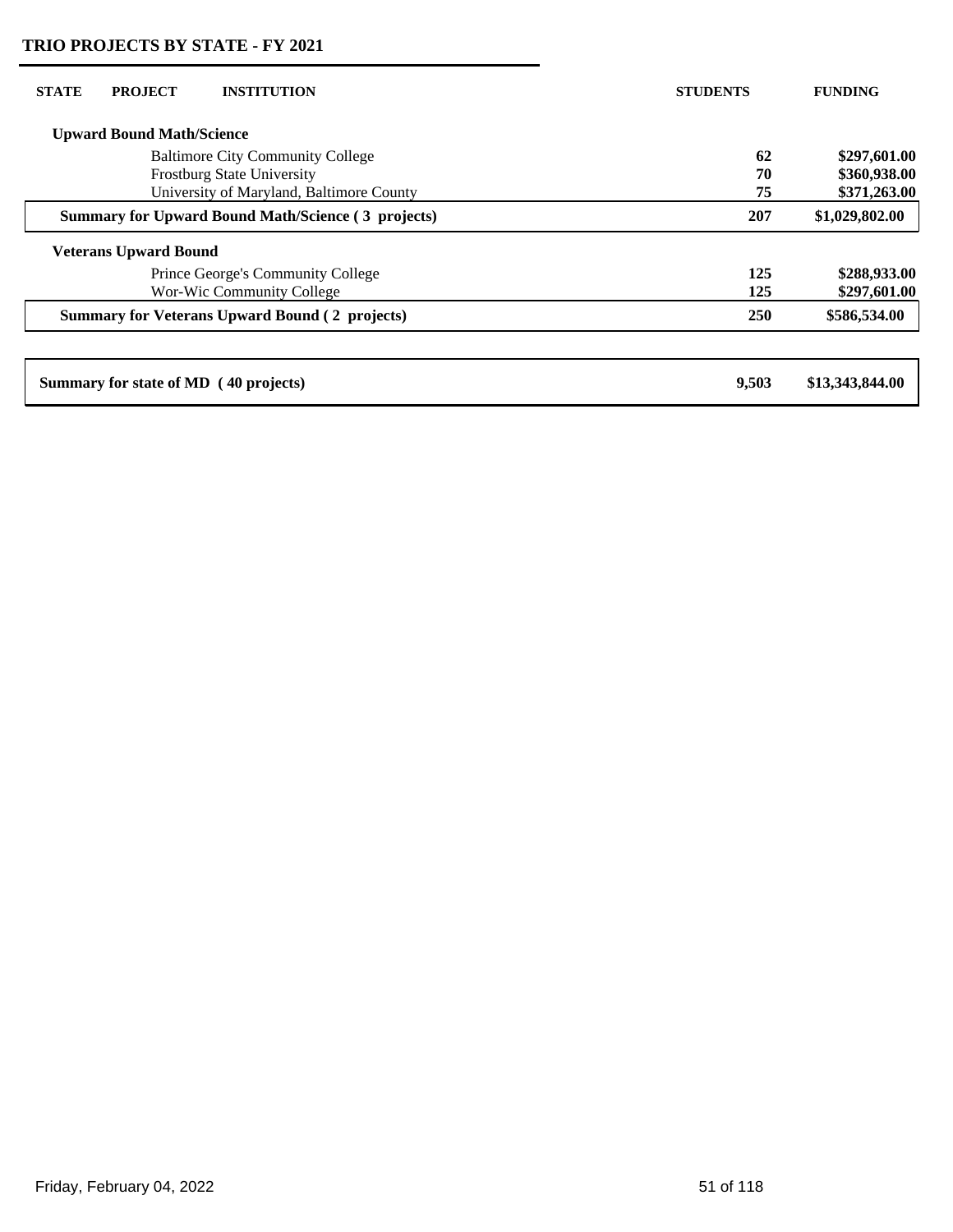| <b>STATE</b> | <b>PROJECT</b>                       | <b>INSTITUTION</b>                                                           | <b>STUDENTS</b> | <b>FUNDING</b>                 |
|--------------|--------------------------------------|------------------------------------------------------------------------------|-----------------|--------------------------------|
| ME           |                                      |                                                                              |                 |                                |
|              | <b>Disabled Student Services</b>     |                                                                              |                 |                                |
|              |                                      | Southern Maine Community College                                             | 100             | \$261,888.00                   |
|              |                                      | <b>Summary for Disabled Student Services (1 projects)</b>                    | 100             | \$261,888.00                   |
| EOC          |                                      |                                                                              |                 |                                |
|              |                                      | University of Maine                                                          | 2,269           | \$782,801.00                   |
|              | Summary for EOC (1 projects)         |                                                                              | 2,269           | \$782,801.00                   |
|              | <b>Student Support Services</b>      |                                                                              |                 |                                |
|              |                                      | <b>Central Maine Community College</b>                                       | 175             | \$335,111.00                   |
|              |                                      | <b>Eastern Maine Community College</b>                                       | 150             | \$261,888.00                   |
|              |                                      | Kennebec Valley Community College                                            | 180             | \$338,972.00                   |
|              |                                      | Northern Maine Community College                                             | 175             | \$294,722.00                   |
|              |                                      | Southern Maine Community College<br><b>Thomas College</b>                    | 140<br>140      | \$261,888.00<br>\$259,491.00   |
|              |                                      | University of Maine                                                          | 400             | \$668,084.00                   |
|              |                                      | University of Maine-Augusta                                                  | 340             | \$544,741.00                   |
|              |                                      | University of Maine-Farmington                                               | 180             | \$338,971.00                   |
|              |                                      | University of Maine-Fort Kent                                                | 165             | \$343,051.00                   |
|              |                                      | University of Maine-Presque Isle                                             | 180             | \$358,735.00                   |
|              |                                      | University of Southern Maine                                                 | 140             | \$261,888.00                   |
|              |                                      | <b>Washington County Community College</b>                                   | 160             | \$291,262.00                   |
|              |                                      | <b>Summary for Student Support Services (13 projects)</b>                    | 2,525           | \$4,558,804.00                 |
|              | <b>Student Support Services STEM</b> |                                                                              |                 |                                |
|              |                                      | <b>Central Maine Community College</b>                                       | 120             | \$261,888.00                   |
|              |                                      | University of Southern Maine                                                 | 120             | \$261,888.00                   |
|              |                                      | <b>Summary for Student Support Services STEM (2 projects)</b>                | 240             | \$523,776.00                   |
|              | <b>Talent Search</b>                 |                                                                              |                 |                                |
|              |                                      | University of Maine                                                          | 1,111           | \$616,328.00                   |
|              |                                      | University of Maine-Presque Isle                                             | 500             | \$277,375.00                   |
|              |                                      | <b>Summary for Talent Search (2 projects)</b>                                | 1,611           | \$893,703.00                   |
|              | <b>Upward Bound</b>                  |                                                                              |                 |                                |
|              |                                      | <b>Bowdoin College</b>                                                       | 107             | \$528,805.00                   |
|              |                                      | <b>Bowdoin College</b>                                                       | 60              | \$297,601.00                   |
|              |                                      | University of Maine                                                          | 60              | \$297,601.00                   |
|              |                                      | University of Maine-Farmington                                               | 79              | \$420,754.00                   |
|              |                                      | University of Maine-Farmington                                               | 60              | \$297,601.00                   |
|              |                                      | University of Maine-Presque Isle                                             | 50              | \$297,601.00                   |
|              |                                      | University of Maine-Presque Isle                                             | 79              | \$423,188.00                   |
|              |                                      | University of Southern Maine                                                 | 63              | \$312,480.00                   |
|              |                                      | University of Southern Maine<br><b>Summary for Upward Bound (9 projects)</b> | 64<br>622       | \$342,693.00<br>\$3,218,324.00 |
|              |                                      |                                                                              |                 |                                |
|              | <b>Upward Bound Math/Science</b>     |                                                                              | 67              |                                |
|              |                                      | University of Maine                                                          |                 | \$353,590.00                   |
|              |                                      | <b>Summary for Upward Bound Math/Science (1 projects)</b>                    | 67              | \$353,590.00                   |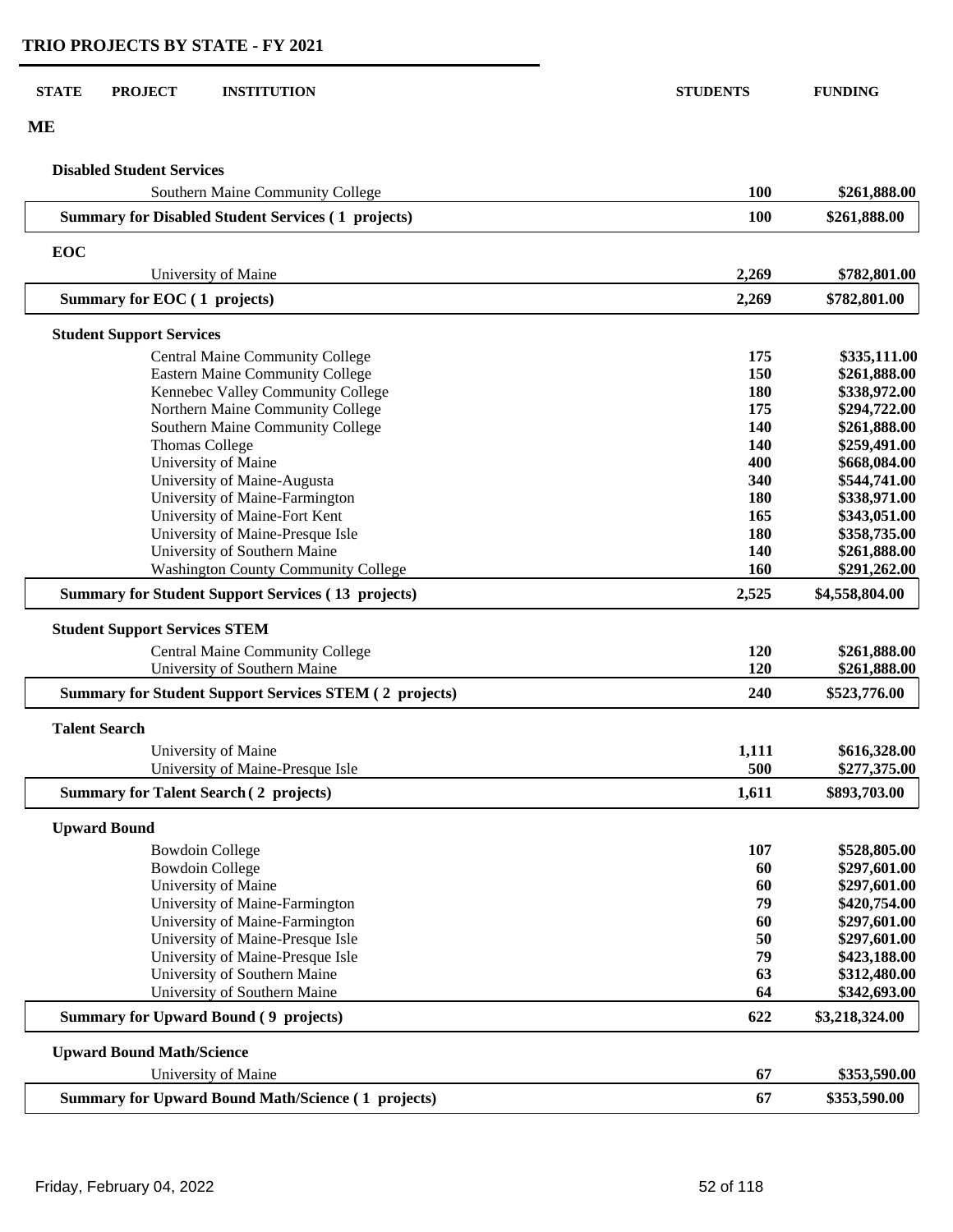| <b>STATE</b>                                          | <b>PROJECT</b>                        | <b>INSTITUTION</b>           | <b>STUDENTS</b> | <b>FUNDING</b>  |
|-------------------------------------------------------|---------------------------------------|------------------------------|-----------------|-----------------|
|                                                       | <b>Veterans Upward Bound</b>          |                              |                 |                 |
|                                                       |                                       | University of Southern Maine | 125             | \$297,601.00    |
| <b>Summary for Veterans Upward Bound (1 projects)</b> |                                       | 125                          | \$297,601.00    |                 |
|                                                       |                                       |                              |                 |                 |
|                                                       | Summary for state of ME (30 projects) |                              | 7.559           | \$10,890,487.00 |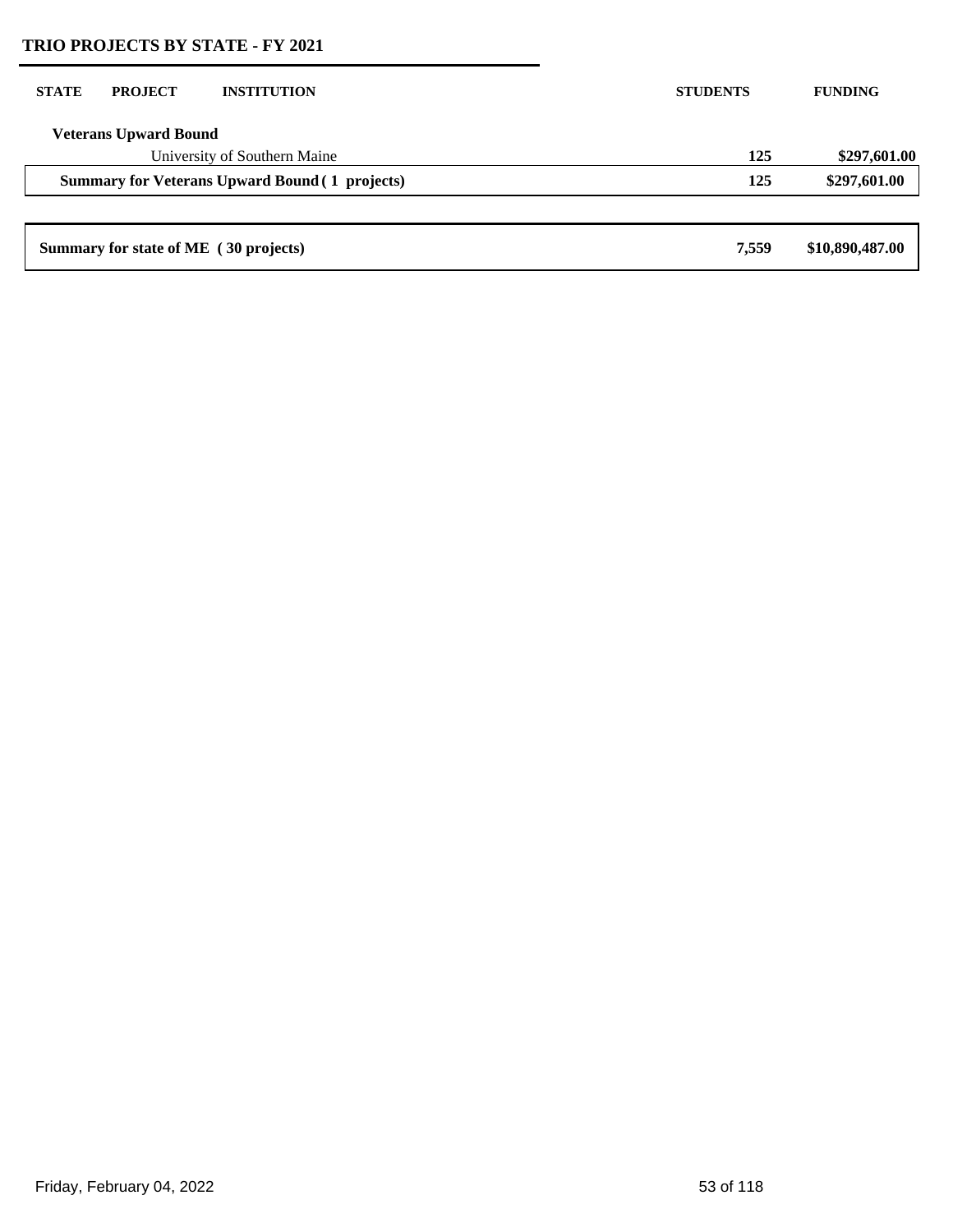| <b>STATE</b> | <b>PROJECT</b>                       | <b>INSTITUTION</b>                           | <b>STUDENTS</b> |    | <b>FUNDING</b> |
|--------------|--------------------------------------|----------------------------------------------|-----------------|----|----------------|
| MH           |                                      |                                              |                 |    |                |
|              | <b>Upward Bound</b>                  |                                              |                 |    |                |
|              |                                      | College of the Marshall Islands              |                 | 60 | \$297,492.00   |
|              |                                      | <b>Summary for Upward Bound (1 projects)</b> |                 | 60 | \$297,492.00   |
|              |                                      |                                              |                 |    |                |
|              | Summary for state of MH (1 projects) |                                              |                 | 60 | \$297,492.00   |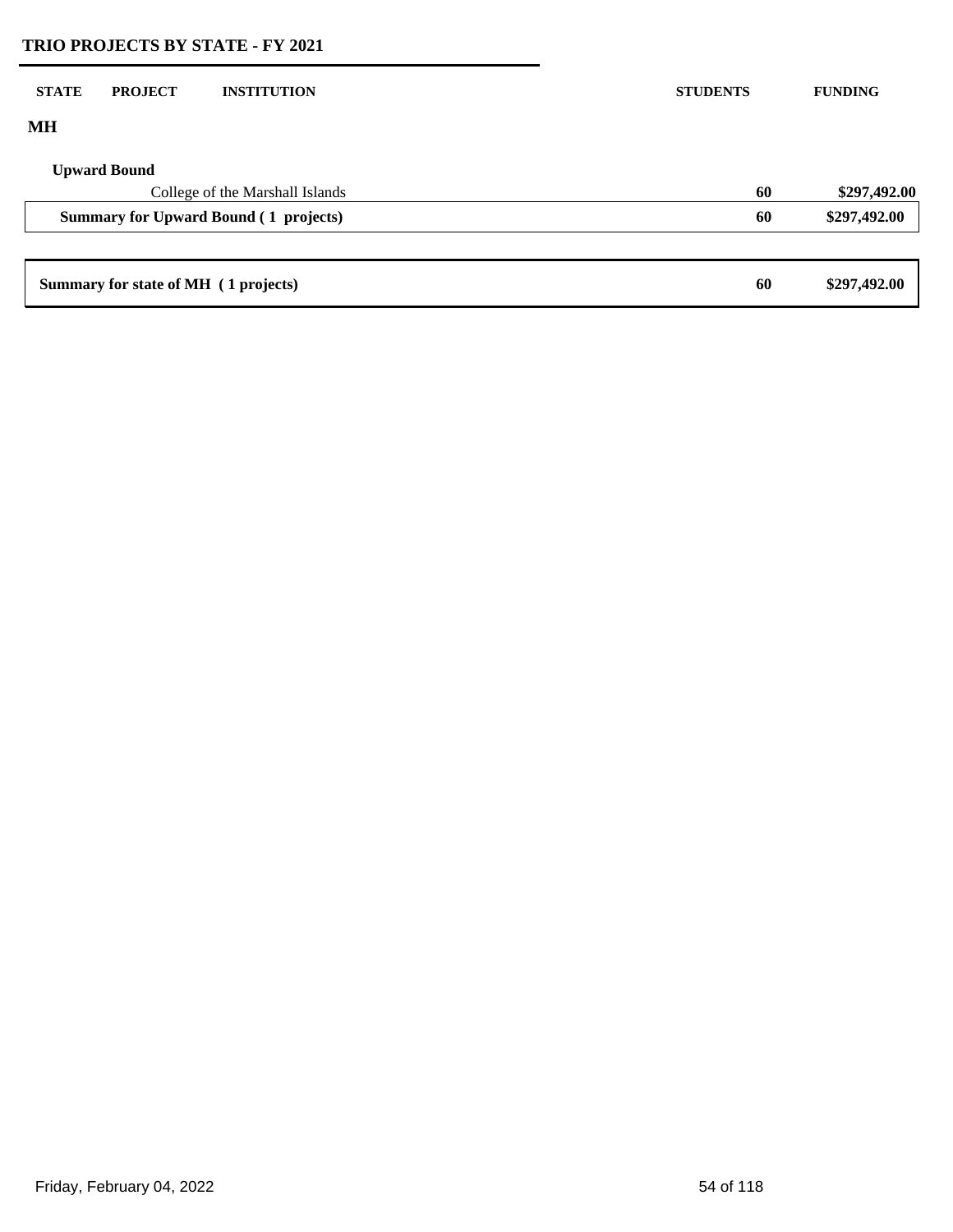| <b>STATE</b><br><b>PROJECT</b><br><b>INSTITUTION</b>          | <b>STUDENTS</b> | <b>FUNDING</b>               |
|---------------------------------------------------------------|-----------------|------------------------------|
| MI                                                            |                 |                              |
| EOC                                                           |                 |                              |
| Delta College                                                 | 1,000           | \$272,753.00                 |
| <b>Grand Rapids Community College</b>                         | 850             | \$232,050.00                 |
| Grand Valley State University                                 | 850             | \$232,050.00                 |
| Lake Michigan College                                         | 1,097           | \$391,147.00                 |
| Summary for EOC (4 projects)                                  | 3,797           | \$1,128,000.00               |
| <b>McNair Post-baccalaureate</b>                              |                 |                              |
| Central Michigan University                                   | 28              | \$275,516.00                 |
| Eastern Michigan University                                   | 36              | \$261,888.00                 |
| Grand Valley State University                                 | 34              | \$300,705.00                 |
| Northern Michigan University                                  | 28              | \$253,769.00                 |
| Siena Heights University                                      | 28              | \$284,772.00                 |
| <b>Wayne State University</b>                                 | 30              | \$267,841.00                 |
| <b>Summary for McNair Post-baccalaureate (6 projects)</b>     | 184             | \$1,644,491.00               |
| <b>Student Support Services</b>                               |                 |                              |
| Adrian College                                                | 165             | \$338,972.00                 |
| <b>Albion College</b>                                         | 140             | \$261,888.00                 |
| <b>Aquinas College</b>                                        | 160             | \$284,085.00                 |
| <b>Bay College</b>                                            | 160             | \$348,028.00                 |
| <b>Bay Mills Community College</b>                            | 170             | \$294,722.00                 |
| Calvin University                                             | 100             | \$187,025.00                 |
| Eastern Michigan University                                   | 140             | \$261,888.00                 |
| Finlandia University                                          | 180             | \$341,167.00                 |
| Glen Oaks Community College                                   | 140             | \$261,888.00                 |
| Gogebic Community College                                     | <b>160</b>      | \$294,719.00                 |
| <b>Grand Rapids Community College</b>                         | 475             | \$461,357.00                 |
| <b>Grand Valley State University</b>                          | 215             | \$372,207.00                 |
| Jackson College                                               | 150             | \$261,888.00                 |
| Kellogg Community College                                     | 250             | \$420,005.00                 |
| Lake Michigan College                                         | 200             | \$335,085.00                 |
| Madonna University<br>Michigan State University               | 170<br>600      | \$247,034.00<br>\$785,168.00 |
| Mid Michigan College                                          | 140             | \$260,724.00                 |
| Mott Community College                                        | 227             | \$420,606.00                 |
| Northern Michigan University                                  | 216             | \$357,418.00                 |
| Saint Clair County Community College                          | 140             | \$261,888.00                 |
| Siena Heights University                                      | 160             | \$338,336.00                 |
| University of Detroit Mercy                                   | 140             | \$261,888.00                 |
| University of Michigan                                        | 140             | \$261,888.00                 |
| <b>Wayne County Community College</b>                         | 250             | \$462,472.00                 |
| Western Michigan University                                   | 210             | \$338,972.00                 |
| <b>Summary for Student Support Services (26 projects)</b>     | 5,198           | \$8,721,318.00               |
| <b>Student Support Services STEM</b>                          |                 |                              |
| <b>Grand Rapids Community College</b>                         | 120             | \$261,888.00                 |
| <b>Grand Valley State University</b>                          | 120             | \$261,888.00                 |
| <b>Summary for Student Support Services STEM (2 projects)</b> | 240             | \$523,776.00                 |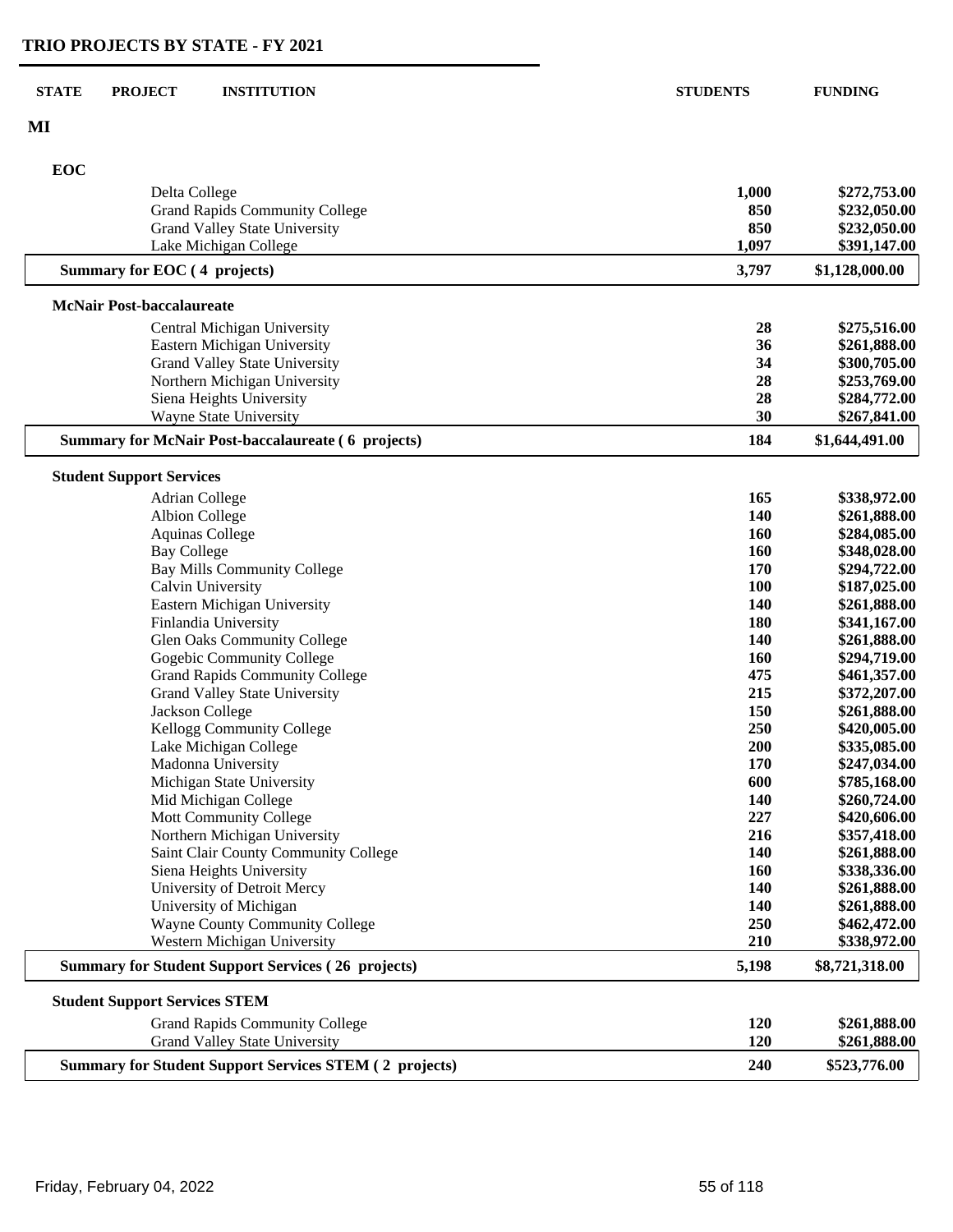| <b>STATE</b><br><b>PROJECT</b><br><b>INSTITUTION</b>                         | <b>STUDENTS</b>  | <b>FUNDING</b>               |
|------------------------------------------------------------------------------|------------------|------------------------------|
| <b>Student Support Services Teacher Preparation</b>                          |                  |                              |
|                                                                              |                  | \$261,888.00                 |
| Grand Valley State University<br>Western Michigan University                 | 140<br>140       | \$261,888.00                 |
| <b>Summary for Student Support Services Teacher Preparation (2 projects)</b> | 280              | \$523,776.00                 |
| <b>Student Support Services Veterans</b>                                     |                  |                              |
| Eastern Michigan University                                                  | 80               | \$174,561.00                 |
| <b>Wayne State University</b>                                                | 120              | \$261,888.00                 |
| <b>Summary for Student Support Services Veterans (2 projects)</b>            | 200              | \$436,449.00                 |
| <b>Talent Search</b>                                                         |                  |                              |
| Alpena Community College                                                     | 500              | \$277,305.00                 |
| Alpena Community College                                                     | 500              | \$389,990.00                 |
| Central Michigan University                                                  | 500              | \$277,375.00                 |
| Finlandia University                                                         | 729              | \$404,413.00                 |
| <b>Grand Valley State University</b>                                         | 719              | \$398,865.00                 |
| Mid Michigan College                                                         | 500              | \$277,025.00                 |
| Sound Mind Sound Body Foundation                                             | 500              | \$277,375.00                 |
| Southwestern Michigan College                                                | 750              | \$365,010.00                 |
| <b>Wayne State University</b>                                                | 500              | \$277,375.00                 |
| <b>Summary for Talent Search (9 projects)</b>                                | 5,198            | \$2,944,733.00               |
| <b>Upward Bound</b>                                                          |                  |                              |
| Central Michigan University                                                  | 60               | \$297,601.00                 |
| Central Michigan University                                                  | 63               | \$312,480.00                 |
| Cranbrook Schools                                                            | 145              | \$614,388.00                 |
| Eastern Michigan University                                                  | 89               | \$474,129.00                 |
| Finlandia University                                                         | 84               | \$408,803.00                 |
| Grand Valley State University                                                | <b>100</b><br>85 | \$499,969.00                 |
| Hope College<br>Kellogg Community College                                    | 82               | \$437,006.00<br>\$417,067.00 |
| Lake Michigan College                                                        | 78               | \$386,442.00                 |
| Monroe County Community College                                              | 62               | \$297,601.00                 |
| Monroe County Community College                                              | 50               | \$288,933.00                 |
| Monroe County Community College                                              | 60               | \$297,600.00                 |
| Mott Community College                                                       | 67               | \$312,479.00                 |
| Mott Community College                                                       | 93               | \$437,283.00                 |
| Muskegon Community College                                                   | 59               | \$297,601.00                 |
| Oakland University                                                           | 133              | \$710,970.00                 |
| University of Detroit Mercy                                                  | 60               | \$297,381.00                 |
| Wayne State University                                                       | 60               | \$297,600.00                 |
| Wayne State University                                                       | 155              | \$798,165.00                 |
| Wayne-Westland Community Schools                                             | 88               | \$423,229.00                 |
| Western Michigan University                                                  | 62               | \$297,601.00                 |
| Western Michigan University                                                  | 62               | \$297,601.00                 |
| <b>Summary for Upward Bound (22 projects)</b>                                | 1,797            | \$8,901,929.00               |
| <b>Upward Bound Math/Science</b>                                             |                  |                              |
| Northern Michigan University                                                 | 64               | \$342,835.00                 |
| University of Michigan-Dearborn                                              | 60               | \$297,601.00                 |
| <b>Summary for Upward Bound Math/Science (2 projects)</b>                    | 124              | \$640,436.00                 |
| <b>Veterans Upward Bound</b>                                                 |                  |                              |
| Grand Valley State University                                                | 125              | \$297,601.00                 |
| Wayne State University                                                       | 178              | \$476,719.00                 |
|                                                                              |                  |                              |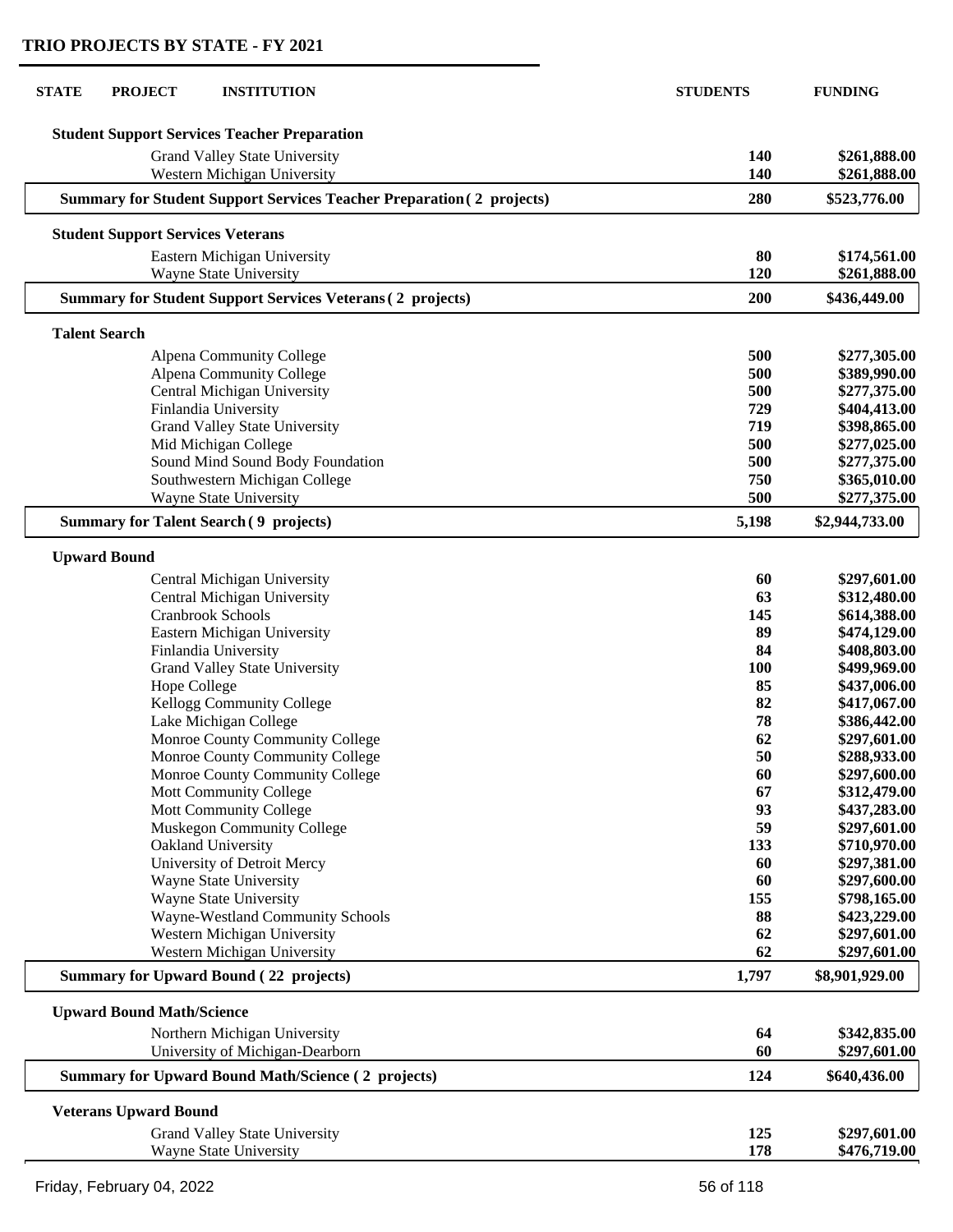| <b>STATE</b> | <b>PROJECT</b>                                        | <b>INSTITUTION</b> | <b>STUDENTS</b> | <b>FUNDING</b>  |
|--------------|-------------------------------------------------------|--------------------|-----------------|-----------------|
|              | <b>Summary for Veterans Upward Bound (2 projects)</b> |                    | <b>303</b>      | \$774,320.00    |
|              |                                                       |                    |                 |                 |
|              | Summary for state of MI (77 projects)                 |                    | 17.321          | \$26,239,228.00 |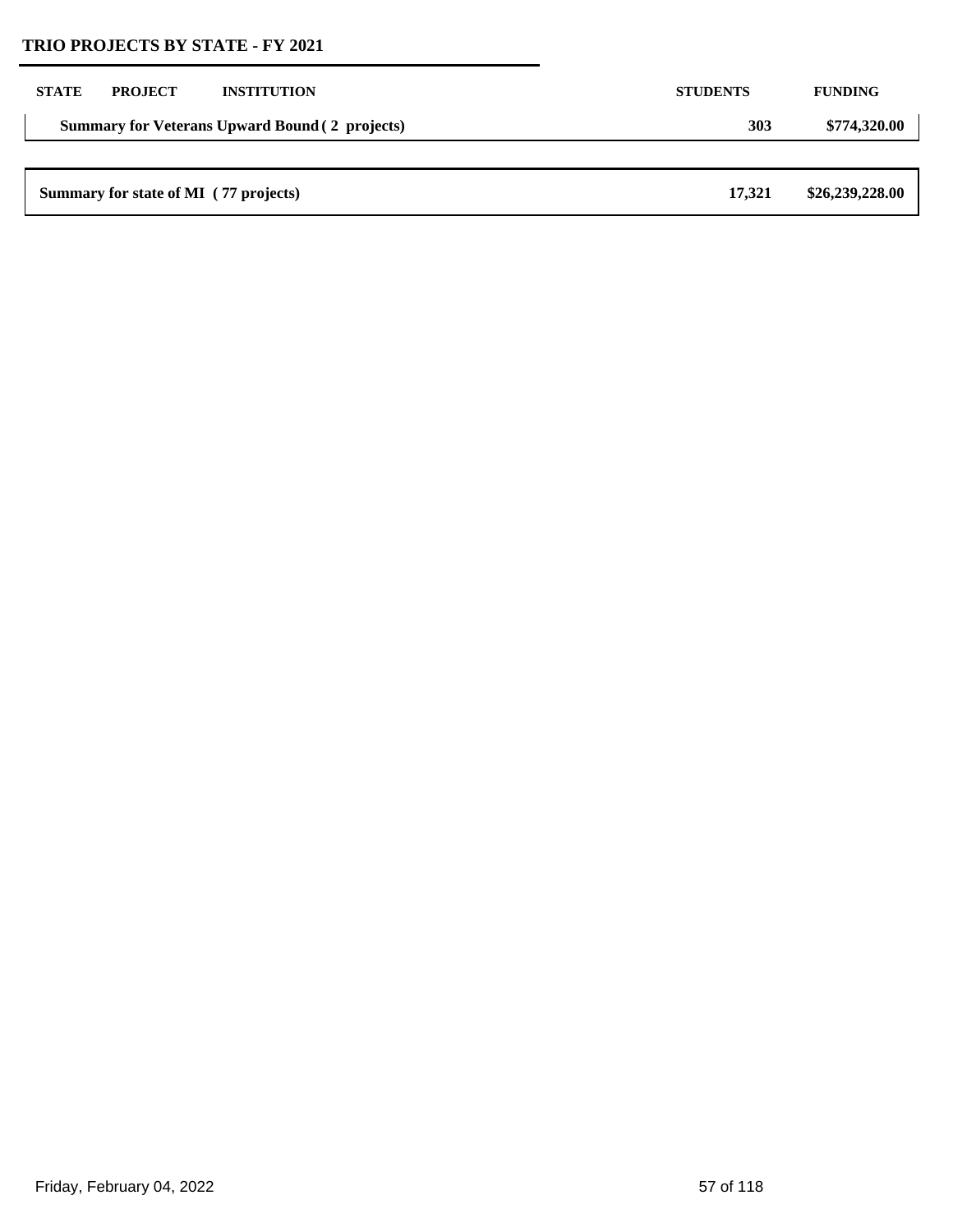| <b>STATE</b> | <b>PROJECT</b>                   | <b>INSTITUTION</b>                                                   | <b>STUDENTS</b> | <b>FUNDING</b>               |
|--------------|----------------------------------|----------------------------------------------------------------------|-----------------|------------------------------|
| <b>MN</b>    |                                  |                                                                      |                 |                              |
|              | <b>Disabled Student Services</b> |                                                                      |                 |                              |
|              |                                  | Metropolitan State University                                        | <b>100</b>      | \$261,888.00                 |
|              |                                  | Minneapolis Community and Technical College                          | <b>100</b>      | \$253,769.00                 |
|              | St. Olaf College                 |                                                                      | 100             | \$261,888.00                 |
|              |                                  | Winona State University                                              | 100             | \$261,888.00                 |
|              |                                  | <b>Summary for Disabled Student Services (4 projects)</b>            | 400             | \$1,039,433.00               |
| EOC          |                                  |                                                                      |                 |                              |
|              |                                  | Minneapolis Community and Technical College                          | 1,095           | \$391,148.00                 |
|              |                                  | Minneapolis Community and Technical College                          | 1,650           | \$502,913.00                 |
|              | Summary for EOC (2 projects)     |                                                                      | 2,745           | \$894,061.00                 |
|              | <b>McNair Post-baccalaureate</b> |                                                                      |                 |                              |
|              |                                  | <b>Augsburg University</b>                                           | 26              | \$261,885.00                 |
|              |                                  | Bemidji State University                                             | 25              | \$261,888.00                 |
|              |                                  | College of St. Scholastica                                           | 28              | \$293,316.00                 |
|              | St. Olaf College                 |                                                                      | 28              | \$261,888.00                 |
|              |                                  | University of Minnesota                                              | 25              | \$261,888.00                 |
|              |                                  | University of Minnesota-Morris                                       | 36              | \$348,828.00                 |
|              |                                  | <b>Summary for McNair Post-baccalaureate (6 projects)</b>            | 168             | \$1,689,693.00               |
|              |                                  | <b>Student Support Services English as a Second Language</b>         |                 |                              |
|              |                                  | Hennepin Technical College                                           | 140             | \$261,888.00                 |
|              |                                  | Minneapolis Community and Technical College                          | 140             | \$253,769.00                 |
| projects)    |                                  | Summary for Student Support Services English as a Second Language (2 | 280             | \$515,657.00                 |
|              | <b>Student Support Services</b>  |                                                                      |                 |                              |
|              |                                  | Anoka Ramsey Community College                                       | 180             | \$348,002.00                 |
|              |                                  | Anoka Ramsey Community College                                       | 140             | \$261,888.00                 |
|              |                                  | Augsburg University                                                  | <b>160</b>      | \$294,722.00                 |
|              |                                  | Bemidji State University                                             | 350             | \$512,912.00                 |
|              |                                  | <b>Carleton College</b>                                              | 140             | \$290,059.00                 |
|              |                                  | <b>Central Lakes College</b>                                         | <b>180</b>      | \$280,024.00                 |
|              | <b>Century College</b>           |                                                                      | 206             | \$385,253.00                 |
|              |                                  | College of St. Scholastica                                           | 175             | \$338,973.00                 |
|              |                                  | Dakota County Technical College                                      | 160             | \$294,719.00                 |
|              |                                  | Fond Du Lac Tribal and Community College                             | 175             | \$338,972.00                 |
|              |                                  | Hennepin Technical College<br><b>Inver Hills Community College</b>   | 140<br>140      | \$261,888.00<br>\$261,888.00 |
|              |                                  | Lake Superior College                                                | 216             | \$348,002.00                 |
|              |                                  | Metropolitan State University                                        | 160             | \$294,725.00                 |
|              |                                  | Minneapolis Community and Technical College                          | 225             | \$404,791.00                 |
|              |                                  | Minnesota State University Mankato                                   | 175             | \$383,340.00                 |
|              |                                  | Normandale Community College                                         | 144             | \$261,888.00                 |
|              |                                  | North Hennepin Community College                                     | 230             | \$425,406.00                 |
|              |                                  | Northeast Minnesota Higher Education District                        | 1,000           | \$1,651,388.00               |
|              |                                  | Ridgewater College                                                   | 175             | \$274,074.00                 |
|              |                                  | <b>Riverland Community College</b>                                   | 140             | \$261,888.00                 |
|              |                                  | Rochester Community & Technical College                              | 250             | \$451,625.00                 |
|              |                                  | Saint Paul College                                                   | 140             | \$261,888.00                 |

 South Central College in Mankato **140 \$261,888.00** St. Catherine University **140 \$261,888.00**

St. Catherine University<br>
St. Cloud State University<br>
St. Cloud State University<br> **140 \$261,888.00**<br> **140 \$261,888.00**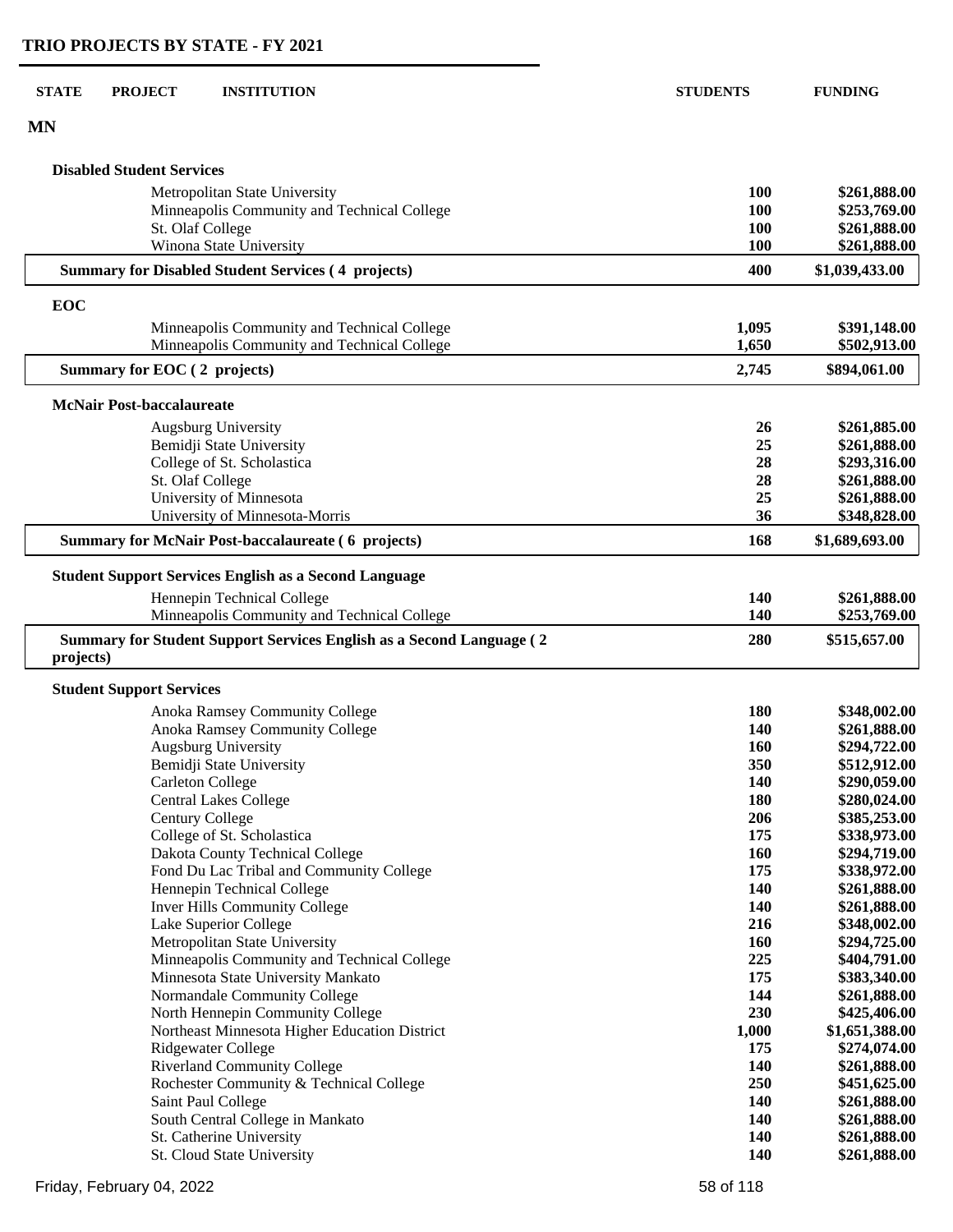| <b>STATE</b><br><b>PROJECT</b><br><b>INSTITUTION</b>              | <b>STUDENTS</b> | <b>FUNDING</b>  |
|-------------------------------------------------------------------|-----------------|-----------------|
| St. Cloud Technical and Community College                         | 180             | \$306,037.00    |
| St. Olaf College                                                  | 172             | \$294,725.00    |
| University of Minnesota                                           | 270             | \$395,739.00    |
| University of Minnesota-Morris                                    | 140             | \$261,888.00    |
| Winona State University                                           | 225             | \$347,913.00    |
| <b>Summary for Student Support Services (31 projects)</b>         | 6,408           | \$11,280,281.00 |
| <b>Student Support Services STEM</b>                              |                 |                 |
| Metropolitan State University                                     | 120             | \$197,935.00    |
| North Hennepin Community College                                  | 120             | \$261,888.00    |
| <b>Summary for Student Support Services STEM (2 projects)</b>     | 240             | \$459,823.00    |
| <b>Student Support Services Veterans</b>                          |                 |                 |
| <b>Century College</b>                                            | 120             | \$261,888.00    |
| <b>Summary for Student Support Services Veterans (1 projects)</b> | 120             | \$261,888.00    |
| <b>Talent Search</b>                                              |                 |                 |
| <b>Century College</b>                                            | 636             | \$352,821.00    |
| College of St. Scholastica                                        | 564             | \$312,879.00    |
| Minnesota State University Mankato                                | 694             | \$384,997.00    |
| St. Olaf College                                                  | 700             | \$388,326.00    |
| <b>Summary for Talent Search (4 projects)</b>                     | 2,594           | \$1,439,023.00  |
| <b>Upward Bound</b>                                               |                 |                 |
| Anoka Ramsey Community College                                    | 60              | \$297,601.00    |
| Anoka Ramsey Community College                                    | 63              | \$312,480.00    |
| Anoka Ramsey Community College                                    | 65              | \$312,480.00    |
| Anoka Ramsey Community College                                    | 65              | \$312,480.00    |
| Bemidji State University                                          | 101             | \$535,681.00    |
| <b>Central Lakes College</b>                                      | 50              | \$297,601.00    |
| <b>Central Lakes College</b>                                      | 50              | \$297,601.00    |
| <b>Central Lakes College</b>                                      | 60              | \$297,601.00    |
| <b>Century College</b>                                            | 60              | \$297,600.00    |
| <b>Century College</b>                                            | 80              | \$404,062.00    |
| College of Saint Benedict                                         | 64              | \$342,694.00    |
| College of St. Scholastica                                        | 79              | \$422,070.00    |
| Dakota County Technical College                                   | 60              | \$297,601.00    |
| Dakota County Technical College                                   | 50              | \$297,601.00    |
| Hennepin Technical College                                        | 60              | \$288,933.00    |
| Metropolitan State University                                     | 56              | \$297,601.00    |
| Minnesota State University Mankato                                | 86              | \$460,685.00    |
| Normandale Community College                                      | 66              | \$352,757.00    |
| North Hennepin Community College                                  | 50              | \$297,601.00    |
| Northeast Minnesota Higher Education District                     | 50              | \$297,601.00    |
| Northeast Minnesota Higher Education District                     | 50              | \$297,601.00    |
| Northeast Minnesota Higher Education District                     | 75              | \$370,394.00    |
| Southwest Minnesota State University                              | 58              | \$297,601.00    |
| Southwest Minnesota State University                              | 60              | \$297,601.00    |
| St. Olaf College                                                  | 60              | \$297,601.00    |
| St. Olaf College                                                  | 88              | \$471,047.00    |
| University of Minnesota                                           | 118             | \$632,007.00    |
| University of Minnesota-Duluth                                    | 135             | \$646,132.00    |
| <b>Summary for Upward Bound (28 projects)</b>                     | 1,919           | \$10,030,315.00 |
| <b>Upward Bound Math/Science</b>                                  |                 |                 |

| College of St. Scholastica | 59        | \$313,569.00 |
|----------------------------|-----------|--------------|
| Friday, February 04, 2022  | 59 of 118 |              |

 $\overline{\phantom{a}}$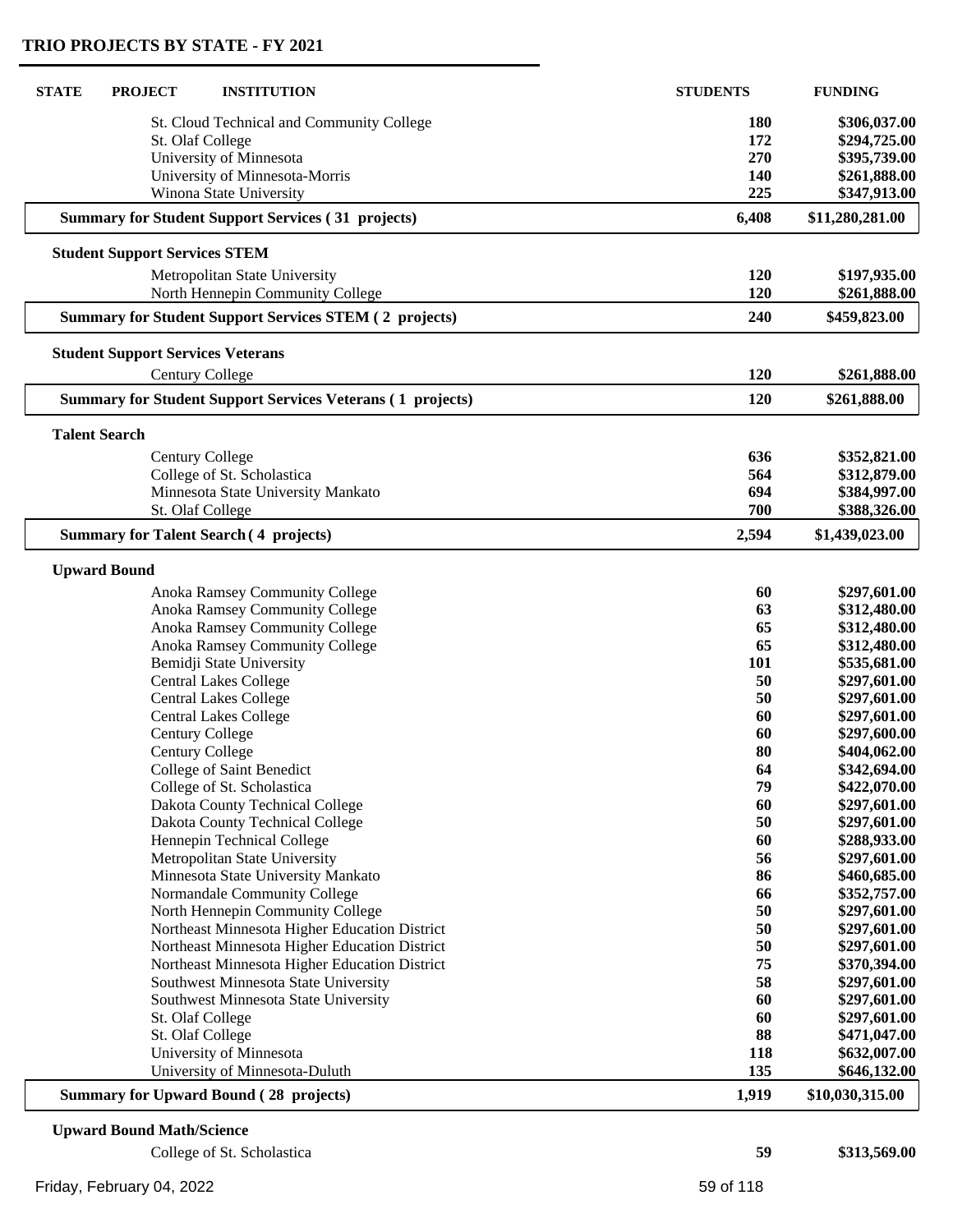| <b>STATE</b> | <b>PROJECT</b> | <b>INSTITUTION</b>                                                             | <b>STUDENTS</b> | <b>FUNDING</b>               |
|--------------|----------------|--------------------------------------------------------------------------------|-----------------|------------------------------|
|              |                | Metropolitan State University<br>Northeast Minnesota Higher Education District | 60<br>50        | \$297,601.00<br>\$297,601.00 |
|              |                | <b>Summary for Upward Bound Math/Science (3 projects)</b>                      | 169             | \$908,771.00                 |
|              |                |                                                                                |                 |                              |
|              |                | Summary for state of MN (83 projects)                                          | 15,043          | \$28,518,945.00              |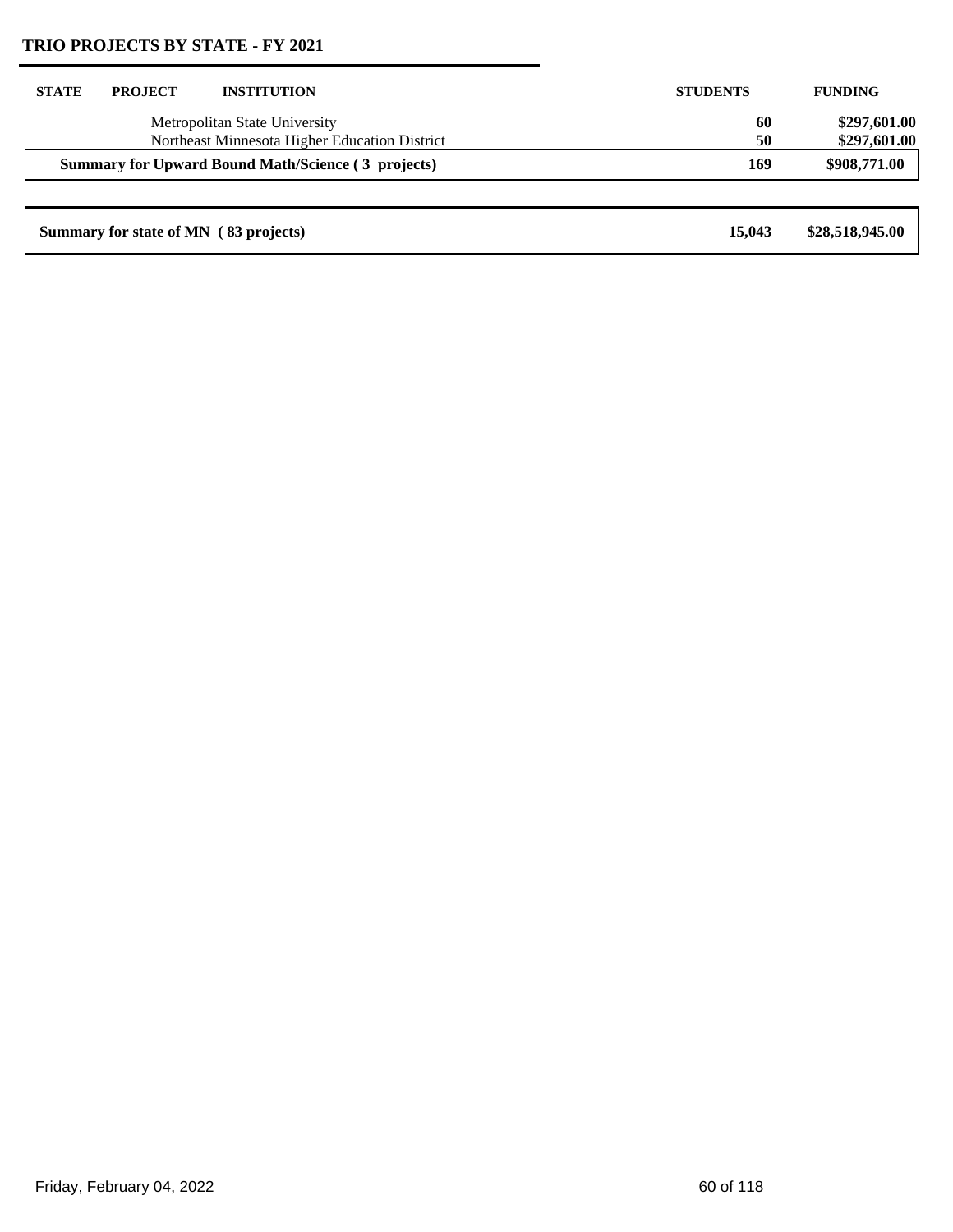| <b>STATE</b>         | <b>PROJECT</b><br><b>INSTITUTION</b>                                                      | <b>STUDENTS</b> | <b>FUNDING</b>                 |
|----------------------|-------------------------------------------------------------------------------------------|-----------------|--------------------------------|
| MO                   |                                                                                           |                 |                                |
| EOC                  |                                                                                           |                 |                                |
|                      | Columbia College                                                                          | 850             | \$231,985.00                   |
|                      | Crowder College                                                                           | 1,000           | \$273,793.00                   |
|                      | Higher Education Consortium of St. Louis                                                  | 4,440           | \$1,212,298.00                 |
|                      | Metropolitan Community College                                                            | 2,427           | \$510,264.00                   |
|                      | Summary for EOC (4 projects)                                                              | 8,717           | \$2,228,340.00                 |
|                      | <b>McNair Post-baccalaureate</b>                                                          |                 |                                |
|                      | Saint Louis University                                                                    | 25              | \$261,511.00                   |
|                      | Southeast Missouri State University                                                       | 26              | \$261,888.00                   |
|                      | <b>Truman State University</b>                                                            | 31              | \$303,553.00                   |
|                      | University of Central Missouri                                                            | 28              | \$289,267.00                   |
|                      | University of Missouri-Columbia                                                           | 29              | \$299,965.00                   |
|                      | <b>Summary for McNair Post-baccalaureate (5 projects)</b>                                 | 139             | \$1,416,184.00                 |
|                      | <b>Student Support Services</b>                                                           |                 |                                |
|                      | Avila University                                                                          | 150             | \$261,888.00                   |
|                      | Columbia College                                                                          | 172             | \$275,104.00                   |
|                      | Crowder College                                                                           | 140             | \$261,888.00                   |
|                      | Crowder College                                                                           | 140             | \$261,888.00                   |
|                      | Crowder College                                                                           | 175             | \$338,972.00                   |
|                      | Crowder College                                                                           | 140             | \$261,888.00                   |
|                      | Harris-Stowe State University                                                             | 155             | \$261,888.00                   |
|                      | Jefferson College                                                                         | 160             | \$306,036.00                   |
|                      | Mineral Area College                                                                      | 200             | \$335,110.00                   |
|                      | Missouri Southern State University                                                        | 175             | \$294,701.00                   |
|                      | North Central Missouri College                                                            | 160             | \$294,722.00                   |
|                      | Northwest Missouri State University                                                       | 180             | \$348,002.00                   |
|                      | Southeast Missouri State University                                                       | 200             | \$378,022.00                   |
|                      | St. Louis Community College                                                               | <b>160</b>      | \$253,491.00                   |
|                      | St. Louis Community College                                                               | 144             | \$253,769.00                   |
|                      | St. Louis Community College                                                               | 160             | \$275,086.00                   |
|                      | <b>State Fair Community College</b>                                                       | 160             | \$293,861.00                   |
|                      | Three Rivers College                                                                      | 250             | \$344,240.00                   |
|                      | University of Missouri-Columbia                                                           | 670             | \$723,169.00                   |
|                      | University of Missouri-Kansas City                                                        | 250             | \$433,973.00                   |
|                      | University of Missouri-St. Louis                                                          | 140             | \$261,888.00                   |
|                      | <b>Washington University</b><br><b>Summary for Student Support Services (22 projects)</b> | 206<br>4,287    | \$406,534.00<br>\$7,126,120.00 |
|                      |                                                                                           |                 |                                |
| <b>Talent Search</b> |                                                                                           | 600             |                                |
|                      | Crowder College                                                                           | 500             | \$332,850.00<br>\$277,375.00   |
|                      | Crowder College<br>Harris-Stowe State University                                          | 635             | \$352,266.00                   |
|                      | Higher Education Consortium of St. Louis                                                  | 802             | \$444,910.00                   |
|                      | Mineral Area College                                                                      | 562             | \$311,769.00                   |
|                      | Missouri Southern State University                                                        | 542             | \$300,675.00                   |
|                      | North Central Missouri College                                                            | 500             | \$277,375.00                   |
|                      | Saint Louis University                                                                    | 501             | \$277,374.00                   |
|                      |                                                                                           |                 |                                |

**Summary for Talent Search (9 projects)** 

**Three Rivers College** 

### **Upward Bound**

| Avila University          | 74        | \$359,742.00 |
|---------------------------|-----------|--------------|
| Friday, February 04, 2022 | 61 of 118 |              |

Saint Louis University **501 \$277,374.00**<br>Three Rivers College **973 \$539,772.00** 

**9 projects) 5,615 \$3,114,366.00**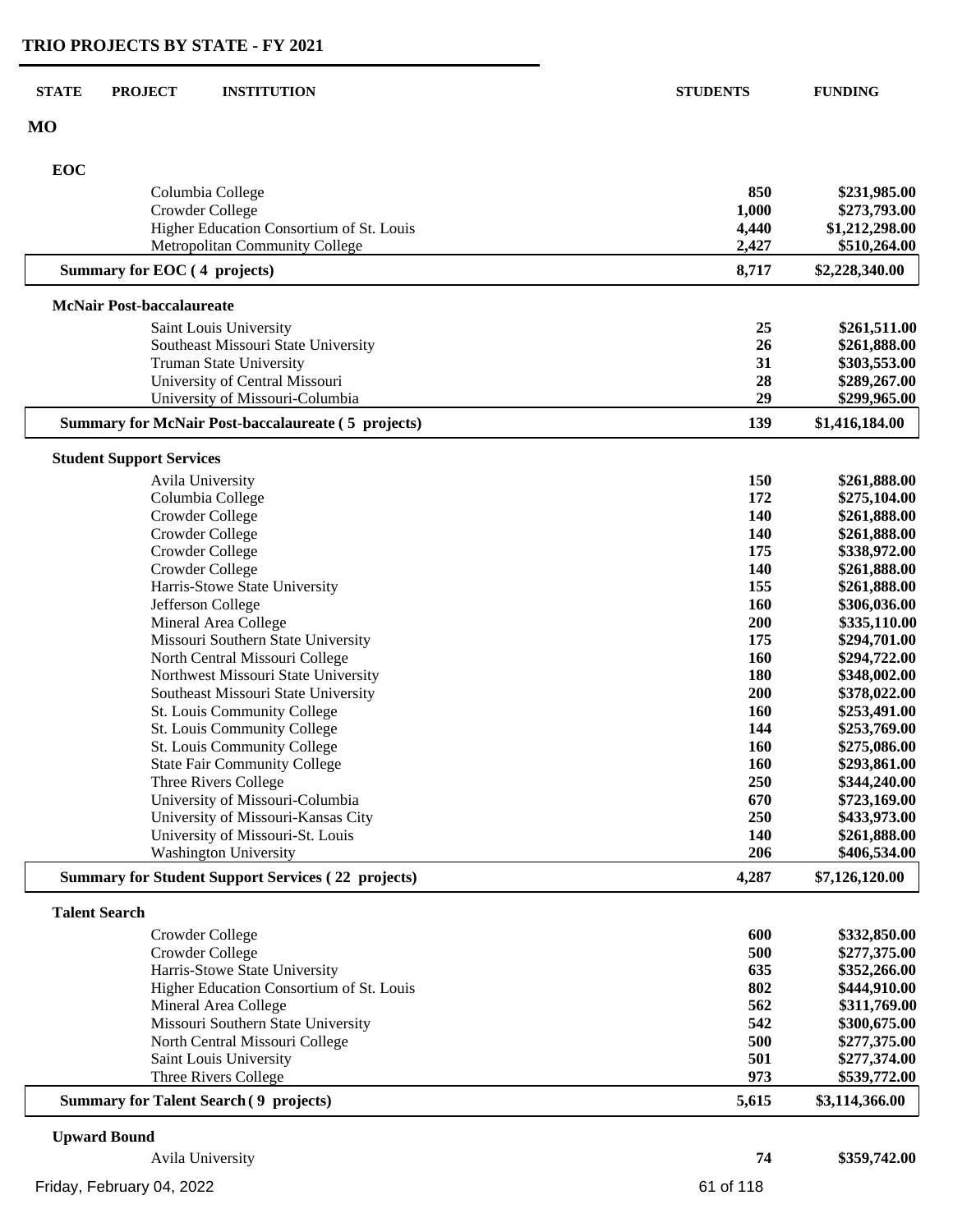| <b>STATE</b>    | <b>PROJECT</b>                   | <b>INSTITUTION</b>                                        | <b>STUDENTS</b> | <b>FUNDING</b>  |
|-----------------|----------------------------------|-----------------------------------------------------------|-----------------|-----------------|
|                 |                                  | Avila University                                          | 60              | \$297,594.00    |
| Crowder College |                                  |                                                           | 50              | \$297,601.00    |
|                 |                                  | Crowder College                                           | 50              | \$297,601.00    |
|                 |                                  | Crowder College                                           | 50              | \$297,601.00    |
|                 |                                  | Harris-Stowe State University                             | 60              | \$248,815.00    |
|                 |                                  | Higher Education Consortium of St. Louis                  | 72              | \$352,121.00    |
|                 |                                  | LULAC National Education Service Centers, Inc.            | 60              | \$297,601.00    |
|                 |                                  | Mineral Area College                                      | 64              | \$312,480.00    |
|                 |                                  | Mineral Area College                                      | 72              | \$359,829.00    |
|                 |                                  | Missouri Southern State University                        | 69              | \$334,232.00    |
|                 |                                  | Missouri State University                                 | 52              | \$292,929.00    |
|                 |                                  | North Central Missouri College                            | 50              | \$297,601.00    |
|                 |                                  | Northwest Missouri State University                       | 80              | \$426,267.00    |
|                 |                                  | St. Louis Community College                               | 74              | \$351,839.00    |
|                 |                                  | <b>State Fair Community College</b>                       | 50              | \$297,601.00    |
|                 |                                  | <b>State Fair Community College</b>                       | 60              | \$297,601.00    |
|                 |                                  | <b>Truman State University</b>                            | 90              | \$482,113.00    |
|                 |                                  | <b>Summary for Upward Bound (18 projects)</b>             | 1,137           | \$5,901,168.00  |
|                 | <b>Upward Bound Math/Science</b> |                                                           |                 |                 |
|                 |                                  | Crowder College                                           | 50              | \$297,601.00    |
|                 |                                  | Crowder College                                           | 50              | \$297,601.00    |
|                 |                                  | Crowder College                                           | 50              | \$297,601.00    |
|                 |                                  | Northwest Missouri State University                       | 71              | \$378,533.00    |
|                 |                                  | <b>Summary for Upward Bound Math/Science (4 projects)</b> | 221             | \$1,271,336.00  |
|                 | <b>Veterans Upward Bound</b>     |                                                           |                 |                 |
|                 |                                  | <b>Ozarks Technical Community College</b>                 | 125             | \$297,573.00    |
|                 |                                  | University of Central Missouri                            | 125             | \$297,601.00    |
|                 |                                  | <b>Summary for Veterans Upward Bound (2 projects)</b>     | 250             | \$595,174.00    |
|                 |                                  |                                                           |                 |                 |
|                 |                                  | Summary for state of MO (64 projects)                     | 20,366          | \$21,652,688.00 |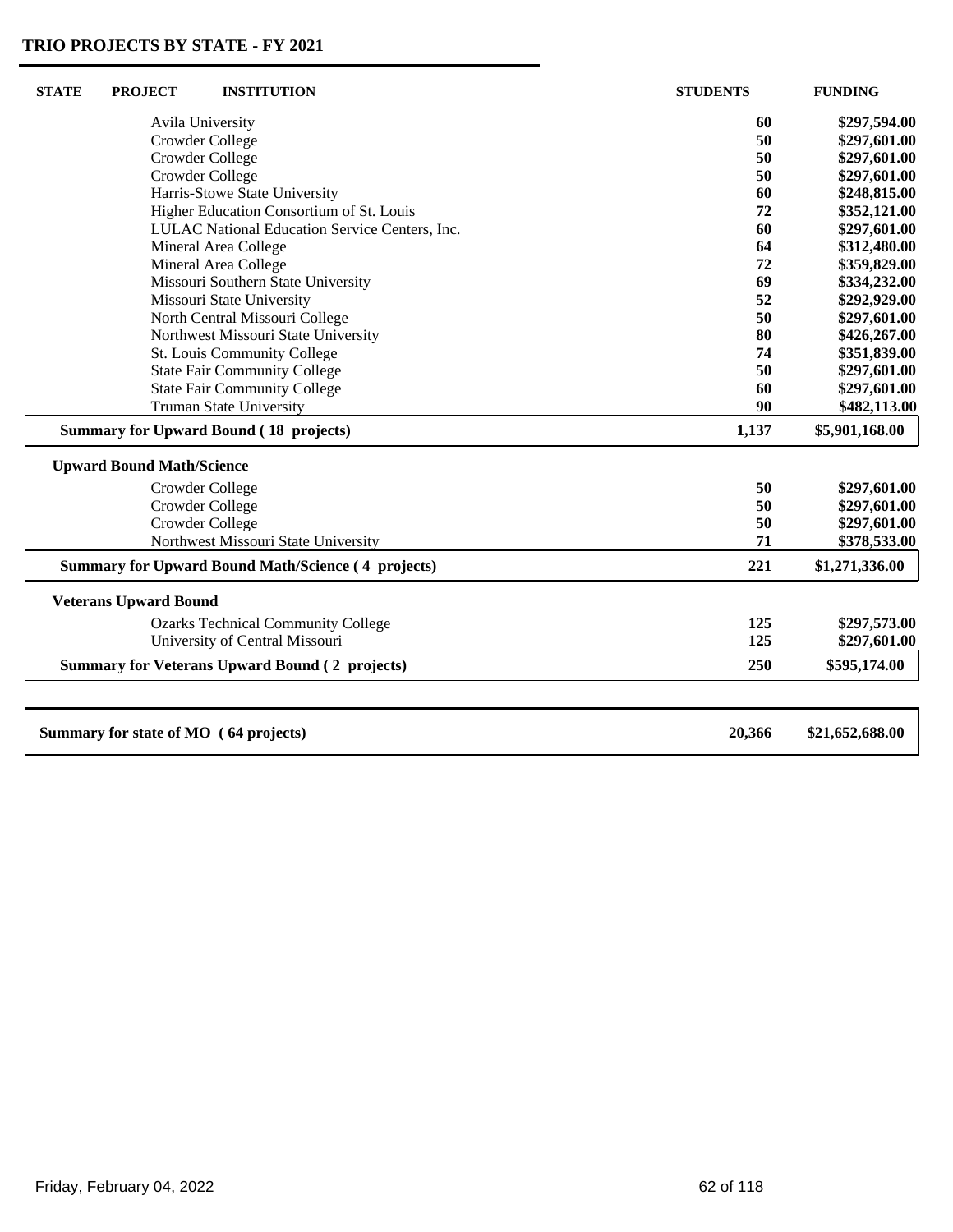| <b>STATE</b> | <b>PROJECT</b>                       | <b>INSTITUTION</b>                                            | <b>STUDENTS</b> | <b>FUNDING</b>               |
|--------------|--------------------------------------|---------------------------------------------------------------|-----------------|------------------------------|
| <b>MS</b>    |                                      |                                                               |                 |                              |
| EOC          |                                      |                                                               |                 |                              |
|              |                                      | Delta State University                                        | 1,000           | \$273,000.00                 |
|              |                                      | Jackson State University                                      | 850             | \$232,050.00                 |
|              |                                      | Tougaloo College                                              | 850             | \$232,900.00                 |
|              | Summary for EOC (3 projects)         |                                                               | 2,700           | \$737,950.00                 |
|              | <b>McNair Post-baccalaureate</b>     |                                                               |                 |                              |
|              |                                      | Delta State University                                        | 25              | \$260,774.00                 |
|              |                                      | Jackson State University                                      | 25              | \$261,888.00                 |
|              |                                      | University of Mississippi                                     | 29              | \$299,981.00                 |
|              |                                      | University of Southern Mississippi                            | 25              | \$261,888.00                 |
|              |                                      | <b>Summary for McNair Post-baccalaureate (4 projects)</b>     | 104             | \$1,084,531.00               |
|              | <b>Student Support Services</b>      |                                                               |                 |                              |
|              |                                      | Alcorn State University                                       | 206             | \$392,322.00                 |
|              |                                      | Copiah-Lincoln Community College                              | 165             | \$338,971.00                 |
|              |                                      | Hinds Community College-Utica                                 | 181             | \$329,897.00                 |
|              |                                      | <b>Holmes Community College</b><br>Jackson State University   | 200<br>140      | \$337,287.00<br>\$261,888.00 |
|              |                                      | Mississippi State University                                  | <b>160</b>      | \$292,898.00                 |
|              |                                      | Mississippi Valley State University                           | 200             | \$305,957.00                 |
|              |                                      | Northwest Mississippi Community College                       | 165             | \$334,571.00                 |
|              |                                      | Pearl River Community College                                 | 165             | \$372,972.00                 |
|              |                                      | University of Southern Mississippi                            | 201             | \$306,037.00                 |
|              |                                      | <b>Summary for Student Support Services (10 projects)</b>     | 1,783           | \$3,272,800.00               |
|              | <b>Student Support Services STEM</b> |                                                               |                 |                              |
|              |                                      | Jackson State University                                      | 120             | \$261,888.00                 |
|              |                                      | <b>Summary for Student Support Services STEM (1 projects)</b> | 120             | \$261,888.00                 |
|              | <b>Talent Search</b>                 |                                                               |                 |                              |
|              |                                      | <b>Alcorn State University</b>                                | 500             | \$277,375.00                 |
|              |                                      | <b>Alcorn State University</b>                                | 500             | \$277,375.00                 |
|              |                                      | <b>Coahoma Community College</b>                              | 500             | \$277,375.00                 |
|              |                                      | Hinds Community College-Utica                                 | 631             | \$350,047.00                 |
|              |                                      | Jackson State University                                      | 500             | \$277,375.00                 |
|              |                                      | Tougaloo College                                              | 787             | \$436,589.00                 |
|              |                                      | <b>Summary for Talent Search (6 projects)</b>                 | 3,418           | \$1,896,136.00               |
|              | <b>Upward Bound</b>                  | Alcorn State University                                       | 72              | \$366,668.00                 |
|              |                                      | Coffeeville School District                                   | 58              | \$297,601.00                 |
|              |                                      | Hinds Community College-Utica                                 | 60              | \$297,600.00                 |
|              |                                      | Hinds Community College-Utica                                 | 60              | \$297,599.00                 |
|              |                                      | Hinds Community College-Utica                                 | 60              | \$297,599.00                 |
|              |                                      | Hinds Community College-Utica                                 | 60              | \$297,599.00                 |
|              |                                      | Hinds Community College-Utica                                 | 60              | \$297,599.00                 |
|              |                                      | Mississippi Valley State University                           | 60              | \$297,601.00                 |
|              |                                      | Mississippi Valley State University                           | 165             | \$783,719.00                 |
|              |                                      | Tougaloo College                                              | 65              | \$312,480.00                 |
|              |                                      | Tougaloo College                                              | 145             | \$724,954.00                 |
|              |                                      | <b>Summary for Upward Bound (11 projects)</b>                 | 865             | \$4,271,019.00               |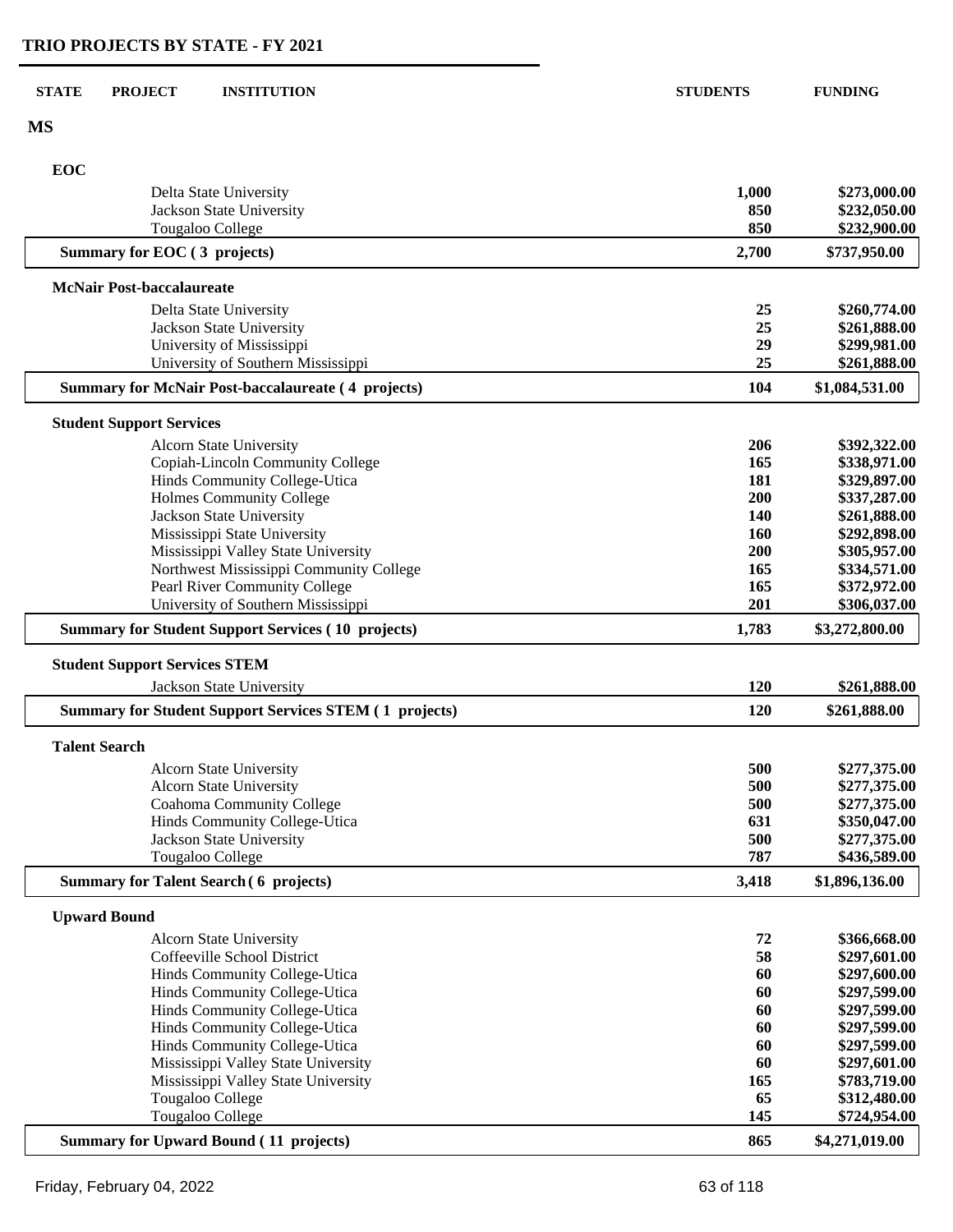| <b>STATE</b>                  | <b>PROJECT</b>                   | <b>INSTITUTION</b>                                        | <b>STUDENTS</b> | <b>FUNDING</b>  |
|-------------------------------|----------------------------------|-----------------------------------------------------------|-----------------|-----------------|
|                               | <b>Upward Bound Math/Science</b> |                                                           |                 |                 |
|                               |                                  | Hinds Community College-Utica                             | 60              | \$297,601.00    |
|                               |                                  | Hinds Community College-Utica                             | 60              | \$297,601.00    |
| Hinds Community College-Utica |                                  | 60                                                        | \$297,601.00    |                 |
|                               |                                  | Tougaloo College                                          | 65              | \$312,480.00    |
|                               |                                  | <b>Summary for Upward Bound Math/Science (4 projects)</b> | 245             | \$1,205,283.00  |
|                               |                                  |                                                           |                 |                 |
|                               |                                  | Summary for state of MS (39 projects)                     | 9.235           | \$12,729,607.00 |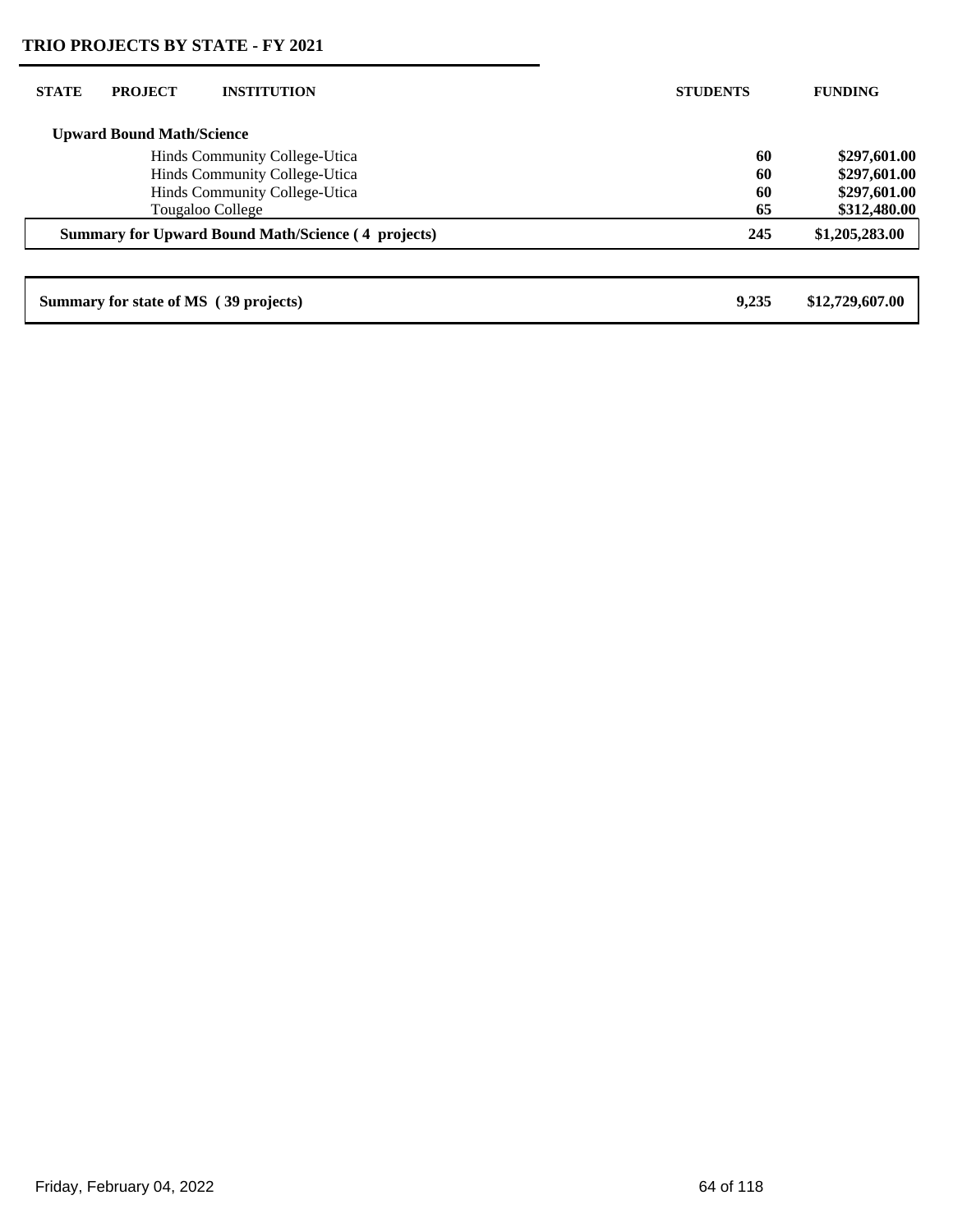| <b>STATE</b> | <b>PROJECT</b><br><b>INSTITUTION</b>                                      | <b>STUDENTS</b> | <b>FUNDING</b>               |
|--------------|---------------------------------------------------------------------------|-----------------|------------------------------|
| <b>MT</b>    |                                                                           |                 |                              |
| <b>EOC</b>   |                                                                           |                 |                              |
|              | Montana State University-Northern                                         | 850             | \$232,050.00                 |
|              | Summary for EOC (1 projects)                                              | 850             | \$232,050.00                 |
|              |                                                                           |                 |                              |
|              | <b>McNair Post-baccalaureate</b><br>Montana State University-Bozeman      | 25              | \$261,888.00                 |
|              | <b>Summary for McNair Post-baccalaureate (1 projects)</b>                 | 25              | \$261,888.00                 |
|              |                                                                           |                 |                              |
|              | <b>Student Support Services</b>                                           |                 |                              |
|              | Aaniiih Nakoda College                                                    | 110             | \$205,727.00                 |
|              | Chief Dull Knife College                                                  | 100             | \$168,312.00                 |
|              | Flathead Valley Community College                                         | 350             | \$384,759.00                 |
|              | Fort Peck Community College                                               | 175<br>140      | \$322,065.00                 |
|              | Helena College University of Montana<br>Montana State University-Billings | 258             | \$261,888.00<br>\$362,740.00 |
|              | Montana State University-Billings                                         | 140             | \$261,888.00                 |
|              | Montana State University-Bozeman                                          | 140             | \$261,888.00                 |
|              | Montana State University-Northern                                         | 240             | \$303,645.00                 |
|              | Rocky Mountain College                                                    | 250             | \$346,366.00                 |
|              | Salish Kootenai College                                                   | 230             | \$347,504.00                 |
|              | University of Montana                                                     | 375             | \$485,336.00                 |
|              | University of Montana Western                                             | 160             | \$294,725.00                 |
|              | University of Providence                                                  | 140             | \$209,091.00                 |
|              | <b>Summary for Student Support Services (14 projects)</b>                 | 2,808           | \$4,215,934.00               |
|              | <b>Student Support Services STEM</b>                                      |                 |                              |
|              | Montana Technological University                                          | 120             | \$261,887.00                 |
|              | <b>Summary for Student Support Services STEM (1 projects)</b>             | 120             | \$261,887.00                 |
|              | <b>Talent Search</b>                                                      |                 |                              |
|              | Montana State University-Billings                                         | 600             | \$328,413.00                 |
|              | Montana Technological University                                          | 510             | \$279,040.00                 |
|              | Montana Technological University                                          | 500             | \$277,375.00                 |
|              | Montana University System                                                 | 1,287           | \$713,964.00                 |
|              | <b>Summary for Talent Search (4 projects)</b>                             | 2,897           | \$1,598,792.00               |
|              | <b>Upward Bound</b>                                                       |                 |                              |
|              | Fort Belknap Indian Community                                             | 77              | \$343,878.00                 |
|              | Montana State University-Billings                                         | 77              | \$390,926.00                 |
|              | Montana Technological University                                          | 69              | \$342,693.00                 |
|              | Salish Kootenai College                                                   | 87              | \$430,879.00                 |
|              | University of Montana                                                     | 77              | \$401,758.00                 |
|              | <b>Summary for Upward Bound (5 projects)</b>                              | 387             | \$1,910,134.00               |
|              | <b>Upward Bound Math/Science</b>                                          |                 |                              |
|              | Montana Technological University                                          | 60              | \$297,601.00                 |
|              | <b>Summary for Upward Bound Math/Science (1 projects)</b>                 | 60              | \$297,601.00                 |
|              | <b>Veterans Upward Bound</b>                                              |                 |                              |
|              | Montana State University-Northern                                         | 155             | \$405,927.00                 |
|              | <b>Summary for Veterans Upward Bound (1 projects)</b>                     | 155             | \$405,927.00                 |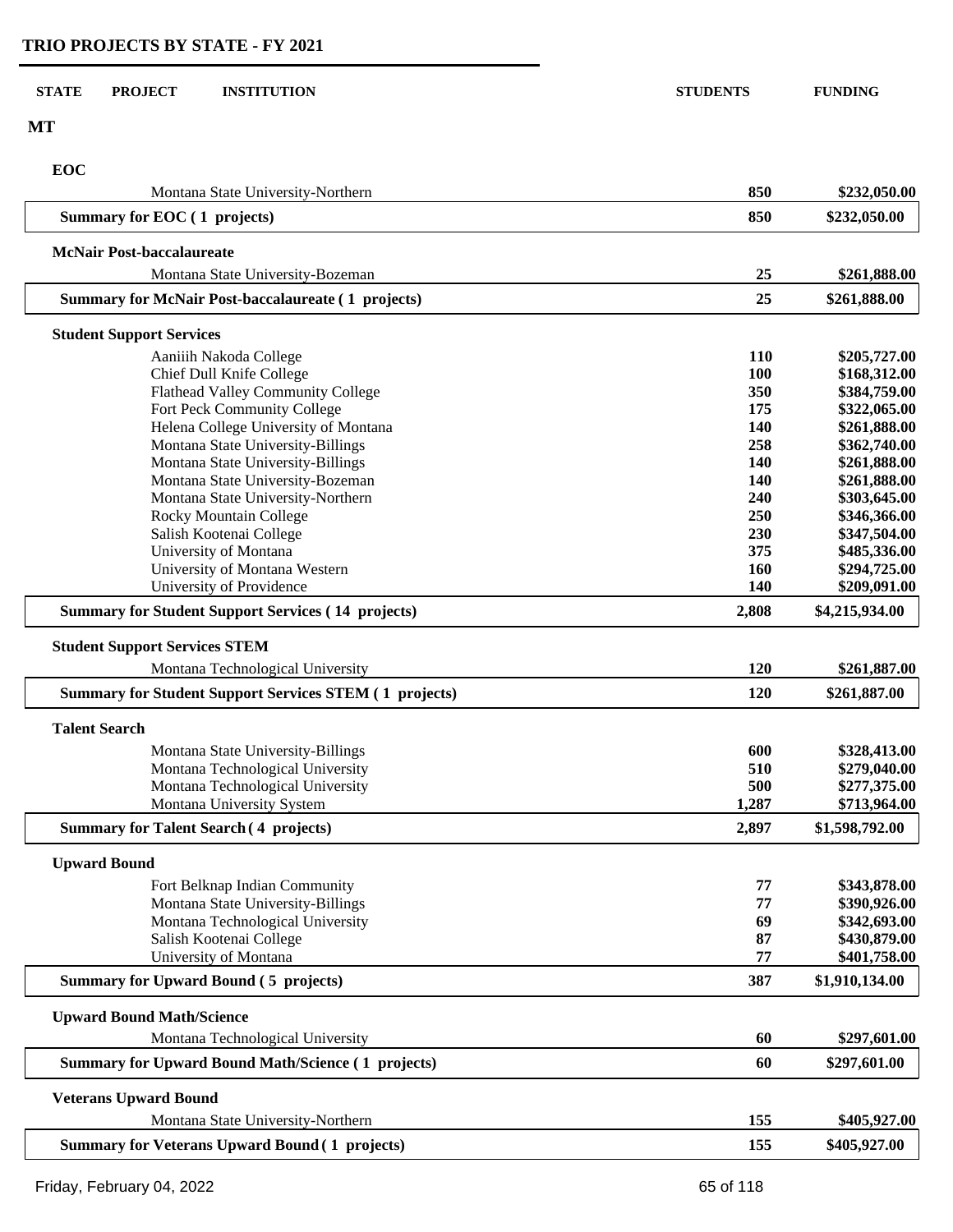| <b>STATE</b> | <b>PROJECT</b> | <b>INSTITUTION</b>                    | <b>STUDENTS</b> | <b>FUNDING</b> |
|--------------|----------------|---------------------------------------|-----------------|----------------|
|              |                |                                       |                 |                |
|              |                | Summary for state of MT (28 projects) | 7,302           | \$9,184,213.00 |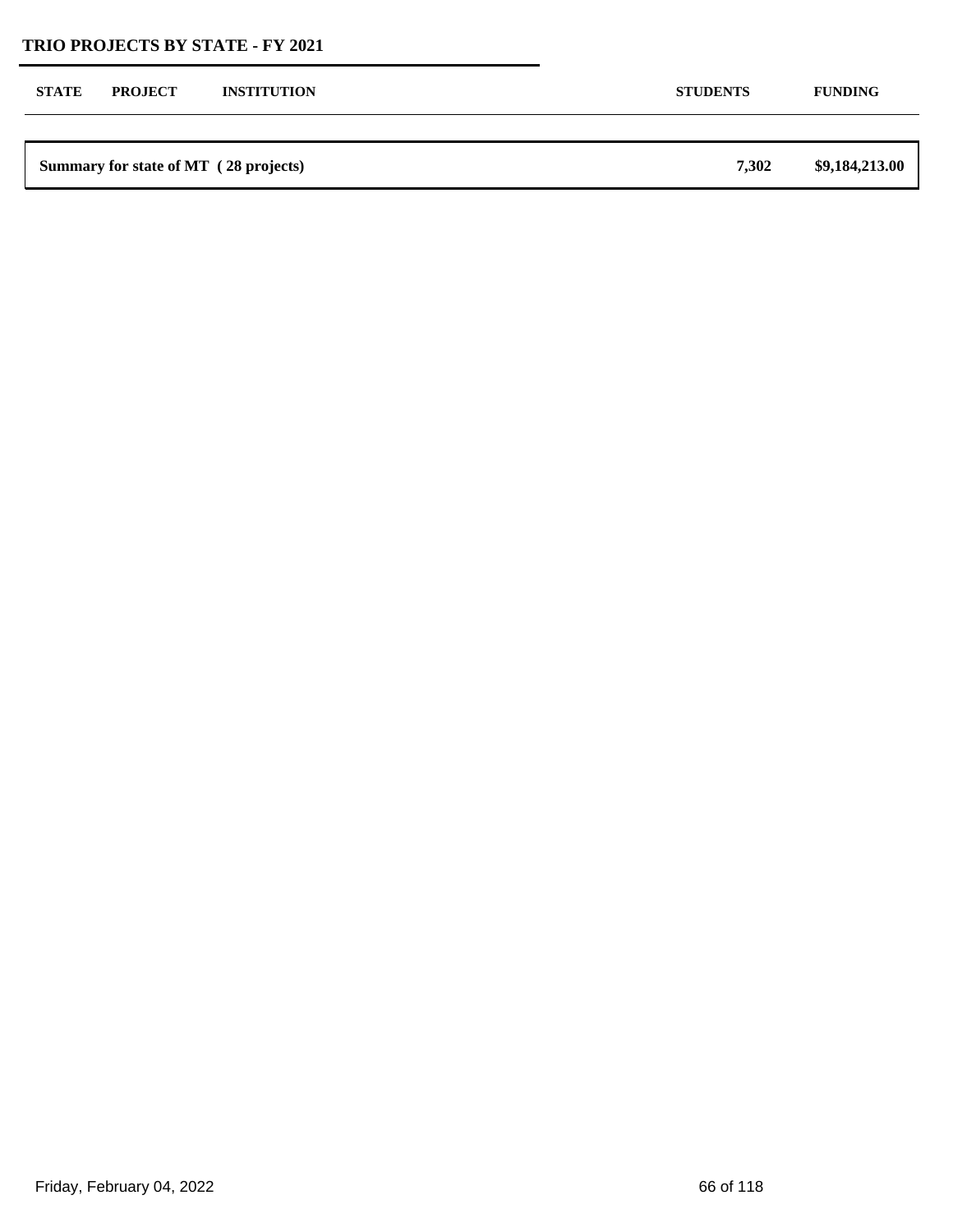#### **STATE PROJECT INSTITUTION STUDENTS FUNDING**

**NC**

## **Disabled Student Services**

| North Carolina Central University                         | 100        | \$261,888.00   |
|-----------------------------------------------------------|------------|----------------|
| <b>Summary for Disabled Student Services (1 projects)</b> | 100        | \$261,888.00   |
| <b>EOC</b>                                                |            |                |
| Academic Institute of Central Carolina, Inc.              | 1,000      | \$273,000.00   |
| Elizabeth City State University                           | 850        | \$231,973.00   |
| Fayetteville State University                             | 1,400      | \$463,947.00   |
| <b>Piedmont Community College</b>                         | 2,500      | \$600,074.00   |
| <b>Pitt Community College</b>                             | 1,000      | \$273,572.00   |
| Summary for EOC (5 projects)                              | 6,750      | \$1,842,566.00 |
| <b>McNair Post-baccalaureate</b>                          |            |                |
| Fayetteville State University                             | 25         | \$261,888.00   |
| Johnson C. Smith University                               | 25         | \$261,195.00   |
| North Carolina Central University                         | 25         | \$261,888.00   |
| North Carolina State University                           | 25         | \$261,888.00   |
| University of North Carolina at Chapel Hill               | 26         | \$256,648.00   |
| University of North Carolina at Greensboro                | 25         | \$260,631.00   |
| <b>Summary for McNair Post-baccalaureate (6 projects)</b> | 151        | \$1,564,138.00 |
| <b>Student Support Services</b>                           |            |                |
| <b>Alamance Community College</b>                         | 140        | \$261,888.00   |
| Appalachian State University                              | 200        | \$338,780.00   |
| <b>Beaufort County Community College</b>                  | 175        | \$403,579.00   |
| Caldwell Community College & Technical Institute          | 200        | \$345,639.00   |
| <b>Carteret Community College</b>                         | 165        | \$294,725.00   |
| Central Carolina Community College                        | 140        | \$261,888.00   |
| <b>Central Piedmont Community College</b>                 | 175        | \$315,283.00   |
| <b>Cleveland Community College</b>                        | 140        | \$261,888.00   |
| <b>Craven Community College</b>                           | 186        | \$261,888.00   |
| Davidson-Davie Community College                          | 160        | \$291,666.00   |
| Elizabeth City State University                           | 175        | \$369,809.00   |
| Fayetteville State University                             | 200        | \$400,758.00   |
| Forsyth Technical Community College                       | 140        | \$261,888.00   |
| <b>Gaston College</b>                                     | 140        | \$261,888.00   |
| Halifax Community College                                 | 250        | \$392,146.00   |
| <b>James Sprunt Community College</b>                     | 210        | \$400,524.00   |
| Johnson C. Smith University                               | 185        | \$334,866.00   |
| <b>Johnston Community College</b>                         | 160        | \$275,105.00   |
| Livingstone College                                       | 225        | \$348,002.00   |
| Mars Hill University                                      | 165        | \$335,110.00   |
| <b>Mayland Community College</b>                          | 160        | \$351,160.00   |
| North Carolina A&T State University                       | 206        | \$335,109.00   |
| North Carolina Central University                         | 140        | \$261,888.00   |
| North Carolina State University                           | 140        | \$261,888.00   |
| <b>Pitt Community College</b>                             | 160        | \$275,105.00   |
| Roanoke-Chowan Community College                          | 200        | \$355,036.00   |
| Rockingham Community College                              | 140        | \$261,888.00   |
| Rowan-Cabarrus Community College                          | 140        | \$261,888.00   |
| Saint Augustine's University                              | <b>190</b> | \$370,015.00   |
| Southwestern Community College-Sylva                      | 155        | \$329,991.00   |
| University of North Carolina at Greensboro                | 206        | \$358,765.00   |
| University of North Carolina at Pembroke                  | 200        | \$341,360.00   |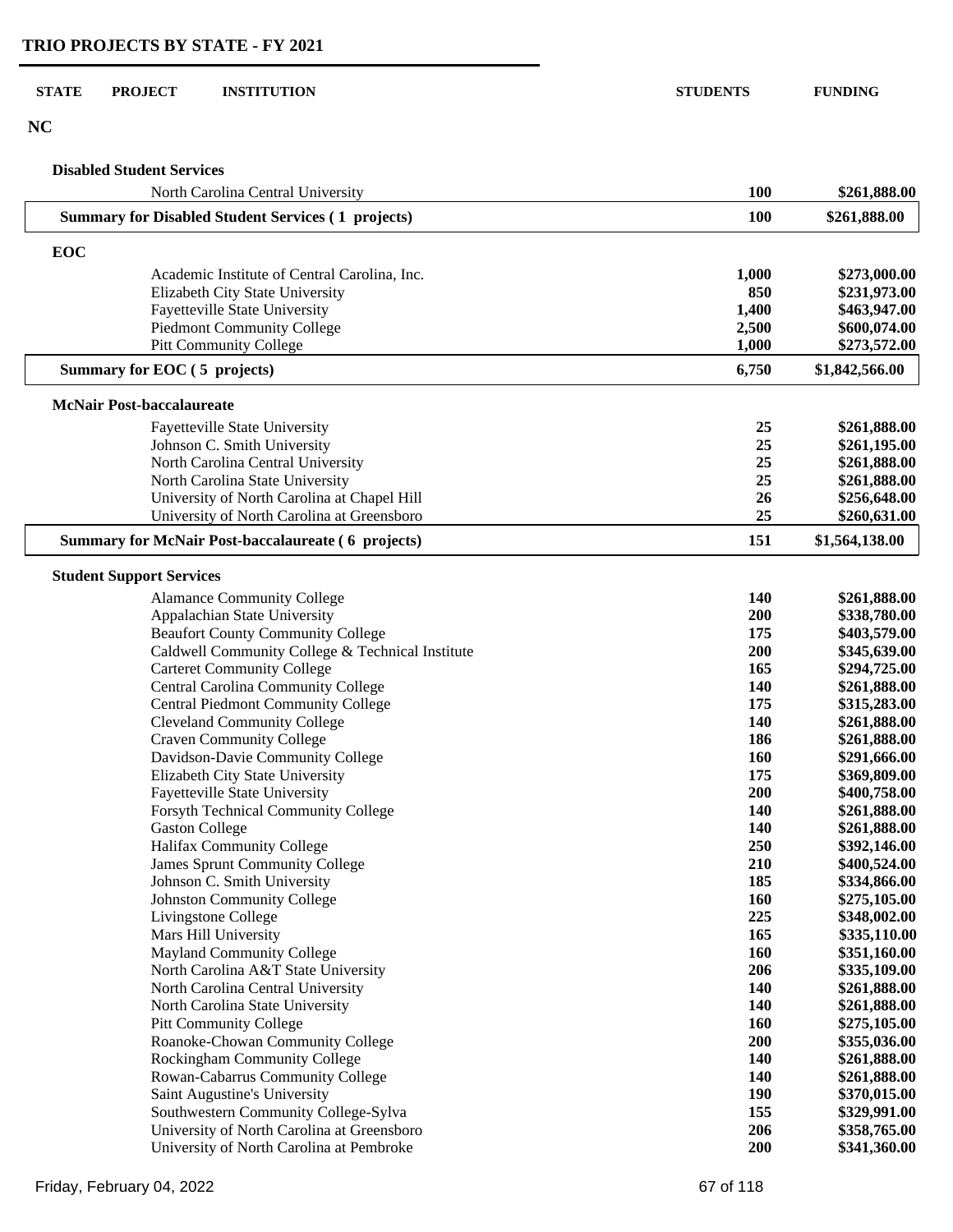| <b>STATE</b><br><b>PROJECT</b><br><b>INSTITUTION</b>                                       | <b>STUDENTS</b> | <b>FUNDING</b>               |
|--------------------------------------------------------------------------------------------|-----------------|------------------------------|
| <b>Western Piedmont Community College</b>                                                  | <b>140</b>      | \$261,888.00                 |
| <b>Wilkes Community College</b>                                                            | 200             | \$375,448.00                 |
| <b>Wilson Community College</b>                                                            | 212             | \$314,648.00                 |
| <b>Summary for Student Support Services (35 projects)</b>                                  | 6,120           | \$11,133,397.00              |
| <b>Student Support Services STEM</b>                                                       |                 |                              |
| Central Carolina Community College                                                         | 120             | \$261,888.00                 |
| Fayetteville State University                                                              | 200             | \$261,888.00                 |
| North Carolina State University                                                            | 120             | \$261,888.00                 |
| University of North Carolina at Greensboro                                                 | 120             | \$261,888.00                 |
| <b>Summary for Student Support Services STEM (4 projects)</b>                              | 560             | \$1,047,552.00               |
| <b>Talent Search</b>                                                                       |                 |                              |
| Academic Institute of Central Carolina, Inc.                                               | 500             | \$277,375.00                 |
| Caldwell Community College & Technical Institute                                           | 500             | \$277,375.00                 |
| <b>Cleveland Community College</b>                                                         | 500             | \$277,375.00                 |
| <b>Communities In Schools</b>                                                              | 500             | \$277,375.00                 |
| <b>Communities In Schools</b>                                                              | 500             | \$277,375.00                 |
| Davidson-Davie Community College                                                           | 500             | \$277,375.00                 |
| Elizabeth City State University                                                            | 500             | \$277,375.00                 |
| <b>Fayetteville State University</b>                                                       | 583             | \$323,420.00                 |
| Fayetteville State University                                                              | 500             | \$277,375.00                 |
| <b>James Sprunt Community College</b>                                                      | 583             | \$323,420.00                 |
| North Carolina A&T State University                                                        | 500             | \$277,375.00                 |
| North Carolina State University                                                            | 500             | \$277,375.00                 |
| North Carolina State University                                                            | 814             | \$451,567.00                 |
| Saint Augustine's University                                                               | 1,118           | \$620,210.00                 |
| Southeastern Community College                                                             | 816             | \$452,677.00                 |
| The Renaissance Education Group, Inc.<br>United Piedmont Center for Educational Excellence | 500             | \$277,375.00                 |
| Western Carolina University                                                                | 500<br>767      | \$277,375.00<br>\$425,494.00 |
| <b>Western Piedmont Community College</b>                                                  | 656             | \$363,916.00                 |
| <b>Summary for Talent Search (19 projects)</b>                                             | 11,337          | \$6,289,204.00               |
| <b>Upward Bound</b>                                                                        |                 |                              |
| Academic Institute of Central Carolina, Inc.                                               | 60              | \$297,600.00                 |
| Academic Institute of Central Carolina, Inc.                                               | 60              | \$297,601.00                 |
| Appalachian State University                                                               | 98              | \$474,971.00                 |
| Central Carolina Community College                                                         | 60              | \$274,018.00                 |
| Central Carolina Community College                                                         | 60              | \$269,786.00                 |
| Chowan University                                                                          | 98              | \$452,421.00                 |
| Davidson-Davie Community College                                                           | 60              | \$297,289.00                 |
| Elizabeth City State University                                                            | 73              | \$389,484.00                 |
| <b>Fayetteville State University</b>                                                       | 65              | \$339,410.00                 |
| <b>Gaston College</b>                                                                      | 60              | \$297,601.00                 |
| Hughes Elite Scholars, Inc.                                                                | 60              | \$297,601.00                 |
| Hughes Elite Scholars, Inc.                                                                | 60              | \$297,601.00                 |
| <b>James Sprunt Community College</b>                                                      | 74              | \$345,605.00                 |
| Johnson C. Smith University                                                                | 77              | \$384,216.00                 |
| North Carolina A&T State University                                                        | 128             | \$543,070.00                 |
| North Carolina State University                                                            | 126             | \$627,676.00                 |
| North Carolina State University                                                            | 60              | \$297,601.00                 |
| Saint Augustine's University                                                               | 60              | \$297,601.00                 |
| Saint Augustine's University                                                               | 80              | \$411,436.00                 |
| Sampson County School District                                                             | 60              | \$297,280.00                 |
| Southwestern Community College-Sylva                                                       | 52              | \$297,601.00                 |
| The Renaissance Education Group, Inc.                                                      | 55              | \$297,601.00                 |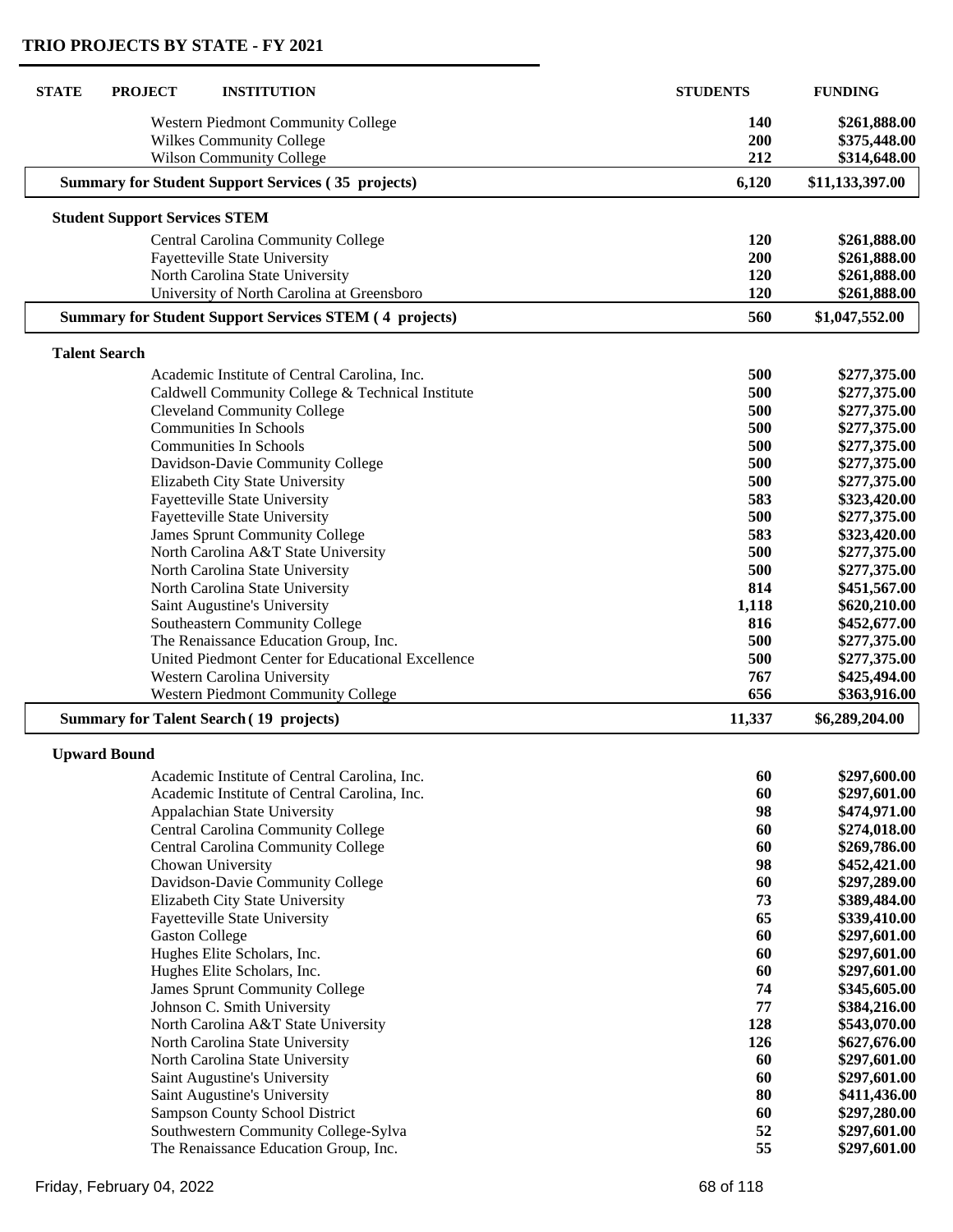| <b>STATE</b> | <b>PROJECT</b>                   | <b>INSTITUTION</b>                                        | <b>STUDENTS</b> | <b>FUNDING</b>  |
|--------------|----------------------------------|-----------------------------------------------------------|-----------------|-----------------|
|              |                                  | The Renaissance Education Group, Inc.                     | 55              | \$297,601.00    |
|              |                                  | United Piedmont Center for Educational Excellence         | 67              | \$312,480.00    |
|              |                                  | United Piedmont Center for Educational Excellence         | 67              | \$312,480.00    |
|              |                                  | University of North Carolina at Chapel Hill               | 102             | \$521,648.00    |
|              |                                  | <b>Wilson Community College</b>                           | 66              | \$197,240.00    |
|              |                                  | <b>Summary for Upward Bound (27 projects)</b>             | 1,943           | \$9,426,519.00  |
|              | <b>Upward Bound Math/Science</b> |                                                           |                 |                 |
|              |                                  | Appalachian State University                              | 65              | \$312,480.00    |
|              |                                  | <b>Central Carolina Community College</b>                 | 62              | \$297,590.00    |
|              |                                  | <b>Fayetteville State University</b>                      | 60              | \$297,601.00    |
|              |                                  | New Covenant Community Development Center                 | 60              | \$297,601.00    |
|              |                                  | Saint Augustine's University                              | 60              | \$297,601.00    |
|              |                                  | <b>Summary for Upward Bound Math/Science (5 projects)</b> | 307             | \$1,502,873.00  |
|              | <b>Veterans Upward Bound</b>     |                                                           |                 |                 |
|              |                                  | <b>Central Carolina Community College</b>                 | 125             | \$291,752.00    |
|              |                                  | <b>Summary for Veterans Upward Bound (1 projects)</b>     | 125             | \$291,752.00    |
|              |                                  |                                                           |                 |                 |
|              |                                  | Summary for state of NC (103 projects)                    | 27,393          | \$33,359,889.00 |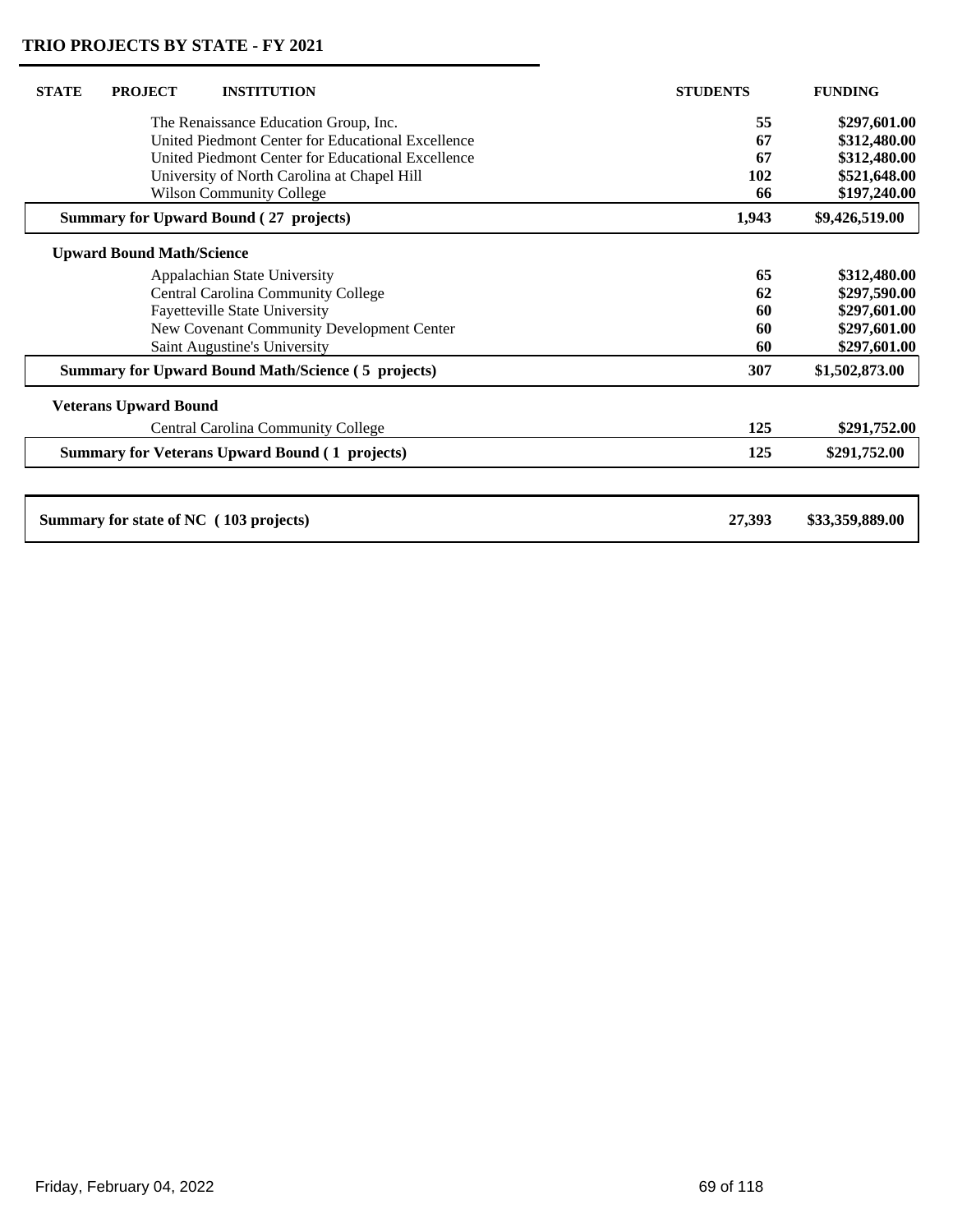| <b>STATE</b> | <b>PROJECT</b> | <b>INSTITUTION</b> | <b>STUDENTS</b> | <b>FUNDING</b> |
|--------------|----------------|--------------------|-----------------|----------------|

| I<br>٧ |
|--------|
|        |

 $\begin{bmatrix} 1 & 1 \\ 1 & 1 \end{bmatrix}$ 

 $\Box$ 

 $\sqrt{ }$ L

| $\mathbf{N}\mathbf{D}$                                                                 |            |                                |
|----------------------------------------------------------------------------------------|------------|--------------------------------|
| <b>Disabled Student Services</b>                                                       |            |                                |
| <b>Minot State University</b>                                                          | <b>110</b> | \$261,888.00                   |
| <b>Summary for Disabled Student Services (1 projects)</b>                              | 110        | \$261,888.00                   |
| <b>EOC</b>                                                                             |            |                                |
| University of North Dakota                                                             | 1,204      | \$429,751.00                   |
| Summary for EOC (1 projects)                                                           | 1,204      | \$429,751.00                   |
| <b>McNair Post-baccalaureate</b>                                                       |            |                                |
| University of North Dakota                                                             | 28         | \$289,267.00                   |
| <b>Summary for McNair Post-baccalaureate (1 projects)</b>                              | 28         | \$289,267.00                   |
| <b>Student Support Services</b>                                                        |            |                                |
| Lake Region State College                                                              | 160        | \$294,716.00                   |
| Minot State University                                                                 | 200        | \$261,888.00                   |
| North Dakota State University                                                          | 350        | \$503,470.00                   |
| Turtle Mountain Community College                                                      | 140        | \$261,888.00                   |
| University of Mary                                                                     | 160<br>300 | \$335,110.00                   |
| University of North Dakota<br><b>Summary for Student Support Services (6 projects)</b> | 1,310      | \$400,192.00<br>\$2,057,264.00 |
|                                                                                        |            |                                |
| <b>Talent Search</b><br>University of North Dakota                                     | 971        | \$538,664.00                   |
| <b>Summary for Talent Search (1 projects)</b>                                          | 971        | \$538,664.00                   |
| <b>Upward Bound</b>                                                                    |            |                                |
| North Dakota State University                                                          | 52         | \$297,601.00                   |
| University of North Dakota                                                             | 88         | \$469,513.00                   |
| <b>Summary for Upward Bound (2 projects)</b>                                           | 140        | \$767,114.00                   |
|                                                                                        |            |                                |
| Summary for state of ND (12 projects)                                                  | 3,763      | \$4,343,948.00                 |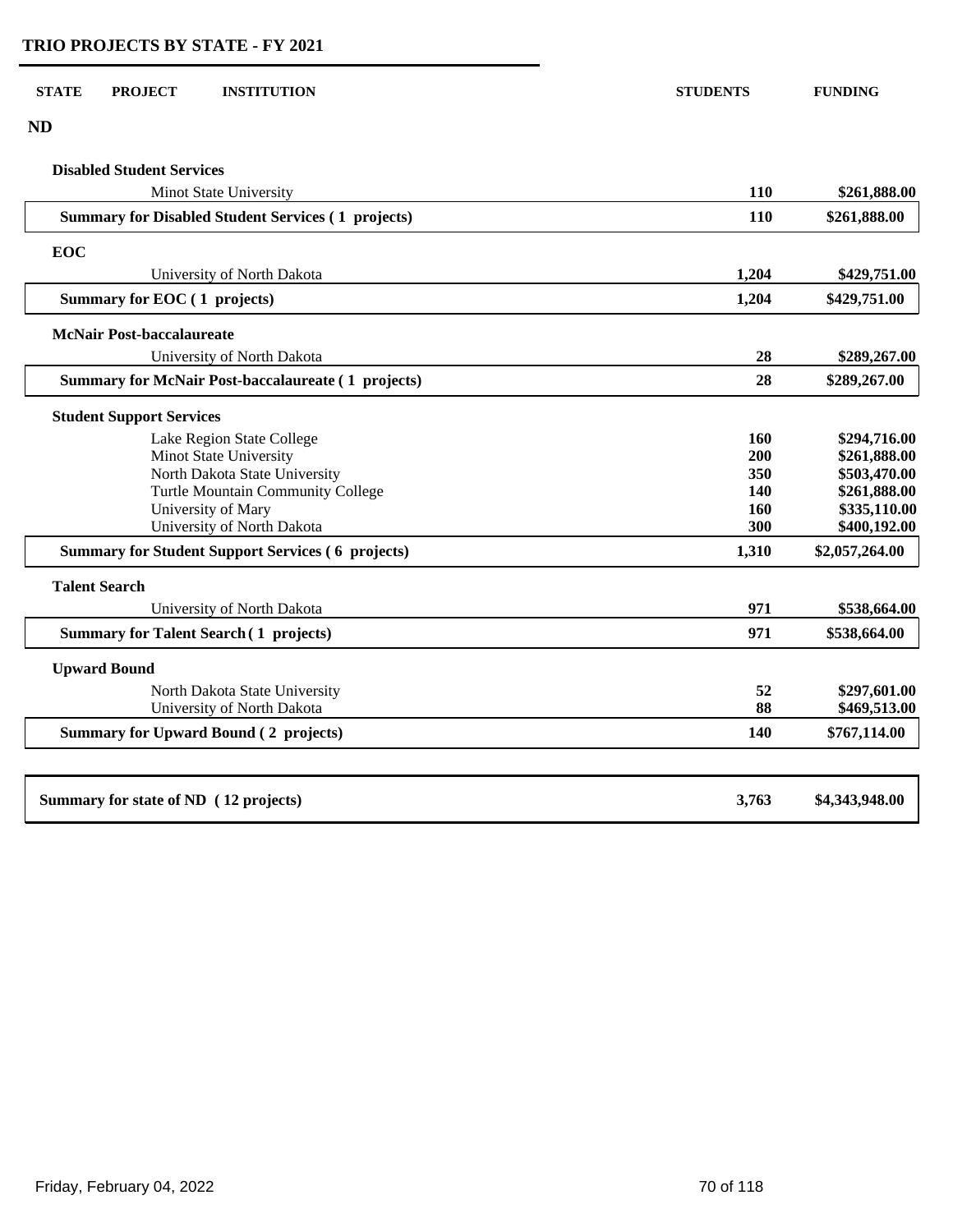| <b>STATE</b>         | <b>PROJECT</b>                       | <b>INSTITUTION</b>                                            | <b>STUDENTS</b> | <b>FUNDING</b> |
|----------------------|--------------------------------------|---------------------------------------------------------------|-----------------|----------------|
| <b>NE</b>            |                                      |                                                               |                 |                |
|                      |                                      |                                                               |                 |                |
| EOC                  |                                      |                                                               |                 |                |
|                      |                                      | <b>Applied Information Management Institute</b>               | 1,000           | \$273,793.00   |
|                      |                                      | Creighton University                                          | 1,000           | \$304,012.00   |
|                      | Summary for EOC (2 projects)         |                                                               | 2,000           | \$577,805.00   |
|                      | <b>McNair Post-baccalaureate</b>     |                                                               |                 |                |
|                      |                                      | University of Nebraska-Lincoln                                | 28              | \$261,888.00   |
|                      |                                      | <b>Summary for McNair Post-baccalaureate (1 projects)</b>     | 28              | \$261,888.00   |
|                      | <b>Student Support Services</b>      |                                                               |                 |                |
|                      |                                      | <b>Central Community College</b>                              | 186             | \$294,725.00   |
|                      |                                      | <b>Chadron State College</b>                                  | 160             | \$285,864.00   |
|                      |                                      | Creighton University                                          | <b>160</b>      | \$339,512.00   |
|                      | Doane College                        |                                                               | 200             | \$327,560.00   |
|                      |                                      | Metropolitan Community College                                | 400             | \$412,762.00   |
|                      |                                      | Northeast Community College                                   | 140             | \$261,888.00   |
|                      |                                      | Peru State College                                            | 230             | \$330,965.00   |
|                      |                                      | <b>Southeast Community College</b>                            | 165             | \$294,725.00   |
|                      |                                      | University of Nebraska-Kearney                                | 206             | \$340,241.00   |
|                      |                                      | University of Nebraska-Lincoln                                | 350             | \$590,564.00   |
|                      |                                      | University of Nebraska-Omaha                                  | 185             | \$372,920.00   |
|                      |                                      | <b>Wayne State College</b>                                    | 225             | \$366,726.00   |
|                      |                                      | Western Nebraska Community College                            | 200             | \$400,554.00   |
|                      |                                      | <b>Summary for Student Support Services (13 projects)</b>     | 2,807           | \$4,619,006.00 |
|                      | <b>Student Support Services STEM</b> |                                                               |                 |                |
|                      |                                      | Nebraska Methodist College of Nursing & Allied Health         | 85              | \$174,561.00   |
|                      |                                      | <b>Summary for Student Support Services STEM (1 projects)</b> | 85              | \$174,561.00   |
| <b>Talent Search</b> |                                      |                                                               |                 |                |
|                      |                                      | <b>Applied Information Management Institute</b>               | 500             | \$275,000.00   |
|                      |                                      | Applied Information Management Institute                      | 600             | \$330,000.00   |
|                      |                                      | Creighton University                                          | 776             | \$430,487.00   |
|                      |                                      | University of Nebraska-Lincoln                                | 950             | \$527,014.00   |
|                      |                                      | <b>Summary for Talent Search (4 projects)</b>                 | 2,826           | \$1,562,501.00 |
| <b>Upward Bound</b>  |                                      |                                                               |                 |                |
|                      |                                      | <b>Applied Information Management Institute</b>               | 50              | \$297,601.00   |
|                      |                                      | Applied Information Management Institute                      | 50              | \$297,601.00   |
|                      |                                      | Applied Information Management Institute                      | 60              | \$297,600.00   |
|                      |                                      | <b>Applied Information Management Institute</b>               | 60              | \$297,601.00   |
|                      |                                      | <b>Chadron State College</b>                                  | 60              | \$297,597.00   |
|                      |                                      | Creighton University                                          | 112             | \$598,189.00   |
|                      |                                      | Nebraska Methodist College of Nursing & Allied Health         | 55              | \$297,601.00   |
|                      |                                      | <b>Southeast Community College</b>                            | 56              | \$297,601.00   |
|                      |                                      | University of Nebraska-Lincoln                                | 63              | \$312,480.00   |
|                      |                                      | <b>Summary for Upward Bound (9 projects)</b>                  | 566             | \$2,993,871.00 |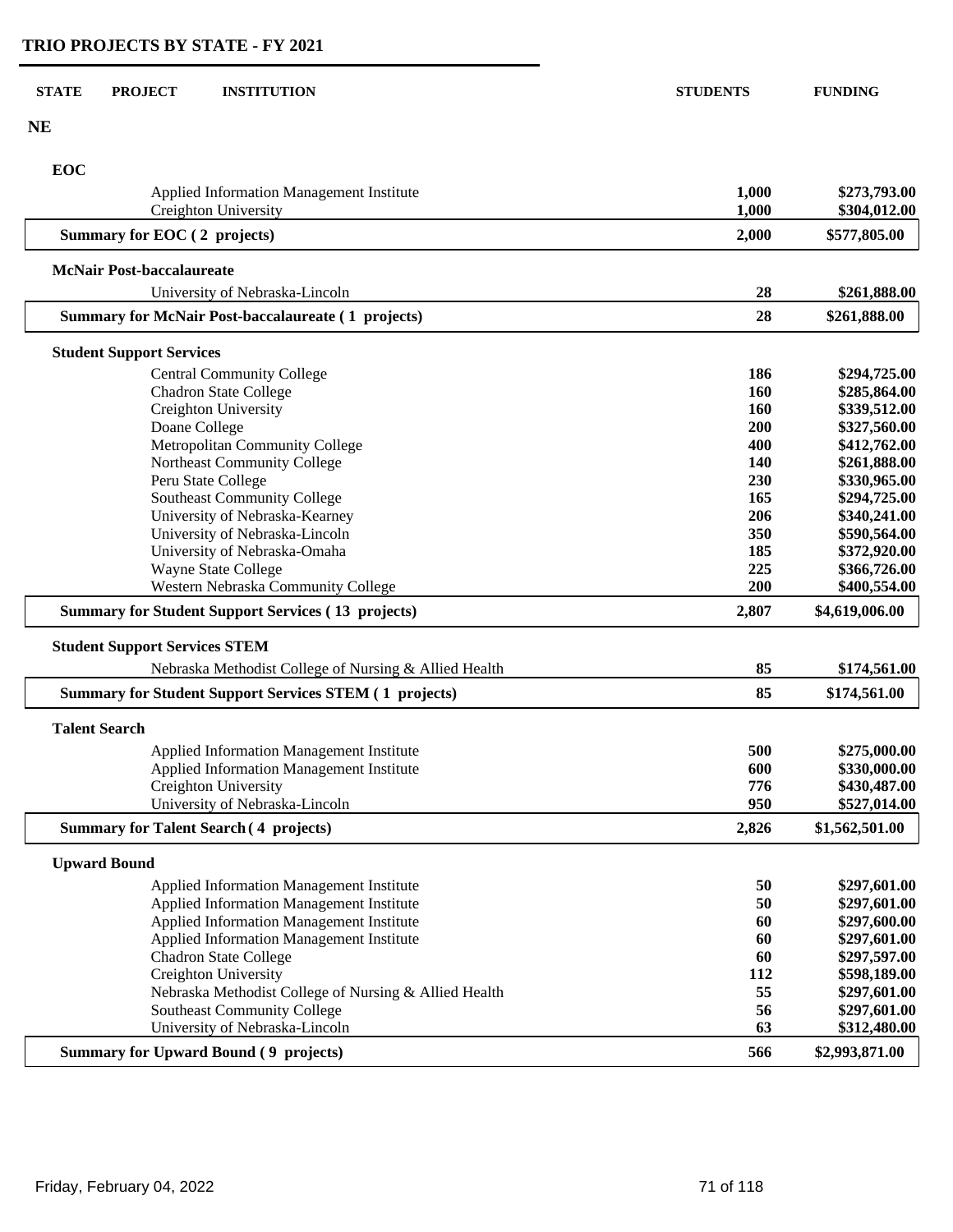| <b>STATE</b>                                              | <b>PROJECT</b>                   | <b>INSTITUTION</b>                                    | <b>STUDENTS</b> | <b>FUNDING</b>  |
|-----------------------------------------------------------|----------------------------------|-------------------------------------------------------|-----------------|-----------------|
|                                                           | <b>Upward Bound Math/Science</b> |                                                       |                 |                 |
| Creighton University                                      |                                  | 63                                                    | \$337,478.00    |                 |
| <b>Metropolitan Community College</b>                     |                                  | 60                                                    | \$297,601.00    |                 |
|                                                           |                                  | Nebraska Methodist College of Nursing & Allied Health | 60              | \$297,601.00    |
|                                                           |                                  | University of Nebraska-Lincoln                        | 63              | \$312,480.00    |
| <b>Summary for Upward Bound Math/Science (4 projects)</b> |                                  | 246                                                   | \$1,245,160.00  |                 |
|                                                           | <b>Veterans Upward Bound</b>     |                                                       |                 |                 |
|                                                           |                                  | <b>Metropolitan Community College</b>                 | 125             | \$297,601.00    |
|                                                           |                                  | Western Nebraska Community College                    | 125             | \$297,601.00    |
|                                                           |                                  | <b>Summary for Veterans Upward Bound (2 projects)</b> | <b>250</b>      | \$595,202.00    |
|                                                           |                                  |                                                       |                 |                 |
|                                                           |                                  | Summary for state of NE (36 projects)                 | 8,808           | \$12,029,994.00 |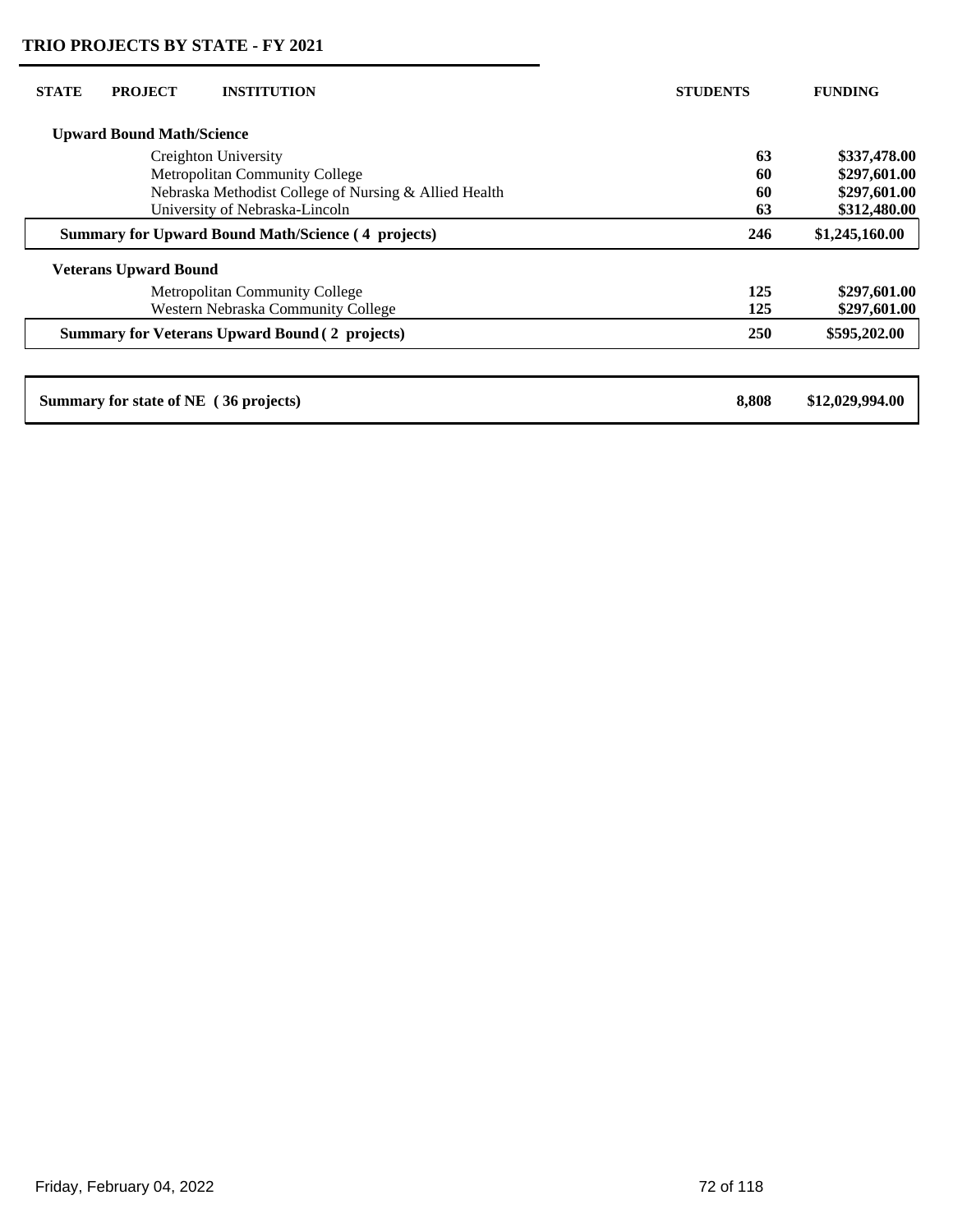| <b>NH</b>                                                     |       |                |
|---------------------------------------------------------------|-------|----------------|
| <b>McNair Post-baccalaureate</b>                              |       |                |
| University of New Hampshire                                   | 32    | \$332,002.00   |
| <b>Summary for McNair Post-baccalaureate (1 projects)</b>     | 32    | \$332,002.00   |
| <b>Student Support Services</b>                               |       |                |
| Keene State College                                           | 160   | \$364,948.00   |
| <b>Plymouth State University</b>                              | 180   | \$357,608.00   |
| University of New Hampshire                                   | 200   | \$379,979.00   |
| <b>Summary for Student Support Services (3 projects)</b>      | 540   | \$1,102,535.00 |
| <b>Student Support Services STEM</b>                          |       |                |
| Keene State College                                           | 120   | \$261,888.00   |
| <b>Summary for Student Support Services STEM (1 projects)</b> | 120   | \$261,888.00   |
| <b>Talent Search</b>                                          |       |                |
| University of New Hampshire                                   | 1,160 | \$643,511.00   |
| <b>Summary for Talent Search (1 projects)</b>                 | 1,160 | \$643,511.00   |
| <b>Upward Bound</b>                                           |       |                |
| Keene State College                                           | 94    | \$502,064.00   |
| University of New Hampshire                                   | 114   | \$568,868.00   |
| <b>Summary for Upward Bound (2 projects)</b>                  | 208   | \$1,070,932.00 |
| <b>Upward Bound Math/Science</b>                              |       |                |
| Keene State College                                           | 60    | \$297,601.00   |
| <b>Summary for Upward Bound Math/Science (1 projects)</b>     | 60    | \$297,601.00   |
|                                                               |       |                |
| Summary for state of NH (9 projects)                          | 2,120 | \$3,708,469.00 |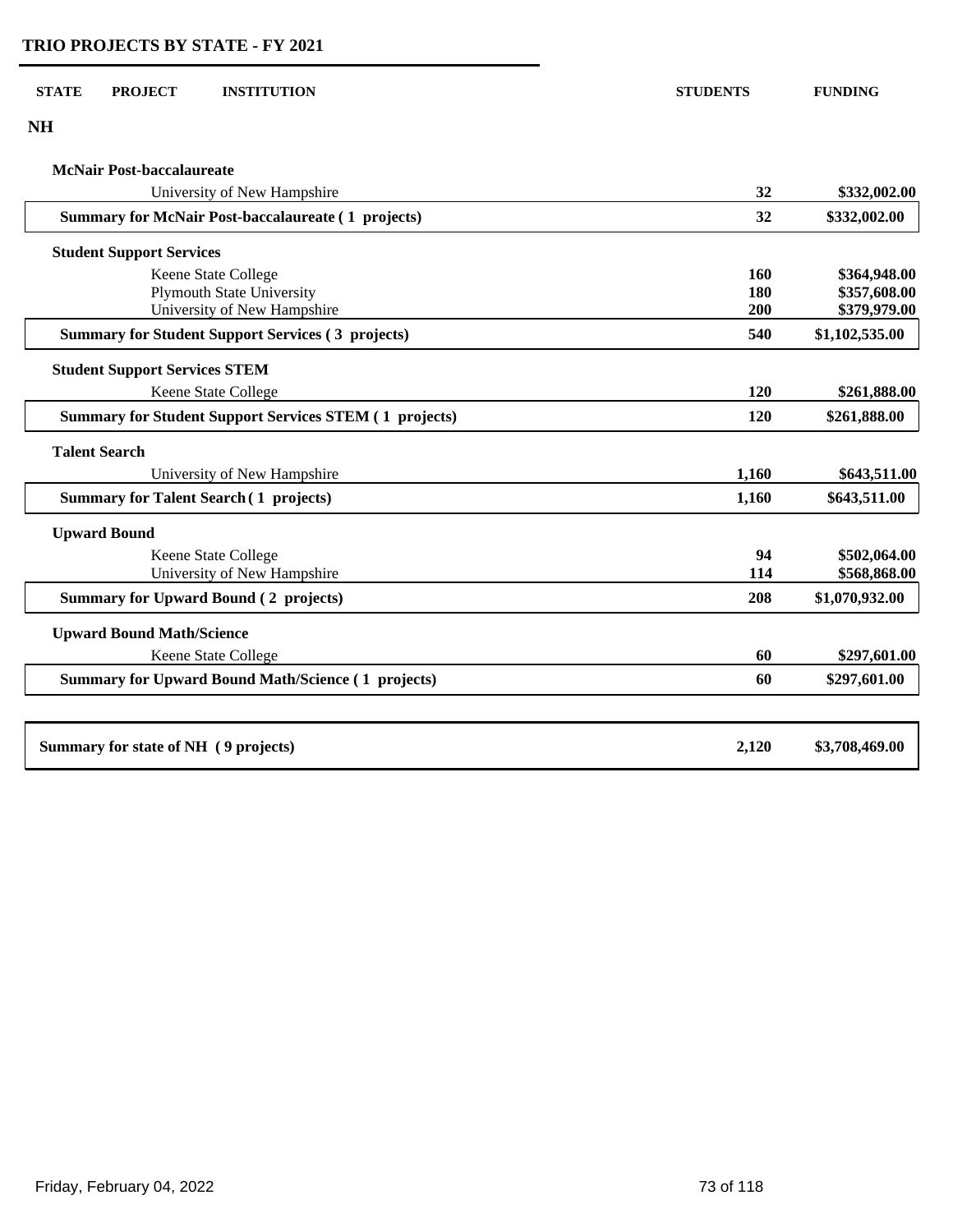**NJ**

## **Disabled Student Services**

| Ramapo College of New Jersey                                                              | 185        | \$315,311.00   |
|-------------------------------------------------------------------------------------------|------------|----------------|
| <b>Summary for Disabled Student Services (1 projects)</b>                                 | 185        | \$315,311.00   |
| <b>McNair Post-baccalaureate</b>                                                          |            |                |
| <b>Bloomfield College</b>                                                                 | 25         | \$261,888.00   |
| Kean University                                                                           | 30         | \$261,878.00   |
| New Jersey Institute of Technology                                                        | 26         | \$261,888.00   |
| <b>Rider University</b>                                                                   | 27         | \$261,888.00   |
| Rutgers, The State University of New Jersey                                               | 25         | \$261,888.00   |
| Rutgers, The State University of New Jersey                                               | 30         | \$302,741.00   |
| <b>Summary for McNair Post-baccalaureate (6 projects)</b>                                 | 163        | \$1,612,171.00 |
| <b>Student Support Services English as a Second Language</b>                              |            |                |
| Passaic County Community College                                                          | 140        | \$261,888.00   |
| <b>Summary for Student Support Services English as a Second Language (1)</b><br>projects) | 140        | \$261,888.00   |
| <b>Student Support Services</b>                                                           |            |                |
| <b>Atlantic Cape Community College</b>                                                    | 200        | \$348,002.00   |
| <b>Bloomfield College</b>                                                                 | 160        | \$294,725.00   |
| <b>Camden County College</b>                                                              | 140        | \$261,888.00   |
| Georgian Court University                                                                 | <b>160</b> | \$338,972.00   |
| New Jersey City University                                                                | 175        | \$335,110.00   |
| Ocean County College                                                                      | 140        | \$261,872.00   |
| Passaic County Community College                                                          | <b>160</b> | \$275,072.00   |
| <b>Rider University</b>                                                                   | 150        | \$348,002.00   |
| Rowan College of South Jersey                                                             | 275        | \$337,753.00   |
| Rutgers, The State University of New Jersey                                               | 410        | \$611,643.00   |
| Rutgers, The State University of New Jersey                                               | 160        | \$275,105.00   |
| Rutgers, The State University of New Jersey                                               | 160        | \$261,888.00   |
| Saint Peter's University                                                                  | 140        | \$261,888.00   |
| Seton Hall University                                                                     | 140        | \$261,888.00   |
| <b>Summary for Student Support Services (14 projects)</b>                                 | 2,570      | \$4,473,808.00 |
| <b>Student Support Services STEM</b>                                                      |            |                |
|                                                                                           |            |                |
| Passaic County Community College                                                          | <b>120</b> | \$261,888.00   |
| <b>Summary for Student Support Services STEM (1 projects)</b>                             | 120        | \$261,888.00   |
| <b>Talent Search</b>                                                                      |            |                |
| Mercer County Community College                                                           | 680        | \$377,231.00   |
| New Jersey Institute of Technology                                                        | 728        | \$403,858.00   |
| Rutgers, The State University of New Jersey                                               | 500        | \$277,375.00   |
| Rutgers, The State University of New Jersey                                               | 500        | \$277,375.00   |
| <b>Summary for Talent Search (4 projects)</b>                                             | 2,408      | \$1,335,839.00 |
| <b>Upward Bound</b>                                                                       |            |                |
| Kean University                                                                           | 77         | \$345,728.00   |
| Mercer County Community College                                                           | 88         | \$469,328.00   |
| Montclair State University                                                                | 52         | \$297,601.00   |
| New Jersey Institute of Technology                                                        | 65         | \$288,933.00   |
| New Jersey Institute of Technology                                                        | 113        | \$416,365.00   |
| New Jersey Institute of Technology                                                        | 60         | \$239,053.00   |
| Friday, February 04, 2022                                                                 | 74 of 118  |                |
|                                                                                           |            |                |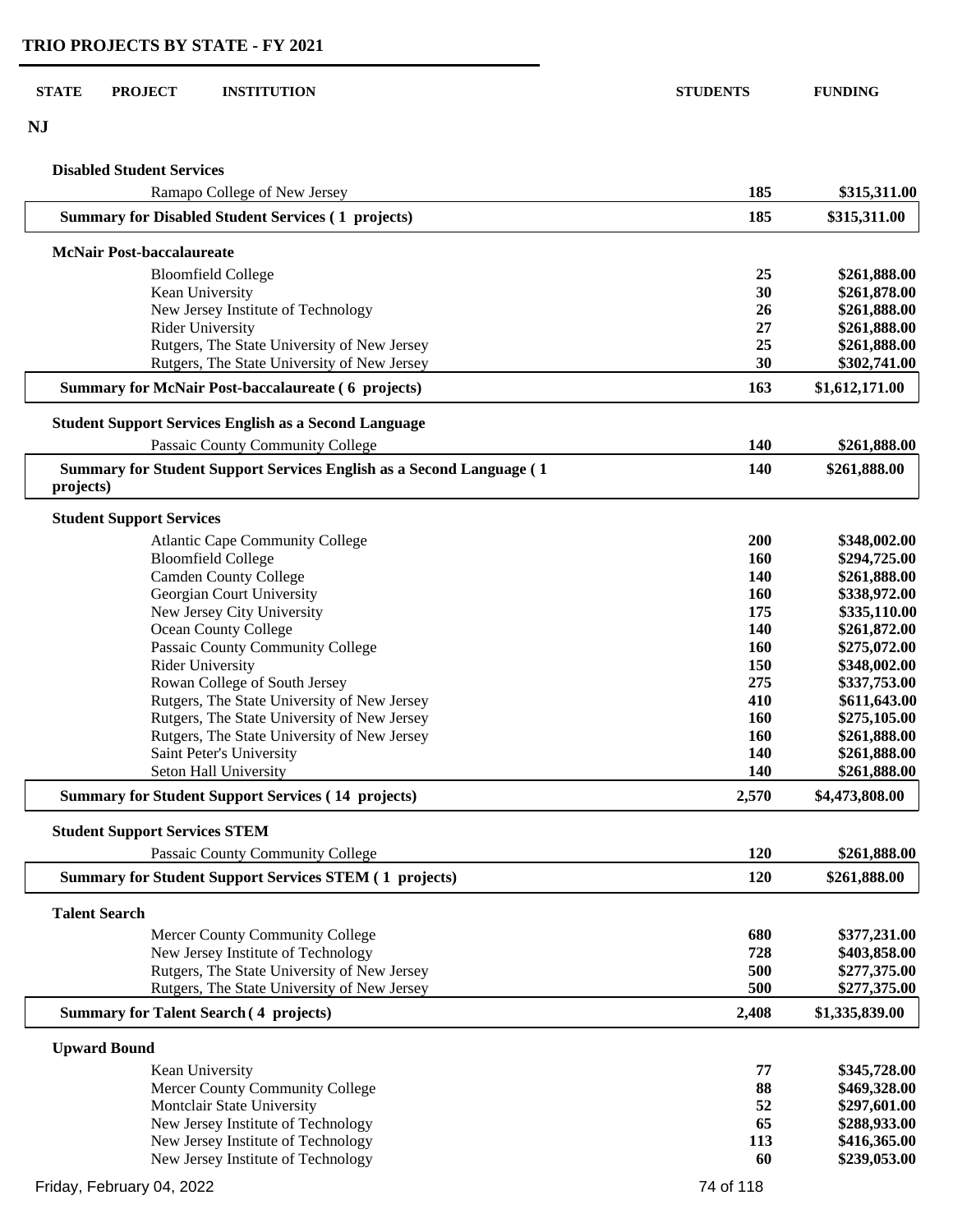| <b>STATE</b><br><b>PROJECT</b><br><b>INSTITUTION</b>      | <b>STUDENTS</b> | <b>FUNDING</b>  |
|-----------------------------------------------------------|-----------------|-----------------|
| Passaic County Community College                          | 52              | \$297,601.00    |
| Rowan University                                          | 50              | \$288,933.00    |
| Rutgers, The State University of New Jersey               | 60              | \$297,601.00    |
| Rutgers, The State University of New Jersey               | 131             | \$598,214.00    |
| Seton Hall University                                     | 131             | \$679,489.00    |
| <b>Summary for Upward Bound (11 projects)</b>             | 879             | \$4,218,846.00  |
| <b>Upward Bound Math/Science</b>                          |                 |                 |
| Ramapo College of New Jersey                              | 61              | \$313,568.00    |
| Rutgers, The State University of New Jersey               | 62              | \$297,601.00    |
| <b>Summary for Upward Bound Math/Science (2 projects)</b> | 123             | \$611,169.00    |
|                                                           |                 |                 |
| Summary for state of NJ (40 projects)                     | 6,588           | \$13,090,920.00 |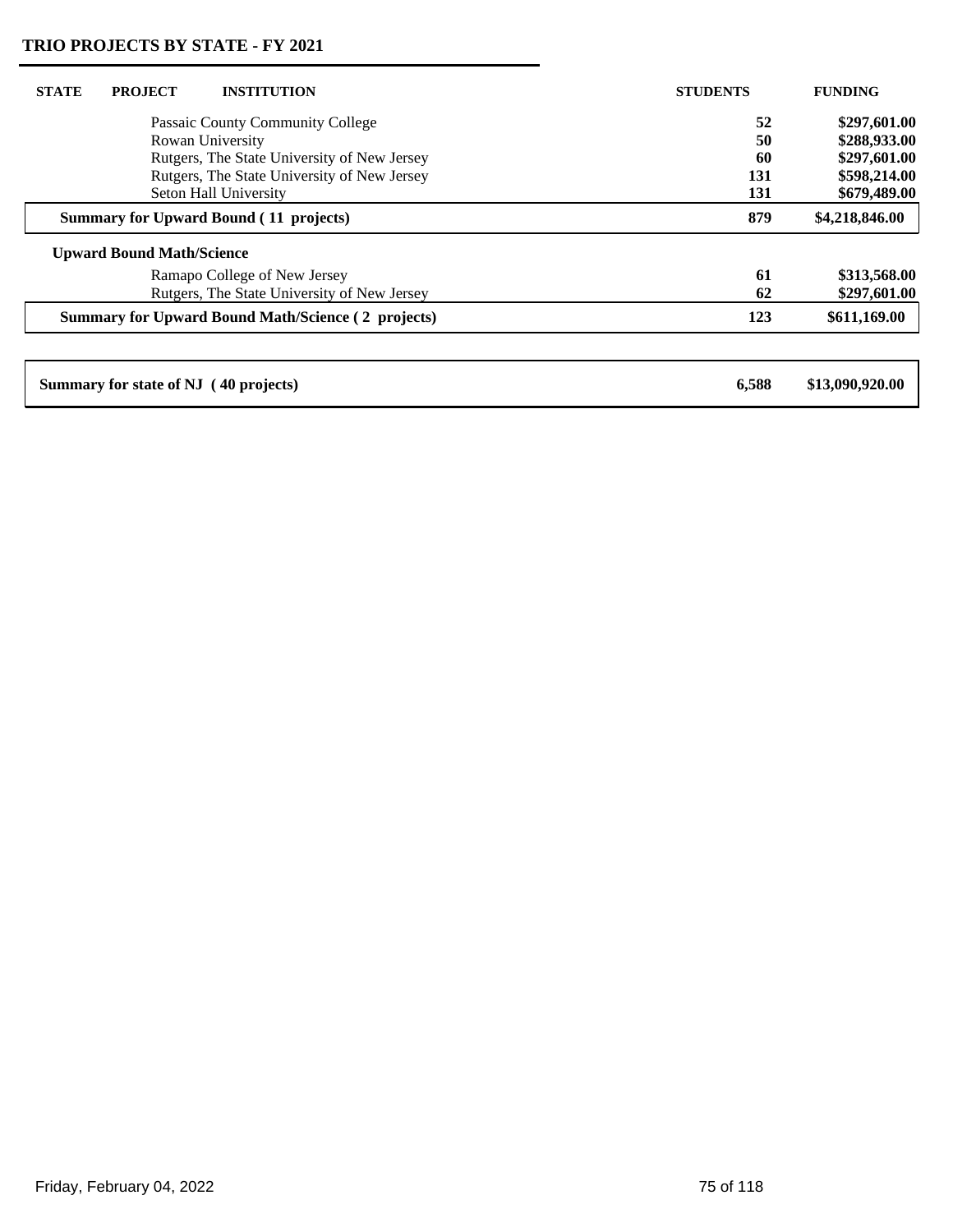| <b>STATE</b> | <b>PROJECT</b><br><b>INSTITUTION</b>                          | <b>STUDENTS</b> | <b>FUNDING</b>               |
|--------------|---------------------------------------------------------------|-----------------|------------------------------|
| <b>NM</b>    |                                                               |                 |                              |
| EOC          |                                                               |                 |                              |
|              | Eastern New Mexico University-Roswell                         | 1,165           | \$405,648.00                 |
|              | Northern New Mexico College                                   | 850             | \$232,050.00                 |
|              | San Juan College<br>University of New Mexico                  | 850<br>1,000    | \$232,050.00<br>\$273,793.00 |
|              | Summary for EOC (4 projects)                                  | 3,865           | \$1,143,541.00               |
|              | <b>McNair Post-baccalaureate</b>                              |                 |                              |
|              | University of New Mexico                                      | 28              | \$275,076.00                 |
|              | <b>Summary for McNair Post-baccalaureate (1 projects)</b>     | 28              | \$275,076.00                 |
|              | <b>Student Support Services</b>                               |                 |                              |
|              | <b>Central New Mexico Community College</b>                   | 150             | \$261,882.00                 |
|              | Central New Mexico Community College                          | 177             | \$294,689.00                 |
|              | Clovis Community College                                      | 180             | \$294,725.00                 |
|              | <b>Eastern New Mexico University</b>                          | 300             | \$420,314.00                 |
|              | Eastern New Mexico University-Roswell                         | 140             | \$261,888.00                 |
|              | New Mexico Junior College                                     | 185             | \$319,607.00                 |
|              | New Mexico State University                                   | 350             | \$464,808.00                 |
|              | San Juan College<br>Santa Fe Community College                | 160<br>160      | \$275,105.00<br>\$275,105.00 |
|              | University of New Mexico                                      | <b>160</b>      | \$294,721.00                 |
|              | University Of New Mexico-Gallup                               | 160             | \$280,016.00                 |
|              | University of New Mexico-Taos                                 | 170             | \$261,853.00                 |
|              | University Of New Mexico-Valencia                             | 140             | \$261,888.00                 |
|              | <b>Summary for Student Support Services (13 projects)</b>     | 2,432           | \$3,966,601.00               |
|              | <b>Student Support Services STEM</b>                          |                 |                              |
|              | New Mexico State University                                   | 120             | \$261,886.00                 |
|              | San Juan College                                              | 120             | \$261,862.00                 |
|              | <b>Summary for Student Support Services STEM (2 projects)</b> | 240             | \$523,748.00                 |
|              | <b>Talent Search</b>                                          |                 |                              |
|              | Eastern New Mexico University                                 | 854             | \$473,757.00                 |
|              | Eastern New Mexico University-Roswell                         | 1,000           | \$554,751.00                 |
|              | <b>Summary for Talent Search (2 projects)</b>                 | 1,854           | \$1,028,508.00               |
|              | <b>Upward Bound</b>                                           |                 |                              |
|              | Clovis Community College                                      | 55              | \$297,601.00                 |
|              | Eastern New Mexico University                                 | 80              | \$414,434.00                 |
|              | Eastern New Mexico University-Roswell                         | 68              | \$352,748.00                 |
|              | LULAC National Education Service Centers, Inc.                | 65              | \$312,480.00                 |
|              | LULAC National Education Service Centers, Inc.                | 60              | \$297,601.00                 |
|              | LULAC National Education Service Centers, Inc.                | 60              | \$297,601.00                 |
|              | New Mexico State University                                   | 60              | \$297,601.00                 |
|              | New Mexico State University                                   | 60              | \$297,601.00                 |
|              | New Mexico State University                                   | 90<br>60        | \$457,674.00                 |
|              | Northern New Mexico College<br>University of New Mexico       | 136             | \$297,007.00<br>\$554,964.00 |
|              | University Of New Mexico-Gallup                               | 60              | \$297,601.00                 |
|              | University Of New Mexico-Valencia                             | 50              | \$297,601.00                 |
|              |                                                               |                 |                              |
|              | <b>Summary for Upward Bound (13 projects)</b>                 | 904             | \$4,472,514.00               |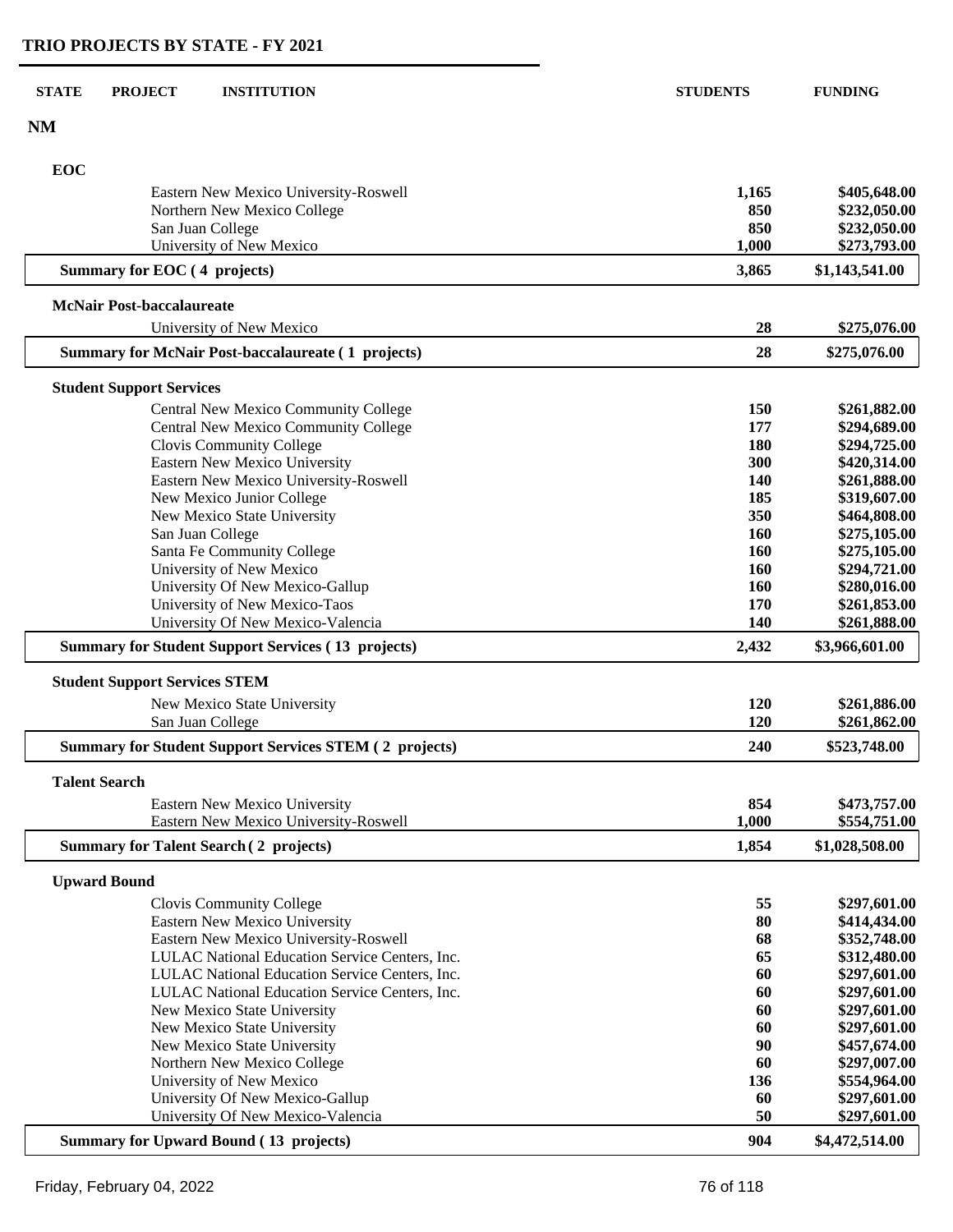| <b>STATE</b> | <b>PROJECT</b>                        | <b>INSTITUTION</b>                                        | <b>STUDENTS</b> | <b>FUNDING</b>  |
|--------------|---------------------------------------|-----------------------------------------------------------|-----------------|-----------------|
|              | <b>Upward Bound Math/Science</b>      |                                                           |                 |                 |
|              |                                       | New Mexico Tech University                                | 52              | \$297,586.00    |
|              |                                       | New Mexico Tech University                                | 60              | \$297,601.00    |
|              |                                       | University of New Mexico-Taos                             | 60              | \$296,843.00    |
|              |                                       | <b>Summary for Upward Bound Math/Science (3 projects)</b> | 172             | \$892,030.00    |
|              | <b>Veterans Upward Bound</b>          |                                                           |                 |                 |
|              |                                       | University of New Mexico-Taos                             | 125             | \$225,172.00    |
|              |                                       | <b>Summary for Veterans Upward Bound (1 projects)</b>     | 125             | \$225,172.00    |
|              |                                       |                                                           |                 |                 |
|              | Summary for state of NM (39 projects) |                                                           | 9,620           | \$12,527,190.00 |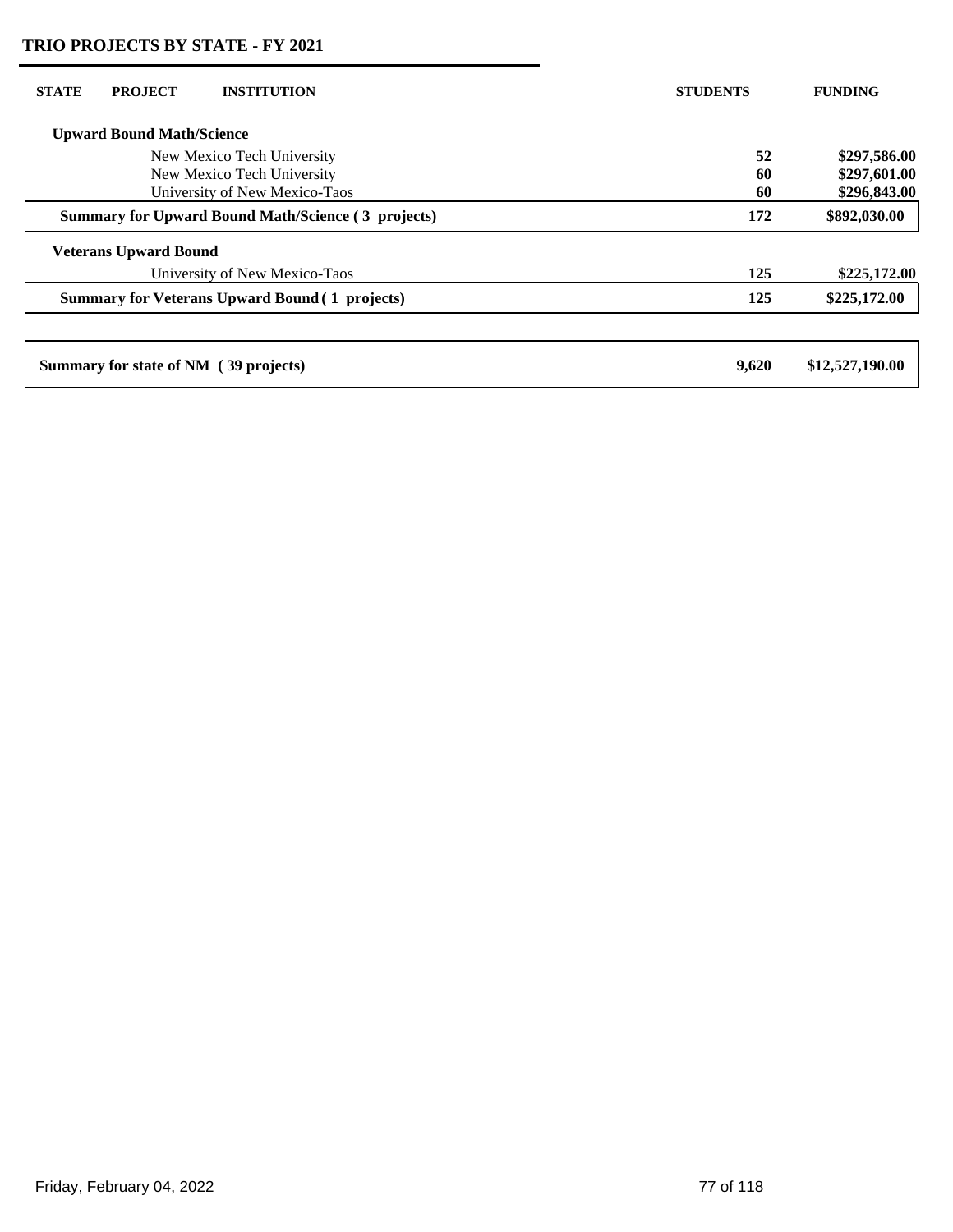| <b>STATE</b><br><b>PROJECT</b><br><b>INSTITUTION</b>                            | <b>STUDENTS</b> | <b>FUNDING</b>                 |
|---------------------------------------------------------------------------------|-----------------|--------------------------------|
| <b>NV</b>                                                                       |                 |                                |
| EOC                                                                             |                 |                                |
| University of Nevada-Las Vegas<br>University of Nevada-Las Vegas                | 1,000<br>1,000  | \$272,749.00<br>\$272,749.00   |
| Summary for EOC (2 projects)                                                    | 2,000           | \$545,498.00                   |
| <b>McNair Post-baccalaureate</b>                                                |                 |                                |
| University of Nevada-Las Vegas                                                  | 30              | \$275,507.00                   |
| University of Nevada-Reno                                                       | 27              | \$274,983.00                   |
| <b>Summary for McNair Post-baccalaureate (2 projects)</b>                       | 57              | \$550,490.00                   |
| <b>Student Support Services</b>                                                 |                 |                                |
| College of Southern Nevada                                                      | 200             | \$294,725.00                   |
| Nevada State College                                                            | 150             | \$261,888.00                   |
| Truckee Meadows Community College                                               | 140             | \$261,888.00                   |
| University of Nevada-Las Vegas<br>University of Nevada-Reno                     | 265<br>182      | \$394,772.00<br>\$410,053.00   |
| <b>Summary for Student Support Services (5 projects)</b>                        | 937             | \$1,623,326.00                 |
| <b>Student Support Services STEM</b>                                            |                 |                                |
| University of Nevada-Las Vegas                                                  | 240             | \$484,462.00                   |
| University of Nevada-Reno                                                       | 120             | \$261,888.00                   |
| <b>Summary for Student Support Services STEM (2 projects)</b>                   | 360             | \$746,350.00                   |
| <b>Talent Search</b>                                                            |                 |                                |
| University of Nevada-Las Vegas                                                  | 500             | \$277,373.00                   |
| University of Nevada-Las Vegas                                                  | 500             | \$277,373.00                   |
| University of Nevada-Las Vegas                                                  | 500             | \$277,373.00                   |
| University of Nevada-Las Vegas                                                  | 696             | \$386,102.00                   |
| University of Nevada-Las Vegas                                                  | 502             | \$277,928.00                   |
| University of Nevada-Las Vegas<br><b>Summary for Talent Search (6 projects)</b> | 562<br>3,260    | \$311,211.00<br>\$1,807,360.00 |
|                                                                                 |                 |                                |
| <b>Upward Bound</b>                                                             |                 |                                |
| Nevada State College<br>Nevada State College                                    | 63<br>63        | \$312,480.00                   |
| University of Nevada-Las Vegas                                                  | 50              | \$312,480.00<br>\$247,598.00   |
| University of Nevada-Las Vegas                                                  | 50              | \$247,598.00                   |
| University of Nevada-Las Vegas                                                  | 91              | \$422,072.00                   |
| University of Nevada-Las Vegas                                                  | 60              | \$247,598.00                   |
| University of Nevada-Las Vegas                                                  | 60              | \$247,598.00                   |
| University of Nevada-Reno                                                       | 50              | \$297,601.00                   |
| University of Nevada-Reno                                                       | 86              | \$458,145.00                   |
| University of Nevada-Reno<br><b>Summary for Upward Bound (10 projects)</b>      | 50<br>623       | \$297,601.00<br>\$3,090,771.00 |
|                                                                                 |                 |                                |
| <b>Upward Bound Math/Science</b>                                                |                 |                                |
| University of Nevada-Las Vegas                                                  | 64<br>60        | \$262,597.00                   |
| University of Nevada-Las Vegas<br>University of Nevada-Las Vegas                | 55              | \$257,597.00<br>\$259,597.00   |
| University of Nevada-Reno                                                       | 60              | \$297,601.00                   |
| <b>Summary for Upward Bound Math/Science (4 projects)</b>                       | 239             | \$1,077,392.00                 |
|                                                                                 |                 |                                |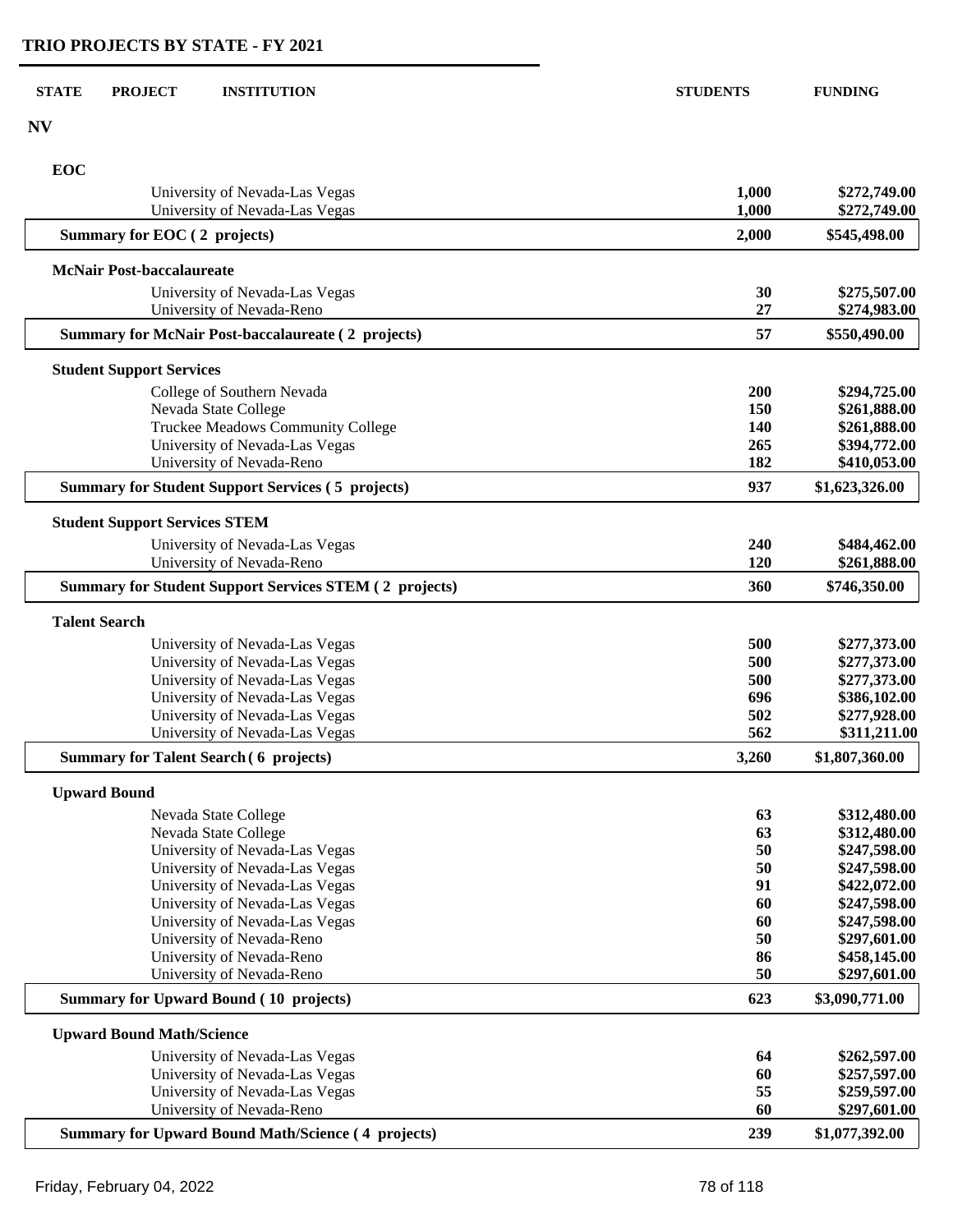| <b>STATE</b> | <b>PROJECT</b>                        | <b>INSTITUTION</b>                                    | <b>STUDENTS</b> | <b>FUNDING</b> |
|--------------|---------------------------------------|-------------------------------------------------------|-----------------|----------------|
|              | <b>Veterans Upward Bound</b>          |                                                       |                 |                |
|              |                                       | Truckee Meadows Community College                     | 164             | \$438,386.00   |
|              |                                       | <b>Summary for Veterans Upward Bound (1 projects)</b> | 164             | \$438,386.00   |
|              |                                       |                                                       |                 |                |
|              | Summary for state of NV (32 projects) |                                                       | 7,640           | \$9,879,573.00 |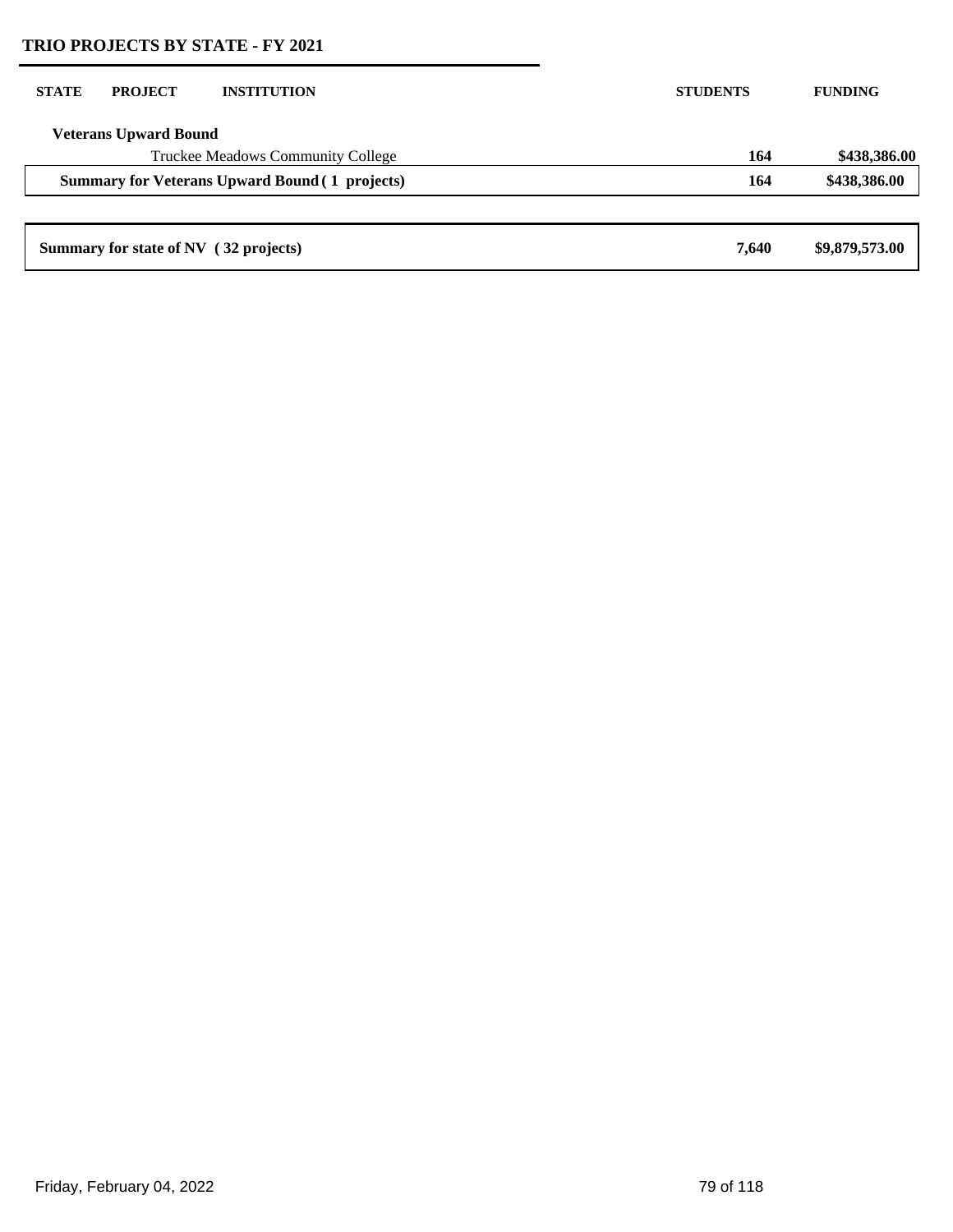| <b>STATE</b> | <b>PROJECT</b>                   | <b>INSTITUTION</b>                                         | <b>STUDENTS</b> | <b>FUNDING</b> |
|--------------|----------------------------------|------------------------------------------------------------|-----------------|----------------|
| <b>NY</b>    |                                  |                                                            |                 |                |
|              | <b>Disabled Student Services</b> |                                                            |                 |                |
|              |                                  | <b>CUNY-Queens College</b>                                 | 103             | \$261,888.00   |
|              | Marist College                   |                                                            | 120             | \$288,127.00   |
|              |                                  | SUNY-Fulton-Montgomery Community College                   | 103             | \$261,888.00   |
|              | SUNY-Ulster                      |                                                            | 103             | \$261,888.00   |
|              |                                  | <b>Summary for Disabled Student Services (4 projects)</b>  | 429             | \$1,073,791.00 |
| EOC          |                                  |                                                            |                 |                |
|              |                                  | <b>CUNY-Borough of Manhattan Community College</b>         | 1,000           | \$273,788.00   |
|              |                                  | Harlem Center for Education, Inc.                          | 1,000           | \$273,793.00   |
|              |                                  | <b>SUNY Genesee Community College</b>                      | 1,311           | \$430,441.00   |
|              | Summary for EOC (3 projects)     |                                                            | 3,311           | \$978,022.00   |
|              | <b>McNair Post-baccalaureate</b> |                                                            |                 |                |
|              |                                  | Clarkson University                                        | 31              | \$261,888.00   |
|              |                                  | <b>Cornell University</b>                                  | 25              | \$261,888.00   |
|              |                                  | <b>CUNY-Hunter College</b>                                 | 25              | \$261,888.00   |
|              |                                  | CUNY-John Jay College of Criminal Justice                  | 27              | \$282,828.00   |
|              | Mercy College                    |                                                            | 27              | \$261,888.00   |
|              |                                  | Rochester Institute of Technology                          | 26              | \$187,513.00   |
|              |                                  | St. John's University                                      | 26              | \$255,936.00   |
|              |                                  | St. Lawrence University                                    | 28              | \$269,978.00   |
|              | <b>SUNY Geneseo</b>              |                                                            | 25              | \$261,875.00   |
|              |                                  | SUNY-Binghamton                                            | 41              | \$297,226.00   |
|              |                                  | SUNY-Brockport                                             | 40              | \$355,618.00   |
|              |                                  | SUNY-University At Buffalo                                 | 33              | \$321,411.00   |
|              |                                  | Syracuse University                                        | 29              | \$226,821.00   |
|              |                                  | University of Rochester                                    | 46              | \$305,446.00   |
|              |                                  | <b>Summary for McNair Post-baccalaureate (14 projects)</b> | 429             | \$3,812,204.00 |
|              | <b>Student Support Services</b>  |                                                            |                 |                |
|              |                                  | Cazenovia College                                          | <b>160</b>      | \$350,568.00   |
|              |                                  | Clarkson University                                        | 160             | \$317,461.00   |
|              |                                  | College of Mount Saint Vincent                             | <b>160</b>      | \$331,573.00   |
|              |                                  | <b>CUNY-Kingsborough Community College</b>                 | 250             | \$276,309.00   |
|              |                                  | <b>CUNY-Lehman College</b>                                 | 140             | \$261,888.00   |
|              |                                  | <b>CUNY-Medgar Evers College</b>                           | 140             | \$261,888.00   |

| CUNY-Lehman College                              | 140        | \$261,888.00 |
|--------------------------------------------------|------------|--------------|
| <b>CUNY-Medgar Evers College</b>                 | 140        | \$261,888.00 |
| Iona College                                     | 140        | \$261,888.00 |
| Medaille College                                 | 208        | \$334,707.00 |
| Mercy College                                    | <b>250</b> | \$338,972.00 |
| Molloy College                                   | <b>160</b> | \$279,441.00 |
| Monroe Community College                         | 300        | \$307,463.00 |
| New York University                              | 250        | \$430,080.00 |
| Paul Smith's College                             | 165        | \$281,019.00 |
| St. John Fisher College                          | 140        | \$261,888.00 |
| St. John's University                            | 185        | \$261,888.00 |
| <b>Suffolk County Community College</b>          | 324        | \$335,110.00 |
| <b>SUNY Geneseo</b>                              | 140        | \$261,888.00 |
| <b>SUNY Schenectady County Community College</b> | 175        | \$335,111.00 |
| <b>SUNY-Adirondack Community College</b>         | <b>140</b> | \$261,888.00 |
| SUNY-Binghamton                                  | 400        | \$431,201.00 |
| <b>SUNY-Canton</b>                               | 216        | \$309,458.00 |
| SUNY-College of Old Westbury                     | <b>140</b> | \$261,888.00 |
| <b>SUNY-Dutchess Community College</b>           | 140        | \$261,888.00 |
|                                                  |            |              |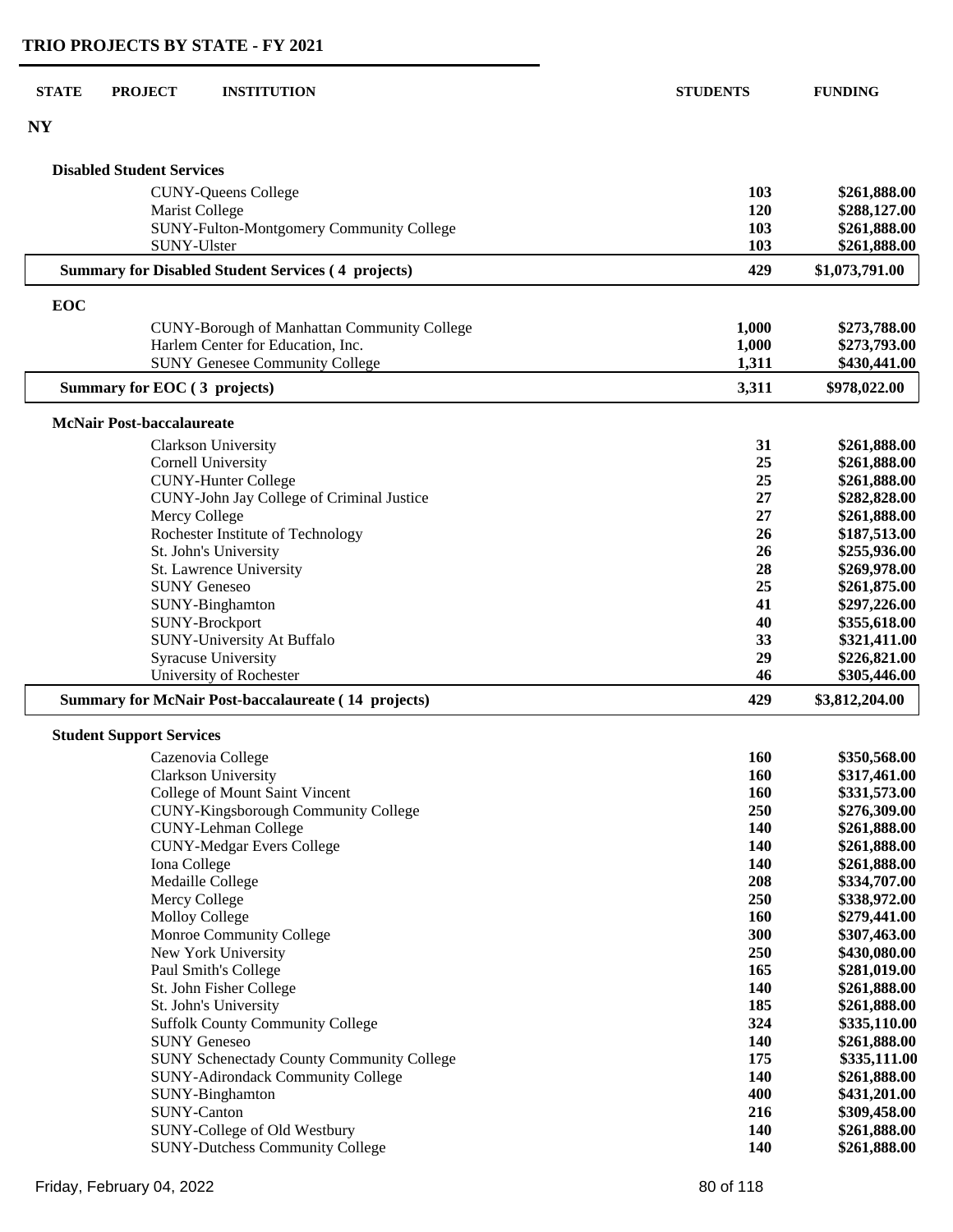| <b>STATE</b>         | <b>PROJECT</b><br><b>INSTITUTION</b>                                         | <b>STUDENTS</b> | <b>FUNDING</b>  |
|----------------------|------------------------------------------------------------------------------|-----------------|-----------------|
|                      | SUNY-Farmingdale State College                                               | 185             | \$261,888.00    |
|                      | SUNY-Fulton-Montgomery Community College                                     | 165             | \$275,105.00    |
|                      | <b>SUNY-Jefferson Community College</b>                                      | 160             | \$280,021.00    |
|                      | SUNY-Onondaga Community College                                              | 140             | \$261,888.00    |
|                      | <b>SUNY-Orange County Community College</b>                                  | 140             | \$261,888.00    |
|                      |                                                                              | 386             |                 |
|                      | SUNY-Plattsburgh                                                             |                 | \$612,373.00    |
|                      | SUNY-Potsdam                                                                 | 206             | \$332,515.00    |
|                      | <b>SUNY-Rockland Community College</b>                                       | 150             | \$261,888.00    |
|                      | SUNY-Ulster                                                                  | 227             | \$347,108.00    |
|                      | SUNY-University At Buffalo                                                   | 275             | \$314,591.00    |
|                      | <b>SUNY-Westchester Community College</b>                                    | 170             | \$294,725.00    |
|                      | <b>Syracuse University</b>                                                   | 250             | \$411,893.00    |
|                      | <b>Trocaire College</b>                                                      | <b>140</b>      | \$261,888.00    |
|                      | University of Rochester                                                      | 140             | \$261,888.00    |
|                      | <b>Utica College</b>                                                         | 140             | \$261,888.00    |
|                      | <b>Wells College</b>                                                         | <b>100</b>      | \$187,025.00    |
|                      | <b>Summary for Student Support Services (39 projects)</b>                    | 7,457           | \$11,904,037.00 |
|                      | <b>Student Support Services STEM</b>                                         |                 |                 |
|                      | SUNY-Binghamton                                                              | 120             | \$261,888.00    |
|                      | <b>Summary for Student Support Services STEM (1 projects)</b>                | 120             | \$261,888.00    |
|                      | <b>Student Support Services Teacher Preparation</b>                          |                 |                 |
|                      | <b>CUNY-Lehman College</b>                                                   | 140             | \$251,691.00    |
|                      |                                                                              |                 |                 |
|                      | <b>Summary for Student Support Services Teacher Preparation (1 projects)</b> | 140             | \$251,691.00    |
| <b>Talent Search</b> |                                                                              |                 |                 |
|                      | Canisius College                                                             | 635             | \$352,266.00    |
|                      | College Bridge Cafe Inc.                                                     | 500             | \$277,170.00    |
|                      | Columbia University                                                          | 737             | \$408,961.00    |
|                      | <b>CUNY-Bronx Community College</b>                                          | 500             | \$277,375.00    |
|                      | <b>CUNY-Brooklyn College</b>                                                 | 729             | \$404,413.00    |
|                      | <b>CUNY-City College of New York</b>                                         | 500             | \$277,375.00    |
|                      | <b>Cypress Hills Local Development Corporation</b>                           | 500             | \$277,375.00    |
|                      | Fordham University                                                           | 790             | \$436,589.00    |
|                      | Harlem Center for Education, Inc.                                            | 583             | \$323,420.00    |
|                      | Harlem Center for Education, Inc.                                            | 500             | \$277,375.00    |
|                      | SUNY-Binghamton                                                              | 664             | \$368,354.00    |
|                      |                                                                              |                 |                 |
|                      | SUNY-Brockport                                                               | 650             | \$355,040.00    |
|                      | Union Settlement Association, Inc.                                           | 500             | \$277,375.00    |
|                      | University of Rochester                                                      | 500             | \$277,063.00    |
|                      | University Settlement Society of New York                                    | 1,165           | \$646,284.00    |
|                      | <b>Summary for Talent Search (15 projects)</b>                               | 9,453           | \$5,236,435.00  |
|                      | <b>Upward Bound</b>                                                          |                 |                 |
|                      | Columbia University                                                          | <b>190</b>      | \$1,015,364.00  |
|                      | Cornell University                                                           | 63              | \$312,310.00    |
|                      | Cornell University                                                           | 60              | \$249,901.00    |
|                      | <b>CUNY-Borough of Manhattan Community College</b>                           | 66              | \$285,822.00    |
|                      | <b>CUNY-Bronx Community College</b>                                          | 107             | \$570,265.00    |
|                      | <b>CUNY-City College of New York</b>                                         | 80              | \$378,856.00    |
|                      | CUNY-John Jay College of Criminal Justice                                    | 96              | \$411,372.00    |
|                      | D'Youville College                                                           | 57              | \$297,571.00    |
|                      | Le Moyne College                                                             | 84              | \$392,447.00    |
|                      |                                                                              |                 |                 |
|                      | Marist College                                                               | 147             | \$759,931.00    |
|                      | Medaille College                                                             | 60              | \$297,601.00    |
|                      | Mohawk Valley Community College                                              | 59              | \$297,601.00    |
|                      | Friday, February 04, 2022                                                    | 81 of 118       |                 |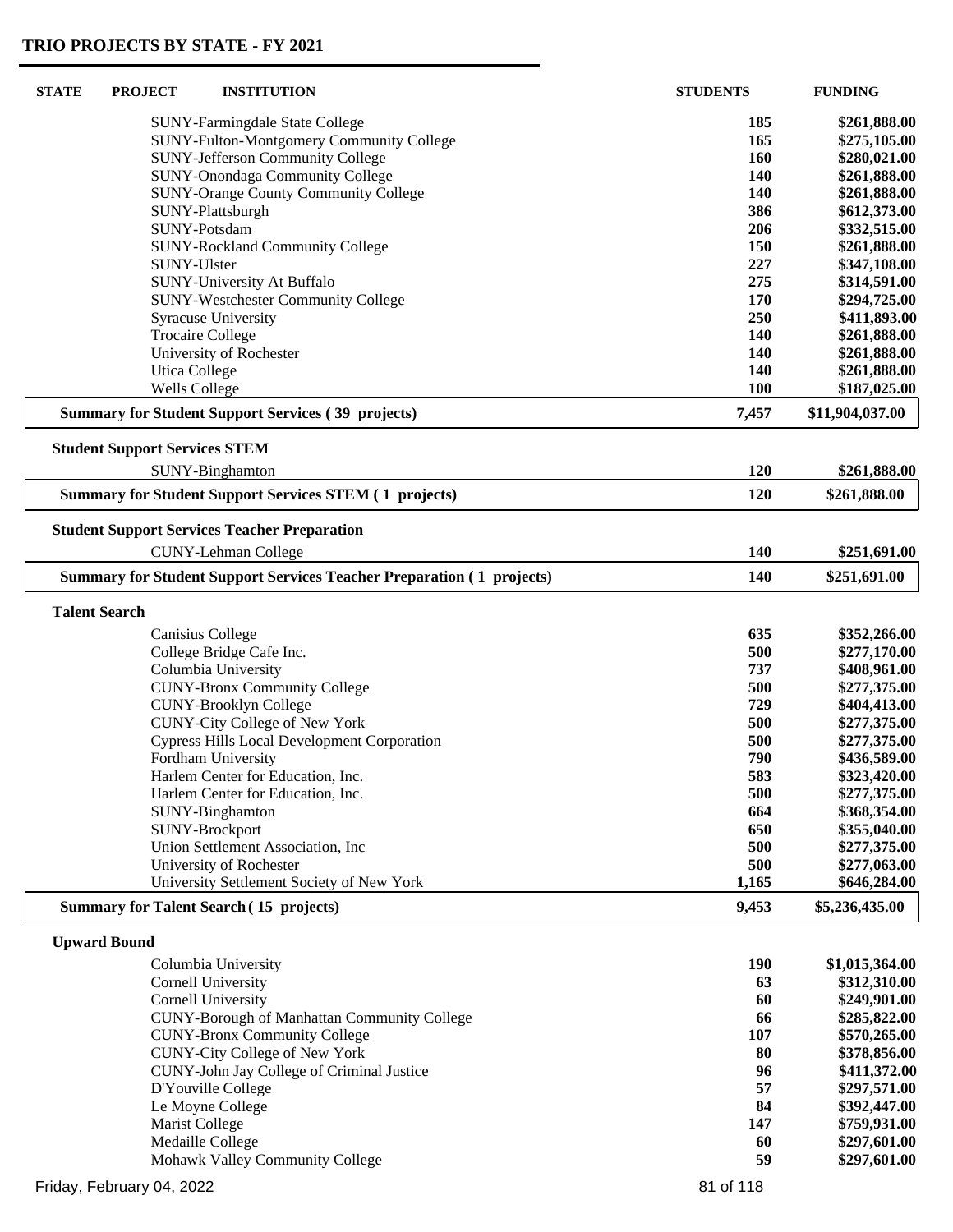| <b>STATE</b><br><b>PROJECT</b>         | <b>INSTITUTION</b>                                        | <b>STUDENTS</b> | <b>FUNDING</b>  |
|----------------------------------------|-----------------------------------------------------------|-----------------|-----------------|
|                                        | Monroe Community College                                  | 60              | \$321,410.00    |
|                                        | Pace University                                           | 85              | \$424,198.00    |
|                                        | Rochester Institute of Technology                         | 60              | \$237,604.00    |
|                                        | St. John's University                                     | 60              | \$297,601.00    |
|                                        | <b>SUNY Genesee Community College</b>                     | 50              | \$297,601.00    |
|                                        | <b>SUNY Genesee Community College</b>                     | 60              | \$297,601.00    |
|                                        | <b>SUNY-Adirondack Community College</b>                  | 63              | \$269,126.00    |
|                                        | <b>SUNY-Adirondack Community College</b>                  | 60              | \$297,601.00    |
|                                        | SUNY-Binghamton                                           | 63              | \$311,886.00    |
|                                        | SUNY-Binghamton                                           | 99              | \$525,552.00    |
|                                        | SUNY-Brockport                                            | 67              | \$342,694.00    |
|                                        | <b>SUNY-Buffalo State College</b>                         | 93              | \$402,379.00    |
|                                        | SUNY-Fredonia                                             | 93              | \$425,591.00    |
|                                        | SUNY-Plattsburgh                                          | 146             | \$729,955.00    |
|                                        | SUNY-Plattsburgh                                          | 63              | \$312,480.00    |
|                                        | SUNY-University At Buffalo                                | 110             | \$589,108.00    |
|                                        | University of Rochester                                   | 63              | \$312,478.00    |
|                                        | Vaughn College of Aeronautics & Technology                | 52              | \$241,141.00    |
|                                        | <b>Summary for Upward Bound (30 projects)</b>             | 2,416           | \$11,905,047.00 |
| <b>Upward Bound Math/Science</b>       |                                                           |                 |                 |
|                                        | <b>CUNY-Bronx Community College</b>                       | 60              | \$297,601.00    |
|                                        | Medaille College                                          | 60              | \$297,601.00    |
|                                        | Monroe Community College                                  | 60              | \$297,601.00    |
|                                        | SUNY-Binghamton                                           | 60              | \$297,601.00    |
|                                        | University of Rochester                                   | 63              | \$312,478.00    |
|                                        | <b>Summary for Upward Bound Math/Science (5 projects)</b> | 303             | \$1,502,882.00  |
| <b>Veterans Upward Bound</b>           |                                                           |                 |                 |
|                                        | Rochester Institute of Technology                         | 125             | \$297,601.00    |
|                                        | <b>Summary for Veterans Upward Bound (1 projects)</b>     | 125             | \$297,601.00    |
|                                        |                                                           |                 |                 |
| Summary for state of NY (113 projects) |                                                           | 24,183          | \$37,223,598.00 |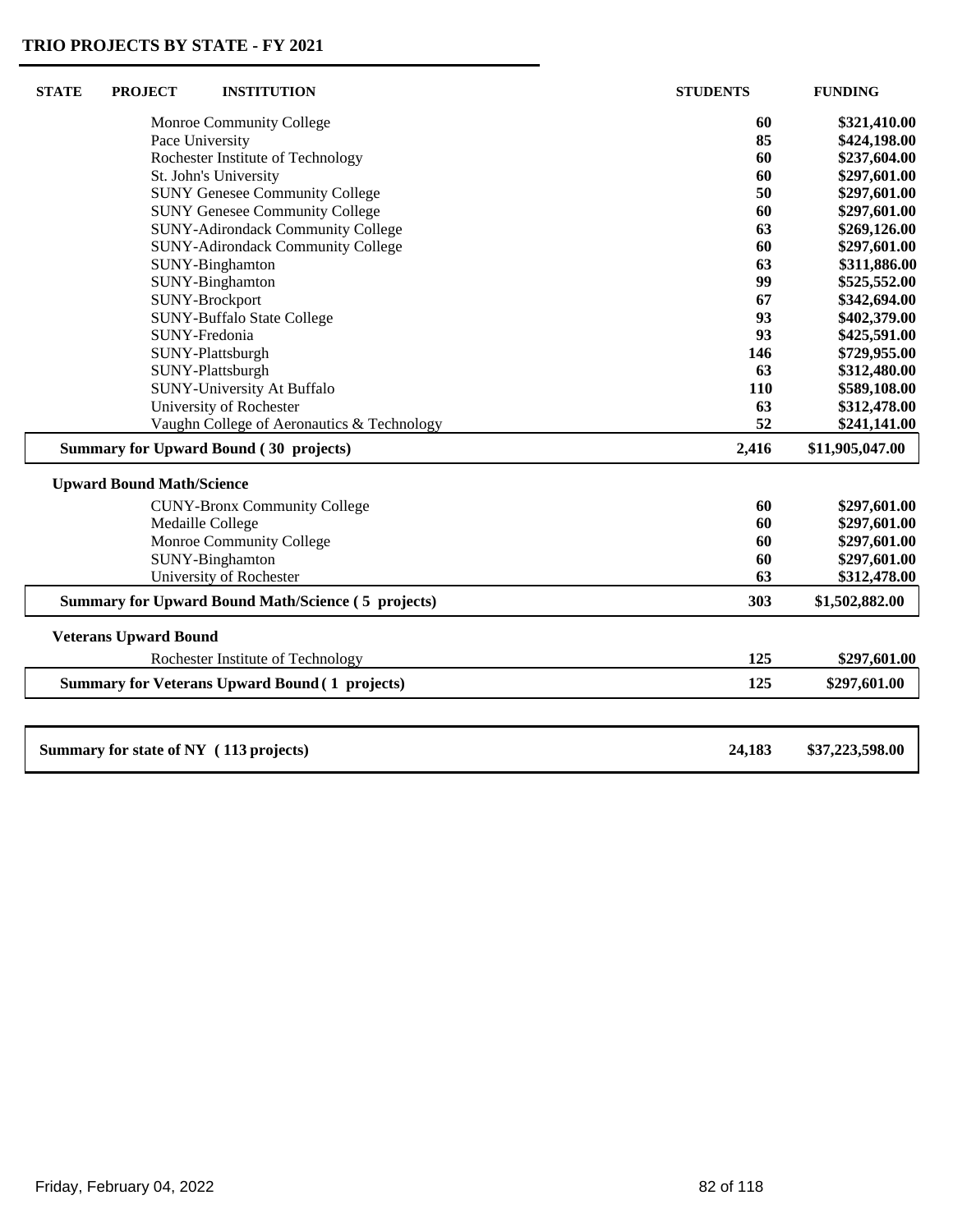| <b>STATE</b><br><b>PROJECT</b><br><b>INSTITUTION</b>      | <b>STUDENTS</b>   | <b>FUNDING</b>               |
|-----------------------------------------------------------|-------------------|------------------------------|
| <b>OH</b>                                                 |                   |                              |
| EOC                                                       |                   |                              |
| College NOW Greater Cleveland                             | 850               | \$232,050.00                 |
| College NOW Greater Cleveland                             | 850               | \$232,050.00                 |
| Cuyahoga Community College                                | 1,200             | \$394,205.00                 |
| Eastern Gateway Community College                         | 1,100             | \$272,634.00                 |
| Educational Partners, Inc.                                | 2,750             | \$750,750.00                 |
| Kent State University                                     | 850               | \$232,050.00                 |
| Owens State Community College                             | 850               | \$232,050.00                 |
| Shawnee State University                                  | 1,650             | \$446,708.00                 |
| Summary for EOC (8 projects)                              | 10,100            | \$2,792,497.00               |
| <b>McNair Post-baccalaureate</b>                          |                   |                              |
| <b>Bowling Green State University</b>                     | 30                | \$158,257.00                 |
| <b>Cleveland State University</b>                         | 31                | \$256,627.00                 |
| Kent State University                                     | 27                | \$272,364.00                 |
| University of Cincinnati                                  | 26                | \$175,964.00                 |
| <b>Summary for McNair Post-baccalaureate (4 projects)</b> | 114               | \$863,212.00                 |
| <b>Student Support Services</b>                           |                   |                              |
| <b>Bowling Green State University</b>                     | 350               | \$675,601.00                 |
| <b>Central State University</b>                           | 250               | \$443,483.00                 |
| Cincinnati State Technical and Community College          | 180               | \$325,301.00                 |
| <b>Clark State Community College</b>                      | 180               | \$291,756.00                 |
| <b>Cleveland State University</b>                         | 515               | \$619,040.00                 |
| <b>Columbus State Community College</b>                   | 165               | \$294,725.00                 |
| Cuyahoga Community College                                | 140               | \$261,888.00                 |
| Cuyahoga Community College                                | 140               | \$261,888.00                 |
| Cuyahoga Community College                                | 200               | \$348,000.00                 |
| <b>Eastern Gateway Community College</b>                  | 165               | \$274,586.00                 |
| <b>Hocking College</b>                                    | 225               | \$335,111.00                 |
| Kent State University                                     | 300               | \$527,601.00                 |
| Lourdes University                                        | <b>160</b>        | \$323,080.00                 |
| Miami University<br>North Central State College           | 140<br><b>140</b> | \$261,888.00<br>\$261,888.00 |
| Northwest State Community College                         | <b>140</b>        | \$261,888.00                 |
| Notre Dame College of Ohio                                | 140               | \$261,888.00                 |
| Ohio State University                                     | 210               | \$358,109.00                 |
| <b>Owens State Community College</b>                      | 140               | \$254,261.00                 |
| Sinclair Community College                                | 165               | \$335,111.00                 |
| <b>Stark State College</b>                                | 165               | \$275,105.00                 |
| University of Cincinnati                                  | 140               | \$261,888.00                 |
| University of Toledo                                      | 160               | \$275,105.00                 |
| Xavier University                                         | 160               | \$267,080.00                 |
| Zane State College                                        | 144               | \$261,888.00                 |
| <b>Summary for Student Support Services (25 projects)</b> | 4,814             | \$8,318,159.00               |
| <b>Talent Search</b>                                      |                   |                              |
| <b>Bowling Green State University</b>                     | 741               | \$411,070.00                 |
| $W_{\text{cutoff}}$ December $W_{\text{cutoff}}$          | $E\Omega$         | <u>ልጎማማ ጎማድ ስስ</u>           |

| Bowling Green State University          | 741.  | \$411,070.00 |
|-----------------------------------------|-------|--------------|
| Case Western Reserve University         | 500   | \$277,375.00 |
| College NOW Greater Cleveland           | 500   | \$277,375.00 |
| College NOW Greater Cleveland           | 500   | \$277,375.00 |
| College NOW Greater Cleveland           | 500   | \$277,375,00 |
| <b>Columbus State Community College</b> | 501   | \$277,375.00 |
| Cuyahoga Community College              | 1.300 | \$712,454.00 |
|                                         |       |              |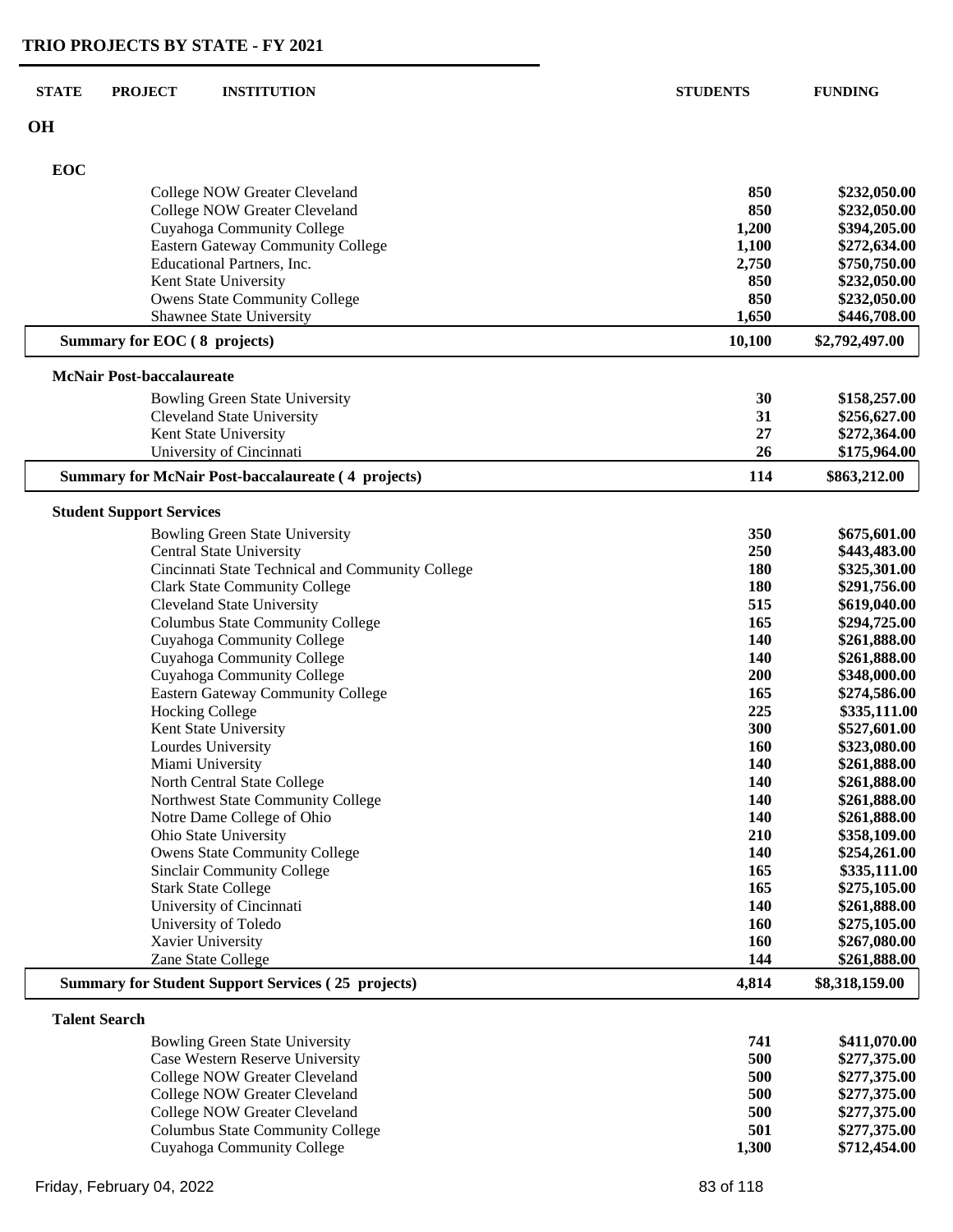| <b>STATE</b><br><b>PROJECT</b><br><b>INSTITUTION</b>       | <b>STUDENTS</b> | <b>FUNDING</b>               |
|------------------------------------------------------------|-----------------|------------------------------|
| <b>Marion Technical College</b>                            | 500             | \$277,375.00                 |
| <b>Sinclair Community College</b>                          | 500             | \$277,375.00                 |
| <b>Sinclair Community College</b>                          | 500             | \$277,375.00                 |
| Sinclair Community College                                 | 500             | \$277,375.00<br>\$539,218.00 |
| University of Akron                                        | 972             |                              |
| University of Cincinnati                                   | 600             | \$333,000.00                 |
| <b>Washington State Community College</b>                  | 740             | \$410,700.00                 |
| <b>Summary for Talent Search (14 projects)</b>             | 8,854           | \$4,902,817.00               |
| <b>Upward Bound</b>                                        |                 |                              |
| <b>Baldwin Wallace University</b>                          | 105             | \$513,860.00                 |
| <b>Bowling Green State University</b>                      | 80              | \$254,824.00                 |
| Case Western Reserve University                            | 113             | \$20,001.00                  |
| Central State University                                   | 63              | \$312,480.00                 |
| Cincinnati State Technical and Community College           | 63              | \$312,480.00                 |
| College NOW Greater Cleveland                              | 60              | \$297,601.00                 |
| College NOW Greater Cleveland                              | 60              | \$297,601.00                 |
| <b>Columbus State Community College</b>                    | 70              | \$332,999.00                 |
| Cuyahoga Community College                                 | 87              | \$466,042.00                 |
| <b>Eastern Gateway Community College</b>                   | 64              | \$301,212.00                 |
| Kent State University                                      | 63              | \$312,480.00                 |
| Kent State University                                      | 118             | \$589,415.00                 |
| Lourdes University                                         | 50              | \$297,601.00                 |
| Miami University                                           | 60              | \$297,018.00                 |
| Ohio State University                                      | 60<br>66        | \$212,669.00                 |
| Ohio State University<br><b>Sinclair Community College</b> | 84              | \$179,586.00<br>\$393,948.00 |
| <b>Sinclair Community College</b>                          | 65              | \$303,324.00                 |
| University of Akron                                        | 110             | \$572,772.00                 |
| University of Cincinnati                                   | 128             | \$389,064.00                 |
| University of Cincinnati                                   | 72              | \$359,829.00                 |
| University of Dayton                                       | 63              | \$224,314.00                 |
| University of Toledo                                       | 100             | \$482,741.00                 |
| <b>Washington State Community College</b>                  | 65              | \$312,480.00                 |
| Wittenberg University                                      | 109             | \$406,020.00                 |
| Youngstown State University                                | 50              | \$297,598.00                 |
| <b>Summary for Upward Bound (26 projects)</b>              | 2,028           | \$8,739,959.00               |
| <b>Upward Bound Math/Science</b>                           |                 |                              |
| Cuyahoga Community College                                 | 56              | \$297,601.00                 |
| Kent State University                                      | 63              | \$312,480.00                 |
| Nationwide Children's Hospital                             | 60              | \$230,238.00                 |
| Shawnee State University                                   | 65              | \$266,675.00                 |
| <b>Stark State College</b>                                 | 68              | \$312,088.00                 |
| University of Akron                                        | 69              | \$353,590.00                 |
| University of Toledo                                       | 60              | \$297,601.00                 |
| <b>Summary for Upward Bound Math/Science (7 projects)</b>  | 441             | \$2,070,273.00               |
|                                                            |                 |                              |
| Summary for state of OH (84 projects)                      | 26,351          | \$27,686,917.00              |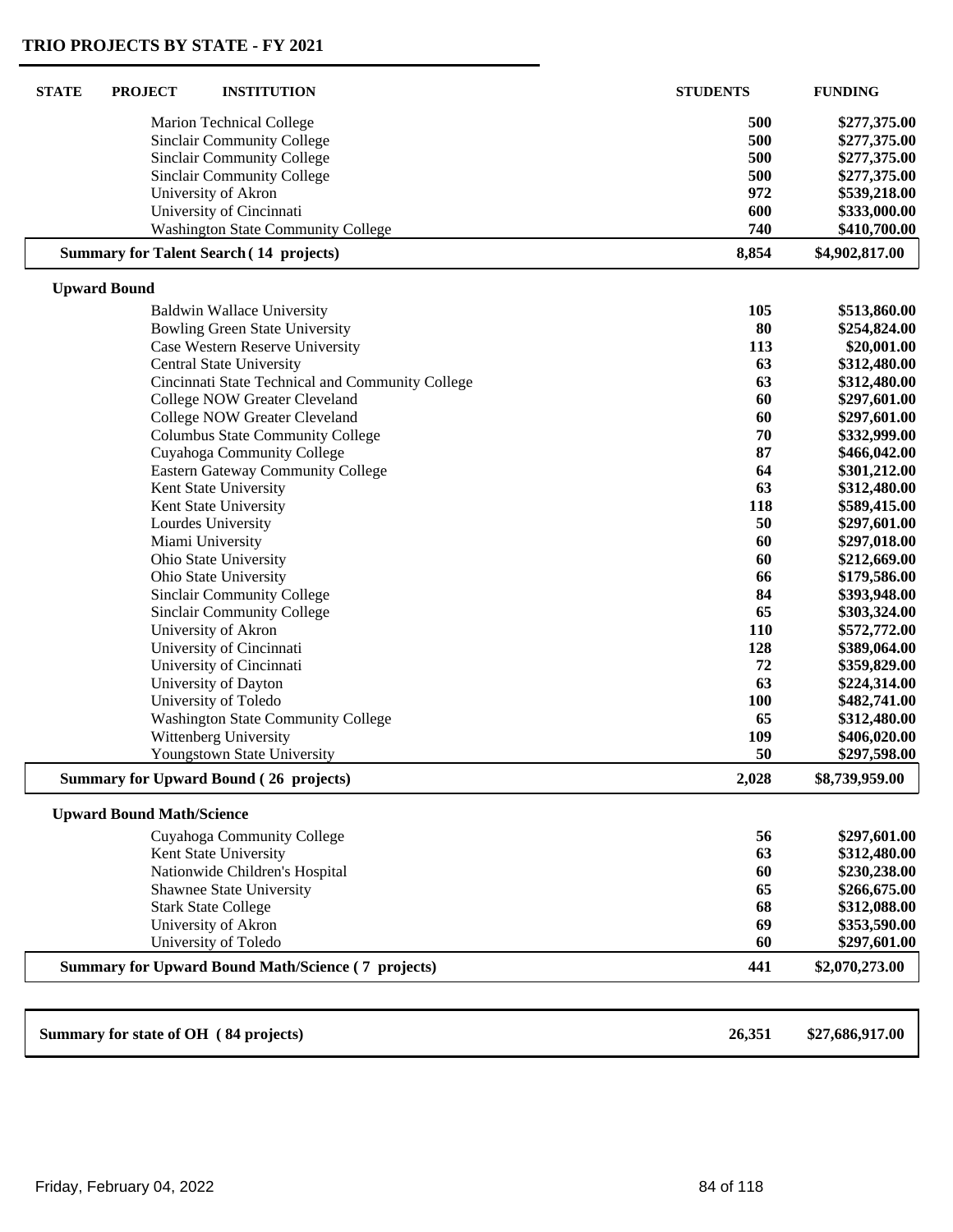**OK**

### **Disabled Student Services**

| University of Central Oklahoma                                                    | 100        | \$261,888.00   |
|-----------------------------------------------------------------------------------|------------|----------------|
| <b>Summary for Disabled Student Services (1 projects)</b>                         | <b>100</b> | \$261,888.00   |
| EOC                                                                               |            |                |
| Carl Albert State College                                                         | 1,675      | \$590,346.00   |
| <b>East Central University</b>                                                    | 1,456      | \$500,864.00   |
| Northeastern State University                                                     | 850        | \$232,050.00   |
| <b>Rogers State University</b>                                                    | 2,344      | \$639,912.00   |
| Southeastern Oklahoma State University                                            | 1,620      | \$578,697.00   |
| <b>Tulsa Community College</b>                                                    | 1,000      | \$273,793.00   |
| University of Central Oklahoma                                                    | 1,000      | \$263,529.00   |
| Summary for EOC (7 projects)                                                      | 9,945      | \$3,079,191.00 |
| <b>McNair Post-baccalaureate</b>                                                  |            |                |
| East Central University                                                           | 28         | \$293,316.00   |
| Oklahoma State University-Stillwater                                              | 25         | \$202,888.00   |
| Southern Nazarene University                                                      | 28         | \$261,637.00   |
| University of Central Oklahoma                                                    | 25         | \$250,879.00   |
| University of Oklahoma                                                            | 27         | \$209,603.00   |
| <b>Summary for McNair Post-baccalaureate (5 projects)</b>                         | 133        | \$1,218,323.00 |
| <b>Student Support Services English as a Second Language</b>                      |            |                |
|                                                                                   |            |                |
| University of Central Oklahoma                                                    | 140        | \$261,888.00   |
| Summary for Student Support Services English as a Second Language (1<br>projects) | 140        | \$261,888.00   |
| <b>Student Support Services</b>                                                   |            |                |
| <b>Cameron University</b>                                                         | 235        | \$460,680.00   |
| Carl Albert State College                                                         | 285        | \$503,875.00   |
| <b>Connors State College</b>                                                      | 180        | \$294,722.00   |
| East Central University                                                           | 140        | \$261,888.00   |
| Eastern Oklahoma State College                                                    | 250        | \$335,111.00   |
| <b>Langston University</b>                                                        | 140        | \$261,888.00   |
| Murray State College                                                              | 250        | \$422,663.00   |
| Northeastern Oklahoma A&M College                                                 | 160        | \$300,977.00   |
| Northeastern State University                                                     | 175        | \$343,649.00   |
| Northwestern Oklahoma State University                                            | 144        | \$261,888.00   |
| Oklahoma City Community College                                                   | 160        | \$273,307.00   |
| Oklahoma State University-Oklahoma City                                           | 200        | \$346,401.00   |
| Oklahoma State University-Stillwater                                              | 140        | \$261,888.00   |
| <b>Redlands Community College</b>                                                 | 200        | \$301,205.00   |
| <b>Rogers State University</b>                                                    | 140        | \$261,888.00   |
| Rose State College                                                                | 144        | \$261,888.00   |
| Seminole State College                                                            | 160        | \$294,725.00   |
| Southeastern Oklahoma State University                                            | 300        | \$410,844.00   |
| Southern Nazarene University                                                      | 165        | \$274,211.00   |
| <b>Tulsa Community College</b>                                                    | 165        | \$261,888.00   |
| University of Central Oklahoma                                                    | 140        | \$233,434.00   |
| Western Oklahoma State College                                                    | <b>180</b> | \$288,315.00   |
| <b>Summary for Student Support Services (22 projects)</b>                         | 4,053      | \$6,917,335.00 |

## **Student Support Services STEM**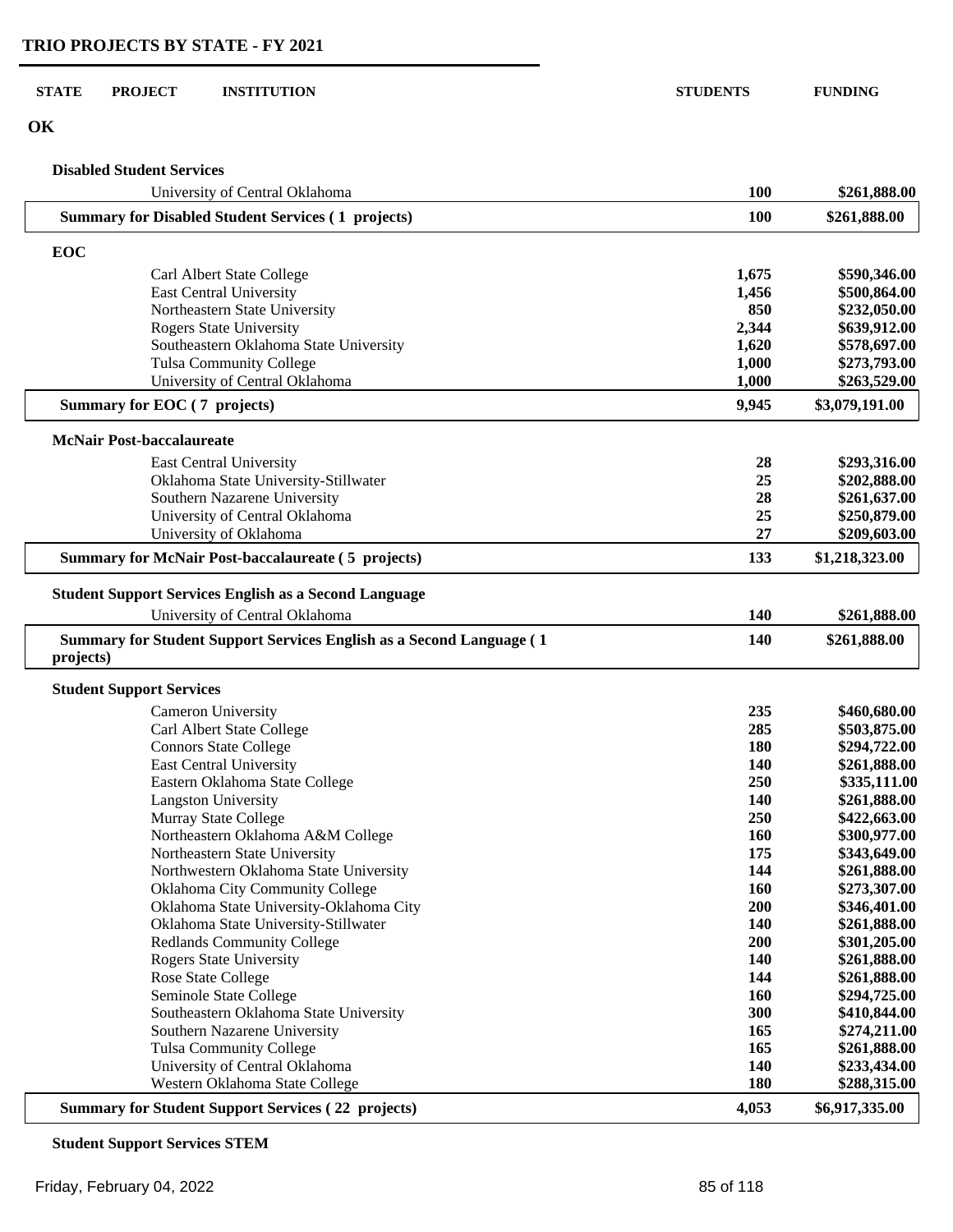| 120<br>Seminole State College<br>\$261,888.00<br>University of Central Oklahoma<br>120<br>\$261,888.00<br><b>Summary for Student Support Services STEM (2 projects)</b><br>240<br>\$523,776.00<br><b>Student Support Services Teacher Preparation</b><br>Southeastern Oklahoma State University<br>140<br>\$261,888.00<br>University of Central Oklahoma<br>140<br>\$261,888.00<br><b>Summary for Student Support Services Teacher Preparation (2 projects)</b><br>280<br>\$523,776.00<br><b>Student Support Services Veterans</b><br>120<br>\$261,888.00<br>East Central University<br>University of Central Oklahoma<br>120<br>\$261,888.00<br><b>Summary for Student Support Services Veterans (2 projects)</b><br>240<br>\$523,776.00<br><b>Talent Search</b><br>737<br>American Indian Resource Center<br>775<br>Cameron University<br>Carl Albert State College<br>687<br>Carl Albert State College<br>508<br>\$277,931.00<br>Northeastern State University<br>500<br>\$277,375.00<br>Northeastern State University<br>500<br>\$277,375.00<br>513<br>Oklahoma State University-Oklahoma City<br>\$284,588.00<br>Oklahoma State University-Stillwater<br>500<br>\$277,375.00<br>Quality Educational Services for Today and Tomorrow, Inc.<br>500<br>\$277,375.00<br><b>Rogers State University</b><br>500<br>\$277,375.00<br>\$277,375.00<br>Rose State College<br>500<br>Seminole State College<br>700<br>\$388,326.00<br>Seminole State College<br>500<br>\$277,375.00<br>Southeastern Oklahoma State University<br>\$477,641.00<br>861<br>University of Central Oklahoma<br>500<br>\$277,374.00<br>8,781<br>\$4,855,113.00<br><b>Summary for Talent Search (15 projects)</b><br><b>Upward Bound</b><br><b>Cameron University</b><br>66<br>\$352,757.00<br>Carl Albert State College<br>105<br>\$524,968.00<br>124<br>East Central University<br>\$604,205.00<br>East Central University<br>60<br>\$297,300.00<br>68<br>Northeastern Oklahoma A&M College<br>\$348,982.00<br>60<br>Northeastern State University<br>\$297,600.00<br>62<br>Northern Oklahoma College<br>\$297,601.00<br>61<br>Northwestern Oklahoma State University<br>\$297,601.00<br>75<br>Oklahoma City Community College<br>\$369,764.00<br>63<br>Oklahoma Panhandle State University<br>\$311,660.00<br>78<br>Oklahoma State University-Oklahoma City<br>\$404,000.00<br>60<br>Oklahoma State University-Stillwater<br>\$318,328.00<br>Quality Educational Services for Today and Tomorrow, Inc.<br>63<br>\$312,480.00<br>63<br>Quality Educational Services for Today and Tomorrow, Inc.<br>\$312,480.00<br>64<br><b>Redlands Community College</b><br>\$340,947.00<br>Seminole State College<br>77<br>\$398,634.00<br>52<br>Seminole State College<br>\$297,601.00<br>Southeastern Oklahoma State University<br><b>110</b><br>\$567,061.00<br>60<br>Southeastern Oklahoma State University<br>\$297,601.00<br>85<br>Southwestern Oklahoma State University<br>\$450,677.00<br>75<br>University of Central Oklahoma<br>\$364,346.00<br>63<br>University of Oklahoma<br>\$297,575.00<br>Western Oklahoma State College<br>74<br>\$366,431.00 | <b>STATE</b><br><b>PROJECT</b><br><b>INSTITUTION</b> | <b>STUDENTS</b> | <b>FUNDING</b> |
|--------------------------------------------------------------------------------------------------------------------------------------------------------------------------------------------------------------------------------------------------------------------------------------------------------------------------------------------------------------------------------------------------------------------------------------------------------------------------------------------------------------------------------------------------------------------------------------------------------------------------------------------------------------------------------------------------------------------------------------------------------------------------------------------------------------------------------------------------------------------------------------------------------------------------------------------------------------------------------------------------------------------------------------------------------------------------------------------------------------------------------------------------------------------------------------------------------------------------------------------------------------------------------------------------------------------------------------------------------------------------------------------------------------------------------------------------------------------------------------------------------------------------------------------------------------------------------------------------------------------------------------------------------------------------------------------------------------------------------------------------------------------------------------------------------------------------------------------------------------------------------------------------------------------------------------------------------------------------------------------------------------------------------------------------------------------------------------------------------------------------------------------------------------------------------------------------------------------------------------------------------------------------------------------------------------------------------------------------------------------------------------------------------------------------------------------------------------------------------------------------------------------------------------------------------------------------------------------------------------------------------------------------------------------------------------------------------------------------------------------------------------------------------------------------------------------------------------------------------------------------------------------------------------------------------------------------------------------------------------------------------------------------------------------------------------------------------------------------------------------------|------------------------------------------------------|-----------------|----------------|
|                                                                                                                                                                                                                                                                                                                                                                                                                                                                                                                                                                                                                                                                                                                                                                                                                                                                                                                                                                                                                                                                                                                                                                                                                                                                                                                                                                                                                                                                                                                                                                                                                                                                                                                                                                                                                                                                                                                                                                                                                                                                                                                                                                                                                                                                                                                                                                                                                                                                                                                                                                                                                                                                                                                                                                                                                                                                                                                                                                                                                                                                                                                          |                                                      |                 |                |
|                                                                                                                                                                                                                                                                                                                                                                                                                                                                                                                                                                                                                                                                                                                                                                                                                                                                                                                                                                                                                                                                                                                                                                                                                                                                                                                                                                                                                                                                                                                                                                                                                                                                                                                                                                                                                                                                                                                                                                                                                                                                                                                                                                                                                                                                                                                                                                                                                                                                                                                                                                                                                                                                                                                                                                                                                                                                                                                                                                                                                                                                                                                          |                                                      |                 |                |
|                                                                                                                                                                                                                                                                                                                                                                                                                                                                                                                                                                                                                                                                                                                                                                                                                                                                                                                                                                                                                                                                                                                                                                                                                                                                                                                                                                                                                                                                                                                                                                                                                                                                                                                                                                                                                                                                                                                                                                                                                                                                                                                                                                                                                                                                                                                                                                                                                                                                                                                                                                                                                                                                                                                                                                                                                                                                                                                                                                                                                                                                                                                          |                                                      |                 |                |
|                                                                                                                                                                                                                                                                                                                                                                                                                                                                                                                                                                                                                                                                                                                                                                                                                                                                                                                                                                                                                                                                                                                                                                                                                                                                                                                                                                                                                                                                                                                                                                                                                                                                                                                                                                                                                                                                                                                                                                                                                                                                                                                                                                                                                                                                                                                                                                                                                                                                                                                                                                                                                                                                                                                                                                                                                                                                                                                                                                                                                                                                                                                          |                                                      |                 |                |
|                                                                                                                                                                                                                                                                                                                                                                                                                                                                                                                                                                                                                                                                                                                                                                                                                                                                                                                                                                                                                                                                                                                                                                                                                                                                                                                                                                                                                                                                                                                                                                                                                                                                                                                                                                                                                                                                                                                                                                                                                                                                                                                                                                                                                                                                                                                                                                                                                                                                                                                                                                                                                                                                                                                                                                                                                                                                                                                                                                                                                                                                                                                          |                                                      |                 |                |
|                                                                                                                                                                                                                                                                                                                                                                                                                                                                                                                                                                                                                                                                                                                                                                                                                                                                                                                                                                                                                                                                                                                                                                                                                                                                                                                                                                                                                                                                                                                                                                                                                                                                                                                                                                                                                                                                                                                                                                                                                                                                                                                                                                                                                                                                                                                                                                                                                                                                                                                                                                                                                                                                                                                                                                                                                                                                                                                                                                                                                                                                                                                          |                                                      |                 |                |
|                                                                                                                                                                                                                                                                                                                                                                                                                                                                                                                                                                                                                                                                                                                                                                                                                                                                                                                                                                                                                                                                                                                                                                                                                                                                                                                                                                                                                                                                                                                                                                                                                                                                                                                                                                                                                                                                                                                                                                                                                                                                                                                                                                                                                                                                                                                                                                                                                                                                                                                                                                                                                                                                                                                                                                                                                                                                                                                                                                                                                                                                                                                          |                                                      |                 |                |
|                                                                                                                                                                                                                                                                                                                                                                                                                                                                                                                                                                                                                                                                                                                                                                                                                                                                                                                                                                                                                                                                                                                                                                                                                                                                                                                                                                                                                                                                                                                                                                                                                                                                                                                                                                                                                                                                                                                                                                                                                                                                                                                                                                                                                                                                                                                                                                                                                                                                                                                                                                                                                                                                                                                                                                                                                                                                                                                                                                                                                                                                                                                          |                                                      |                 |                |
|                                                                                                                                                                                                                                                                                                                                                                                                                                                                                                                                                                                                                                                                                                                                                                                                                                                                                                                                                                                                                                                                                                                                                                                                                                                                                                                                                                                                                                                                                                                                                                                                                                                                                                                                                                                                                                                                                                                                                                                                                                                                                                                                                                                                                                                                                                                                                                                                                                                                                                                                                                                                                                                                                                                                                                                                                                                                                                                                                                                                                                                                                                                          |                                                      |                 |                |
|                                                                                                                                                                                                                                                                                                                                                                                                                                                                                                                                                                                                                                                                                                                                                                                                                                                                                                                                                                                                                                                                                                                                                                                                                                                                                                                                                                                                                                                                                                                                                                                                                                                                                                                                                                                                                                                                                                                                                                                                                                                                                                                                                                                                                                                                                                                                                                                                                                                                                                                                                                                                                                                                                                                                                                                                                                                                                                                                                                                                                                                                                                                          |                                                      |                 |                |
|                                                                                                                                                                                                                                                                                                                                                                                                                                                                                                                                                                                                                                                                                                                                                                                                                                                                                                                                                                                                                                                                                                                                                                                                                                                                                                                                                                                                                                                                                                                                                                                                                                                                                                                                                                                                                                                                                                                                                                                                                                                                                                                                                                                                                                                                                                                                                                                                                                                                                                                                                                                                                                                                                                                                                                                                                                                                                                                                                                                                                                                                                                                          |                                                      |                 |                |
|                                                                                                                                                                                                                                                                                                                                                                                                                                                                                                                                                                                                                                                                                                                                                                                                                                                                                                                                                                                                                                                                                                                                                                                                                                                                                                                                                                                                                                                                                                                                                                                                                                                                                                                                                                                                                                                                                                                                                                                                                                                                                                                                                                                                                                                                                                                                                                                                                                                                                                                                                                                                                                                                                                                                                                                                                                                                                                                                                                                                                                                                                                                          |                                                      |                 |                |
|                                                                                                                                                                                                                                                                                                                                                                                                                                                                                                                                                                                                                                                                                                                                                                                                                                                                                                                                                                                                                                                                                                                                                                                                                                                                                                                                                                                                                                                                                                                                                                                                                                                                                                                                                                                                                                                                                                                                                                                                                                                                                                                                                                                                                                                                                                                                                                                                                                                                                                                                                                                                                                                                                                                                                                                                                                                                                                                                                                                                                                                                                                                          |                                                      |                 | \$408,787.00   |
|                                                                                                                                                                                                                                                                                                                                                                                                                                                                                                                                                                                                                                                                                                                                                                                                                                                                                                                                                                                                                                                                                                                                                                                                                                                                                                                                                                                                                                                                                                                                                                                                                                                                                                                                                                                                                                                                                                                                                                                                                                                                                                                                                                                                                                                                                                                                                                                                                                                                                                                                                                                                                                                                                                                                                                                                                                                                                                                                                                                                                                                                                                                          |                                                      |                 | \$417,727.00   |
|                                                                                                                                                                                                                                                                                                                                                                                                                                                                                                                                                                                                                                                                                                                                                                                                                                                                                                                                                                                                                                                                                                                                                                                                                                                                                                                                                                                                                                                                                                                                                                                                                                                                                                                                                                                                                                                                                                                                                                                                                                                                                                                                                                                                                                                                                                                                                                                                                                                                                                                                                                                                                                                                                                                                                                                                                                                                                                                                                                                                                                                                                                                          |                                                      |                 | \$381,114.00   |
|                                                                                                                                                                                                                                                                                                                                                                                                                                                                                                                                                                                                                                                                                                                                                                                                                                                                                                                                                                                                                                                                                                                                                                                                                                                                                                                                                                                                                                                                                                                                                                                                                                                                                                                                                                                                                                                                                                                                                                                                                                                                                                                                                                                                                                                                                                                                                                                                                                                                                                                                                                                                                                                                                                                                                                                                                                                                                                                                                                                                                                                                                                                          |                                                      |                 |                |
|                                                                                                                                                                                                                                                                                                                                                                                                                                                                                                                                                                                                                                                                                                                                                                                                                                                                                                                                                                                                                                                                                                                                                                                                                                                                                                                                                                                                                                                                                                                                                                                                                                                                                                                                                                                                                                                                                                                                                                                                                                                                                                                                                                                                                                                                                                                                                                                                                                                                                                                                                                                                                                                                                                                                                                                                                                                                                                                                                                                                                                                                                                                          |                                                      |                 |                |
|                                                                                                                                                                                                                                                                                                                                                                                                                                                                                                                                                                                                                                                                                                                                                                                                                                                                                                                                                                                                                                                                                                                                                                                                                                                                                                                                                                                                                                                                                                                                                                                                                                                                                                                                                                                                                                                                                                                                                                                                                                                                                                                                                                                                                                                                                                                                                                                                                                                                                                                                                                                                                                                                                                                                                                                                                                                                                                                                                                                                                                                                                                                          |                                                      |                 |                |
|                                                                                                                                                                                                                                                                                                                                                                                                                                                                                                                                                                                                                                                                                                                                                                                                                                                                                                                                                                                                                                                                                                                                                                                                                                                                                                                                                                                                                                                                                                                                                                                                                                                                                                                                                                                                                                                                                                                                                                                                                                                                                                                                                                                                                                                                                                                                                                                                                                                                                                                                                                                                                                                                                                                                                                                                                                                                                                                                                                                                                                                                                                                          |                                                      |                 |                |
|                                                                                                                                                                                                                                                                                                                                                                                                                                                                                                                                                                                                                                                                                                                                                                                                                                                                                                                                                                                                                                                                                                                                                                                                                                                                                                                                                                                                                                                                                                                                                                                                                                                                                                                                                                                                                                                                                                                                                                                                                                                                                                                                                                                                                                                                                                                                                                                                                                                                                                                                                                                                                                                                                                                                                                                                                                                                                                                                                                                                                                                                                                                          |                                                      |                 |                |
|                                                                                                                                                                                                                                                                                                                                                                                                                                                                                                                                                                                                                                                                                                                                                                                                                                                                                                                                                                                                                                                                                                                                                                                                                                                                                                                                                                                                                                                                                                                                                                                                                                                                                                                                                                                                                                                                                                                                                                                                                                                                                                                                                                                                                                                                                                                                                                                                                                                                                                                                                                                                                                                                                                                                                                                                                                                                                                                                                                                                                                                                                                                          |                                                      |                 |                |
|                                                                                                                                                                                                                                                                                                                                                                                                                                                                                                                                                                                                                                                                                                                                                                                                                                                                                                                                                                                                                                                                                                                                                                                                                                                                                                                                                                                                                                                                                                                                                                                                                                                                                                                                                                                                                                                                                                                                                                                                                                                                                                                                                                                                                                                                                                                                                                                                                                                                                                                                                                                                                                                                                                                                                                                                                                                                                                                                                                                                                                                                                                                          |                                                      |                 |                |
|                                                                                                                                                                                                                                                                                                                                                                                                                                                                                                                                                                                                                                                                                                                                                                                                                                                                                                                                                                                                                                                                                                                                                                                                                                                                                                                                                                                                                                                                                                                                                                                                                                                                                                                                                                                                                                                                                                                                                                                                                                                                                                                                                                                                                                                                                                                                                                                                                                                                                                                                                                                                                                                                                                                                                                                                                                                                                                                                                                                                                                                                                                                          |                                                      |                 |                |
|                                                                                                                                                                                                                                                                                                                                                                                                                                                                                                                                                                                                                                                                                                                                                                                                                                                                                                                                                                                                                                                                                                                                                                                                                                                                                                                                                                                                                                                                                                                                                                                                                                                                                                                                                                                                                                                                                                                                                                                                                                                                                                                                                                                                                                                                                                                                                                                                                                                                                                                                                                                                                                                                                                                                                                                                                                                                                                                                                                                                                                                                                                                          |                                                      |                 |                |
|                                                                                                                                                                                                                                                                                                                                                                                                                                                                                                                                                                                                                                                                                                                                                                                                                                                                                                                                                                                                                                                                                                                                                                                                                                                                                                                                                                                                                                                                                                                                                                                                                                                                                                                                                                                                                                                                                                                                                                                                                                                                                                                                                                                                                                                                                                                                                                                                                                                                                                                                                                                                                                                                                                                                                                                                                                                                                                                                                                                                                                                                                                                          |                                                      |                 |                |
|                                                                                                                                                                                                                                                                                                                                                                                                                                                                                                                                                                                                                                                                                                                                                                                                                                                                                                                                                                                                                                                                                                                                                                                                                                                                                                                                                                                                                                                                                                                                                                                                                                                                                                                                                                                                                                                                                                                                                                                                                                                                                                                                                                                                                                                                                                                                                                                                                                                                                                                                                                                                                                                                                                                                                                                                                                                                                                                                                                                                                                                                                                                          |                                                      |                 |                |
|                                                                                                                                                                                                                                                                                                                                                                                                                                                                                                                                                                                                                                                                                                                                                                                                                                                                                                                                                                                                                                                                                                                                                                                                                                                                                                                                                                                                                                                                                                                                                                                                                                                                                                                                                                                                                                                                                                                                                                                                                                                                                                                                                                                                                                                                                                                                                                                                                                                                                                                                                                                                                                                                                                                                                                                                                                                                                                                                                                                                                                                                                                                          |                                                      |                 |                |
|                                                                                                                                                                                                                                                                                                                                                                                                                                                                                                                                                                                                                                                                                                                                                                                                                                                                                                                                                                                                                                                                                                                                                                                                                                                                                                                                                                                                                                                                                                                                                                                                                                                                                                                                                                                                                                                                                                                                                                                                                                                                                                                                                                                                                                                                                                                                                                                                                                                                                                                                                                                                                                                                                                                                                                                                                                                                                                                                                                                                                                                                                                                          |                                                      |                 |                |
|                                                                                                                                                                                                                                                                                                                                                                                                                                                                                                                                                                                                                                                                                                                                                                                                                                                                                                                                                                                                                                                                                                                                                                                                                                                                                                                                                                                                                                                                                                                                                                                                                                                                                                                                                                                                                                                                                                                                                                                                                                                                                                                                                                                                                                                                                                                                                                                                                                                                                                                                                                                                                                                                                                                                                                                                                                                                                                                                                                                                                                                                                                                          |                                                      |                 |                |
|                                                                                                                                                                                                                                                                                                                                                                                                                                                                                                                                                                                                                                                                                                                                                                                                                                                                                                                                                                                                                                                                                                                                                                                                                                                                                                                                                                                                                                                                                                                                                                                                                                                                                                                                                                                                                                                                                                                                                                                                                                                                                                                                                                                                                                                                                                                                                                                                                                                                                                                                                                                                                                                                                                                                                                                                                                                                                                                                                                                                                                                                                                                          |                                                      |                 |                |
|                                                                                                                                                                                                                                                                                                                                                                                                                                                                                                                                                                                                                                                                                                                                                                                                                                                                                                                                                                                                                                                                                                                                                                                                                                                                                                                                                                                                                                                                                                                                                                                                                                                                                                                                                                                                                                                                                                                                                                                                                                                                                                                                                                                                                                                                                                                                                                                                                                                                                                                                                                                                                                                                                                                                                                                                                                                                                                                                                                                                                                                                                                                          |                                                      |                 |                |
|                                                                                                                                                                                                                                                                                                                                                                                                                                                                                                                                                                                                                                                                                                                                                                                                                                                                                                                                                                                                                                                                                                                                                                                                                                                                                                                                                                                                                                                                                                                                                                                                                                                                                                                                                                                                                                                                                                                                                                                                                                                                                                                                                                                                                                                                                                                                                                                                                                                                                                                                                                                                                                                                                                                                                                                                                                                                                                                                                                                                                                                                                                                          |                                                      |                 |                |
|                                                                                                                                                                                                                                                                                                                                                                                                                                                                                                                                                                                                                                                                                                                                                                                                                                                                                                                                                                                                                                                                                                                                                                                                                                                                                                                                                                                                                                                                                                                                                                                                                                                                                                                                                                                                                                                                                                                                                                                                                                                                                                                                                                                                                                                                                                                                                                                                                                                                                                                                                                                                                                                                                                                                                                                                                                                                                                                                                                                                                                                                                                                          |                                                      |                 |                |
|                                                                                                                                                                                                                                                                                                                                                                                                                                                                                                                                                                                                                                                                                                                                                                                                                                                                                                                                                                                                                                                                                                                                                                                                                                                                                                                                                                                                                                                                                                                                                                                                                                                                                                                                                                                                                                                                                                                                                                                                                                                                                                                                                                                                                                                                                                                                                                                                                                                                                                                                                                                                                                                                                                                                                                                                                                                                                                                                                                                                                                                                                                                          |                                                      |                 |                |
|                                                                                                                                                                                                                                                                                                                                                                                                                                                                                                                                                                                                                                                                                                                                                                                                                                                                                                                                                                                                                                                                                                                                                                                                                                                                                                                                                                                                                                                                                                                                                                                                                                                                                                                                                                                                                                                                                                                                                                                                                                                                                                                                                                                                                                                                                                                                                                                                                                                                                                                                                                                                                                                                                                                                                                                                                                                                                                                                                                                                                                                                                                                          |                                                      |                 |                |
|                                                                                                                                                                                                                                                                                                                                                                                                                                                                                                                                                                                                                                                                                                                                                                                                                                                                                                                                                                                                                                                                                                                                                                                                                                                                                                                                                                                                                                                                                                                                                                                                                                                                                                                                                                                                                                                                                                                                                                                                                                                                                                                                                                                                                                                                                                                                                                                                                                                                                                                                                                                                                                                                                                                                                                                                                                                                                                                                                                                                                                                                                                                          |                                                      |                 |                |
|                                                                                                                                                                                                                                                                                                                                                                                                                                                                                                                                                                                                                                                                                                                                                                                                                                                                                                                                                                                                                                                                                                                                                                                                                                                                                                                                                                                                                                                                                                                                                                                                                                                                                                                                                                                                                                                                                                                                                                                                                                                                                                                                                                                                                                                                                                                                                                                                                                                                                                                                                                                                                                                                                                                                                                                                                                                                                                                                                                                                                                                                                                                          |                                                      |                 |                |
|                                                                                                                                                                                                                                                                                                                                                                                                                                                                                                                                                                                                                                                                                                                                                                                                                                                                                                                                                                                                                                                                                                                                                                                                                                                                                                                                                                                                                                                                                                                                                                                                                                                                                                                                                                                                                                                                                                                                                                                                                                                                                                                                                                                                                                                                                                                                                                                                                                                                                                                                                                                                                                                                                                                                                                                                                                                                                                                                                                                                                                                                                                                          |                                                      |                 |                |
|                                                                                                                                                                                                                                                                                                                                                                                                                                                                                                                                                                                                                                                                                                                                                                                                                                                                                                                                                                                                                                                                                                                                                                                                                                                                                                                                                                                                                                                                                                                                                                                                                                                                                                                                                                                                                                                                                                                                                                                                                                                                                                                                                                                                                                                                                                                                                                                                                                                                                                                                                                                                                                                                                                                                                                                                                                                                                                                                                                                                                                                                                                                          |                                                      |                 |                |
|                                                                                                                                                                                                                                                                                                                                                                                                                                                                                                                                                                                                                                                                                                                                                                                                                                                                                                                                                                                                                                                                                                                                                                                                                                                                                                                                                                                                                                                                                                                                                                                                                                                                                                                                                                                                                                                                                                                                                                                                                                                                                                                                                                                                                                                                                                                                                                                                                                                                                                                                                                                                                                                                                                                                                                                                                                                                                                                                                                                                                                                                                                                          |                                                      |                 |                |
|                                                                                                                                                                                                                                                                                                                                                                                                                                                                                                                                                                                                                                                                                                                                                                                                                                                                                                                                                                                                                                                                                                                                                                                                                                                                                                                                                                                                                                                                                                                                                                                                                                                                                                                                                                                                                                                                                                                                                                                                                                                                                                                                                                                                                                                                                                                                                                                                                                                                                                                                                                                                                                                                                                                                                                                                                                                                                                                                                                                                                                                                                                                          |                                                      |                 |                |
|                                                                                                                                                                                                                                                                                                                                                                                                                                                                                                                                                                                                                                                                                                                                                                                                                                                                                                                                                                                                                                                                                                                                                                                                                                                                                                                                                                                                                                                                                                                                                                                                                                                                                                                                                                                                                                                                                                                                                                                                                                                                                                                                                                                                                                                                                                                                                                                                                                                                                                                                                                                                                                                                                                                                                                                                                                                                                                                                                                                                                                                                                                                          |                                                      |                 |                |
|                                                                                                                                                                                                                                                                                                                                                                                                                                                                                                                                                                                                                                                                                                                                                                                                                                                                                                                                                                                                                                                                                                                                                                                                                                                                                                                                                                                                                                                                                                                                                                                                                                                                                                                                                                                                                                                                                                                                                                                                                                                                                                                                                                                                                                                                                                                                                                                                                                                                                                                                                                                                                                                                                                                                                                                                                                                                                                                                                                                                                                                                                                                          |                                                      |                 |                |
|                                                                                                                                                                                                                                                                                                                                                                                                                                                                                                                                                                                                                                                                                                                                                                                                                                                                                                                                                                                                                                                                                                                                                                                                                                                                                                                                                                                                                                                                                                                                                                                                                                                                                                                                                                                                                                                                                                                                                                                                                                                                                                                                                                                                                                                                                                                                                                                                                                                                                                                                                                                                                                                                                                                                                                                                                                                                                                                                                                                                                                                                                                                          |                                                      |                 |                |
|                                                                                                                                                                                                                                                                                                                                                                                                                                                                                                                                                                                                                                                                                                                                                                                                                                                                                                                                                                                                                                                                                                                                                                                                                                                                                                                                                                                                                                                                                                                                                                                                                                                                                                                                                                                                                                                                                                                                                                                                                                                                                                                                                                                                                                                                                                                                                                                                                                                                                                                                                                                                                                                                                                                                                                                                                                                                                                                                                                                                                                                                                                                          |                                                      |                 |                |
|                                                                                                                                                                                                                                                                                                                                                                                                                                                                                                                                                                                                                                                                                                                                                                                                                                                                                                                                                                                                                                                                                                                                                                                                                                                                                                                                                                                                                                                                                                                                                                                                                                                                                                                                                                                                                                                                                                                                                                                                                                                                                                                                                                                                                                                                                                                                                                                                                                                                                                                                                                                                                                                                                                                                                                                                                                                                                                                                                                                                                                                                                                                          |                                                      |                 |                |
|                                                                                                                                                                                                                                                                                                                                                                                                                                                                                                                                                                                                                                                                                                                                                                                                                                                                                                                                                                                                                                                                                                                                                                                                                                                                                                                                                                                                                                                                                                                                                                                                                                                                                                                                                                                                                                                                                                                                                                                                                                                                                                                                                                                                                                                                                                                                                                                                                                                                                                                                                                                                                                                                                                                                                                                                                                                                                                                                                                                                                                                                                                                          |                                                      |                 |                |
|                                                                                                                                                                                                                                                                                                                                                                                                                                                                                                                                                                                                                                                                                                                                                                                                                                                                                                                                                                                                                                                                                                                                                                                                                                                                                                                                                                                                                                                                                                                                                                                                                                                                                                                                                                                                                                                                                                                                                                                                                                                                                                                                                                                                                                                                                                                                                                                                                                                                                                                                                                                                                                                                                                                                                                                                                                                                                                                                                                                                                                                                                                                          |                                                      |                 |                |
|                                                                                                                                                                                                                                                                                                                                                                                                                                                                                                                                                                                                                                                                                                                                                                                                                                                                                                                                                                                                                                                                                                                                                                                                                                                                                                                                                                                                                                                                                                                                                                                                                                                                                                                                                                                                                                                                                                                                                                                                                                                                                                                                                                                                                                                                                                                                                                                                                                                                                                                                                                                                                                                                                                                                                                                                                                                                                                                                                                                                                                                                                                                          |                                                      |                 |                |
|                                                                                                                                                                                                                                                                                                                                                                                                                                                                                                                                                                                                                                                                                                                                                                                                                                                                                                                                                                                                                                                                                                                                                                                                                                                                                                                                                                                                                                                                                                                                                                                                                                                                                                                                                                                                                                                                                                                                                                                                                                                                                                                                                                                                                                                                                                                                                                                                                                                                                                                                                                                                                                                                                                                                                                                                                                                                                                                                                                                                                                                                                                                          |                                                      |                 |                |
|                                                                                                                                                                                                                                                                                                                                                                                                                                                                                                                                                                                                                                                                                                                                                                                                                                                                                                                                                                                                                                                                                                                                                                                                                                                                                                                                                                                                                                                                                                                                                                                                                                                                                                                                                                                                                                                                                                                                                                                                                                                                                                                                                                                                                                                                                                                                                                                                                                                                                                                                                                                                                                                                                                                                                                                                                                                                                                                                                                                                                                                                                                                          |                                                      |                 |                |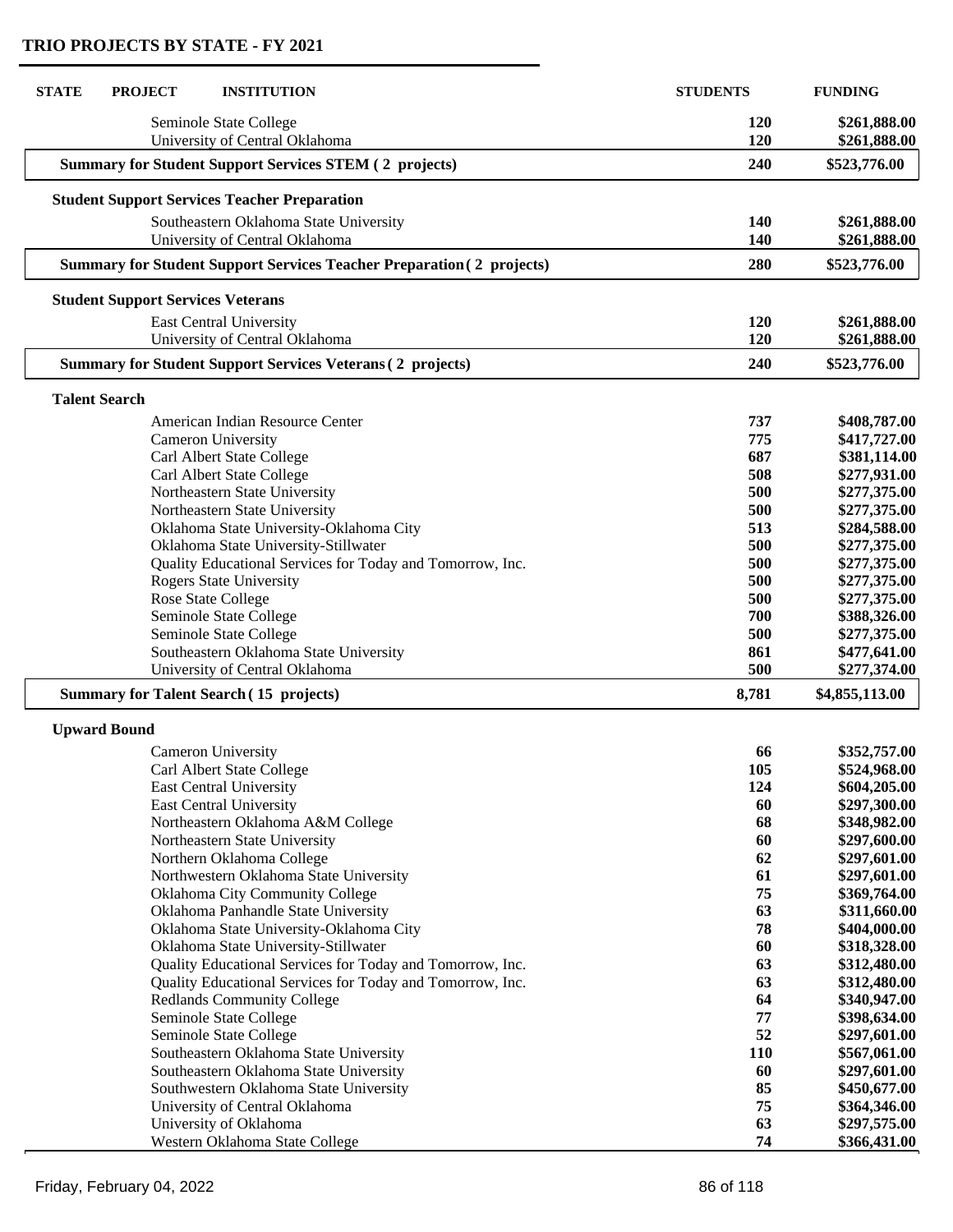| <b>STATE</b><br><b>PROJECT</b><br><b>INSTITUTION</b>      | <b>STUDENTS</b> | <b>FUNDING</b>  |
|-----------------------------------------------------------|-----------------|-----------------|
| <b>Summary for Upward Bound (23 projects)</b>             | 1,668           | \$8,430,599.00  |
| <b>Upward Bound Math/Science</b>                          |                 |                 |
| Carl Albert State College                                 | 74              | \$367,665.00    |
| <b>East Central University</b>                            | 66              | \$353,550.00    |
| Northwestern Oklahoma State University                    | 61              | \$297,601.00    |
| Seminole State College                                    | 62              | \$297,601.00    |
| Seminole State College                                    | 52              | \$297,601.00    |
| Southeastern Oklahoma State University                    | 68              | \$350,157.00    |
| University of Central Oklahoma                            | 62              | \$297,601.00    |
| <b>Summary for Upward Bound Math/Science (7 projects)</b> | 445             | \$2,261,776.00  |
| <b>Veterans Upward Bound</b>                              |                 |                 |
| <b>East Central University</b>                            | 129             | \$327,540.00    |
| <b>Redlands Community College</b>                         | 125             | \$297,601.00    |
| University of Central Oklahoma                            | 125             | \$297,601.00    |
| <b>Summary for Veterans Upward Bound (3 projects)</b>     | 379             | \$922,742.00    |
|                                                           |                 |                 |
| Summary for state of OK (90 projects)                     | 26,404          | \$29,780,183.00 |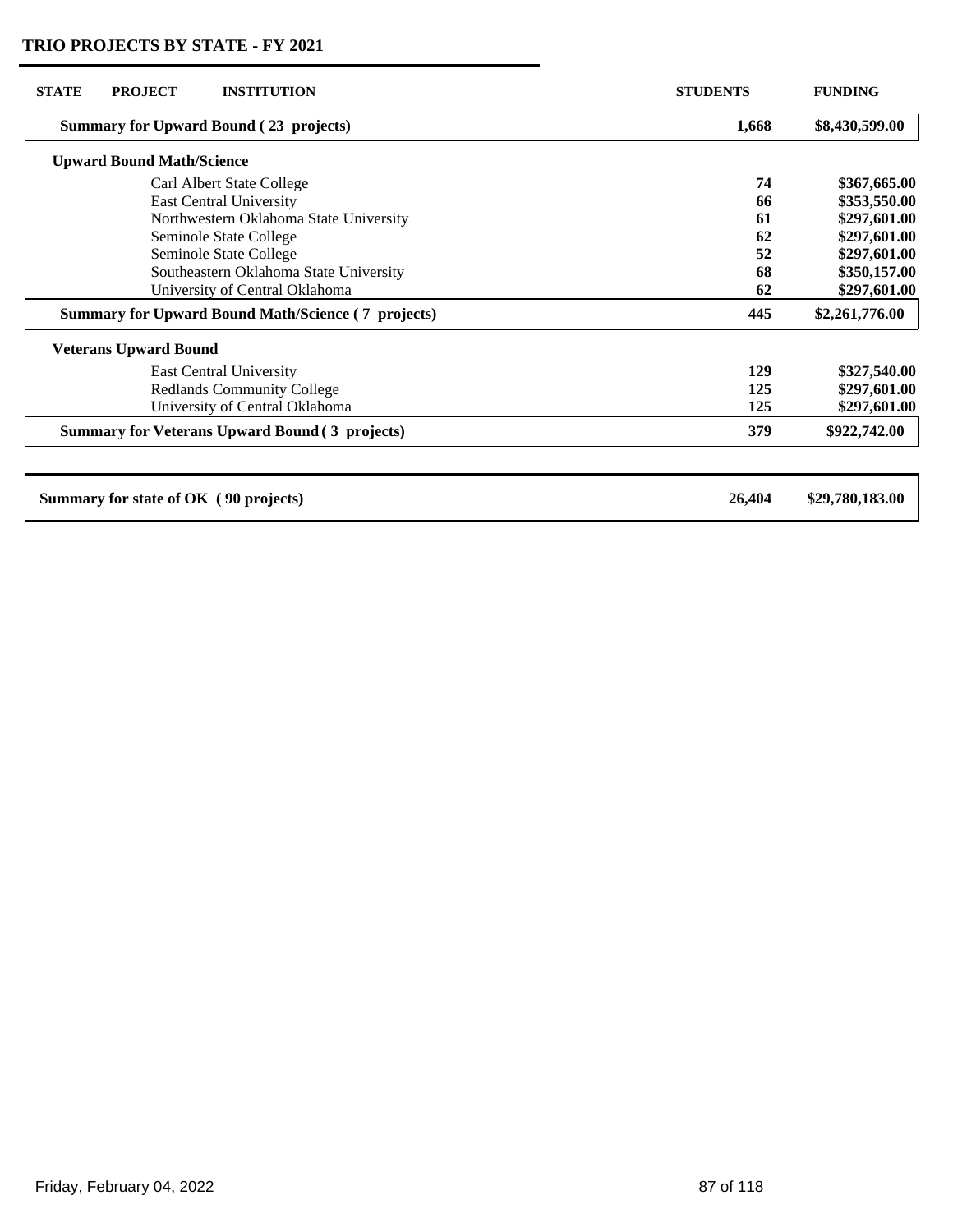| <b>STATE</b><br><b>PROJECT</b><br><b>INSTITUTION</b>                             | <b>STUDENTS</b>   | <b>FUNDING</b>               |
|----------------------------------------------------------------------------------|-------------------|------------------------------|
| <b>OR</b>                                                                        |                   |                              |
| <b>Disabled Student Services</b>                                                 |                   |                              |
| Chemeketa Community College                                                      | 103               | \$280,828.00                 |
| <b>Summary for Disabled Student Services (1 projects)</b>                        | 103               | \$280,828.00                 |
| EOC                                                                              |                   |                              |
| <b>Rogue Community College</b>                                                   | 1,000             | \$273,793.00                 |
| Summary for EOC (1 projects)                                                     | 1,000             | \$273,793.00                 |
| <b>McNair Post-baccalaureate</b>                                                 |                   |                              |
| Portland State University                                                        | 29                | \$274,983.00                 |
| Southern Oregon University                                                       | 28                | \$274,983.00                 |
| University of Oregon                                                             | 28                | \$275,516.00                 |
| <b>Summary for McNair Post-baccalaureate (3 projects)</b>                        | 85                | \$825,482.00                 |
| <b>Student Support Services</b>                                                  |                   |                              |
| <b>Blue Mountain Community College</b>                                           | 170               | \$275,698.00                 |
| Chemeketa Community College                                                      | 206               | \$325,099.00                 |
| <b>Clatsop Community College</b>                                                 | <b>160</b>        | \$348,048.00                 |
| Klamath Community College                                                        | 140               | \$261,888.00                 |
| Lane Community College                                                           | 180               | \$306,036.00                 |
| Mount Hood Community College                                                     | 165               | \$294,722.00                 |
| Oregon Institute of Technology                                                   | 160               | \$294,380.00                 |
| Oregon State University                                                          | 175               | \$286,146.00                 |
| Oregon State University                                                          | 140               | \$261,888.00                 |
| <b>Portland Community College</b>                                                | 140               | \$261,909.00                 |
| Portland State University                                                        | 273               | \$426,814.00                 |
| Rogue Community College                                                          | 155               | \$261,888.00                 |
| Rogue Community College                                                          | 176               | \$294,725.00                 |
| Southern Oregon University                                                       | 190               | \$325,598.00                 |
| Southwestern Oregon Community College<br><b>Umpqua Community College</b>         | <b>160</b><br>165 | \$346,835.00<br>\$320,797.00 |
| University of Oregon                                                             | 360               | \$624,299.00                 |
| <b>Western Oregon University</b>                                                 | 250               | \$393,363.00                 |
| <b>Summary for Student Support Services (18 projects)</b>                        | 3,365             | \$5,910,133.00               |
|                                                                                  |                   |                              |
| <b>Student Support Services STEM</b>                                             |                   |                              |
| Lane Community College                                                           | 120               | \$261,888.00                 |
| <b>Oregon State University</b><br><b>Portland State University</b>               | 120<br>120        | \$261,888.00<br>\$261,888.00 |
| <b>Summary for Student Support Services STEM (3 projects)</b>                    | 360               | \$785,664.00                 |
|                                                                                  |                   |                              |
| <b>Student Support Services Teacher Preparation</b><br>Western Oregon University | <b>140</b>        | \$261,888.00                 |
| <b>Summary for Student Support Services Teacher Preparation (1 projects)</b>     | 140               | \$261,888.00                 |
|                                                                                  |                   |                              |
| <b>Talent Search</b>                                                             |                   |                              |
| Chemeketa Community College                                                      | 544<br>671        | \$301,784.00                 |
| <b>Clatsop Community College</b><br>College Dreams, Inc.                         | 500               | \$372,238.00<br>\$277,375.00 |
| Mount Hood Community College                                                     | 501               | \$277,375.00                 |
| Multnomah Education Service District                                             | 503               | \$277,375.00                 |
| Portland State University                                                        | 662               | \$367,153.00                 |
| Rogue Community College                                                          | 592               | \$328,413.00                 |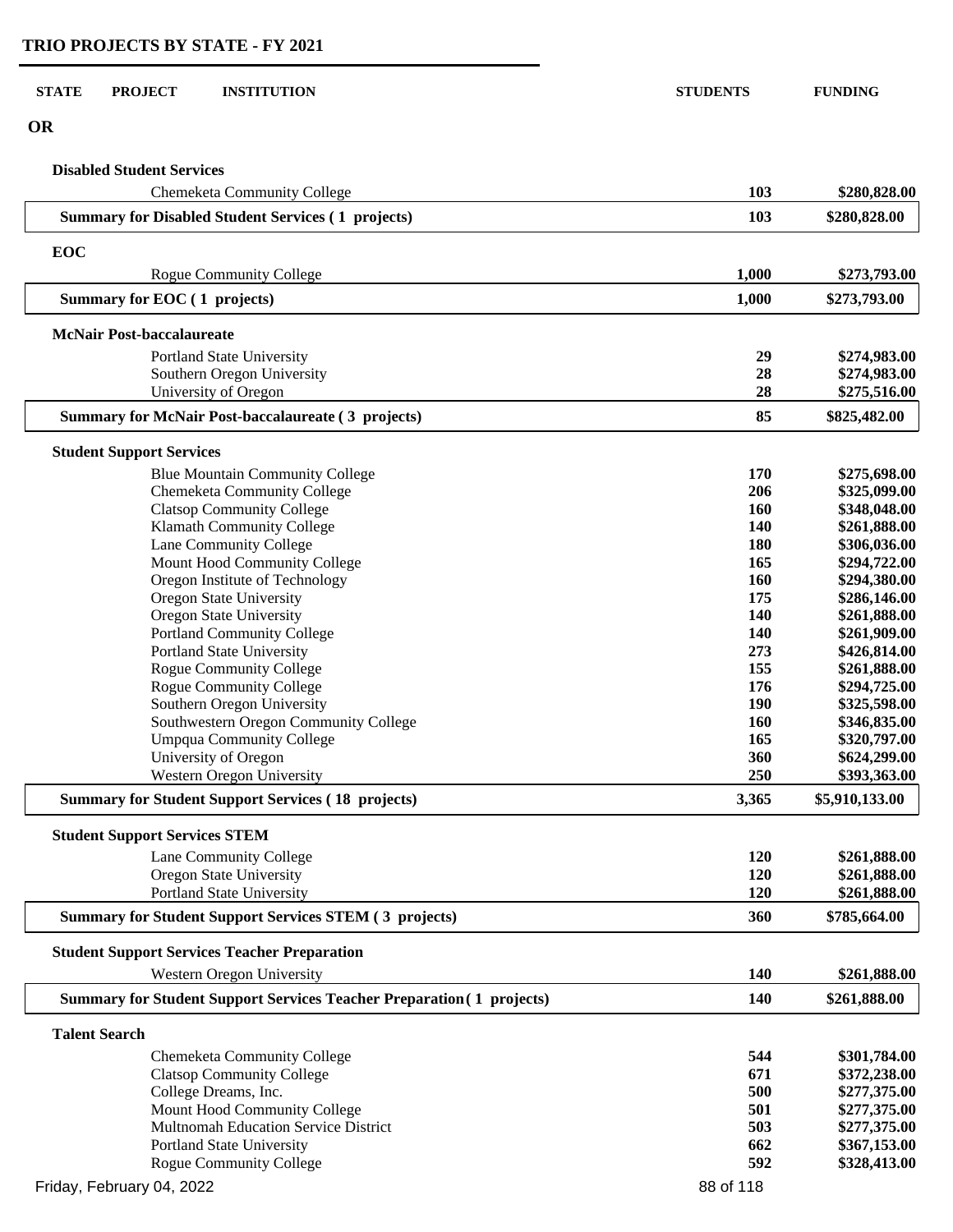| <b>STATE</b><br><b>PROJECT</b><br><b>INSTITUTION</b> | <b>STUDENTS</b> | <b>FUNDING</b>  |
|------------------------------------------------------|-----------------|-----------------|
| Southwestern Oregon Community College                | 501             | \$277,931.00    |
| Southwestern Oregon Community College                | 622             | \$345,055.00    |
| <b>Umpqua Community College</b>                      | 590             | \$328,413.00    |
| <b>Summary for Talent Search (10 projects)</b>       | 5,686           | \$3,153,112.00  |
| <b>Upward Bound</b>                                  |                 |                 |
| Chemeketa Community College                          | 74              | \$366,430.00    |
| <b>Clatsop Community College</b>                     | 73              | \$353,059.00    |
| Immigrant and Refugee Community Organization         | 52              | \$297,601.00    |
| Klamath Community College                            | 60              | \$297,601.00    |
| Oregon State University                              | 60              | \$297,601.00    |
| <b>Portland State University</b>                     | 108             | \$521,168.00    |
| Southwestern Oregon Community College                | 52              | \$297,601.00    |
| Tigard Tualatin School District 23J                  | 62              | \$297,601.00    |
| <b>Umpqua Community College</b>                      | 65              | \$312,480.00    |
| <b>Western Oregon University</b>                     | 52              | \$297,601.00    |
| <b>Summary for Upward Bound (10 projects)</b>        | 658             | \$3,338,743.00  |
|                                                      |                 |                 |
| Summary for state of OR (47 projects)                | 11,397          | \$14,829,643.00 |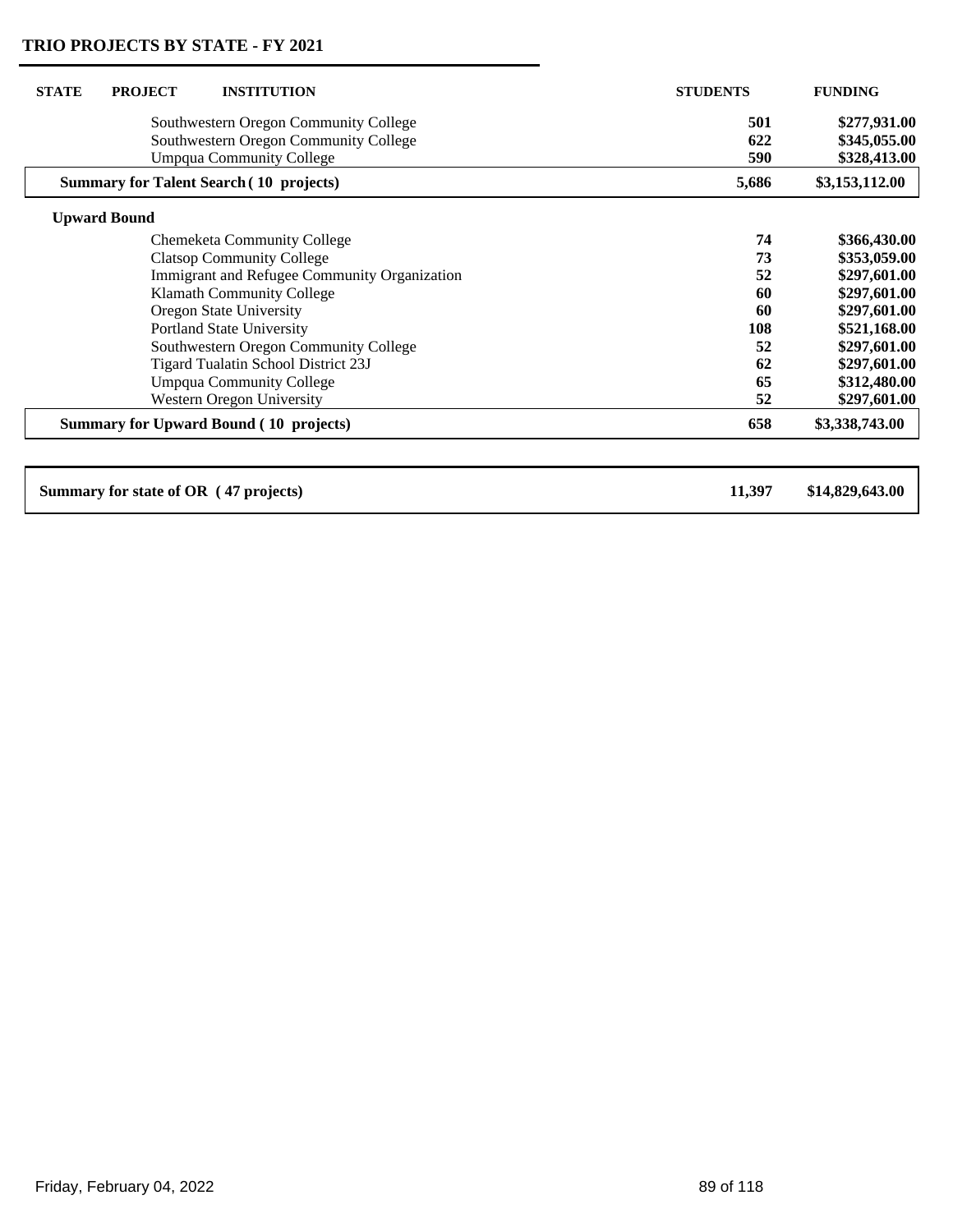$\overline{\phantom{0}}$ 

| <b>STATE</b><br><b>PROJECT</b><br><b>INSTITUTION</b>          | <b>STUDENTS</b> | <b>FUNDING</b> |
|---------------------------------------------------------------|-----------------|----------------|
| PA                                                            |                 |                |
| <b>Disabled Student Services</b>                              |                 |                |
| Commonwealth Technical Institute At Hiram G. Andrews Center   | 140             | \$261,888.00   |
| <b>Summary for Disabled Student Services (1 projects)</b>     | 140             | \$261,888.00   |
|                                                               |                 |                |
| EOC<br>Educational Opportunity Centers, Inc.                  | 2,233           | \$691,002.00   |
| Summary for EOC (1 projects)                                  | 2,233           | \$691,002.00   |
| <b>McNair Post-baccalaureate</b>                              |                 |                |
| Gannon University                                             | 25              | \$261,888.00   |
| Pennsylvania State University                                 | 34              | \$352,928.00   |
| <b>Summary for McNair Post-baccalaureate (2 projects)</b>     | 59              | \$614,816.00   |
| <b>Student Support Services</b>                               |                 |                |
| <b>Bloomsburg University</b>                                  | 200             | \$319,609.00   |
| California University of Pennsylvania                         | 175             | \$338,972.00   |
| Carlow Universtiy                                             | 140             | \$261,888.00   |
| Cheyney University of Pennsylvania                            | 144             | \$261,888.00   |
| Clarion University of Pennsylvania                            | 206             | \$392,459.00   |
| Community College of Philadelphia                             | 225             | \$306,037.00   |
| Gannon University                                             | 150             | \$261,888.00   |
| Harcum College                                                | 170             | \$348,402.00   |
| Kutztown University of Pennsylvania                           | 175             | \$348,007.00   |
| Lock Haven University of Pennsylvania                         | 230             | \$338,971.00   |
| Mansfield University                                          | 200             | \$275,105.00   |
| Neumann University                                            | 140             | \$261,888.00   |
| Pennsylvania Institute of Technology                          | 175             | \$364,786.00   |
| Pennsylvania State University                                 | 175             | \$346,897.00   |
| Pennsylvania State University                                 | 160             | \$335,110.00   |
| Reading Area Community College                                | 250             | \$395,303.00   |
| Saint Vincent College                                         | 140             | \$261,888.00   |
| Seton Hill University                                         | 170             | \$331,701.00   |
| Susquehanna University                                        | 160             | \$261,888.00   |
| University of Pennsylvania                                    | 180             | \$330,762.00   |
| University of Pittsburgh                                      | 160             | \$275,100.00   |
| University of Pittsburgh-Bradford                             | 250             | \$470,619.00   |
| <b>Westminster College</b>                                    | 140             | \$261,888.00   |
| <b>Westmoreland County Community College</b>                  | 225             | \$321,662.00   |
| <b>Summary for Student Support Services (24 projects)</b>     | 4,340           | \$7,672,718.00 |
| <b>Student Support Services STEM</b>                          |                 |                |
| Cheyney University of Pennsylvania                            | 140             | \$261,888.00   |
| <b>Summary for Student Support Services STEM (1 projects)</b> | 140             | \$261,888.00   |
| <b>Talent Search</b>                                          |                 |                |
| Clarion University of Pennsylvania                            | 835             | \$463,217.00   |
| Educational Opportunity Centers, Inc.                         | 1,000           | \$535,991.00   |
| Gannon University                                             | 500             | \$277,375.00   |
| Northwest Tri-County Intermediate Unit                        | 538             | \$298,457.00   |
| Pennsylvania State University                                 | 500             | \$277,375.00   |
| Pennsylvania State University                                 | 947             | \$525,349.00   |

Pennsylvania State University<br>
Pennsylvania State University<br> **947 \$525,349.00**<br> **9277,375.00** Pennsylvania State University **500 \$277,375.00**<br>Philadelphia Education Fund **635 \$352,266.00** 

Philadelphia Education Fund **635**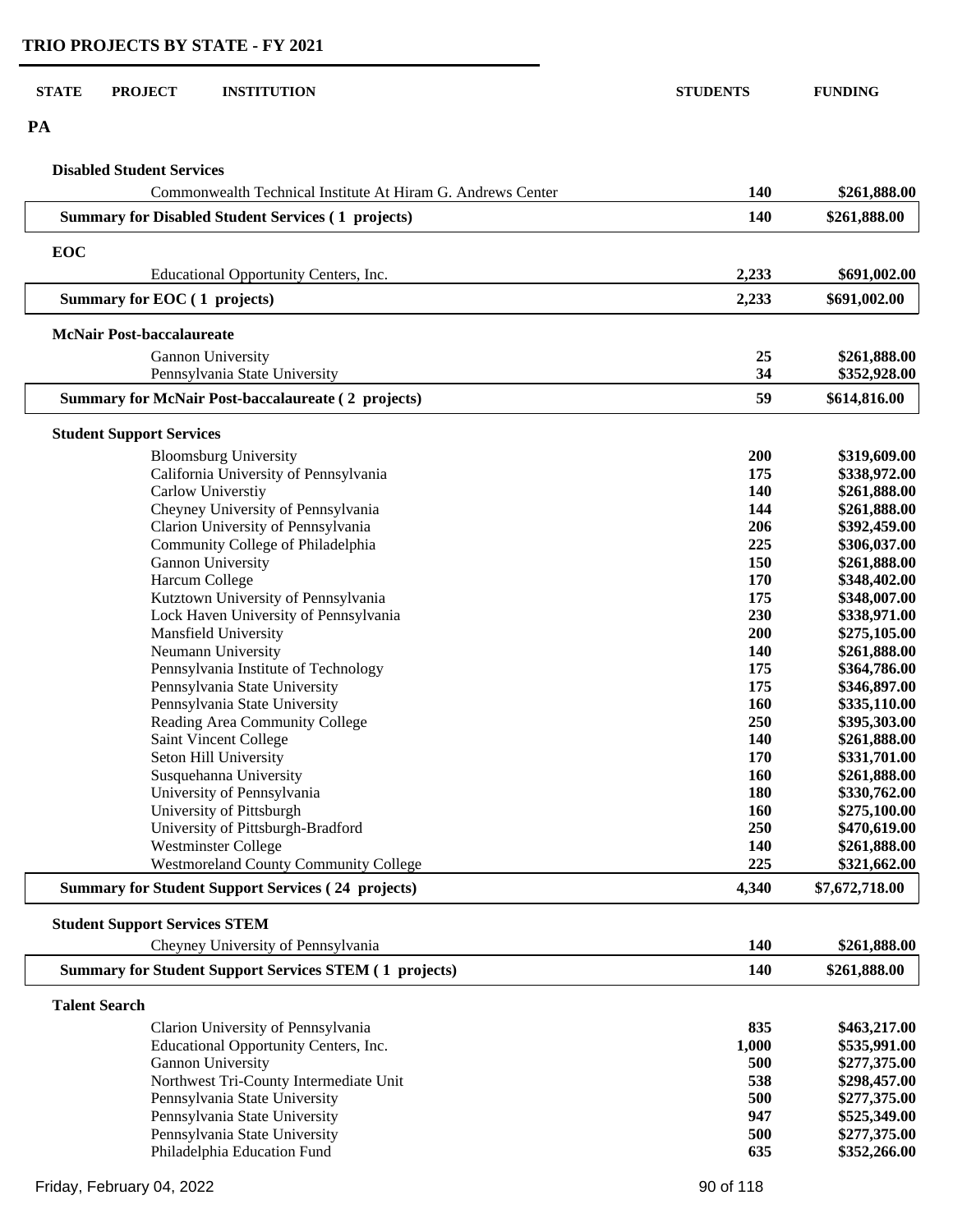| <b>STATE</b><br><b>PROJECT</b><br><b>INSTITUTION</b>      | <b>STUDENTS</b> | <b>FUNDING</b>  |
|-----------------------------------------------------------|-----------------|-----------------|
| Philadelphia Education Fund                               | 635             | \$352,266.00    |
| Philadelphia Education Fund                               | 500             | \$277,375.00    |
| University of Pennsylvania                                | 583             | \$323,420.00    |
| <b>Summary for Talent Search (11 projects)</b>            | 7,173           | \$3,960,466.00  |
| <b>Upward Bound</b>                                       |                 |                 |
| <b>Bloomsburg University</b>                              | 92              | \$489,825.00    |
| California University of Pennsylvania                     | 93              | \$460,646.00    |
| California University of Pennsylvania                     | 63              | \$312,480.00    |
| Clarion University of Pennsylvania                        | 94              | \$489,477.00    |
| Community College of Philadelphia                         | 68              | \$348,982.00    |
| East Stroudsburg University                               | <b>100</b>      | \$495,208.00    |
| Greater Erie Community Action Committee                   | 74              | \$366,431.00    |
| Harcum College                                            | 80              | \$412,124.00    |
| Kutztown University of Pennsylvania                       | 60              | \$297,601.00    |
| <b>Lincoln University</b>                                 | 60              | \$297,601.00    |
| Lincoln University                                        | 105             | \$360,321.00    |
| LULAC National Education Service Centers, Inc.            | 60              | \$297,601.00    |
| Montgomery County Community College                       | 63              | \$312,480.00    |
| Pennsylvania State University                             | 60              | \$297,601.00    |
| Pennsylvania State University                             | 116             | \$577,683.00    |
| Reading Area Community College                            | 63              | \$312,480.00    |
| <b>Saint Francis University</b>                           | 110             | \$547,585.00    |
| <b>Temple University</b>                                  | 95              | \$492,827.00    |
| University of Pennsylvania                                | 105             | \$562,466.00    |
| Wilkes University                                         | 125             | \$459,577.00    |
| Young Men and Women in Charge Foundation Inc.-YMWIC       | 60              | \$297,601.00    |
| <b>Summary for Upward Bound (21 projects)</b>             | 1,746           | \$8,488,597.00  |
| <b>Upward Bound Math/Science</b>                          |                 |                 |
| Indiana University of Pennsylvania                        | 52              | \$281,795.00    |
| LULAC National Education Service Centers, Inc.            | 63              | \$312,480.00    |
| Northwest Tri-County Intermediate Unit                    | 52              | \$294,920.00    |
| Pennsylvania State University                             | 73              | \$359,266.00    |
| <b>Temple University</b>                                  | 52              | \$297,601.00    |
| University of Pennsylvania                                | 50              | \$288,933.00    |
| <b>Summary for Upward Bound Math/Science (6 projects)</b> | 342             | \$1,834,995.00  |
| <b>Veterans Upward Bound</b>                              |                 |                 |
| University of Pennsylvania                                | 160             | \$411,614.00    |
| <b>Summary for Veterans Upward Bound (1 projects)</b>     | 160             | \$411,614.00    |
|                                                           |                 |                 |
| Summary for state of PA (68 projects)                     | 16,333          | \$24,197,984.00 |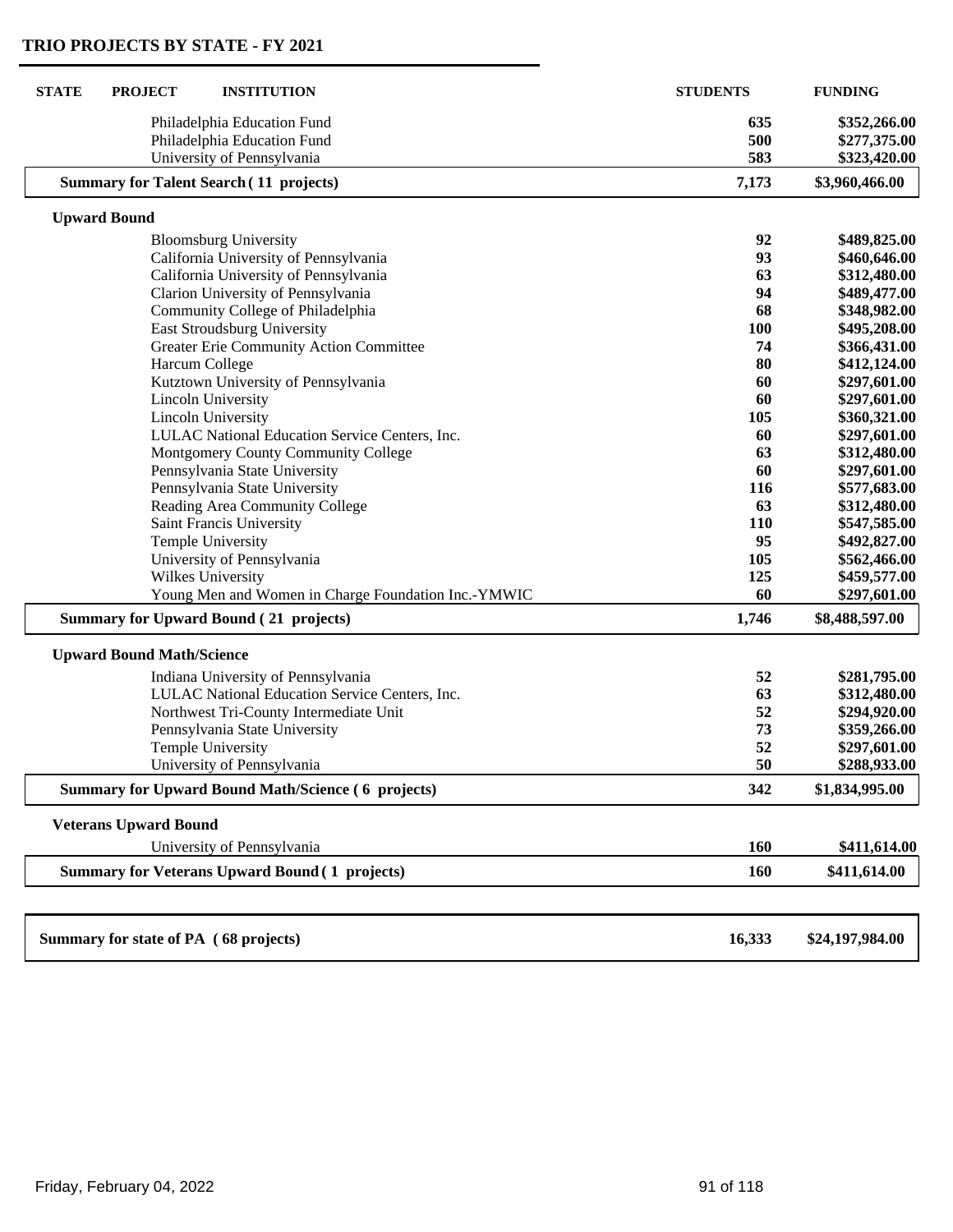**PR**

### **Disabled Student Services**

| Universidad Del Sagrado Corazon                                                    | 100        | \$261,888.00   |
|------------------------------------------------------------------------------------|------------|----------------|
| <b>Summary for Disabled Student Services (1 projects)</b>                          | <b>100</b> | \$261,888.00   |
| EOC                                                                                |            |                |
| Inter American University of Puerto Rico-Arecibo                                   | 1,950      | \$602,529.00   |
| Inter American University of Puerto Rico-Barranquitas                              | 1,000      | \$273,793.00   |
| Inter American University of Puerto Rico-San German                                | 1,000      | \$272,579.00   |
| Summary for EOC (3 projects)                                                       | 3,950      | \$1,148,901.00 |
| <b>McNair Post-baccalaureate</b>                                                   |            |                |
| Inter American University of Puerto Rico-San German                                | 33         | \$239,981.00   |
| <b>Summary for McNair Post-baccalaureate (1 projects)</b>                          | 33         | \$239,981.00   |
| <b>Student Support Services English as a Second Language</b>                       |            |                |
| Antillean Adventist University                                                     | 140        | \$261,888.00   |
| Polytechnic University of Puerto Rico                                              | 140        | \$261,888.00   |
| Summary for Student Support Services English as a Second Language (2)<br>projects) | 280        | \$523,776.00   |
| <b>Student Support Services</b>                                                    |            |                |
| American University of Puerto Rico                                                 | 140        | \$261,888.00   |
| Antillean Adventist University                                                     | 140        | \$261,888.00   |
| Inter American University of Puerto Rico-Aguadilla                                 | 227        | \$367,635.00   |
| Inter American University of Puerto Rico-Barranquitas                              | 144        | \$261,888.00   |
| Polytechnic University of Puerto Rico                                              | 237        | \$354,936.00   |
| San Juan University College                                                        | 315        | \$385,424.00   |
| Universidad Ana G. Mendez-Recinto De Cupey                                         | 215        | \$347,999.00   |
| Universidad Ana G. Mendez-Recinto De Cupey                                         | 283        | \$345,825.00   |
| Universidad Del Sagrado Corazon                                                    | 618        | \$682,195.00   |
| University of Puerto Rico-Arecibo                                                  | 221        | \$366,187.00   |
| University of Puerto Rico-Humacao Campus                                           | 300        | \$414,828.00   |
| University of Puerto Rico-Rio Piedras Campus                                       | 412        | \$438,714.00   |
| <b>Summary for Student Support Services (12 projects)</b>                          | 3,252      | \$4,489,407.00 |
| <b>Student Support Services STEM</b>                                               |            |                |
| Polytechnic University of Puerto Rico                                              | 140        | \$261,888.00   |
| <b>Summary for Student Support Services STEM (1 projects)</b>                      | 140        | \$261,888.00   |
| <b>Talent Search</b>                                                               |            |                |
| <b>ASPIRA Inc. De Puerto Rico</b>                                                  | 1,700      | \$873,652.00   |
| Inter American University of Puerto Rico-Ponce                                     | 500        | \$277,375.00   |
| Universidad Del Turabo                                                             | 800        | \$443,801.00   |
| University of Puerto Rico-Rio Piedras Campus                                       | 1,046      | \$580,270.00   |
| <b>Summary for Talent Search (4 projects)</b>                                      | 4,046      | \$2,175,098.00 |
| <b>Upward Bound</b>                                                                |            |                |
| Academy of Medical Directors of Puerto Rico, Inc.                                  | 60         | \$297,601.00   |
| <b>ASPIRA Inc. De Puerto Rico</b>                                                  | 78         | \$399,574.00   |
| Inter American University of Puerto Rico-Barranquitas                              | 144        | \$661,333.00   |
| Inter American University of Puerto Rico-Ponce                                     | 85         | \$395,076.00   |
| Inter American University of Puerto Rico-San German                                | 106        | \$514,967.00   |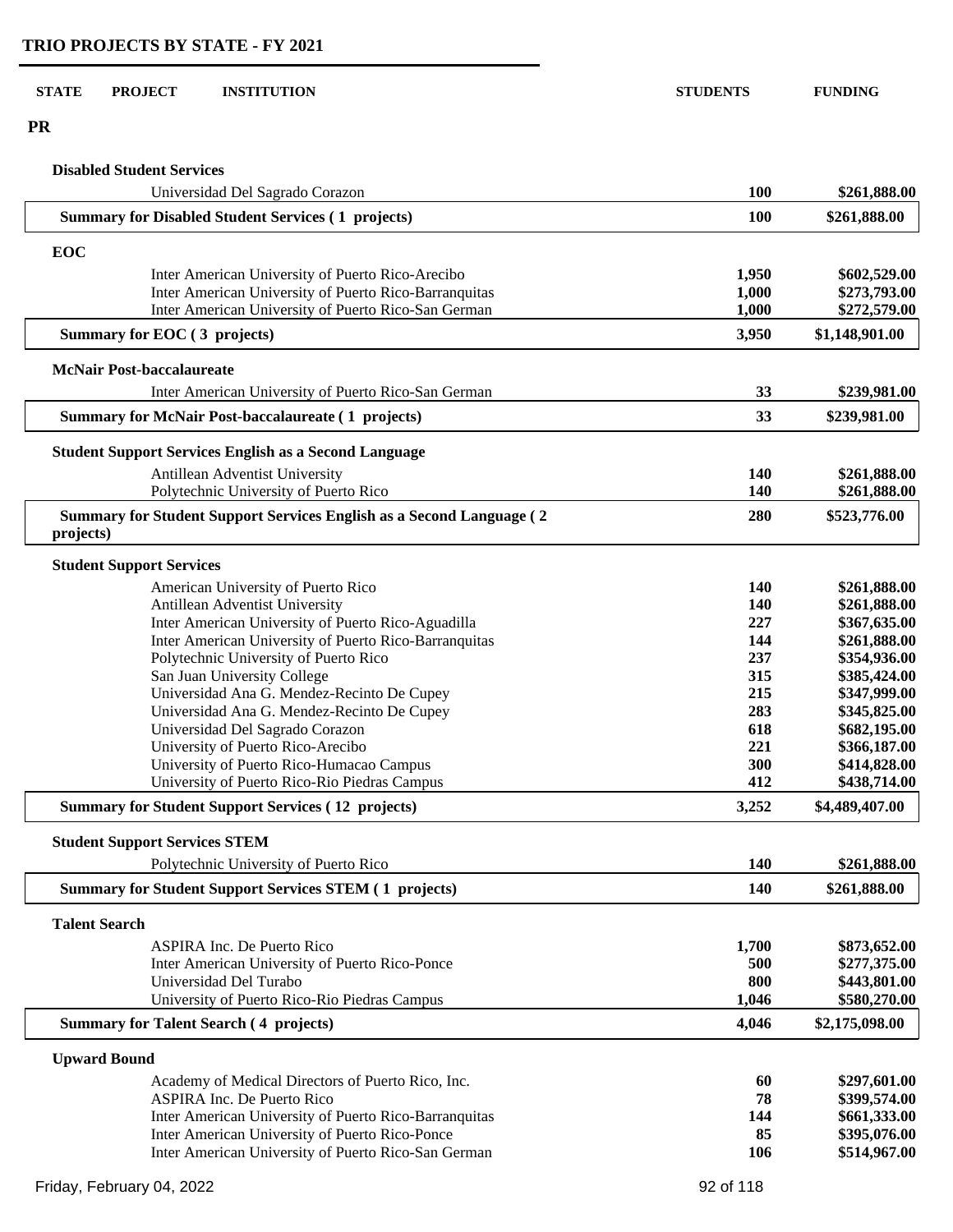$\mathsf{L}$ 

| <b>STATE</b> | <b>PROJECT</b>                   | <b>INSTITUTION</b>                                        | <b>STUDENTS</b> | <b>FUNDING</b>  |
|--------------|----------------------------------|-----------------------------------------------------------|-----------------|-----------------|
|              |                                  | LULAC National Education Service Centers, Inc.            | 63              | \$312,480.00    |
|              |                                  | Pontifical Catholic University of Puerto Rico             | 76              | \$403,998.00    |
|              |                                  | Pontifical Catholic University of Puerto Rico             | 60              | \$297,601.00    |
|              |                                  | Universidad Ana G. Mendez-Recinto De Cupey                | 50              | \$297,599.00    |
|              |                                  | Universidad Del Sagrado Corazon                           | 82              | \$343,981.00    |
|              |                                  | Universidad Del Turabo                                    | 110             | \$466,402.00    |
|              |                                  | University of Puerto Rico-Humacao Campus                  | 65              | \$312,480.00    |
|              |                                  | University of Puerto Rico-Rio Piedras Campus              | 88              | \$424,198.00    |
|              |                                  | <b>Summary for Upward Bound (13 projects)</b>             | 1,067           | \$5,127,290.00  |
|              | <b>Upward Bound Math/Science</b> |                                                           |                 |                 |
|              |                                  | Inter American University of Puerto Rico-Aguadilla        | 60              | \$297,601.00    |
|              |                                  | Inter American University of Puerto Rico-Guayama          | 60              | \$297,601.00    |
|              |                                  | <b>Summary for Upward Bound Math/Science (2 projects)</b> | <b>120</b>      | \$595,202.00    |
|              | <b>Veterans Upward Bound</b>     |                                                           |                 |                 |
|              |                                  | <b>ASPIRA Inc. De Puerto Rico</b>                         | 140             | \$359,666.00    |
|              |                                  | <b>Summary for Veterans Upward Bound (1 projects)</b>     | <b>140</b>      | \$359,666.00    |
|              |                                  |                                                           |                 |                 |
|              |                                  | Summary for state of PR (40 projects)                     | 13,128          | \$15,183,097.00 |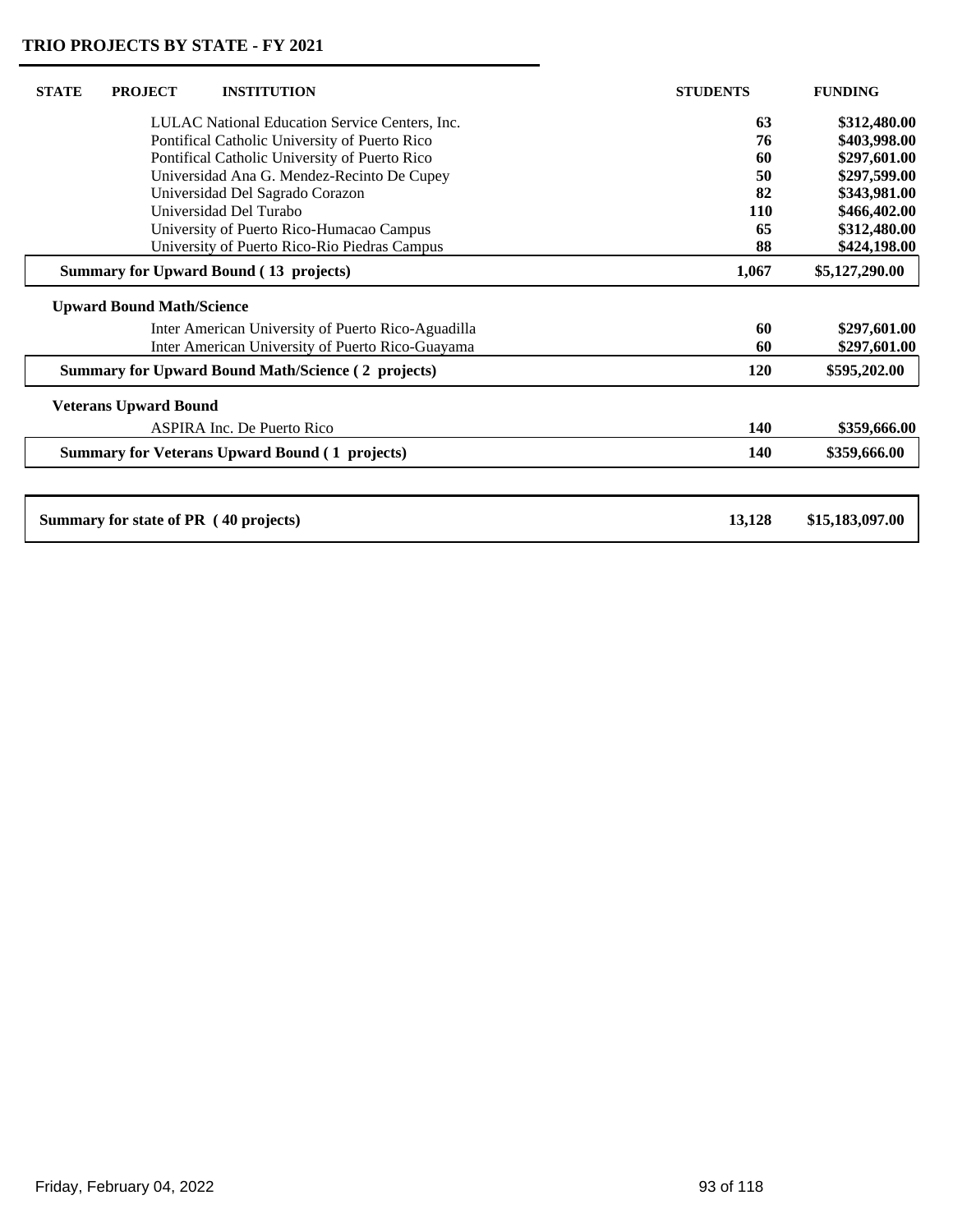| <b>STATE</b><br><b>PROJECT</b><br><b>INSTITUTION</b> | <b>STUDENTS</b> | <b>FUNDING</b> |
|------------------------------------------------------|-----------------|----------------|
| <b>PW</b>                                            |                 |                |
| <b>Talent Search</b>                                 |                 |                |
| Palau Community College                              | 500             | \$277,375.00   |
| <b>Summary for Talent Search (1 projects)</b>        | 500             | \$277,375.00   |
| <b>Upward Bound</b>                                  |                 |                |
| Palau Community College                              | 110             | \$424,200.00   |
| <b>Summary for Upward Bound (1 projects)</b>         | 110             | \$424,200.00   |
|                                                      |                 |                |
| Summary for state of PW (2 projects)                 | 610             | \$701,575.00   |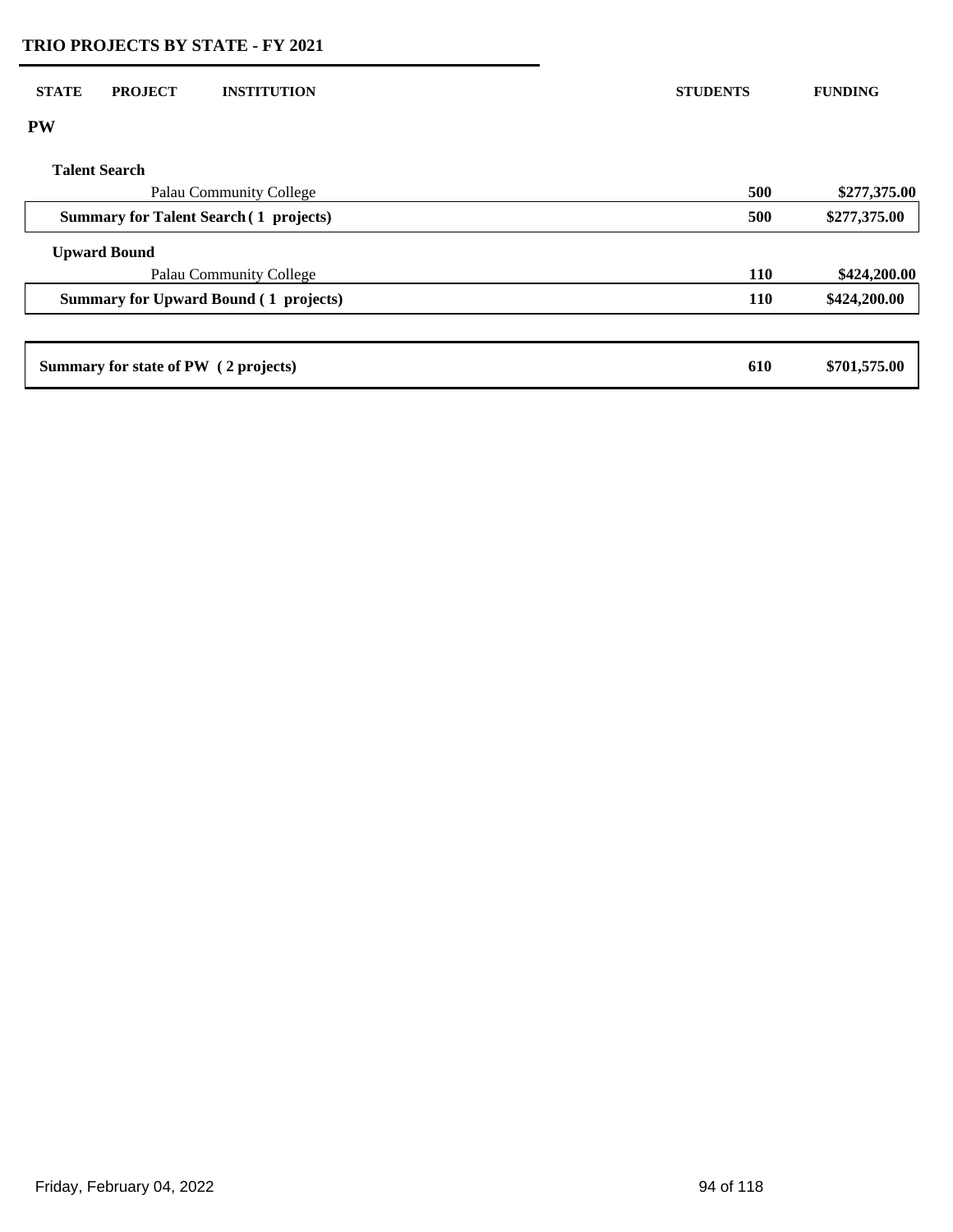| RI                                                            |       |                |
|---------------------------------------------------------------|-------|----------------|
| <b>Disabled Student Services</b>                              |       |                |
| Community College of Rhode Island                             | 100   | \$261,888.00   |
| <b>Summary for Disabled Student Services (1 projects)</b>     | 100   | \$261,888.00   |
| <b>EOC</b>                                                    |       |                |
| Community College of Rhode Island                             | 2,913 | \$903,456.00   |
| Summary for EOC (1 projects)                                  | 2,913 | \$903,456.00   |
| <b>McNair Post-baccalaureate</b>                              |       |                |
| Rhode Island College                                          | 25    | \$261,888.00   |
| <b>Summary for McNair Post-baccalaureate (1 projects)</b>     | 25    | \$261,888.00   |
| <b>Student Support Services</b>                               |       |                |
| Community College of Rhode Island                             | 300   | \$398,478.00   |
| Community College of Rhode Island                             | 140   | \$261,888.00   |
| Rhode Island College                                          | 140   | \$261,888.00   |
| <b>Summary for Student Support Services (3 projects)</b>      | 580   | \$922,254.00   |
| <b>Student Support Services STEM</b>                          |       |                |
| Rhode Island College                                          | 120   | \$261,888.00   |
| <b>Summary for Student Support Services STEM (1 projects)</b> | 120   | \$261,888.00   |
| <b>Talent Search</b>                                          |       |                |
| Community College of Rhode Island                             | 1,038 | \$575,832.00   |
| <b>Summary for Talent Search (1 projects)</b>                 | 1,038 | \$575,832.00   |
| <b>Upward Bound</b>                                           |       |                |
| Rhode Island College                                          | 155   | \$740,432.00   |
| <b>Summary for Upward Bound (1 projects)</b>                  | 155   | \$740,432.00   |
|                                                               |       |                |
| Summary for state of RI (9 projects)                          | 4,931 | \$3,927,638.00 |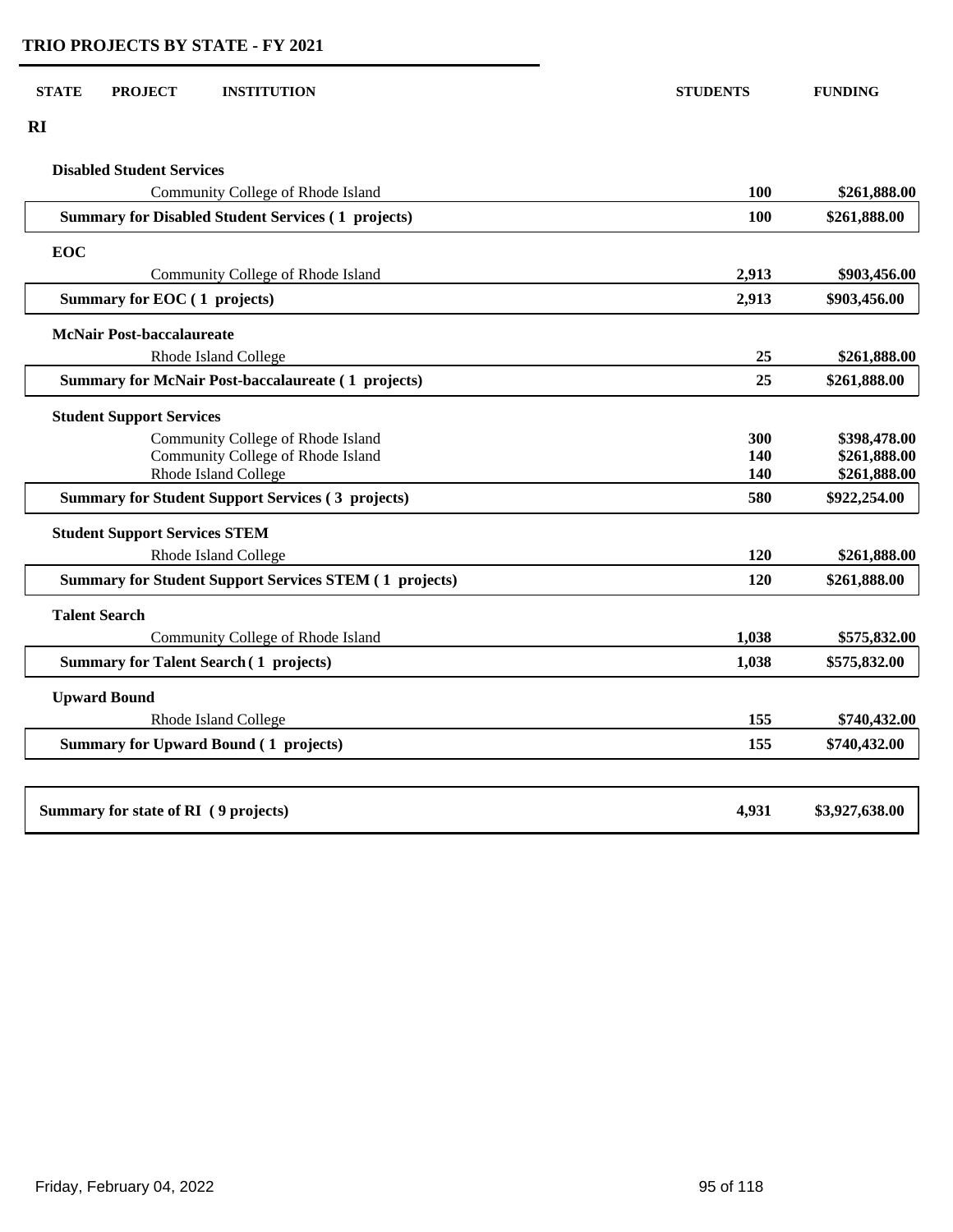| <b>STATE</b><br><b>PROJECT</b><br><b>INSTITUTION</b>                        | <b>STUDENTS</b> | <b>FUNDING</b>               |
|-----------------------------------------------------------------------------|-----------------|------------------------------|
| <b>SC</b>                                                                   |                 |                              |
| EOC                                                                         |                 |                              |
| Littlejohn Community Center                                                 | 1,000           | \$263,529.00                 |
| Midlands Technical College                                                  | 850             | \$232,724.00                 |
| <b>Trident Technical College</b>                                            | 1,855           | \$64,815.00                  |
| Summary for EOC (3 projects)                                                | 3,705           | \$561,068.00                 |
| <b>McNair Post-baccalaureate</b>                                            |                 |                              |
| University of South Carolina-Columbia                                       | 28              | \$270,224.00                 |
| Winthrop University                                                         | 30              | \$261,888.00                 |
| <b>Summary for McNair Post-baccalaureate (2 projects)</b>                   | 58              | \$532,112.00                 |
| <b>Student Support Services</b>                                             |                 |                              |
| Central Carolina Technical College                                          | 165             | \$275,105.00                 |
| Claflin University                                                          | 165             | \$335,110.00                 |
| <b>Clinton College</b>                                                      | 100             | \$154,714.00                 |
| <b>Coker University</b>                                                     | 140             | \$261,888.00                 |
| Florence-Darlington Technical College                                       | 167             | \$275,105.00                 |
| Greenville Technical College                                                | 350             | \$465,516.00                 |
| Horry-Georgetown Technical College                                          | 144             | \$261,888.00                 |
| <b>Lander University</b>                                                    | 160             | \$267,093.00                 |
| Midlands Technical College                                                  | 185             | \$335,111.00                 |
| Morris College                                                              | 200<br>209      | \$335,842.00<br>\$337,861.00 |
| Orangeburg-Calhoun Technical College<br><b>Piedmont Technical College</b>   | 165             | \$314,574.00                 |
| South Carolina State University                                             | 160             | \$294,721.00                 |
| <b>Spartanburg Community College</b>                                        | 185             | \$329,230.00                 |
| Technical College of the Lowcountry                                         | 160             | \$335,132.00                 |
| <b>Trident Technical College</b>                                            | 180             | \$353,597.00                 |
| University of South Carolina Lancaster                                      | 361             | \$398,126.00                 |
| University of South Carolina Sumter                                         | 165             | \$305,706.00                 |
| University of South Carolina Upstate                                        | 150             | \$335,111.00                 |
| University of South Carolina-Columbia                                       | 160             | \$335,110.00                 |
| University Of South Carolina-Salkehatchie                                   | <b>160</b>      | \$285,774.00                 |
| Voorhees College                                                            | 175             | \$292,899.00                 |
| Winthrop University                                                         | <b>160</b>      | \$275,105.00                 |
| <b>York Technical College</b>                                               | 200             | \$338,958.00                 |
| <b>Summary for Student Support Services (24 projects)</b>                   | 4,366           | \$7,499,276.00               |
| <b>Student Support Services STEM</b>                                        |                 |                              |
| <b>York Technical College</b>                                               | 120             | \$261,888.00                 |
| <b>Summary for Student Support Services STEM (1 projects)</b>               | 120             | \$261,888.00                 |
| <b>Talent Search</b>                                                        |                 |                              |
| Littlejohn Community Center                                                 | 500             | \$277,375.00                 |
| Midlands Technical College                                                  | 825             | \$457,670.00                 |
| <b>Spartanburg Community College</b><br>Technical College of the Lowcountry | 500<br>689      | \$277,344.00<br>\$382,284.00 |
| <b>Trident Technical College</b>                                            | 850             | \$471,539.00                 |
| University of South Carolina-Columbia                                       | 1,000           | \$538,109.00                 |
| <b>Summary for Talent Search (6 projects)</b>                               | 4,364           | \$2,404,321.00               |
|                                                                             |                 |                              |
| <b>Upward Bound</b>                                                         |                 |                              |

| <b>Benedict College</b>   | 103       | \$198,660.00 |
|---------------------------|-----------|--------------|
| Friday, February 04, 2022 | 96 of 118 |              |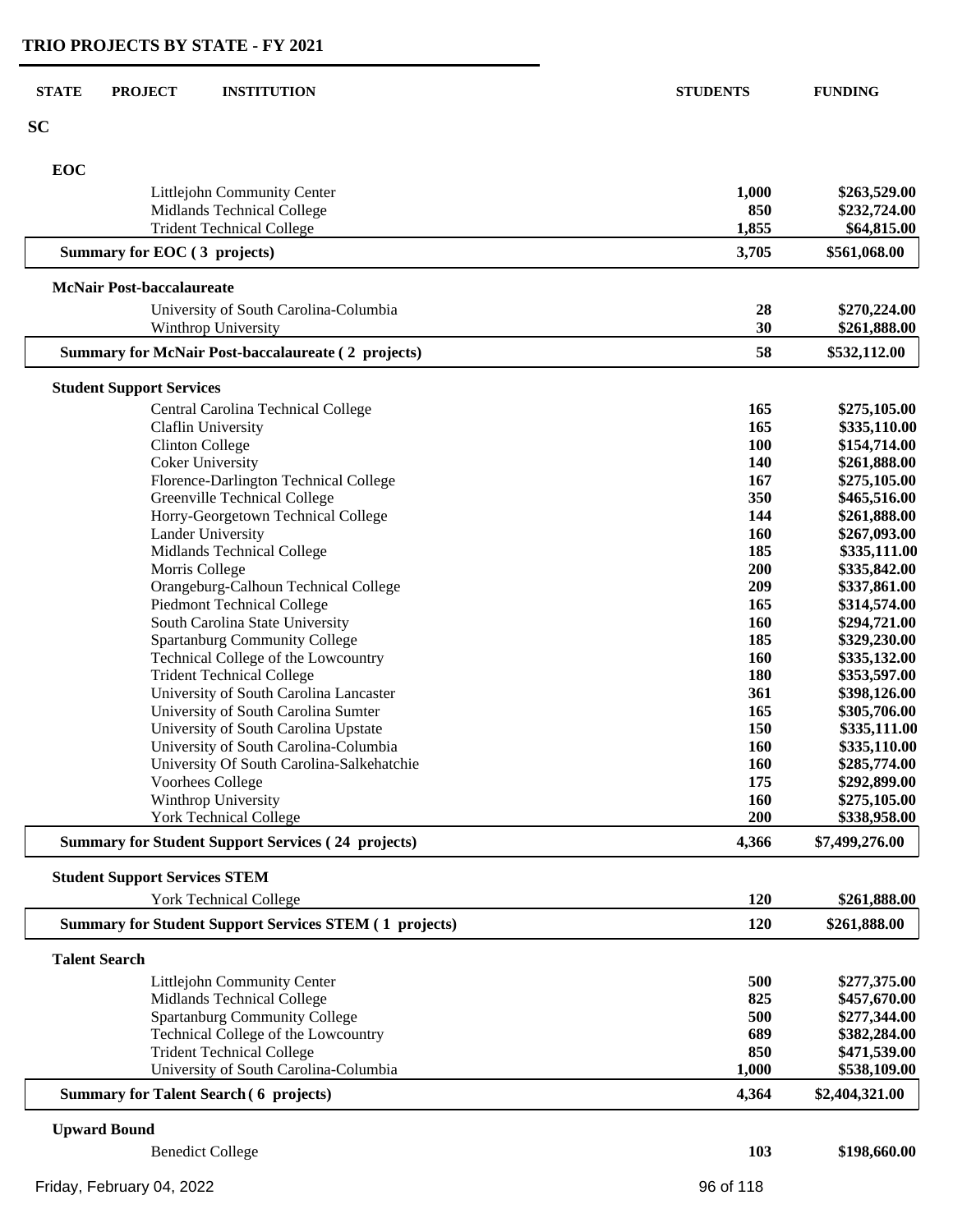$\perp$ 

| <b>STATE</b> | <b>PROJECT</b>                   | <b>INSTITUTION</b>                                        | <b>STUDENTS</b> | <b>FUNDING</b>  |
|--------------|----------------------------------|-----------------------------------------------------------|-----------------|-----------------|
|              |                                  | <b>Benedict College</b>                                   | 62              | \$297,601.00    |
|              |                                  | Claflin University                                        | 155             | \$723,604.00    |
|              |                                  | College of Charleston                                     | 94              | \$500,404.00    |
|              |                                  | <b>Denmark Technical College</b>                          | 60              | \$0.00          |
|              |                                  | Florence-Darlington Technical College                     | 93              | \$434,764.00    |
|              |                                  | Greenville Technical College                              | 65              | \$312,480.00    |
|              |                                  | Horry-Georgetown Technical College                        | 65              | \$207,717.00    |
|              |                                  | Midlands Technical College                                | 68              | \$352,757.00    |
|              | Morris College                   |                                                           | 92              | \$456,234.00    |
|              |                                  | University of South Carolina Lancaster                    | 62              | \$197,529.00    |
|              |                                  | University of South Carolina Sumter                       | 60              | \$297,601.00    |
|              |                                  | University of South Carolina-Columbia                     | 113             | \$581,383.00    |
|              |                                  | Upstate Institute of Youth Programs, Inc.                 | 60              | \$297,601.00    |
|              |                                  | Williamsburg Technical College                            | 93              | \$464,919.00    |
|              |                                  | Summary for Upward Bound (15 projects)                    | 1,245           | \$5,323,254.00  |
|              | <b>Upward Bound Math/Science</b> |                                                           |                 |                 |
|              |                                  | <b>Trident Technical College</b>                          | 60              | \$297,601.00    |
|              |                                  | <b>Trident Technical College</b>                          | 60              | \$247,601.00    |
|              |                                  | <b>Summary for Upward Bound Math/Science (2 projects)</b> | <b>120</b>      | \$545,202.00    |
|              | <b>Veterans Upward Bound</b>     |                                                           |                 |                 |
|              |                                  | Central Carolina Technical College                        | 125             | \$297,601.00    |
|              |                                  | <b>Summary for Veterans Upward Bound (1 projects)</b>     | 125             | \$297,601.00    |
|              |                                  |                                                           |                 |                 |
|              |                                  | Summary for state of SC (54 projects)                     | 14,103          | \$17,424,722.00 |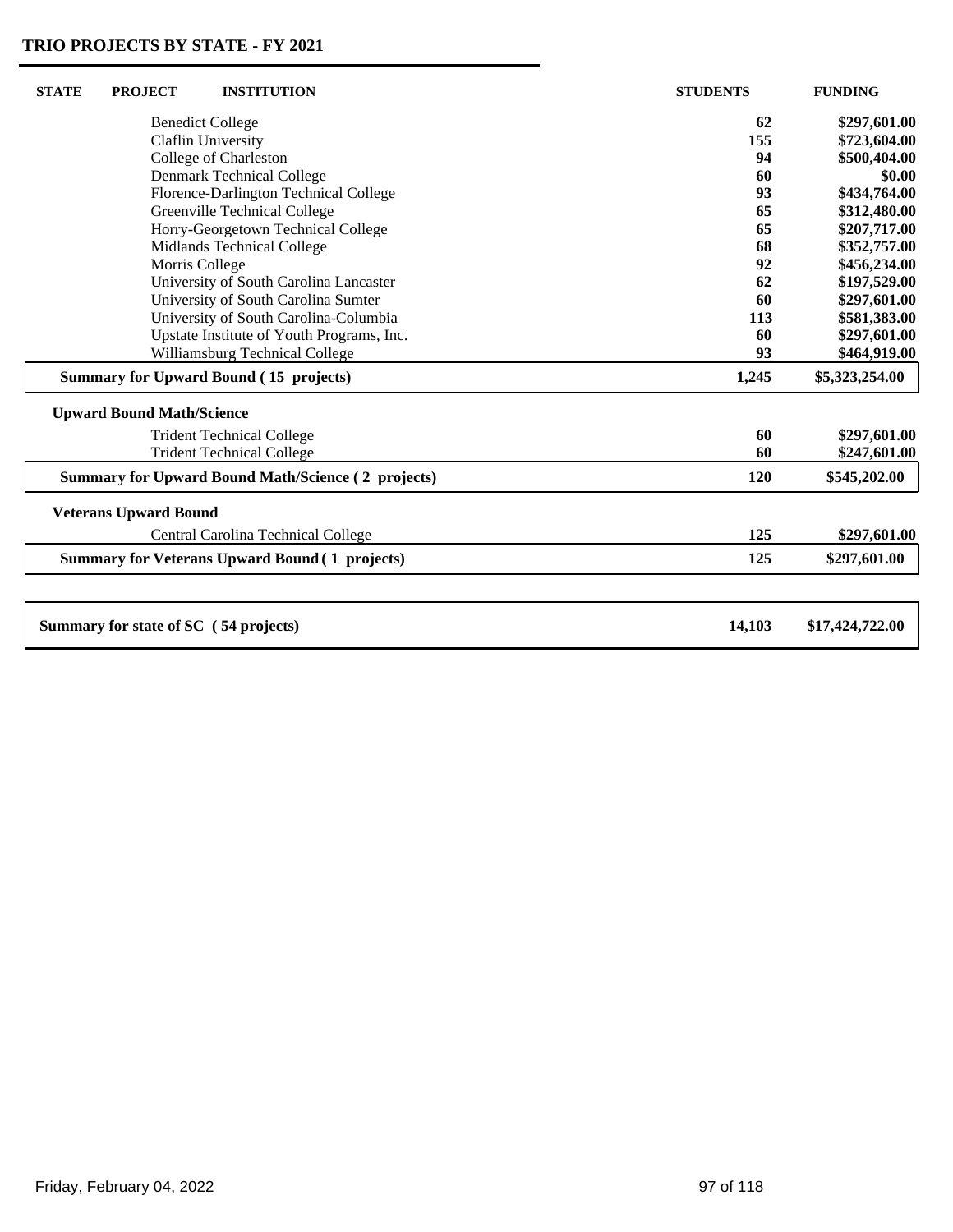| <b>STATE</b> | <b>PROJECT</b>                        | <b>INSTITUTION</b>                                       | <b>STUDENTS</b> | <b>FUNDING</b>               |
|--------------|---------------------------------------|----------------------------------------------------------|-----------------|------------------------------|
| <b>SD</b>    |                                       |                                                          |                 |                              |
|              | <b>Student Support Services</b>       |                                                          |                 |                              |
|              |                                       | <b>Black Hills State University</b>                      | 200             | \$342,192.00                 |
|              |                                       | Dakota Wesleyan University<br>Northern State University  | 160<br>165      | \$292,905.00<br>\$335,096.00 |
|              |                                       | Oglala Lakota College                                    | 206             | \$358,761.00                 |
|              |                                       | South Dakota State University                            | 160             | \$280,024.00                 |
|              |                                       | University of South Dakota                               | 144             | \$261,888.00                 |
|              |                                       | <b>Summary for Student Support Services (6 projects)</b> | 1,035           | \$1,870,866.00               |
|              | <b>Talent Search</b>                  |                                                          |                 |                              |
|              |                                       | University of South Dakota                               | 1,000           | \$538,664.00                 |
|              |                                       | University of South Dakota                               | 500             | \$277,375.00                 |
|              |                                       | <b>Summary for Talent Search (2 projects)</b>            | 1,500           | \$816,039.00                 |
|              | <b>Upward Bound</b>                   |                                                          |                 |                              |
|              |                                       | Northern State University                                | 70              | \$344,095.00                 |
|              |                                       | South Dakota State University                            | 57              | \$297,597.00                 |
|              |                                       | University of South Dakota                               | 88              | \$471,399.00                 |
|              |                                       | <b>Summary for Upward Bound (3 projects)</b>             | 215             | \$1,113,091.00               |
|              |                                       |                                                          |                 |                              |
|              | Summary for state of SD (11 projects) |                                                          | 2,750           | \$3,799,996.00               |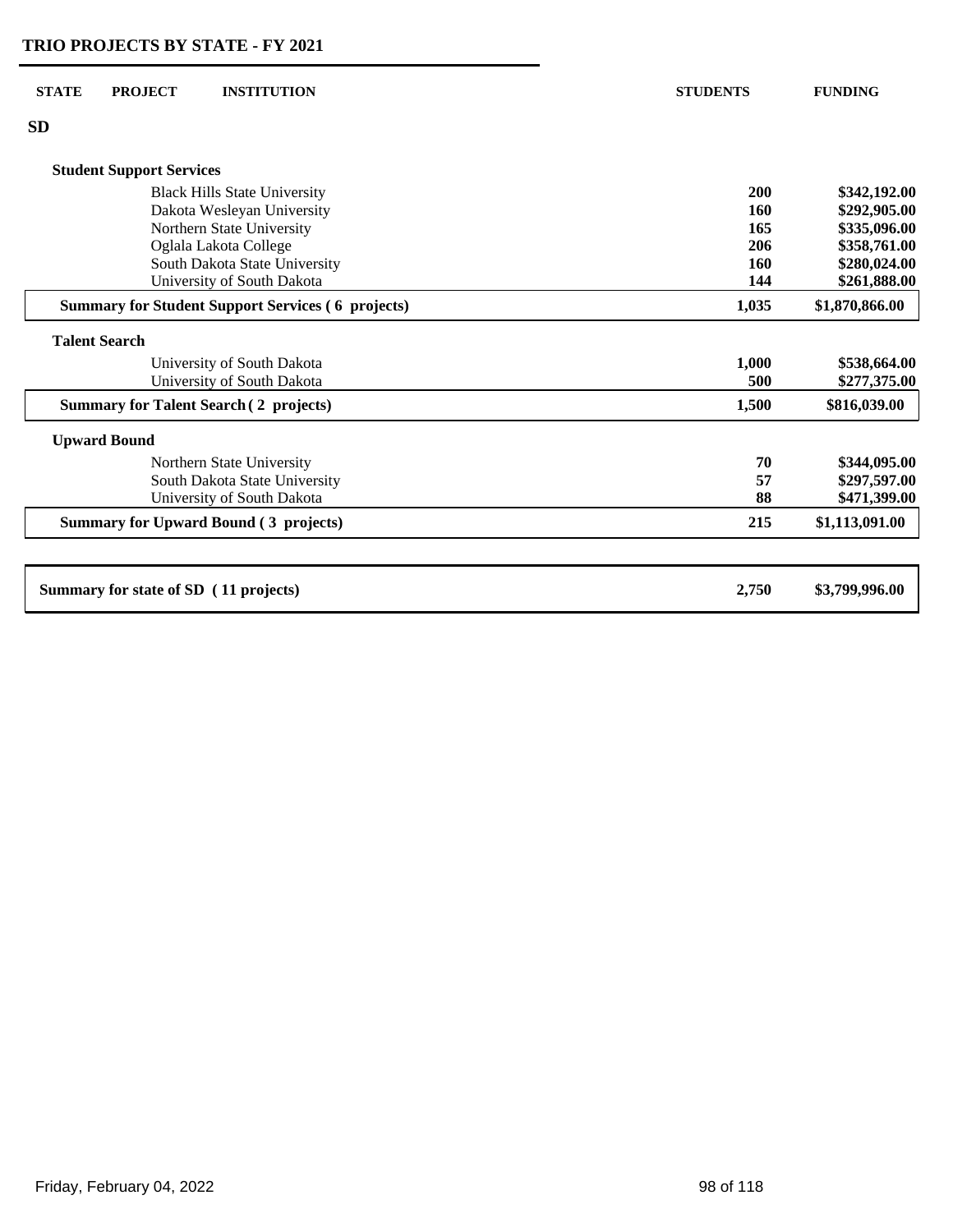| <b>STATE</b><br><b>PROJECT</b><br><b>INSTITUTION</b>                | <b>STUDENTS</b> | <b>FUNDING</b>                 |
|---------------------------------------------------------------------|-----------------|--------------------------------|
| <b>TN</b>                                                           |                 |                                |
| EOC                                                                 |                 |                                |
| <b>Austin Peay State University</b>                                 | 1,500           | \$444,751.00                   |
| Douglas Cherokee Economic Authority, Inc.                           | 1,000           | \$273,739.00                   |
| East Tennessee State University                                     | 1,000           | \$273,793.00                   |
| University of Tennessee-Chattanooga                                 | 1,000           | \$313,131.00                   |
| University of Tennessee-Knoxville<br>Summary for EOC (5 projects)   | 1,506<br>6,006  | \$537,647.00<br>\$1,843,061.00 |
|                                                                     |                 |                                |
| <b>McNair Post-baccalaureate</b><br>East Tennessee State University | 29              | \$299,981.00                   |
| Lee University                                                      | 25              | \$261,888.00                   |
| Tennessee State University                                          | 25              | \$1.00                         |
| <b>Summary for McNair Post-baccalaureate (3 projects)</b>           | 79              | \$561,870.00                   |
| <b>Student Support Services</b>                                     |                 |                                |
| Austin Peay State University                                        | 186             | \$306,036.00                   |
| Columbia State Community College                                    | 145             | \$261,820.00                   |
| <b>Dyersburg State Community College</b>                            | 124             | \$261,888.00                   |
| East Tennessee State University                                     | 175             | \$348,002.00                   |
| <b>Fisk University</b>                                              | 200             | \$294,722.00                   |
| Lee University                                                      | 140             | \$261,881.00                   |
| <b>Lincoln Memorial University</b>                                  | 165             | \$335,106.00                   |
| Maryville College                                                   | 140             | \$261,888.00                   |
| Middle Tennessee State University                                   | 175             | \$294,725.00                   |
| Northeast State Community College                                   | 180             | \$322,583.00                   |
| Pellissippi State Community College                                 | 160             | \$294,725.00                   |
| <b>Tusculum University</b>                                          | 200             | \$335,111.00                   |
| <b>Tusculum University</b>                                          | 140             | \$261,888.00                   |
| University of Memphis                                               | 206             | \$275,105.00                   |
| University of Tennessee-Chattanooga                                 | 200             | \$338,961.00                   |
| <b>Volunteer State Community College</b>                            | 200             | \$275,105.00                   |
| <b>Summary for Student Support Services (16 projects)</b>           | 2,736           | \$4,729,546.00                 |
| <b>Student Support Services STEM</b>                                |                 |                                |
| <b>Dyersburg State Community College</b>                            | 124             | \$261,888.00                   |
| University of Memphis                                               | 124             | \$261,888.00                   |
| <b>Summary for Student Support Services STEM (2 projects)</b>       | 248             | \$523,776.00                   |
| <b>Talent Search</b>                                                |                 |                                |
| Boys and Girls Clubs of Tennessee Valley                            | 501             | \$277,375.00                   |
| Douglas Cherokee Economic Authority, Inc.                           | 779             | \$426,317.00                   |
| East Tennessee State University                                     | 600             | \$323,420.00                   |
| Monroe County Schools                                               | 720             | \$399,420.00                   |
| Tennessee State University                                          | 666             | \$369,464.00                   |
| <b>Tusculum University</b>                                          | 729             | \$404,413.00                   |
| <b>Tusculum University</b>                                          | 513             | \$284,588.00                   |
| University of Tennessee-Chattanooga                                 | 503             | \$277,375.00                   |
| <b>Summary for Talent Search (8 projects)</b>                       | 5,011           | \$2,762,372.00                 |
| <b>Upward Bound</b>                                                 |                 |                                |
| <b>Austin Peay State University</b>                                 | 50              | \$202,246.00                   |
| Douglas Cherokee Economic Authority, Inc.                           | 63              | \$271,990.00                   |
| Douglas Cherokee Economic Authority, Inc.                           | 85              | \$411,320.00                   |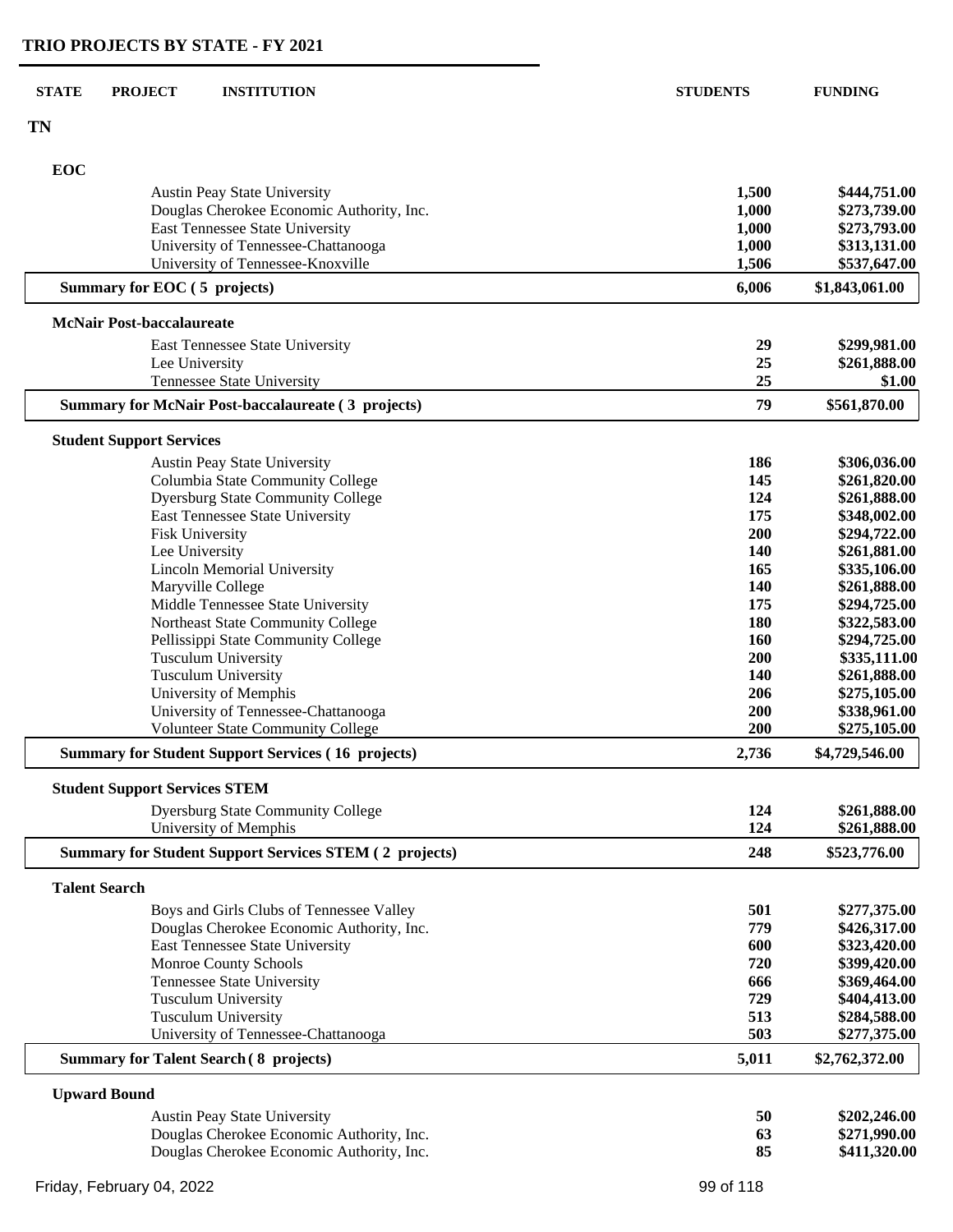| <b>STATE</b> | <b>PROJECT</b>                        | <b>INSTITUTION</b>                                        | <b>STUDENTS</b> | <b>FUNDING</b>  |
|--------------|---------------------------------------|-----------------------------------------------------------|-----------------|-----------------|
|              |                                       | <b>Dyersburg State Community College</b>                  | 76              | \$368,962.00    |
|              |                                       | East Tennessee State University                           | 104             | \$538,446.00    |
|              |                                       | <b>East Tennessee State University</b>                    | 52              | \$297,601.00    |
|              |                                       | East Tennessee State University                           | 52              | \$297,601.00    |
|              |                                       | Southwest Tennessee Community College                     | 103             | \$420,395.00    |
|              |                                       | Tennessee State University                                | 59              | \$297,601.00    |
|              |                                       | Tennessee Wesleyan University                             | 65              | \$289,222.00    |
|              |                                       | <b>Tusculum University</b>                                | 92              | \$473,296.00    |
|              |                                       | <b>Tusculum University</b>                                | 52              | \$289,848.00    |
|              |                                       | University of Memphis                                     | 60              | \$297,600.00    |
|              |                                       | University of Tennessee-Chattanooga                       | 74              | \$359,824.00    |
|              |                                       | University of Tennessee-Knoxville                         | 83              | \$413,884.00    |
|              |                                       | University of Tennessee-Knoxville                         | 100             | \$402,180.00    |
|              |                                       | <b>Summary for Upward Bound (16 projects)</b>             | 1,170           | \$5,632,016.00  |
|              | <b>Upward Bound Math/Science</b>      |                                                           |                 |                 |
|              |                                       | East Tennessee State University                           | 62              | \$264,842.00    |
|              |                                       | <b>Tusculum University</b>                                | 60              | \$297,601.00    |
|              |                                       | University of Tennessee-Chattanooga                       | 52              | \$297,601.00    |
|              |                                       | University of Tennessee-Knoxville                         | 71              | \$353,590.00    |
|              |                                       | <b>Summary for Upward Bound Math/Science (4 projects)</b> | 245             | \$1,213,634.00  |
|              | <b>Veterans Upward Bound</b>          |                                                           |                 |                 |
|              |                                       | <b>Austin Peay State University</b>                       | 125             | \$297,601.00    |
|              |                                       | East Tennessee State University                           | 125             | \$310,059.00    |
|              |                                       | University of Tennessee-Knoxville                         | 150             | \$376,067.00    |
|              |                                       | <b>Summary for Veterans Upward Bound (3 projects)</b>     | 400             | \$983,727.00    |
|              |                                       |                                                           |                 |                 |
|              | Summary for state of TN (57 projects) |                                                           | 15,895          | \$18,250,002.00 |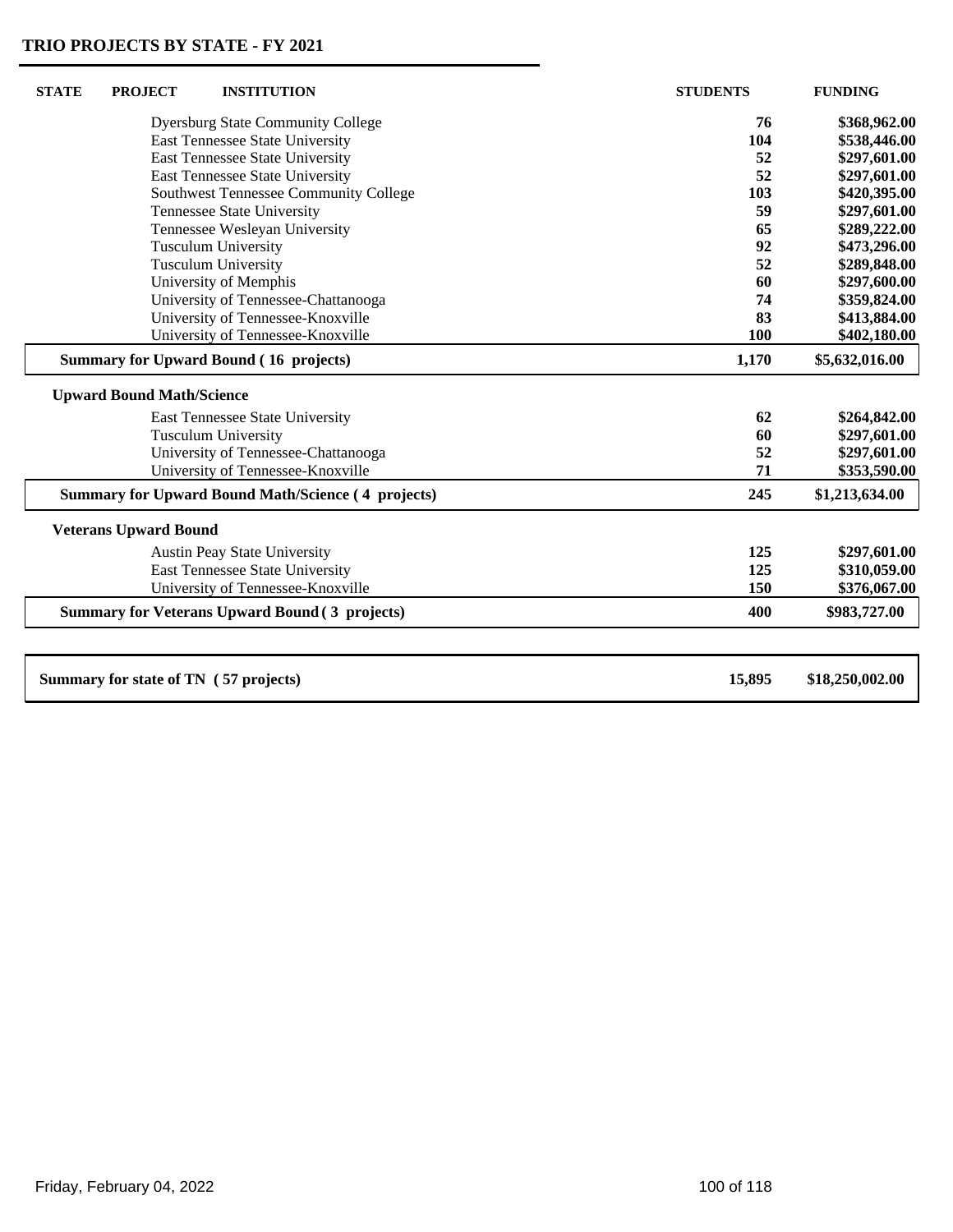#### **TX**

**EOC**

| <b>EOC</b> |                                      |       |              |
|------------|--------------------------------------|-------|--------------|
|            | Del Mar College                      | 850   | \$232,050.00 |
|            | <b>Houston Community College</b>     | 1,000 | \$272,753.00 |
|            | Kilgore College                      | 850   | \$232,050.00 |
|            | Learn, Inc.                          | 1,359 | \$481,292.00 |
|            | Lee College                          | 1.000 | \$272,753.00 |
|            | McLennan Community College           | 850   | \$232,050.00 |
|            | <b>Opportunity Resource Services</b> | 1.000 | \$272,753.00 |
|            | <b>Opportunity Resource Services</b> | 850   | \$232,050.00 |
|            | <b>Opportunity Resource Services</b> | 850   | \$232,050.00 |
|            | Paris Junior College                 | 1.100 | \$383,777.00 |
|            | Project Stay, Inc.                   | 2,136 | \$728,865.00 |
|            | Region One Education Service Center  | 1,000 | \$272,053.00 |
|            | San Antonio College                  | 850   | \$232,050.00 |
|            |                                      |       |              |

|                                            |       | \$454,050.00                         |
|--------------------------------------------|-------|--------------------------------------|
| <b>Opportunity Resource Services</b>       | 850   | \$232,050.00                         |
| Paris Junior College                       | 1,100 | \$383,777.00                         |
| Project Stay, Inc.                         | 2,136 | \$728,865.00                         |
| <b>Region One Education Service Center</b> | 1,000 | \$272,053.00                         |
| San Antonio College                        | 850   | \$232,050.00                         |
| Southwest Texas Junior College             | 1,000 | \$273,793.00                         |
| Texarkana College                          | 1,000 | \$272,753.00                         |
| Texas A&M University-Kingsville            | 1,000 | \$232,050.00                         |
| Texas A&M University-Kingsville            | 1,000 | \$232,050.00                         |
| Texas Southern University                  | 1.105 | \$394,270.00                         |
| <b>Tyler Junior College</b>                | 1.000 | \$273,000.00                         |
| University of Texas-Arlington              | 850   | \$232,050.00                         |
|                                            |       | Opportunity Resource Services<br>0JV |

## **Summary for EOC ( 20 projects) 20,650 \$5,986,512.00**

#### **McNair Post-baccalaureate**

| Abilene Christian University                               | 27  | \$237,670.00   |
|------------------------------------------------------------|-----|----------------|
| <b>Baylor University</b>                                   | 25  | \$261,888.00   |
| Lamar University-Beaumont                                  | 26  | \$196,577.00   |
| Our Lady of the Lake University                            | 26  | \$205,841.00   |
| <b>Sam Houston State University</b>                        | 29  | \$216,983.00   |
| Southern Methodist University                              | 26  | \$235,888.00   |
| St. Edward's University                                    | 29  | \$187,983.00   |
| St. Mary's University                                      | 25  | \$178,804.00   |
| <b>Sul Ross State University</b>                           | 27  | \$163,888.00   |
| Texas A&M University-Commerce                              | 25  | \$155,261.00   |
| Texas A&M University-Corpus Christi                        | 30  | \$261,310.00   |
| Texas A&M University-Kingsville                            | 30  | \$289,981.00   |
| <b>Texas Christian University</b>                          | 28  | \$293,243.00   |
| <b>Texas Tech University</b>                               | 25  | \$261,888.00   |
| <b>Trinity University</b>                                  | 26  | \$209,888.00   |
| University of North Texas                                  | 33  | \$160,478.00   |
| University of North Texas At Dallas                        | 25  | \$196,888.00   |
| University of Texas-Arlington                              | 34  | \$189,409.00   |
| University of Texas-Austin                                 | 27  | \$203,888.00   |
| University of Texas-San Antonio                            | 25  | \$198,888.00   |
| West Texas A&M University                                  | 30  | \$265,516.00   |
| <b>Summary for McNair Post-baccalaureate (21 projects)</b> | 578 | \$4,572,160.00 |

#### **Student Support Services**

| Abilene Christian University             | 140 | \$261,888.00 |
|------------------------------------------|-----|--------------|
| Amarillo College                         | 100 | \$212,582.00 |
| <b>Austin Community College District</b> | 140 | \$261,888.00 |
| College of the Mainland                  | 191 | \$292,141.00 |
| Dallas College                           | 230 | \$287,738.00 |
| Dallas College                           | 270 | \$348,002.00 |
| Dallas College                           | 283 | \$360,614.00 |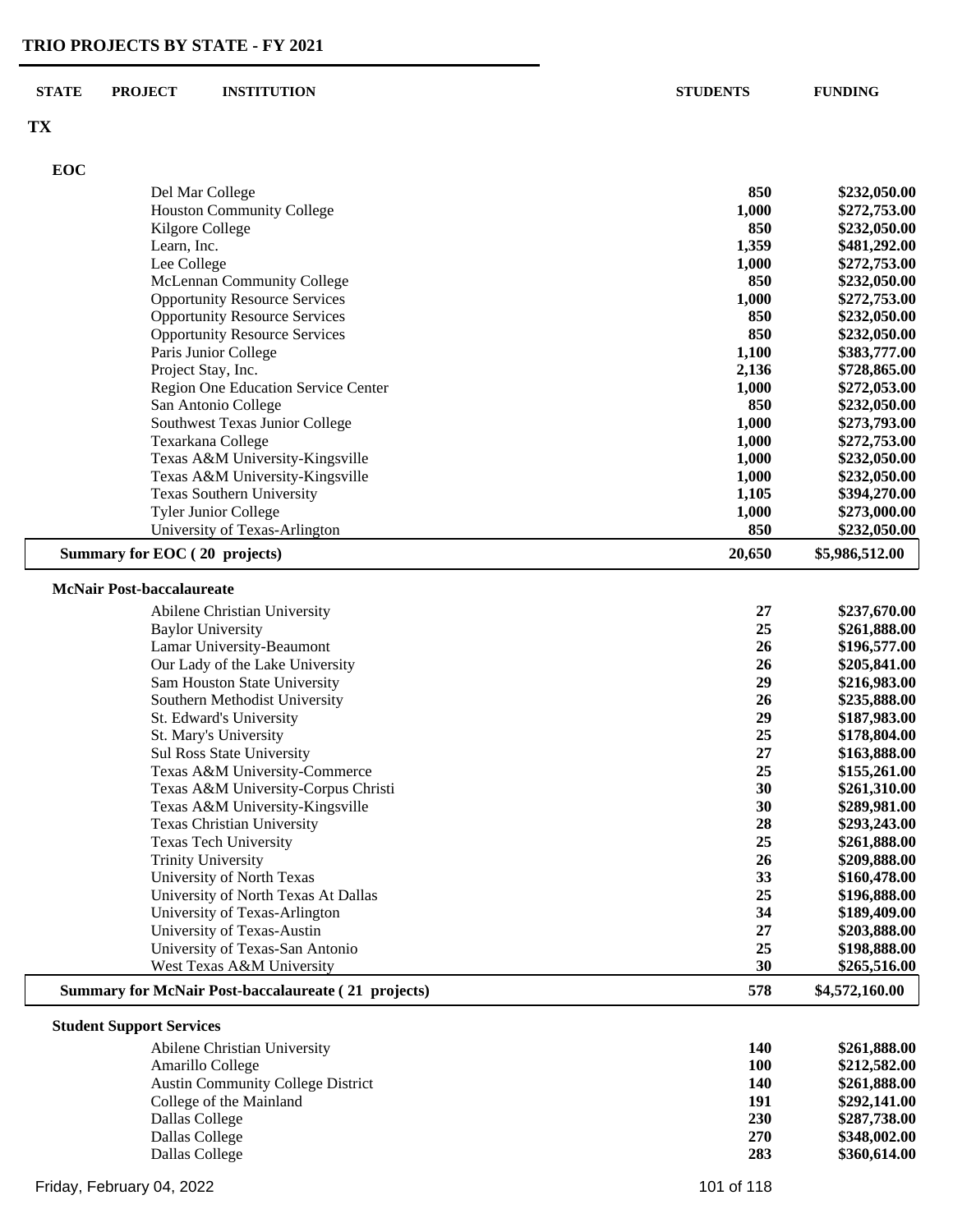| <b>STATE</b> | <b>PROJECT</b>                       | <b>INSTITUTION</b>                                        | <b>STUDENTS</b> | <b>FUNDING</b>  |
|--------------|--------------------------------------|-----------------------------------------------------------|-----------------|-----------------|
|              | Dallas College                       |                                                           | 185             | \$359,727.00    |
|              |                                      | Del Mar College                                           | 160             | \$261,888.00    |
|              |                                      | El Paso Community College                                 | 600             | \$707,647.00    |
|              |                                      | <b>Frank Phillips College</b>                             | 165             | \$275,105.00    |
|              |                                      | <b>Galveston College</b>                                  | 206             | \$283,895.00    |
|              |                                      | <b>Grayson College</b>                                    | 140             | \$261,888.00    |
|              |                                      | <b>Houston Baptist University</b>                         | 140             | \$261,888.00    |
|              | Kilgore College                      |                                                           | 160             | \$274,396.00    |
|              |                                      | Laredo Community College                                  | 300             | \$309,443.00    |
|              | Lee College                          |                                                           | 140             | \$261,888.00    |
|              |                                      | Lone Star College System                                  | <b>140</b>      | \$261,888.00    |
|              |                                      | Lone Star College System                                  | 160             | \$270,104.00    |
|              |                                      | Lone Star College System                                  | 140             | \$261,888.00    |
|              |                                      | Lone Star College System                                  | 140             | \$261,888.00    |
|              |                                      | Lone Star College System                                  | 140             | \$261,888.00    |
|              |                                      | McLennan Community College                                | 240             | \$383,175.00    |
|              |                                      | McMurry University                                        | 140             | \$261,888.00    |
|              |                                      | Midwestern State University                               | 165             | \$261,888.00    |
|              |                                      | Navarro College                                           | 300             | \$445,609.00    |
|              |                                      | North Central Texas College                               | 165             | \$294,703.00    |
|              |                                      | Palo Alto College                                         | <b>140</b>      | \$261,888.00    |
|              |                                      | Paul Quinn College                                        | 155             | \$260,893.00    |
|              |                                      | <b>Ranger College</b>                                     | 140             | \$261,888.00    |
|              |                                      | Sam Houston State University                              | 165             | \$275,105.00    |
|              |                                      | South Plains College                                      | 160             | \$294,725.00    |
|              |                                      | Southwest Texas Junior College                            | 270             | \$358,220.00    |
|              |                                      | St. Mary's University                                     | 140             | \$261,887.00    |
|              |                                      | Sul Ross State University                                 | 160             | \$275,105.00    |
|              |                                      | <b>Tarleton State University</b>                          | 140             | \$190,605.00    |
|              |                                      | <b>Tarrant County College</b>                             | 170             | \$335,111.00    |
|              |                                      | <b>Tarrant County College</b>                             | <b>140</b>      | \$261,888.00    |
|              |                                      | Texarkana College                                         | 225             | \$302,989.00    |
|              |                                      | Texas A&M International University                        | 160             | \$294,725.00    |
|              |                                      | Texas A&M Texarkana                                       | 140             | \$261,888.00    |
|              |                                      | Texas A&M University-Commerce                             | 425             | \$573,365.00    |
|              |                                      | Texas A&M University-Kingsville                           | 240             | \$346,161.00    |
|              |                                      | <b>Texas Christian University</b>                         | 160             | \$306,037.00    |
|              |                                      | <b>Texas Southern University</b>                          | 144             | \$261,888.00    |
|              |                                      | <b>Texas State University</b>                             | 200             | \$338,972.00    |
|              |                                      | <b>Texas Tech University</b>                              | 140             | \$261,888.00    |
|              | Texas Woman's University             |                                                           | <b>140</b>      | \$261,888.00    |
|              |                                      | The Victoria College                                      | 165             | \$294,725.00    |
|              |                                      | <b>Tyler Junior College</b>                               | 200             | \$274,262.00    |
|              |                                      | University of North Texas                                 | 258             | \$409,610.00    |
|              |                                      | University of Texas - El Paso                             | 200             | \$347,074.00    |
|              |                                      | University of Texas-Arlington                             | 285             | \$431,599.00    |
|              |                                      | University of Texas-Rio Grande Valley                     | 275             | \$348,002.00    |
|              |                                      | University of Texas-San Antonio                           | 144             | \$261,888.00    |
|              |                                      | University of the Incarnate Word                          | 200             | \$279,815.00    |
|              |                                      | <b>Weatherford College</b>                                | 160             | \$294,722.00    |
|              |                                      | <b>Western Texas College</b>                              | 165             | \$275,105.00    |
|              |                                      | <b>Wharton County Junior College</b>                      | 144             | \$261,018.00    |
|              |                                      | <b>Summary for Student Support Services (59 projects)</b> | 11,230          | \$17,972,473.00 |
|              | <b>Student Support Services STEM</b> |                                                           |                 |                 |

| Amarillo College                                          | 140        | \$261,888.00                 |
|-----------------------------------------------------------|------------|------------------------------|
| San Antonio College<br>Texas A&M International University | 120<br>120 | \$261,879.00<br>\$261,888.00 |
| Texas A&M University-Corpus Christi                       | 120        | \$261,888.00                 |
| Friday, February 04, 2022                                 | 102 of 118 |                              |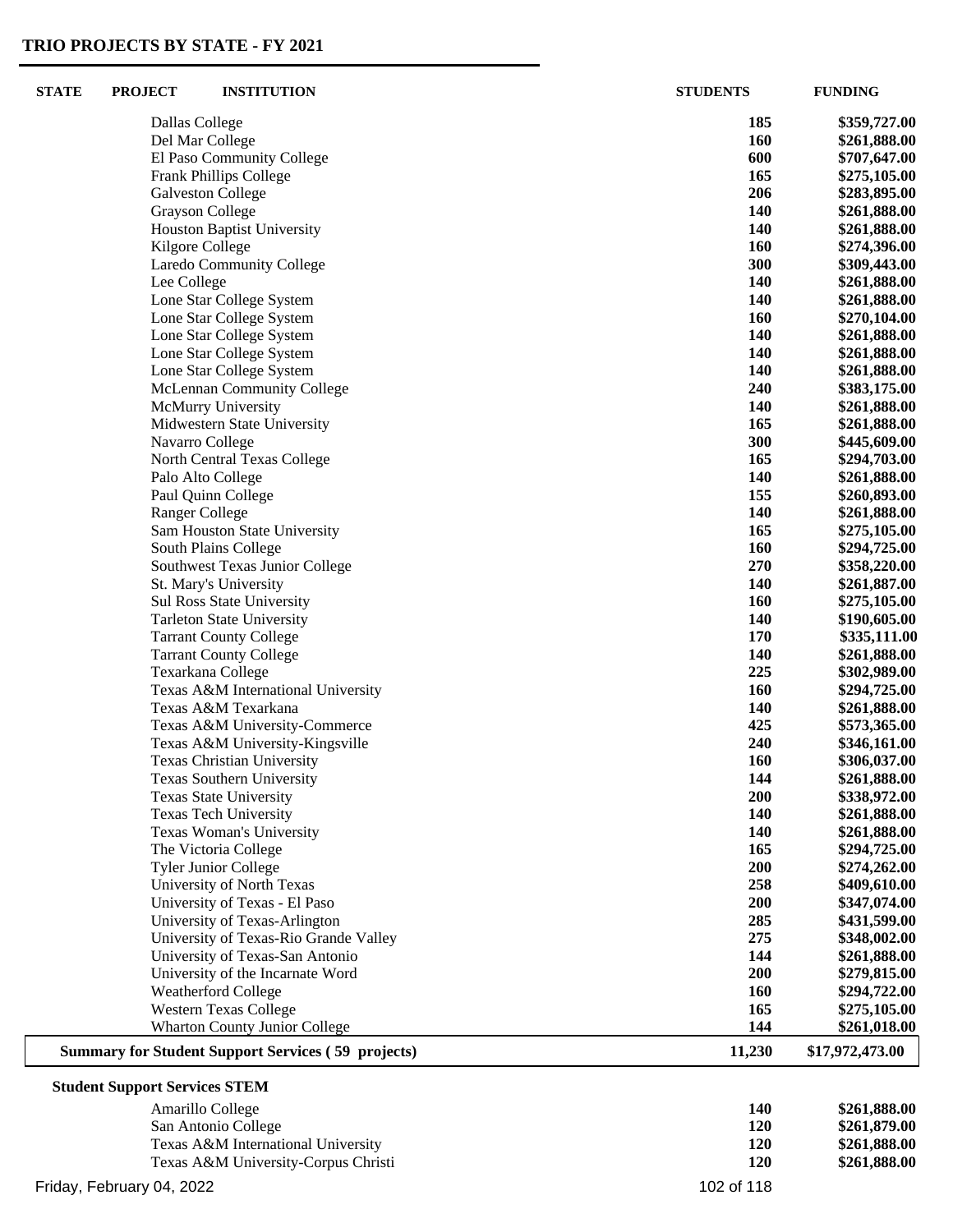$\mathsf{L}$ 

ſ

| <b>STATE</b> | <b>PROJECT</b>                           | <b>INSTITUTION</b>                                                           | <b>STUDENTS</b> | <b>FUNDING</b> |
|--------------|------------------------------------------|------------------------------------------------------------------------------|-----------------|----------------|
|              |                                          | Texas A&M University-Kingsville                                              | <b>120</b>      | \$261,888.00   |
|              |                                          | Texas Christian University                                                   | 120             | \$261,888.00   |
|              |                                          | Texas Southern University                                                    | 120             | \$261,888.00   |
|              |                                          | <b>Texas State University</b>                                                | 120             | \$261,888.00   |
|              |                                          | Texas Woman's University                                                     | 120             | \$261,888.00   |
|              |                                          | <b>Summary for Student Support Services STEM (9 projects)</b>                | 1,100           | \$2,356,983.00 |
|              |                                          | <b>Student Support Services Teacher Preparation</b>                          |                 |                |
|              |                                          | Sam Houston State University                                                 | 140             | \$261,888.00   |
|              |                                          | Texas A&M University-Corpus Christi                                          | 140             | \$261,888.00   |
|              |                                          | <b>Summary for Student Support Services Teacher Preparation (2 projects)</b> | 280             | \$523,776.00   |
|              | <b>Student Support Services Veterans</b> |                                                                              |                 |                |
|              |                                          | San Antonio College                                                          | 120             | \$261,786.00   |
|              |                                          | <b>Summary for Student Support Services Veterans (1 projects)</b>            | 120             | \$261,786.00   |
|              | <b>Talent Search</b>                     |                                                                              |                 |                |
|              |                                          | Abilene Christian University                                                 | 518             | \$287,361.00   |
|              |                                          | Boys & Girls Clubs of Greater Fort Worth                                     | 592             | \$328,413.00   |
|              |                                          | Boys & Girls Clubs of Greater Fort Worth                                     | 658             | \$353,892.00   |
|              |                                          | Boys & Girls Clubs of Greater Fort Worth                                     | 500             | \$277,375.00   |
|              |                                          | <b>Coastal Bend College</b>                                                  | 615             | \$341,325.00   |
|              |                                          | <b>Coastal Bend College</b>                                                  | 616             | \$341,726.00   |
|              |                                          | Dallas College                                                               | 515             | \$277,375.00   |
|              | Learn, Inc.                              |                                                                              | 1,263           | \$700,649.00   |
|              |                                          | Lone Star College System                                                     | 542             | \$300,675.00   |
|              |                                          | Lone Star College System                                                     | 500             | \$277,375.00   |
|              |                                          | Lone Star College System                                                     | 500             | \$276,940.00   |
|              |                                          | LULAC National Education Service Centers, Inc.                               | 500             | \$277,375.00   |
|              |                                          | LULAC National Education Service Centers, Inc.                               | 500             | \$277,375.00   |
|              |                                          | LULAC National Education Service Centers, Inc.                               | 500             | \$277,375.00   |
|              |                                          | LULAC National Education Service Centers, Inc.                               | 500             | \$277,375.00   |
|              |                                          | North Central Texas College                                                  | 500             | \$277,375.00   |
|              |                                          | Palo Alto College                                                            | 500             | \$277,375.00   |
|              |                                          | Palo Alto College                                                            | 500             | \$277,375.00   |
|              |                                          | Paris Junior College                                                         | 778             | \$431,593,00   |
|              |                                          | Parris Foundation                                                            | 500             | \$277,375.00   |
|              |                                          | Parris Foundation                                                            | 500             | \$277,375.00   |
|              |                                          | Project Stay, Inc.                                                           | 1,458           | \$808,827.00   |
|              |                                          | Project Stay, Inc.                                                           | 592             | \$328,413.00   |
|              |                                          | San Jacinto College-North                                                    | 600             | \$277,275.00   |
|              |                                          | Southern Methodist University                                                | 500             | \$277,375.00   |
|              |                                          | Southern Methodist University                                                | 500             | \$277,375.00   |
|              |                                          | Sul Ross State University                                                    | 503             | \$279,040.00   |
|              |                                          | <b>Tarleton State University</b>                                             | 500             | \$275,531.00   |
|              |                                          | Texarkana College                                                            | 636             | \$352,821.00   |
|              |                                          | Texas A&M University-Kingsville                                              | 500             | \$277,375.00   |
|              |                                          | Texas Southern University                                                    | 971             | \$538,664.00   |
|              |                                          | Texas State Technical College-Harlingen                                      | 562             | \$307,331.00   |
|              |                                          | <b>Texas State University</b>                                                | 640             | \$355,040.00   |
|              |                                          | Texas State University                                                       | 826             | \$458,225.00   |
|              |                                          | <b>Texas State University</b>                                                | 500             | \$277,375.00   |
|              |                                          | <b>Texas State University</b>                                                | 500             | \$277,375.00   |
|              |                                          | University of Houston-Downtown                                               | 875             | \$485,407.00   |
|              |                                          | University of North Texas                                                    | 899             | \$481,856.00   |
|              |                                          | University of North Texas                                                    | 503             | \$269,603.00   |
|              |                                          | University of Texas - El Paso                                                | 619             | \$343,390.00   |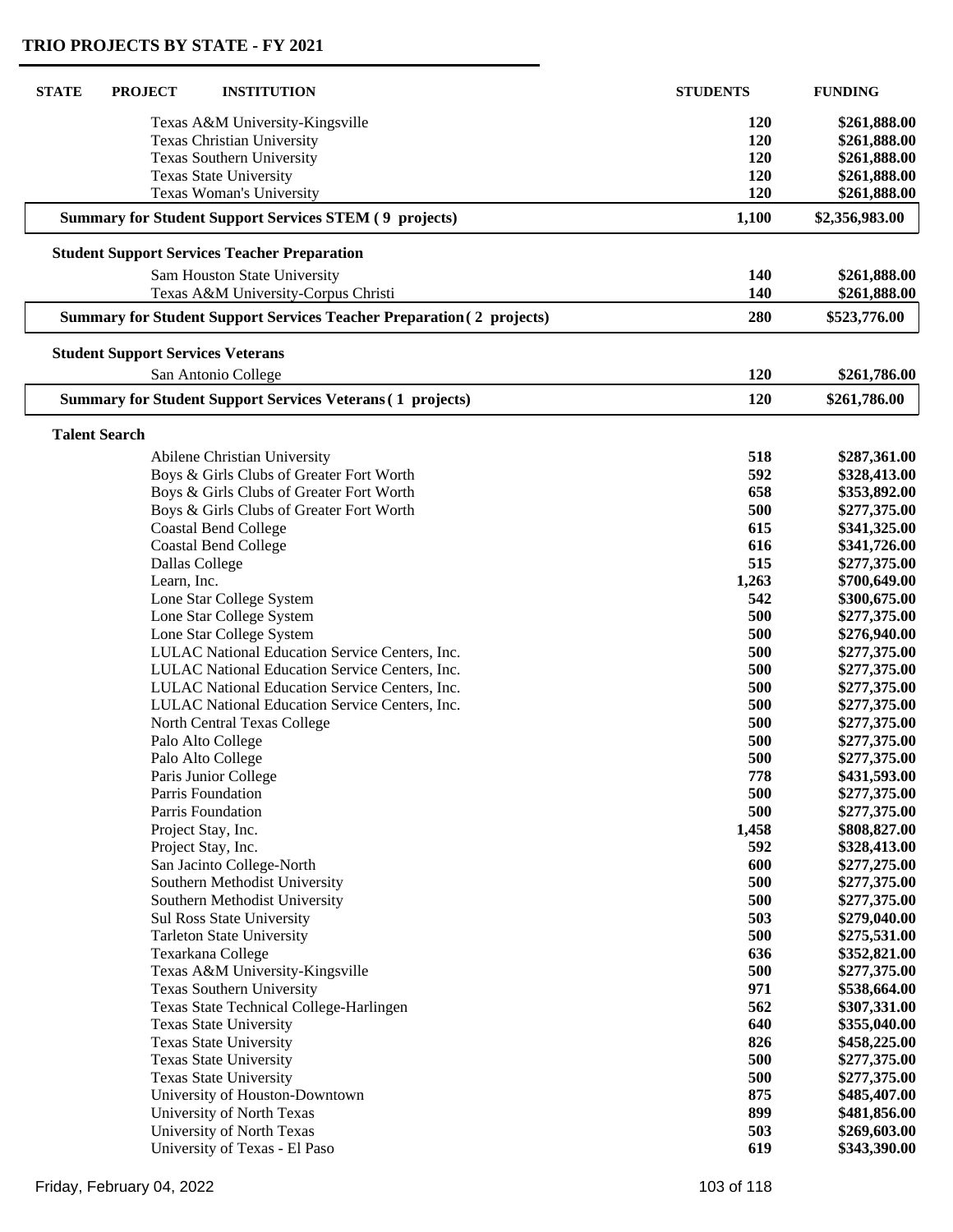$\sqrt{2}$ 

| <b>STATE</b> | <b>PROJECT</b>        | <b>INSTITUTION</b>                             | <b>STUDENTS</b> | <b>FUNDING</b>  |
|--------------|-----------------------|------------------------------------------------|-----------------|-----------------|
|              |                       | University of Texas-Arlington                  | 501             | \$277,375.00    |
|              |                       | University of Texas-Arlington                  | 501             | \$277,375.00    |
|              |                       | University of Texas-Rio Grande Valley          | 905             | \$502,050.00    |
|              |                       | University of Texas-Rio Grande Valley          | 680             | \$377,231.00    |
|              |                       | University of Texas-Rio Grande Valley          | 525             | \$277,375.00    |
|              |                       | University of Texas-San Antonio                | 830             | \$460,443.00    |
|              |                       | University of Texas-San Antonio                | 500             | \$277,375.00    |
|              |                       | University of Texas-San Antonio                | 500             | \$277,375.00    |
|              |                       | <b>Weatherford College</b>                     | 592             | \$328,413.00    |
|              |                       | West Texas A&M University                      | 503             | \$279,040.00    |
|              |                       | <b>Western Texas College</b>                   | 542             | \$300,675.00    |
|              |                       | <b>Summary for Talent Search (51 projects)</b> | 31,360          | \$17,274,099.00 |
|              | <b>Upward Bound</b>   |                                                |                 |                 |
|              |                       | Abilene Christian University                   | 65              | \$312,688.00    |
|              |                       | <b>Alvin Community College</b>                 | 63              | \$312,480.00    |
|              |                       | <b>Austin Community College District</b>       | 60              | \$297,546.00    |
|              |                       | <b>Austin Community College District</b>       | 60              | \$297,546.00    |
|              |                       | Boys & Girls Clubs of Greater Fort Worth       | 65              | \$312,480.00    |
|              |                       | Boys & Girls Clubs of Greater Fort Worth       | 73              | \$279,118.00    |
|              |                       | Choices Leadership, Inc.                       | 60              | \$297,601.00    |
|              |                       | <b>Coastal Bend College</b>                    | 50              | \$153,986.00    |
|              |                       | <b>Coastal Bend College</b>                    | 85              | \$283,183.00    |
|              |                       | College of the Mainland                        | 70              | \$312,287.00    |
|              | Dallas College        |                                                | 50              | \$194,601.00    |
|              | Dallas College        |                                                | 70              | \$253,996.00    |
|              | Dallas College        |                                                | 65              | \$312,480.00    |
|              | Ed Plus, Inc.         |                                                | 65              | \$337,477.00    |
|              |                       | <b>Education Service Center Region 12</b>      | 60              | \$297,601.00    |
|              |                       | <b>Education Service Center Region 12</b>      | 60              | \$297,601.00    |
|              |                       | <b>Education Service Center Region 12</b>      | 60              | \$297,600.00    |
|              |                       | <b>Galveston College</b>                       | 60              | \$297,601.00    |
|              |                       | <b>Houston Community College</b>               | 66              | \$338,771.00    |
|              |                       | <b>Houston Community College</b>               | 131             | \$511,694.00    |
|              |                       | Jarvis Christian College                       | 76              | \$231,891.00    |
|              | Kilgore College       |                                                | 50              | \$297,601.00    |
|              |                       | <b>Laredo Community College</b>                | 115             | \$453,211.00    |
|              |                       | Lone Star College System                       | 58              | \$252,255.00    |
|              |                       | Lone Star College System                       | 67              | \$265,707.00    |
|              |                       | LULAC National Education Service Centers, Inc. | 65              | \$312,480.00    |
|              |                       | LULAC National Education Service Centers, Inc. | 58              | \$297,601.00    |
|              |                       | LULAC National Education Service Centers, Inc. | 60              | \$297,601.00    |
|              |                       | LULAC National Education Service Centers, Inc. | 60              | \$297,601.00    |
|              |                       | McLennan Community College                     | 83              | \$429,669.00    |
|              |                       | Northeast Texas Community College              | 55              | \$217,601.00    |
|              |                       | <b>Opportunity Resource Services</b>           | 72              | \$297,601.00    |
|              |                       | <b>Opportunity Resource Services</b>           | 60              | \$297,601.00    |
|              | Palo Alto College     |                                                | 77              | \$259,560.00    |
|              |                       | Paris Junior College                           | 86              | \$179,737.00    |
|              | Parris Foundation     |                                                | 60              | \$297,601.00    |
|              | Parris Foundation     |                                                | 60              | \$297,601.00    |
|              |                       | Paul Quinn College                             | 79              | \$337,155.00    |
|              | <b>Ranger College</b> |                                                | 60              | \$297,601.00    |
|              |                       | San Antonio College                            | 56              | \$297,601.00    |
|              |                       | San Jacinto College-North                      | 75              | \$309,902.00    |
|              |                       | South Plains College                           | 70              | \$345,499.00    |
|              |                       | Southern Methodist University                  | 65              | \$312,480.00    |
|              |                       | Southern Methodist University                  | 62              | \$297,601.00    |
|              |                       | Southern Methodist University                  | 98              | \$403,715.00    |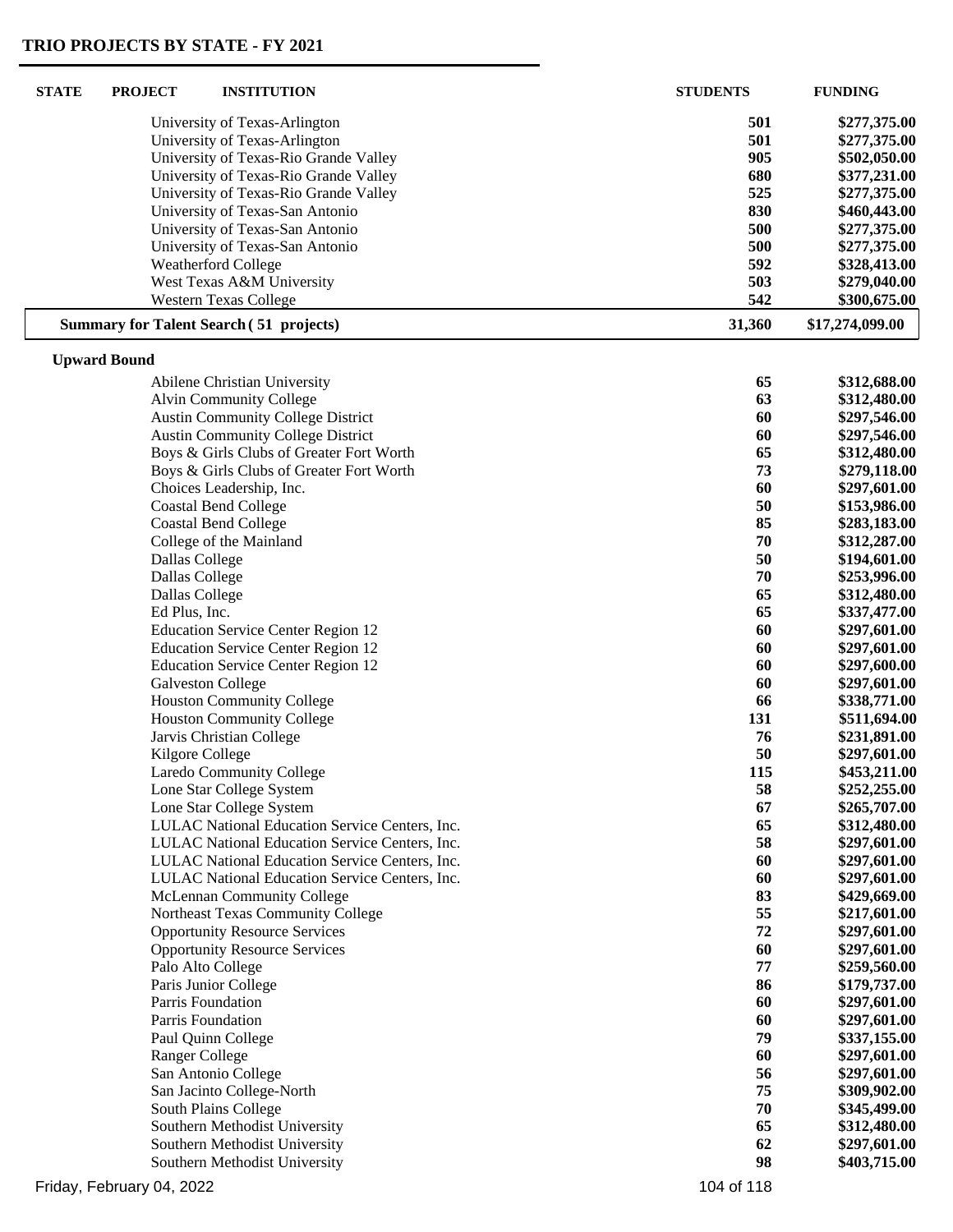| <b>STATE</b> | <b>PROJECT</b>                   | <b>INSTITUTION</b>                                                         | <b>STUDENTS</b> | <b>FUNDING</b>               |
|--------------|----------------------------------|----------------------------------------------------------------------------|-----------------|------------------------------|
|              |                                  | Southwest Key Programs, Inc.                                               | 60              | \$297,601.00                 |
|              |                                  | Southwest Texas Junior College                                             | 60              | \$223,672.00                 |
|              |                                  | Southwestern University                                                    | 50              | \$297,601.00                 |
|              |                                  | St. Mary's University                                                      | 63              | \$156,791.00                 |
|              |                                  | St. Mary's University                                                      | 108             | \$290,530.00                 |
|              |                                  | Sul Ross State University                                                  | 70              | \$348,975.00                 |
|              |                                  | <b>Tarleton State University</b>                                           | 95              | \$327,142.00                 |
|              |                                  | <b>Tarrant County College</b>                                              | 65              | \$95,394.00                  |
|              |                                  | <b>Tarrant County College</b>                                              | 65              | \$207,583.00                 |
|              |                                  | <b>Tarrant County College</b>                                              | 50              | \$297,601.00                 |
|              |                                  | Texas A&M University-Commerce                                              | 63              | \$303,480.00                 |
|              |                                  | Texas A&M University-Commerce                                              | 91              | \$422,896.00                 |
|              |                                  | Texas A&M University-Corpus Christi                                        | 60              | \$297,601.00                 |
|              |                                  | Texas A&M University-Corpus Christi                                        | 60              | \$297,601.00                 |
|              |                                  | Texas A&M University-Kingsville                                            | 60              | \$191,498.00                 |
|              |                                  | Texas A&M University-Kingsville                                            | 55              | \$79,324.00                  |
|              |                                  | Texas Southern University                                                  | 96              | \$493,458.00                 |
|              |                                  | Texas State Technical College-Harlingen                                    | 75              | \$345,727.00                 |
|              |                                  | Texas State University                                                     | 62              | \$297,601.00                 |
|              |                                  | <b>Texas State University</b>                                              | 89              | \$363,342.00                 |
|              |                                  | Texas Wesleyan University                                                  | 62              | \$127,503.00                 |
|              |                                  | Texas Wesleyan University                                                  | 60              | \$217,261.00                 |
|              |                                  | <b>Trinity University</b>                                                  | 85              | \$437,848.00                 |
|              |                                  | University of Houston-Downtown                                             | 115             | \$574,875.00                 |
|              |                                  | University of North Texas                                                  | 86<br>60        | \$460,244.00                 |
|              |                                  | University of North Texas At Dallas<br>University of North Texas At Dallas | 60              | \$172,237.00<br>\$140,449.00 |
|              |                                  | University of Texas - El Paso                                              | 78              | \$404,000.00                 |
|              |                                  | University of Texas - El Paso                                              | 92              | \$474,983.00                 |
|              |                                  | University of Texas-Arlington                                              | 62              | \$206,116.00                 |
|              |                                  | University of Texas-Arlington                                              | 82              | \$77,874.00                  |
|              |                                  | University of Texas-Rio Grande Valley                                      | 75              | \$359,826.00                 |
|              |                                  | University of Texas-Rio Grande Valley                                      | 65              | \$312,478.00                 |
|              |                                  | University of Texas-Rio Grande Valley                                      | 148             | \$725,277.00                 |
|              |                                  | University of Texas-Rio Grande Valley                                      | 70              | \$345,728.00                 |
|              |                                  | University of Texas-Rio Grande Valley                                      | 60              | \$297,601.00                 |
|              |                                  | University of Texas-Rio Grande Valley                                      | 60              | \$297,601.00                 |
|              |                                  | University of Texas-Rio Grande Valley                                      | 60              | \$297,601.00                 |
|              |                                  | University of Texas-Rio Grande Valley                                      | 60              | \$255,021.00                 |
|              |                                  | University of Texas-Rio Grande Valley                                      | 60              | \$282,974.00                 |
|              |                                  | University of Texas-San Antonio                                            | 50              | \$47,901.00                  |
|              |                                  | University of Texas-San Antonio                                            | 50              | \$84,195.00                  |
|              |                                  | <b>Weatherford College</b>                                                 | 55              | \$297,601.00                 |
|              |                                  | West Texas A&M University                                                  | 82              | \$390,288.00                 |
|              |                                  | <b>Western Texas College</b>                                               | 52              | \$297,601.00                 |
|              |                                  | <b>Summary for Upward Bound (90 projects)</b>                              | 6,251           | \$26,803,311.00              |
|              | <b>Upward Bound Math/Science</b> |                                                                            |                 |                              |
|              |                                  | LULAC National Education Service Centers, Inc.                             | 62              | \$297,601.00                 |
|              |                                  | LULAC National Education Service Centers, Inc.                             | 60              | \$297,601.00                 |
|              |                                  | <b>Opportunity Resource Services</b>                                       | 72              | \$297,601.00                 |
|              |                                  | <b>Opportunity Resource Services</b>                                       | 60              | \$297,601.00                 |
|              |                                  | Palo Alto College                                                          | 60              | \$297,601.00                 |
|              |                                  | Salvation Army Boys & Girls Clubs of Metropolitan Houston                  | 60              | \$297,601.00                 |
|              |                                  | San Antonio College                                                        | 60              | \$297,584.00                 |
|              |                                  | San Antonio College                                                        | 56              | \$297,518.00                 |
|              |                                  | Southern Methodist University                                              | 62              | \$297,601.00                 |
|              |                                  | Southern Methodist University                                              | 62              | \$297,601.00                 |
|              |                                  | Southwestern Christian College                                             | 60              | \$297,601.00                 |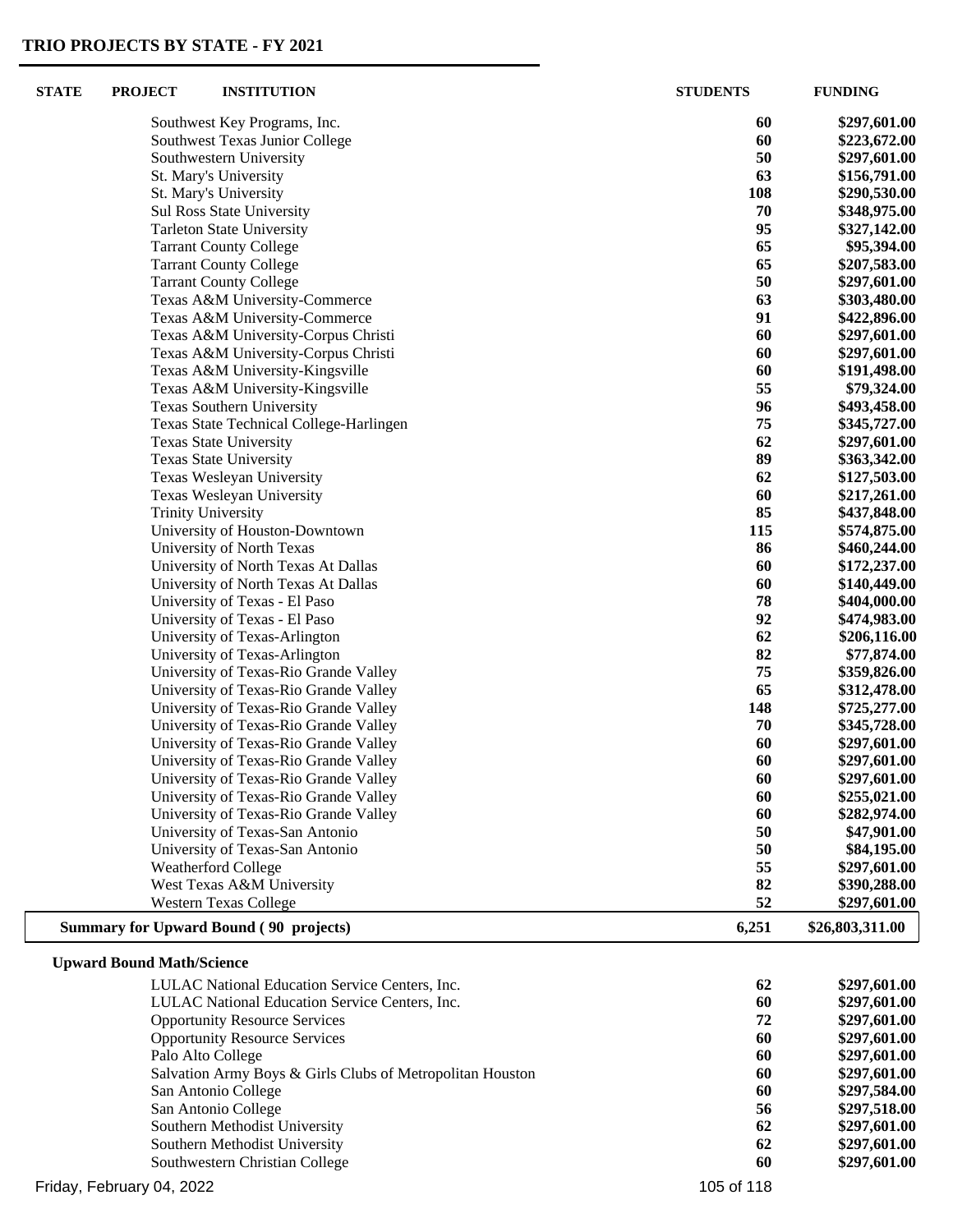| <b>STATE</b>                                               | <b>PROJECT</b>                   | <b>INSTITUTION</b>                                    | <b>STUDENTS</b> | <b>FUNDING</b> |
|------------------------------------------------------------|----------------------------------|-------------------------------------------------------|-----------------|----------------|
|                                                            | Texas A&M University-Kingsville  |                                                       | 60              | \$297,601.00   |
|                                                            | Texas A&M University-Kingsville  |                                                       | 60              | \$297,601.00   |
|                                                            | <b>Texas Southern University</b> |                                                       | 60              | \$297,601.00   |
|                                                            | Texas Wesleyan University        |                                                       | 60              | \$297,601.00   |
|                                                            | Texas Wesleyan University        |                                                       | 60              | \$297,601.00   |
|                                                            |                                  | University of Texas-Arlington                         | 60              | \$297,601.00   |
|                                                            |                                  | University of Texas-Arlington                         | 65              | \$312,480.00   |
|                                                            |                                  | University of Texas-Arlington                         | 75              | \$371,234.00   |
|                                                            |                                  | University of Texas-Rio Grande Valley                 | 67              | \$312,480.00   |
|                                                            |                                  | University of Texas-Rio Grande Valley                 | 63              | \$312,480.00   |
|                                                            |                                  | West Texas A&M University                             | 62              | \$297,601.00   |
| <b>Summary for Upward Bound Math/Science (22 projects)</b> |                                  |                                                       |                 |                |
|                                                            |                                  |                                                       | 1,366           | \$6,665,392.00 |
|                                                            | <b>Veterans Upward Bound</b>     |                                                       |                 |                |
|                                                            |                                  |                                                       | 125             | \$0.00         |
|                                                            |                                  | Dallas College<br>Del Mar College                     | 125             | \$297,586.00   |
|                                                            |                                  | University of Texas-Arlington                         | 135             | \$297,601.00   |
|                                                            |                                  | University of Texas-Rio Grande Valley                 | 125             | \$297,601.00   |
|                                                            |                                  | <b>Summary for Veterans Upward Bound (4 projects)</b> | 510             | \$892,788.00   |
|                                                            |                                  |                                                       |                 |                |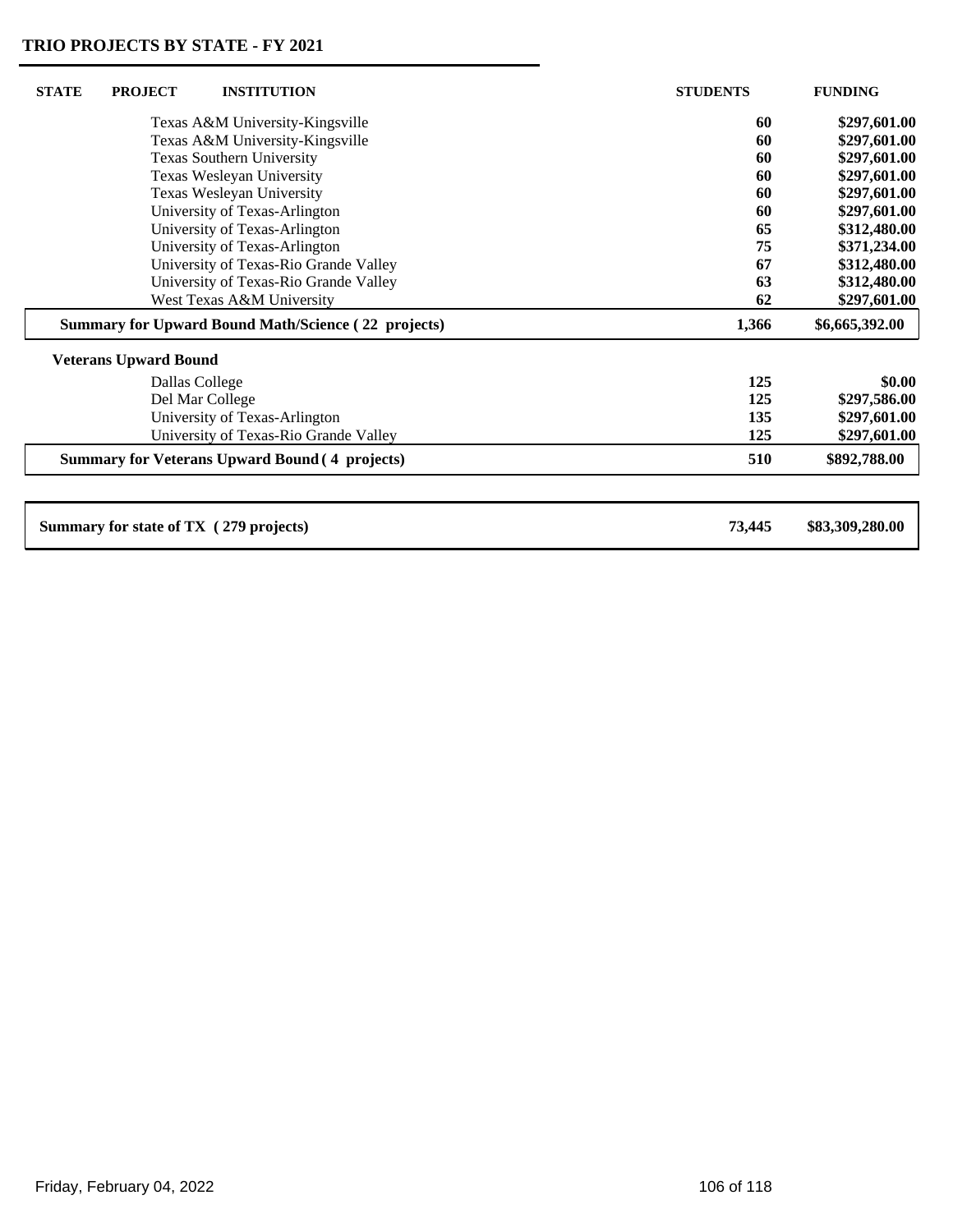| <b>STATE</b><br><b>PROJECT</b><br><b>INSTITUTION</b>           | <b>STUDENTS</b> | <b>FUNDING</b>               |
|----------------------------------------------------------------|-----------------|------------------------------|
| <b>UT</b>                                                      |                 |                              |
| EOC                                                            |                 |                              |
| Utah Valley University                                         | 1,000           | \$273,000.00                 |
| Summary for EOC (1 projects)                                   | 1,000           | \$273,000.00                 |
| <b>McNair Post-baccalaureate</b><br><b>Westminster College</b> | 28              | \$274,983.00                 |
| <b>Summary for McNair Post-baccalaureate (1 projects)</b>      | 28              | \$274,983.00                 |
|                                                                |                 |                              |
| <b>Student Support Services</b><br>Dixie State University      | 200             | \$368,184.00                 |
| Salt Lake Community College                                    | 200             | \$379,746.00                 |
| Snow College                                                   | 200             | \$405,860.00                 |
| Southern Utah University                                       | 160             | \$338,972.00                 |
| University of Utah                                             | 225             | \$393,334.00                 |
| <b>Utah State University</b>                                   | 196             | \$348,002.00                 |
| <b>Utah State University</b>                                   | 185             | \$380,461.00                 |
| Utah Valley University                                         | 150             | \$292,897.00                 |
| Weber State University                                         | 285             | \$477,506.00                 |
| <b>Summary for Student Support Services (9 projects)</b>       | 1,801           | \$3,384,962.00               |
| <b>Student Support Services STEM</b>                           |                 |                              |
| <b>Salt Lake Community College</b>                             | 120             | \$261,909.00                 |
| Weber State University                                         | 120             | \$261,888.00                 |
| <b>Summary for Student Support Services STEM (2 projects)</b>  | 240             | \$523,797.00                 |
| <b>Talent Search</b>                                           |                 |                              |
| Dixie State University                                         | 825             | \$457,670.00                 |
| Salt Lake Community College                                    | 513             | \$284,588.00                 |
| Southern Utah University                                       | 636             | \$352,821.00                 |
| <b>Utah State University</b>                                   | 825             | \$457,875.00                 |
| Utah Valley University                                         | 500             | \$277,375.00                 |
| <b>Summary for Talent Search (5 projects)</b>                  | 3,299           | \$1,830,329.00               |
| <b>Upward Bound</b>                                            |                 |                              |
| Dixie State University                                         | 90              | \$417,058.00                 |
| Snow College                                                   | 70              | \$349,979.00                 |
| Southern Utah University                                       | 103             | \$497,271.00                 |
| University of Utah<br><b>Utah State University</b>             | 95<br>103       | \$482,941.00<br>\$491,763.00 |
| <b>Utah State University</b>                                   | 63              | \$297,601.00                 |
| Utah Valley University                                         | <b>100</b>      | \$412,919.00                 |
| Weber State University                                         | 82              | \$436,174.00                 |
| <b>Summary for Upward Bound (8 projects)</b>                   | 706             | \$3,385,706.00               |
| <b>Veterans Upward Bound</b>                                   |                 |                              |
| Weber State University                                         | 169             | \$384,759.00                 |
| <b>Summary for Veterans Upward Bound (1 projects)</b>          | 169             | \$384,759.00                 |
|                                                                |                 |                              |
| Summary for state of UT (27 projects)                          | 7,243           | \$10,057,536.00              |
|                                                                |                 |                              |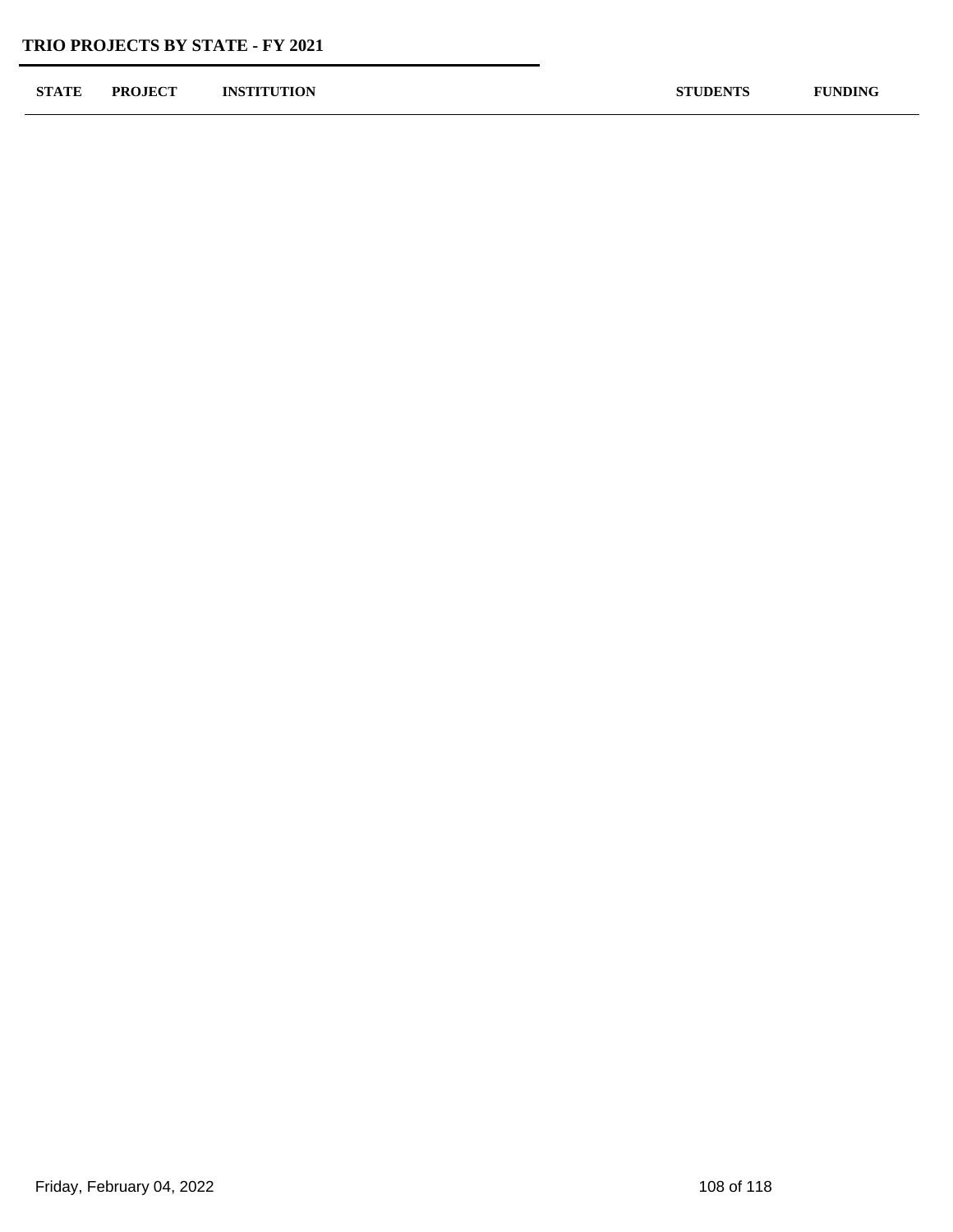| <b>STATE</b><br><b>PROJECT</b><br><b>INSTITUTION</b>                                              | <b>STUDENTS</b> | <b>FUNDING</b>               |
|---------------------------------------------------------------------------------------------------|-----------------|------------------------------|
| <b>VA</b>                                                                                         |                 |                              |
| EOC                                                                                               |                 |                              |
| Danville Community College<br>Virginia State University                                           | 1,000<br>1,000  | \$273,000.00<br>\$273,793.00 |
| Summary for EOC (2 projects)                                                                      | 2,000           | \$546,793.00                 |
| <b>McNair Post-baccalaureate</b>                                                                  |                 |                              |
| <b>Hampton University</b>                                                                         | 25              | \$261,883.00                 |
| <b>Summary for McNair Post-baccalaureate (1 projects)</b>                                         | 25              | \$261,883.00                 |
| <b>Student Support Services</b>                                                                   |                 |                              |
| Central Virginia Community College                                                                | 140             | \$261,888.00                 |
| Dabney S. Lancaster Community College                                                             | 240             | \$330,124.00                 |
| Hampton University                                                                                | <b>190</b>      | \$348,002.00                 |
| Lord Fairfax Community College<br>Mountain Empire Community College                               | 160<br>175      | \$294,725.00<br>\$344,628.00 |
| Norfolk State University                                                                          | 412             | \$500,720.00                 |
| Old Dominion University                                                                           | 210             | \$376,155.00                 |
| Patrick Henry Community College                                                                   | 230             | \$375,405.00                 |
| Paul D. Camp Community College                                                                    | 180             | \$317,461.00                 |
| Rappahannock Community College                                                                    | 175             | \$349,554.00                 |
| Southwest Virginia Community College                                                              | 300             | \$446,584.00                 |
| Thomas Nelson Community College                                                                   | 160             | \$275,105.00                 |
| <b>Tidewater Community College</b>                                                                | 144             | \$261,888.00                 |
| <b>Tidewater Community College</b>                                                                | 206             | \$335,111.00                 |
| University of Virginia's College At Wise                                                          | 190             | \$338,972.00                 |
| Virginia Commonwealth University                                                                  | 200             | \$261,855.00                 |
| Virginia Highlands Community College                                                              | 210             | \$428,811.00                 |
| Virginia State University                                                                         | 140             | \$261,888.00                 |
| Virginia Union University                                                                         | 140             | \$261,888.00                 |
| Virginia Western Community College                                                                | 250             | \$334,753.00                 |
| Wytheville Community College                                                                      | 235             | \$448,314.00                 |
| <b>Summary for Student Support Services (21 projects)</b>                                         | 4,287           | \$7,153,831.00               |
| <b>Student Support Services STEM</b>                                                              | 120             | \$261,888.00                 |
| Virginia Commonwealth University<br><b>Summary for Student Support Services STEM (1 projects)</b> | 120             | \$261,888.00                 |
|                                                                                                   |                 |                              |
| <b>Student Support Services Teacher Preparation</b><br>Norfolk State University                   | 140             | \$261,888.00                 |
| <b>Summary for Student Support Services Teacher Preparation (1 projects)</b>                      | 140             | \$261,888.00                 |
| <b>Talent Search</b>                                                                              |                 |                              |
| <b>Community Outreach Coalition</b>                                                               | 500             | \$276,577.00                 |
| Dabney S. Lancaster Community College                                                             | 729             | \$404,413.00                 |
| Hampton University                                                                                | 810             | \$446,571.00                 |
| Mountain Empire Community College                                                                 | 655             | \$363,362.00                 |
| Patrick Henry Community College                                                                   | 500             | \$277,375.00                 |
| Virginia Polytechnic Institute and State University                                               | 680             | \$377,231.00                 |
| Virginia State University                                                                         | 500             | \$277,375.00                 |
| Virginia Union University                                                                         | 500             | \$277,375.00                 |
| Wytheville Community College                                                                      | 600             | \$333,000.00                 |
| <b>Summary for Talent Search (9 projects)</b>                                                     | 5,474           | \$3,033,279.00               |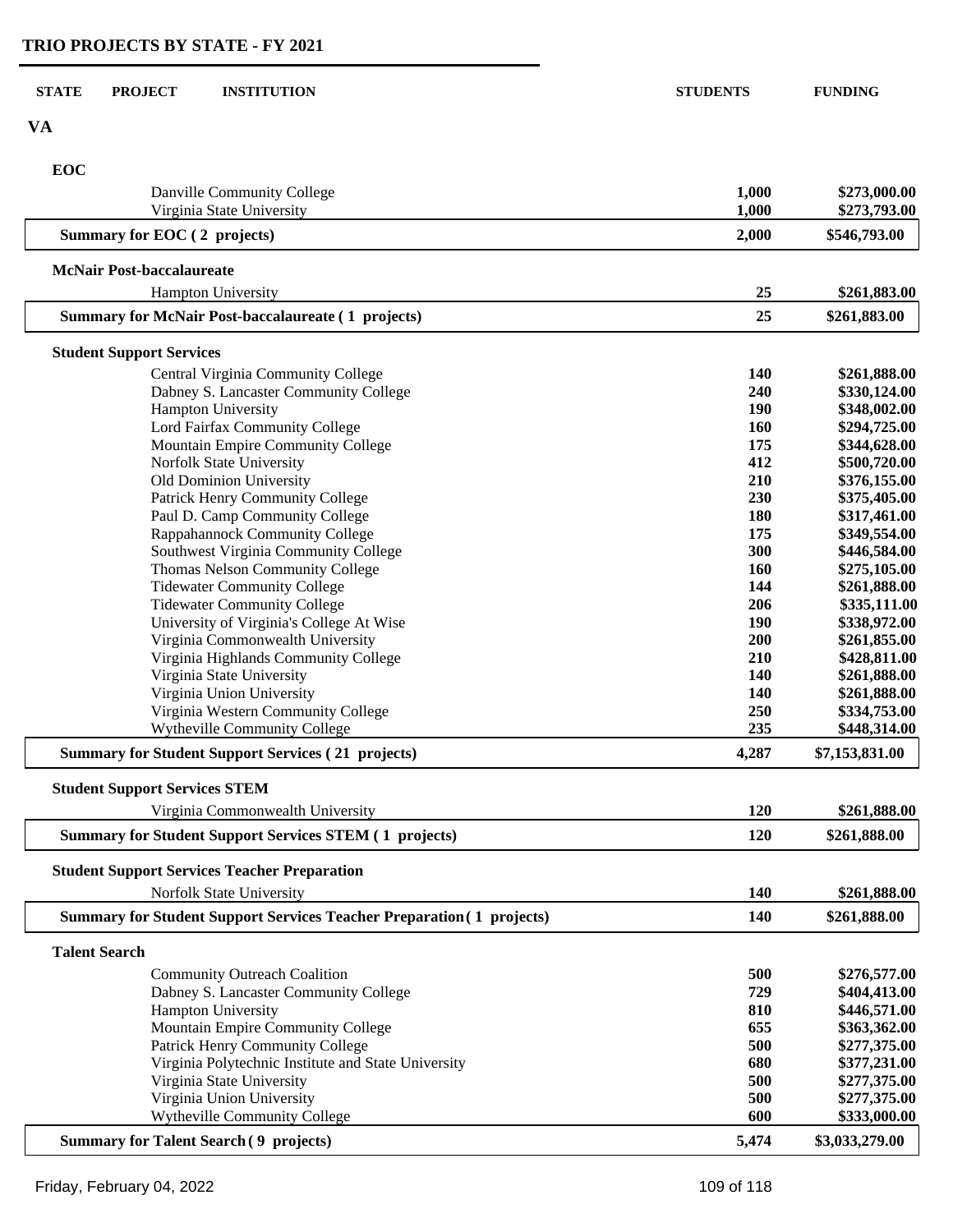| <b>STATE</b>                    | <b>PROJECT</b><br><b>INSTITUTION</b>                      | <b>STUDENTS</b> | <b>FUNDING</b>               |
|---------------------------------|-----------------------------------------------------------|-----------------|------------------------------|
|                                 | <b>Upward Bound</b>                                       |                 |                              |
|                                 | Hampton University                                        | 60              | \$297,599.00                 |
|                                 | Norfolk State University                                  | 60              | \$297,485.00                 |
|                                 | Old Dominion University                                   | 77              | \$222,876.00                 |
| Patrick Henry Community College |                                                           | 68              | \$312,480.00                 |
|                                 | Paul D. Camp Community College                            | 52              | \$290,714.00                 |
|                                 | <b>Portsmouth Public Schools</b>                          | 60              | \$297,601.00                 |
|                                 | Southwest Virginia Community College                      | 66              | \$342,693.00                 |
|                                 | Southwest Virginia Community College                      | 66              | \$342,694.00                 |
|                                 | University of Virginia                                    | 80              | \$427,133.00                 |
|                                 | University of Virginia's College At Wise                  | 89              | \$463,060.00                 |
|                                 | Virginia Highlands Community College                      | 65              | \$312,480.00                 |
|                                 | Virginia Polytechnic Institute and State University       | 103             | \$431,780.00                 |
|                                 | Virginia Polytechnic Institute and State University       | 60              | \$274,826.00                 |
|                                 | Virginia Polytechnic Institute and State University       | 60              | \$263,559.00                 |
|                                 | Virginia State University                                 | 88<br>85        | \$451,377.00                 |
|                                 | Virginia Union University<br>Wytheville Community College | 57              | \$444,616.00<br>\$297,601.00 |
|                                 |                                                           |                 |                              |
|                                 | <b>Summary for Upward Bound (17 projects)</b>             | 1,196           | \$5,770,574.00               |
|                                 | <b>Upward Bound Math/Science</b>                          |                 |                              |
|                                 | Patrick Henry Community College                           | 67              | \$312,480.00                 |
|                                 | Southwest Virginia Community College                      | 52              | \$297,601.00                 |
|                                 | <b>Summary for Upward Bound Math/Science (2 projects)</b> | 119             | \$610,081.00                 |
|                                 | <b>Veterans Upward Bound</b>                              |                 |                              |
|                                 | Southwest Virginia Community College                      | 125             | \$297,601.00                 |
|                                 | <b>Summary for Veterans Upward Bound (1 projects)</b>     | 125             | \$297,601.00                 |
|                                 |                                                           |                 |                              |
|                                 | Summary for state of VA (55 projects)                     | 13,486          | \$18,197,818.00              |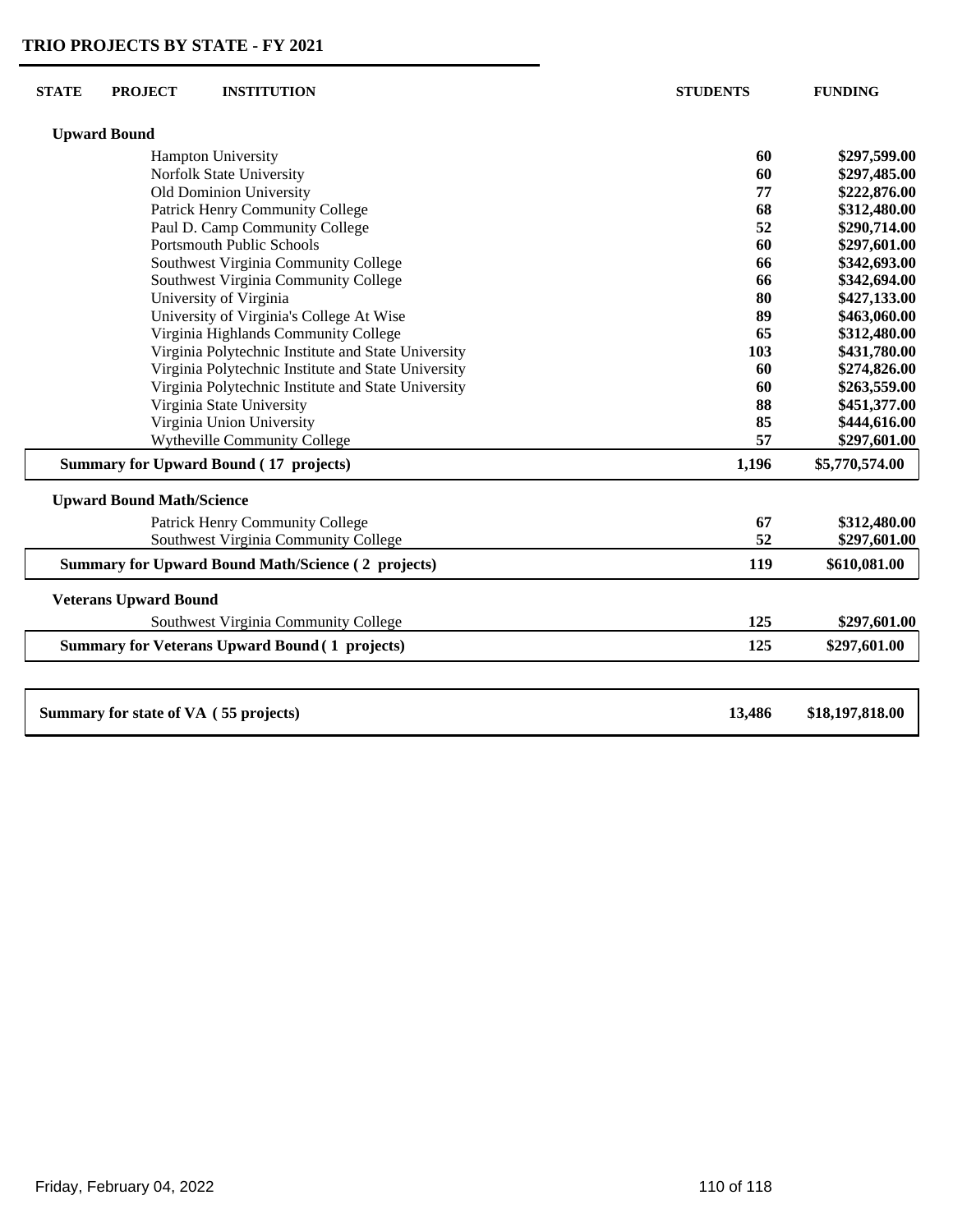| <b>STATE</b><br><b>PROJECT</b><br><b>INSTITUTION</b>      | <b>STUDENTS</b> | <b>FUNDING</b> |
|-----------------------------------------------------------|-----------------|----------------|
|                                                           |                 |                |
| <b>VT</b>                                                 |                 |                |
| <b>EOC</b>                                                |                 |                |
| Vermont Student Assistance Corporation                    | 1,580           | \$561,803.00   |
| Summary for EOC (1 projects)                              | 1,580           | \$561,803.00   |
| <b>McNair Post-baccalaureate</b>                          |                 |                |
| <b>Castleton University</b>                               | 25              | \$261,888.00   |
| <b>Summary for McNair Post-baccalaureate (1 projects)</b> | 25              | \$261,888.00   |
| <b>Student Support Services</b>                           |                 |                |
| Castleton University                                      | 230             | \$348,003.00   |
| Community College of Vermont                              | 225             | \$411,562.00   |
| Northern Vermont University                               | 235             | \$468,403.00   |
| Vermont Technical College                                 | 190             | \$340,622.00   |
| <b>Summary for Student Support Services (4 projects)</b>  | 880             | \$1,568,590.00 |
| <b>Talent Search</b>                                      |                 |                |
| Vermont Student Assistance Corporation                    | 967             | \$536,418.00   |
| <b>Summary for Talent Search (1 projects)</b>             | 967             | \$536,418.00   |
| <b>Upward Bound</b>                                       |                 |                |
| <b>Castleton University</b>                               | 63              | \$312,480.00   |
| <b>Castleton University</b>                               | 60              | \$297,600.00   |
| Northern Vermont University                               | 102             | \$543,421.00   |
| Northern Vermont University                               | 75              | \$386,601.00   |
| University of Vermont                                     | 63              | \$312,480.00   |
| <b>Summary for Upward Bound (5 projects)</b>              | 363             | \$1,852,582.00 |
|                                                           |                 |                |
| Summary for state of VT (12 projects)                     | 3,815           | \$4,781,281.00 |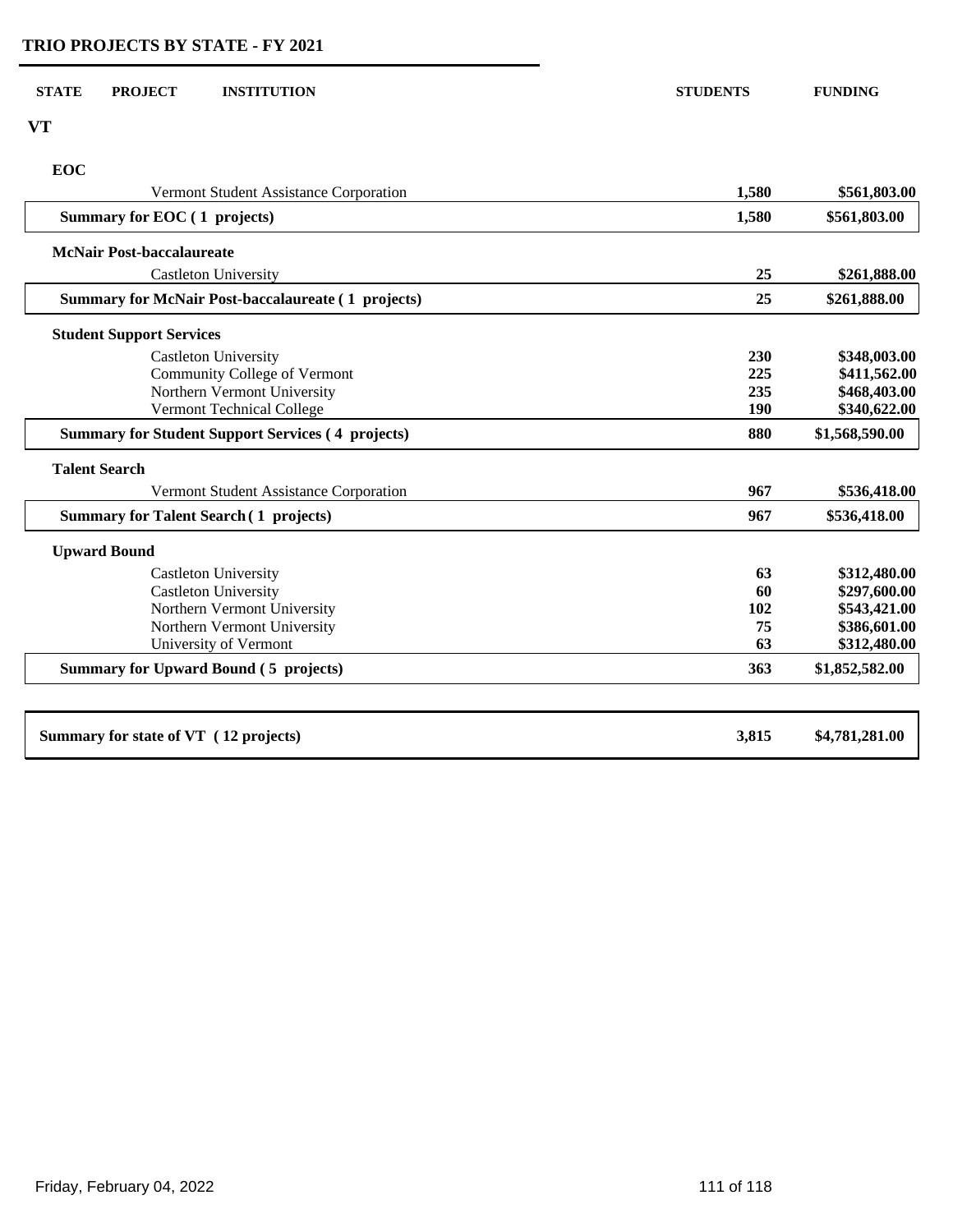| <b>STATE</b><br><b>PROJECT</b><br><b>INSTITUTION</b>                     | <b>STUDENTS</b> | <b>FUNDING</b>               |
|--------------------------------------------------------------------------|-----------------|------------------------------|
| <b>WA</b>                                                                |                 |                              |
| <b>Disabled Student Services</b>                                         |                 |                              |
| Lake Washington Institute of Technology<br>The Evergreen State College   | 160<br>100      | \$274,845.00<br>\$261,888.00 |
| <b>Summary for Disabled Student Services (2 projects)</b>                | 260             | \$536,733.00                 |
| EOC                                                                      |                 |                              |
| Central Washington University                                            | 850             | \$232,050.00                 |
| Central Washington University                                            | 1,000           | \$302,542.00                 |
| <b>Grays Harbor College</b>                                              | 850             | \$232,050.00                 |
| Metropolitan Development Council                                         | 2,724           | \$775,413.00                 |
| South Seattle College                                                    | 1,000           | \$272,747.00                 |
| Summary for EOC (5 projects)                                             | 6,424           | \$1,814,802.00               |
|                                                                          |                 |                              |
| <b>McNair Post-baccalaureate</b><br>Central Washington University        | 27              | \$261,888.00                 |
| Eastern Washington University                                            | 29              | \$299,981.00                 |
| Heritage University                                                      | 25              | \$261,887.00                 |
| University of Washington                                                 | 27              | \$275,516.00                 |
| <b>Washington State University</b>                                       | 27              | \$267,841.00                 |
| <b>Summary for McNair Post-baccalaureate (5 projects)</b>                | 135             | \$1,367,113.00               |
| <b>Student Support Services</b>                                          |                 |                              |
|                                                                          |                 |                              |
| <b>Bellevue College</b>                                                  | 160<br>140      | \$294,725.00<br>\$261,888.00 |
| <b>Bellingham Technical College</b><br><b>Big Bend Community College</b> | 190             | \$335,053.00                 |
| Central Washington University                                            | 225             | \$334,764.00                 |
| Centralia College                                                        | 220             | \$381,347.00                 |
| Columbia Basin College                                                   | 200             | \$347,603.00                 |
| <b>Edmonds Community College</b>                                         | 160             | \$275,103.00                 |
| <b>Everett Community College</b>                                         | <b>140</b>      | \$261,888.00                 |
| Grays Harbor College                                                     | <b>160</b>      | \$275,105.00                 |
| Green River Community College                                            | 200             | \$348,002.00                 |
| Heritage University                                                      | <b>160</b>      | \$274,805.00                 |
| <b>Highline College</b>                                                  | 145             | \$261,888.00                 |
| Lake Washington Institute of Technology                                  | 140             | \$261,888.00                 |
| Lower Columbia College                                                   | 227             | \$425,585.00                 |
| North Seattle College                                                    | 140             | \$261,888.00                 |
| Pierce College                                                           | 160             | \$275,105.00                 |
| Seattle Central College                                                  | 361             | \$555,479.00                 |
| <b>Skagit Valley College</b>                                             | 230             | \$409,491.00                 |
| South Seattle College                                                    | 191             | \$351,623.00                 |
| The Evergreen State College                                              | 180             | \$357,748.00                 |
| University of Washington                                                 | 300             | \$529,949.00                 |
| Walla Walla Community College                                            | 265             | \$436,920.00                 |
| <b>Washington State University</b>                                       | 140             | \$261,888.00                 |
| <b>Washington State University</b>                                       | 160             | \$275,105.00                 |
| Wenatchee Valley College                                                 | 140             | \$261,887.00                 |
| <b>Whatcom Community College</b>                                         | 140             | \$261,888.00                 |
| Yakima Valley College                                                    | 200             | \$352,353.00                 |
| <b>Summary for Student Support Services (27 projects)</b>                | 5,074           | \$8,930,968.00               |
| <b>Student Support Services STEM</b>                                     |                 |                              |
| <b>Big Bend Community College</b>                                        | 120             | \$261,888.00                 |
| <b>Everett Community College</b>                                         | 120             | \$261,888.00                 |
| Friday, February 04, 2022                                                | 112 of 118      |                              |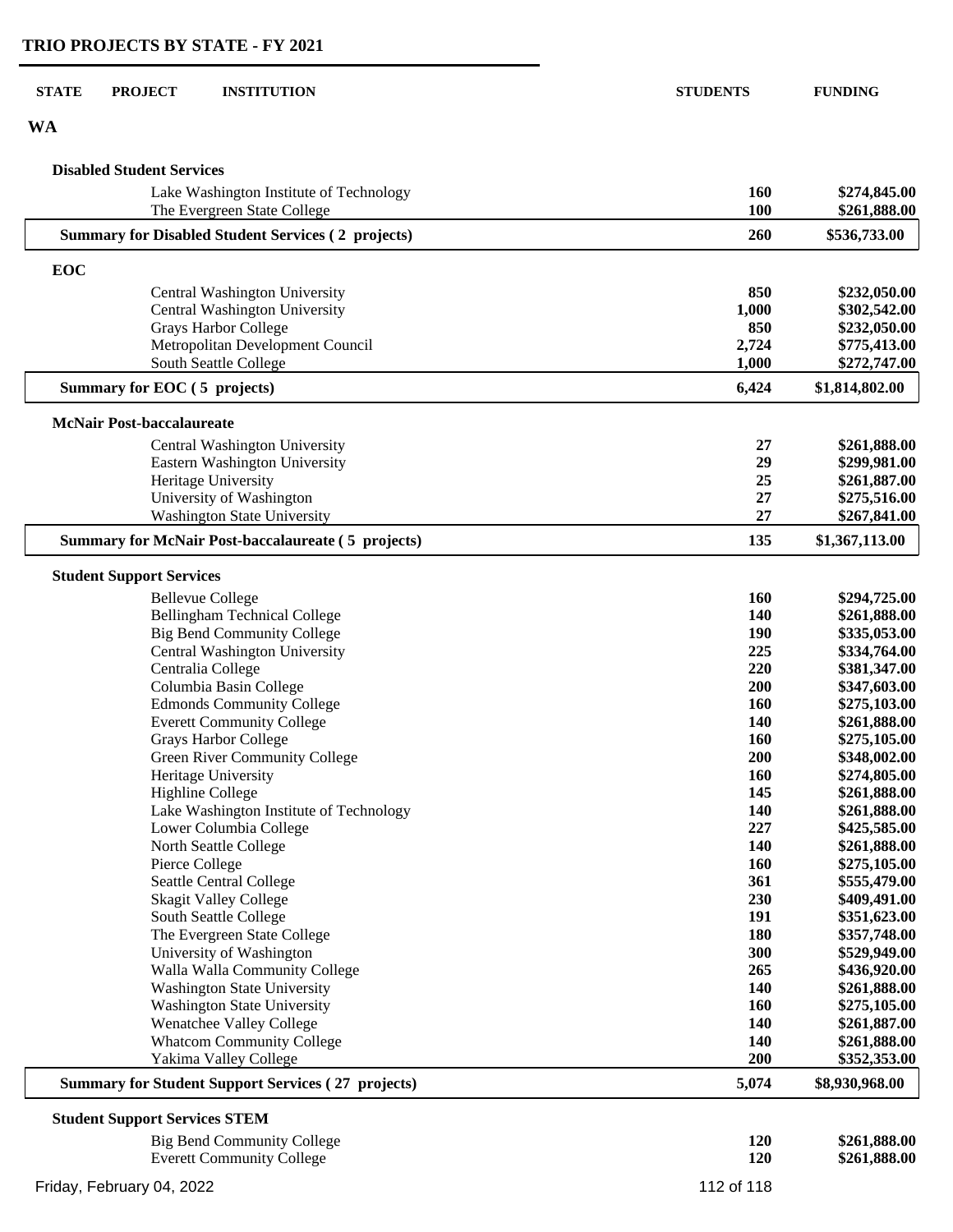| <b>STATE</b><br><b>PROJECT</b><br><b>INSTITUTION</b>                         | <b>STUDENTS</b> | <b>FUNDING</b>               |
|------------------------------------------------------------------------------|-----------------|------------------------------|
| Grays Harbor College                                                         | <b>120</b>      | \$261,888.00                 |
| Green River Community College                                                | 120             | \$261,888.00                 |
| Seattle Central College                                                      | 120             | \$261,888.00                 |
| University of Washington                                                     | 120             | \$261,888.00                 |
| <b>Washington State University</b>                                           | 120             | \$261,888.00                 |
| <b>Washington State University</b>                                           | 120             | \$261,888.00                 |
| <b>Summary for Student Support Services STEM (8 projects)</b>                | 960             | \$2,095,104.00               |
| <b>Student Support Services Teacher Preparation</b>                          |                 |                              |
| <b>Washington State University</b>                                           | 140             | \$261,888.00                 |
| <b>Summary for Student Support Services Teacher Preparation (1 projects)</b> | 140             | \$261,888.00                 |
| <b>Student Support Services Veterans</b>                                     |                 |                              |
| Washington State University                                                  | 120             | \$261,888.00                 |
| <b>Summary for Student Support Services Veterans (1 projects)</b>            | 120             | \$261,888.00                 |
|                                                                              |                 |                              |
| <b>Talent Search</b>                                                         |                 |                              |
| Centralia College                                                            | 825             | \$457,670.00                 |
| Pierce College                                                               | 500             | \$277,375.00                 |
| South Seattle College                                                        | 564             | \$312,879.00                 |
| <b>Tacoma Community College</b>                                              | 503             | \$279,040.00                 |
| University of Washington                                                     | 682             | \$378,340.00                 |
| <b>Washington State University</b>                                           | 500             | \$277,375.00                 |
| <b>Washington State University</b>                                           | 500             | \$277,375.00                 |
| <b>Washington State University</b>                                           | 500             | \$277,375.00                 |
| <b>Summary for Talent Search (8 projects)</b>                                | 4,574           | \$2,537,429.00               |
| <b>Upward Bound</b>                                                          |                 |                              |
| <b>Big Bend Community College</b>                                            | 115             | \$559,208.00                 |
| Centralia College                                                            | 50              | \$297,601.00                 |
| Columbia Basin College                                                       | 83              | \$425,668.00                 |
| Department of Education and Early Learning                                   | 107             | \$518,827.00                 |
| LULAC National Education Service Centers, Inc.                               | 60              | \$297,601.00                 |
| Metropolitan Development Council                                             | 93              | \$343,713.00                 |
| Metropolitan Development Council                                             | 72              | \$312,480.00                 |
| Metropolitan Development Council                                             | 72              | \$248,856.00                 |
| Peninsula College                                                            | 50              | \$291,199.00                 |
| Pierce College                                                               | 60              | \$297,600.00                 |
| South Seattle College                                                        | 62              | \$297,601.00                 |
| South Seattle College                                                        | 74              | \$357,478.00                 |
| The Evergreen State College                                                  | 105             | \$530,919.00                 |
| The Evergreen State College                                                  | 60              | \$211,245.00                 |
| The Evergreen State College                                                  | 60              | \$250,025.00                 |
| University of Washington                                                     | 95              | \$329,351.00                 |
| University of Washington                                                     | 60              | \$202,927.00                 |
| <b>Washington State University</b>                                           | 60              | \$297,601.00                 |
| <b>Washington State University</b>                                           | 63              |                              |
| Washington State University                                                  | 52              | \$312,480.00<br>\$297,601.00 |
| <b>Washington State University</b>                                           | 63              | \$312,480.00                 |
|                                                                              | 50              |                              |
| <b>Washington State University</b>                                           | 60              | \$297,601.00                 |
| <b>Washington State University</b>                                           |                 | \$297,601.00                 |
| <b>Washington State University</b>                                           | 60              | \$297,601.00                 |
| <b>Whatcom Community College</b>                                             | 60              | \$297,601.00                 |
| Yakima Valley College                                                        | <b>110</b>      | \$548,192.00                 |
| <b>Summary for Upward Bound (26 projects)</b>                                | 1,856           | \$8,731,057.00               |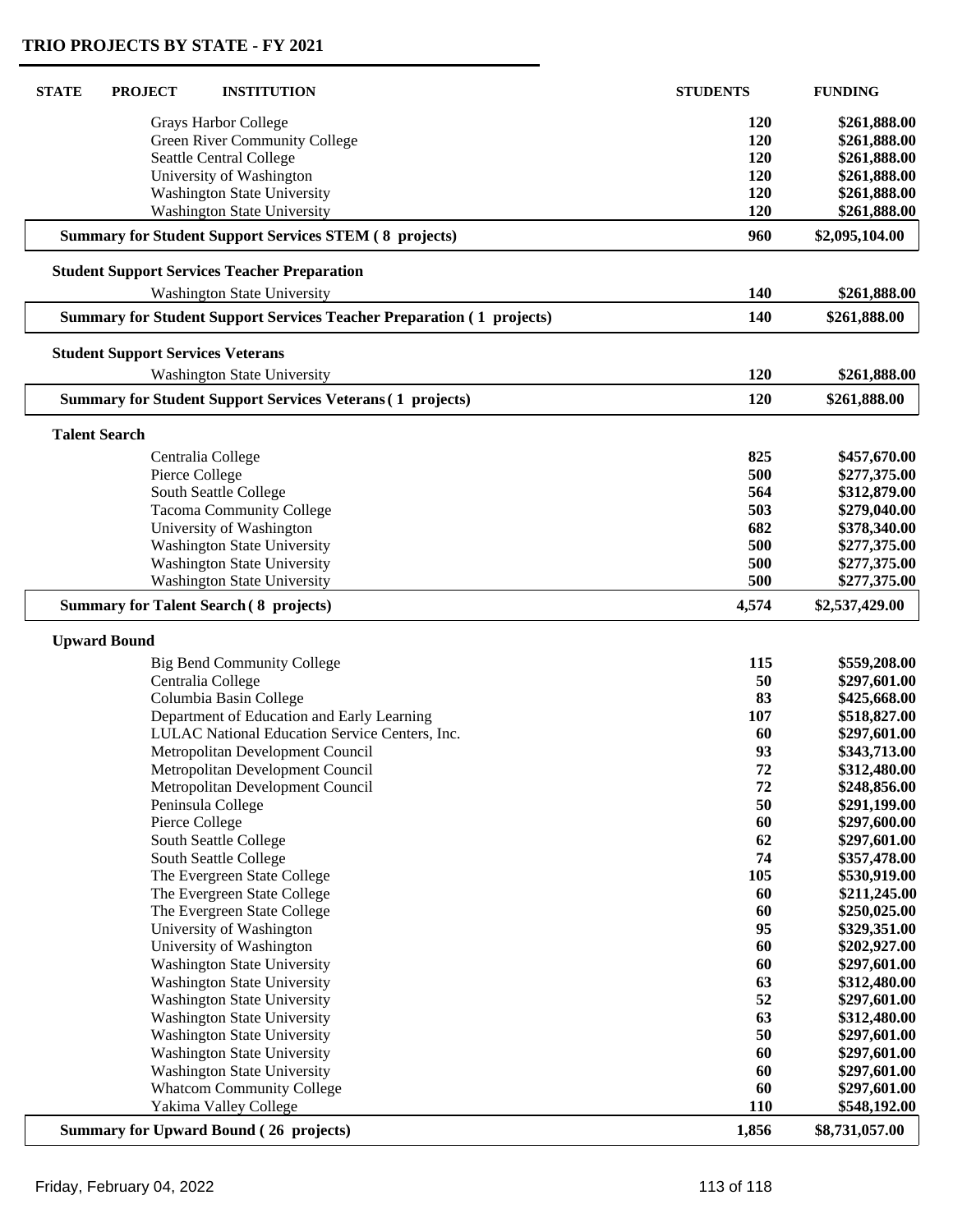| <b>STATE</b> | <b>PROJECT</b>                   | <b>INSTITUTION</b>                                        | <b>STUDENTS</b> | <b>FUNDING</b>  |
|--------------|----------------------------------|-----------------------------------------------------------|-----------------|-----------------|
|              | <b>Upward Bound Math/Science</b> |                                                           |                 |                 |
|              |                                  | Northwest Learning and Achievement Group                  | 60              | \$297,601.00    |
|              |                                  | The Evergreen State College                               | 60              | \$297,601.00    |
|              |                                  | The Evergreen State College                               | 60              | \$247,601.00    |
|              |                                  | University of Washington                                  | 65              | \$297,601.00    |
|              |                                  | University of Washington                                  | 60              | \$297,601.00    |
|              |                                  | <b>Washington State University</b>                        | 60              | \$297,601.00    |
|              |                                  | <b>Summary for Upward Bound Math/Science (6 projects)</b> | 365             | \$1,735,606.00  |
|              |                                  |                                                           |                 |                 |
|              |                                  | Summary for state of WA (89 projects)                     | 19.908          | \$28,272,588.00 |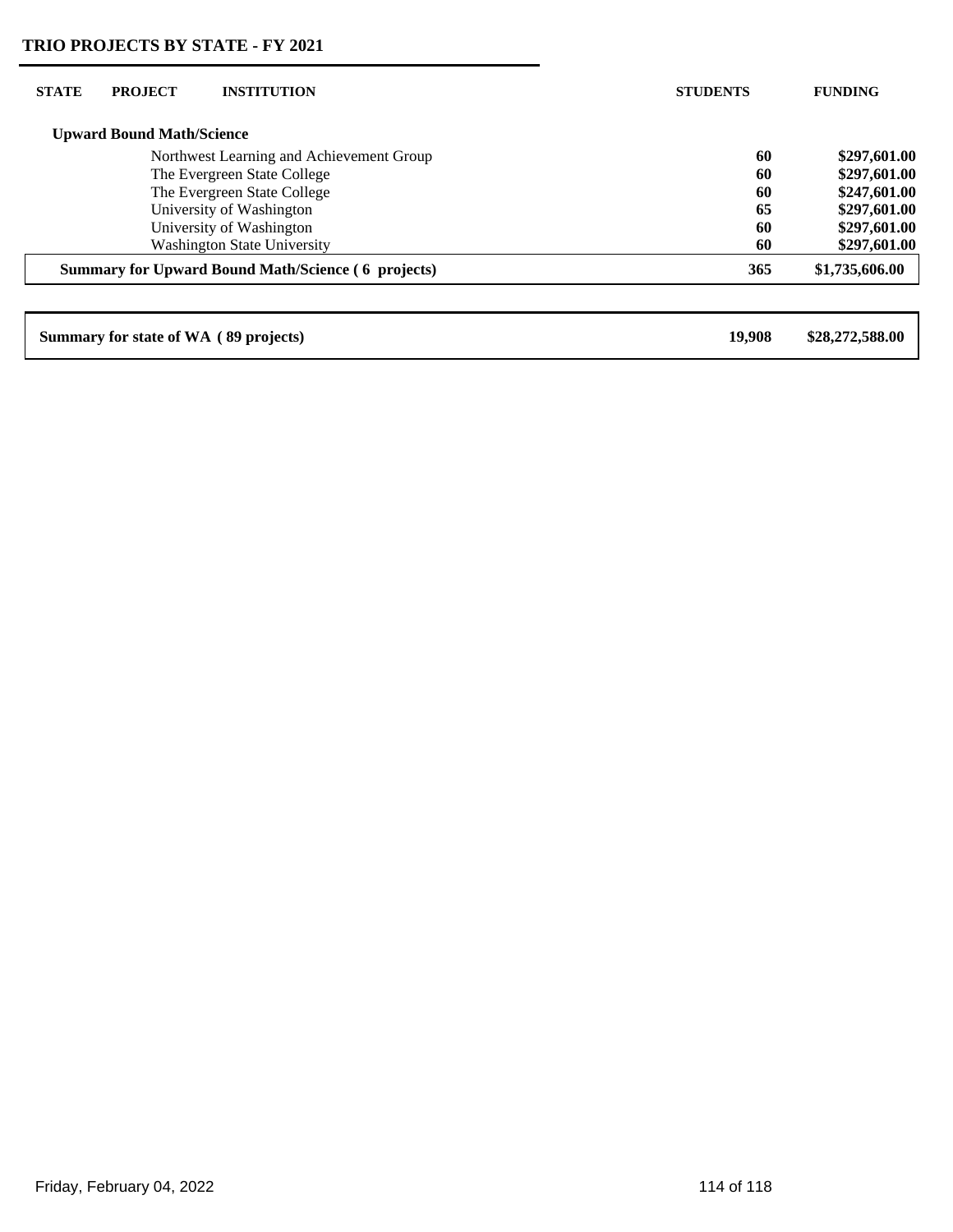| <b>STATE</b> | <b>PROJECT</b><br><b>INSTITUTION</b>                                   | <b>STUDENTS</b> | <b>FUNDING</b>               |
|--------------|------------------------------------------------------------------------|-----------------|------------------------------|
| WI           |                                                                        |                 |                              |
|              | <b>Disabled Student Services</b>                                       |                 |                              |
|              | <b>Gateway Technical College</b>                                       | 100             | \$261,888.00                 |
|              | Madison Area Technical College                                         | 100             | \$261,888.00                 |
|              | University of Wisconsin-Eau Claire                                     | 100             | \$261,888.00                 |
|              | University of Wisconsin-Platteville                                    | 100             | \$261,888.00                 |
|              | University of Wisconsin-Stout                                          | 160             | \$294,698.00                 |
|              | <b>Summary for Disabled Student Services (5 projects)</b>              | 560             | \$1,342,250.00               |
| EOC          |                                                                        |                 |                              |
|              | University of Wisconsin-Milwaukee                                      | 1,000           | \$273,793.00                 |
|              | Summary for EOC (1 projects)                                           | 1,000           | \$273,793.00                 |
|              | <b>McNair Post-baccalaureate</b>                                       |                 |                              |
|              | <b>Beloit College</b>                                                  | 25              | \$261,888.00                 |
|              | Marquette University                                                   | 32              | \$324,736.00                 |
|              | University of Wisconsin-Eau Claire                                     | 27              | \$275,516.00                 |
|              | University of Wisconsin-La Crosse                                      | 28              | \$261,284.00                 |
|              | University of Wisconsin-Madison                                        | 28              | \$293,316.00                 |
|              | University of Wisconsin-Milwaukee                                      | 30<br>25        | \$302,643.00                 |
|              | University of Wisconsin-Oshkosh<br>University of Wisconsin-River Falls | 26              | \$260,309.00<br>\$268,643.00 |
|              | University of Wisconsin-Stout                                          | 28              | \$261,888.00                 |
|              | University of Wisconsin-Superior                                       | 25              | \$261,888.00                 |
|              | University of Wisconsin-Whitewater                                     | 30              | \$290,345.00                 |
|              | <b>Summary for McNair Post-baccalaureate (11 projects)</b>             | 304             | \$3,062,456.00               |
|              | <b>Student Support Services</b>                                        |                 |                              |
|              | <b>Beloit College</b>                                                  | 129             | \$335,110.00                 |
|              | Chippewa Valley Technical College                                      | 140             | \$261,888.00                 |
|              | Lac Courte Oreilles Ojibwa College                                     | <b>160</b>      | \$338,836.00                 |
|              | Lakeshore Technical College                                            | 140             | \$261,888.00                 |
|              | Madison Area Technical College                                         | 140             | \$261,888.00                 |
|              | Marian University                                                      | <b>140</b>      | \$261,888.00                 |
|              | Marquette University                                                   | 280             | \$608,504.00                 |
|              | Moraine Park Technical College                                         | 140             | \$261,888.00                 |
|              | Mount Mary University                                                  | 140             | \$261,888.00                 |
|              | <b>Ripon College</b>                                                   | 160             | \$290,766.00                 |
|              | University of Wisconsin System                                         | 283             | \$348,002.00                 |
|              | University of Wisconsin-Eau Claire                                     | 300             | \$450,581.00                 |
|              | University of Wisconsin-La Crosse                                      | 350             | \$449,718.00                 |
|              | University of Wisconsin-Milwaukee                                      | 250             | \$364,535.00                 |
|              | University of Wisconsin-Milwaukee                                      | 140<br>300      | \$261,888.00                 |
|              | University of Wisconsin-Oshkosh<br>University of Wisconsin-Parkside    | 165             | \$459,061.00<br>\$346,094.00 |
|              | University of Wisconsin-Platteville                                    | 300             | \$435,812.00                 |
|              | University of Wisconsin-River Falls                                    | 200             | \$347,989.00                 |
|              | University of Wisconsin-Stout                                          | 270             | \$370,687.00                 |
|              | University of Wisconsin-Superior                                       | 160             | \$348,002.00                 |
|              | University of Wisconsin-Whitewater                                     | 150             | \$219,524.00                 |
|              | Viterbo University                                                     | 200             | \$350,972.00                 |
|              | <b>Summary for Student Support Services (23 projects)</b>              | 4,637           | \$7,897,409.00               |
|              | <b>Student Support Services STEM</b>                                   |                 |                              |

| University of Wisconsin-Madison | 165        | \$261,730.00 |
|---------------------------------|------------|--------------|
| Friday, February 04, 2022       | 115 of 118 |              |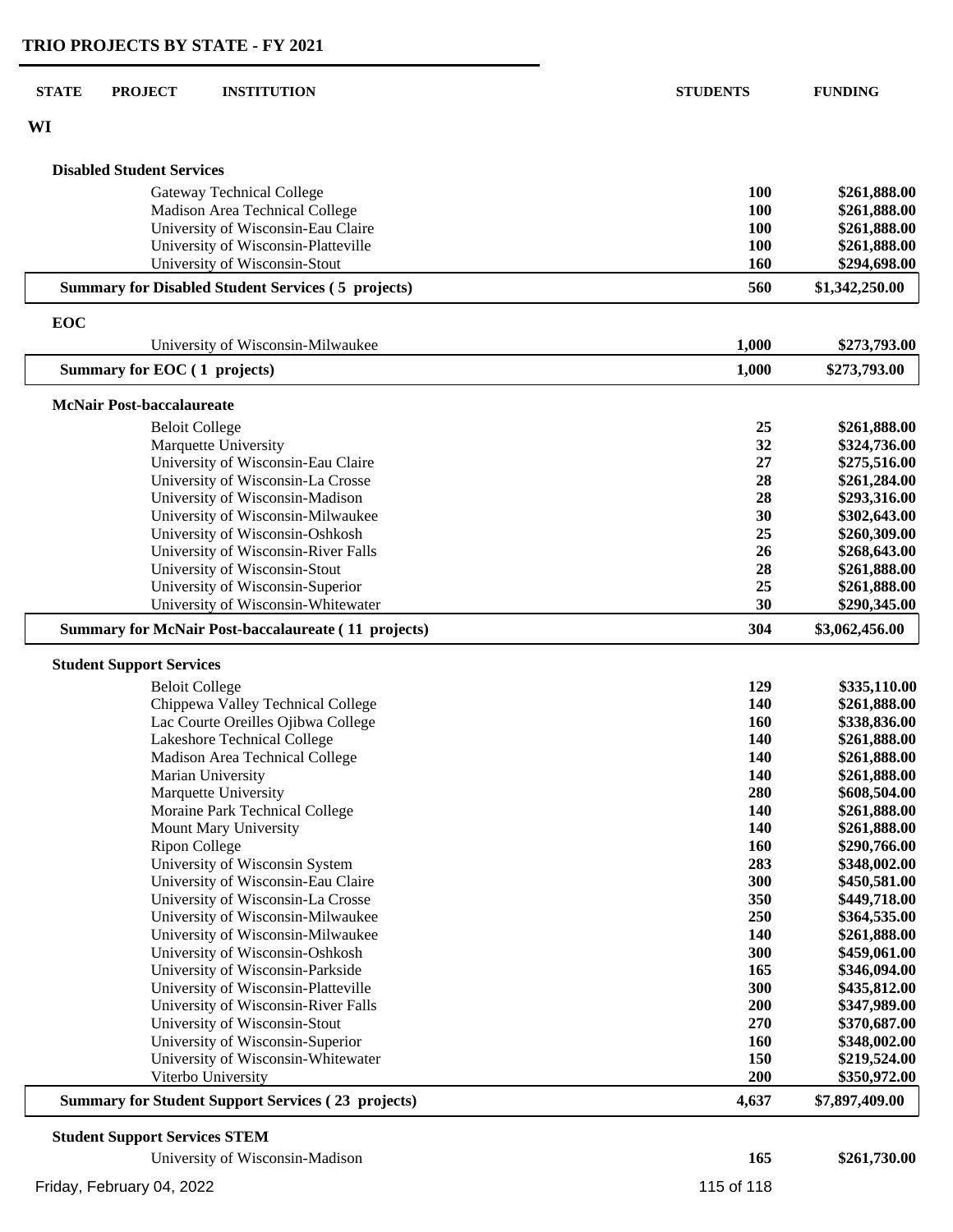| <b>STATE</b><br><b>PROJECT</b><br><b>INSTITUTION</b>          | <b>STUDENTS</b> | <b>FUNDING</b>  |
|---------------------------------------------------------------|-----------------|-----------------|
| University of Wisconsin-Oshkosh                               | 120             | \$261,888.00    |
| <b>Summary for Student Support Services STEM (2 projects)</b> | 285             | \$523,618.00    |
| <b>Talent Search</b>                                          |                 |                 |
| Marquette University                                          | 500             | \$277,348.00    |
| University of Wisconsin-Milwaukee                             | 1,000           | \$391,100.00    |
| Wisconsin Department of Public Instruction                    | 560             | \$310,660.00    |
| Wisconsin Department of Public Instruction                    | 500             | \$277,365.00    |
| <b>Summary for Talent Search (4 projects)</b>                 | 2,560           | \$1,256,473.00  |
| <b>Upward Bound</b>                                           |                 |                 |
| <b>Beloit College</b>                                         | 78              | \$402,594.00    |
| Forward Service Corporation                                   | 63              | \$312,480.00    |
| Forward Service Corporation                                   | 63              | \$312,480.00    |
| Forward Service Corporation                                   | 63              | \$312,480.00    |
| Forward Service Corporation                                   | 60              | \$297,601.00    |
| Forward Service Corporation                                   | 60              | \$297,600.00    |
| Marquette University                                          | 155             | \$742,033.00    |
| University of Wisconsin-Eau Claire                            | 73              | \$390,743.00    |
| University of Wisconsin-Green Bay                             | 80              | \$382,184.00    |
| University of Wisconsin-La Crosse                             | 95              | \$485,704.00    |
| University of Wisconsin-Milwaukee                             | 110             | \$528,691.00    |
| University of Wisconsin-River Falls                           | 73              | \$363,328.00    |
| University of Wisconsin-Stevens Point                         | 96              | \$493,320.00    |
| University of Wisconsin-Superior                              | 56              | \$297,599.00    |
| University of Wisconsin-Whitewater                            | 70              | \$336,772.00    |
| Wisconsin Department of Public Instruction                    | 52              | \$297,601.00    |
| <b>Summary for Upward Bound (16 projects)</b>                 | 1,247           | \$6,253,210.00  |
| <b>Upward Bound Math/Science</b>                              |                 |                 |
| Forward Service Corporation                                   | 60              | \$297,601.00    |
| Forward Service Corporation                                   | 60              | \$297,601.00    |
| Marian University                                             | 62              | \$297,601.00    |
| Marquette University                                          | 66              | \$353,513.00    |
| University of Wisconsin-Green Bay                             | 80              | \$367,665.00    |
| University of Wisconsin-Milwaukee                             | 60              | \$297,601.00    |
| <b>Summary for Upward Bound Math/Science (6 projects)</b>     | 388             | \$1,911,582.00  |
| <b>Veterans Upward Bound</b>                                  |                 |                 |
| University of Wisconsin-Milwaukee                             | 125             | \$297,601.00    |
| <b>Summary for Veterans Upward Bound (1 projects)</b>         | 125             | \$297,601.00    |
|                                                               |                 |                 |
| Summary for state of WI (69 projects)                         | 11,106          | \$22,818,392.00 |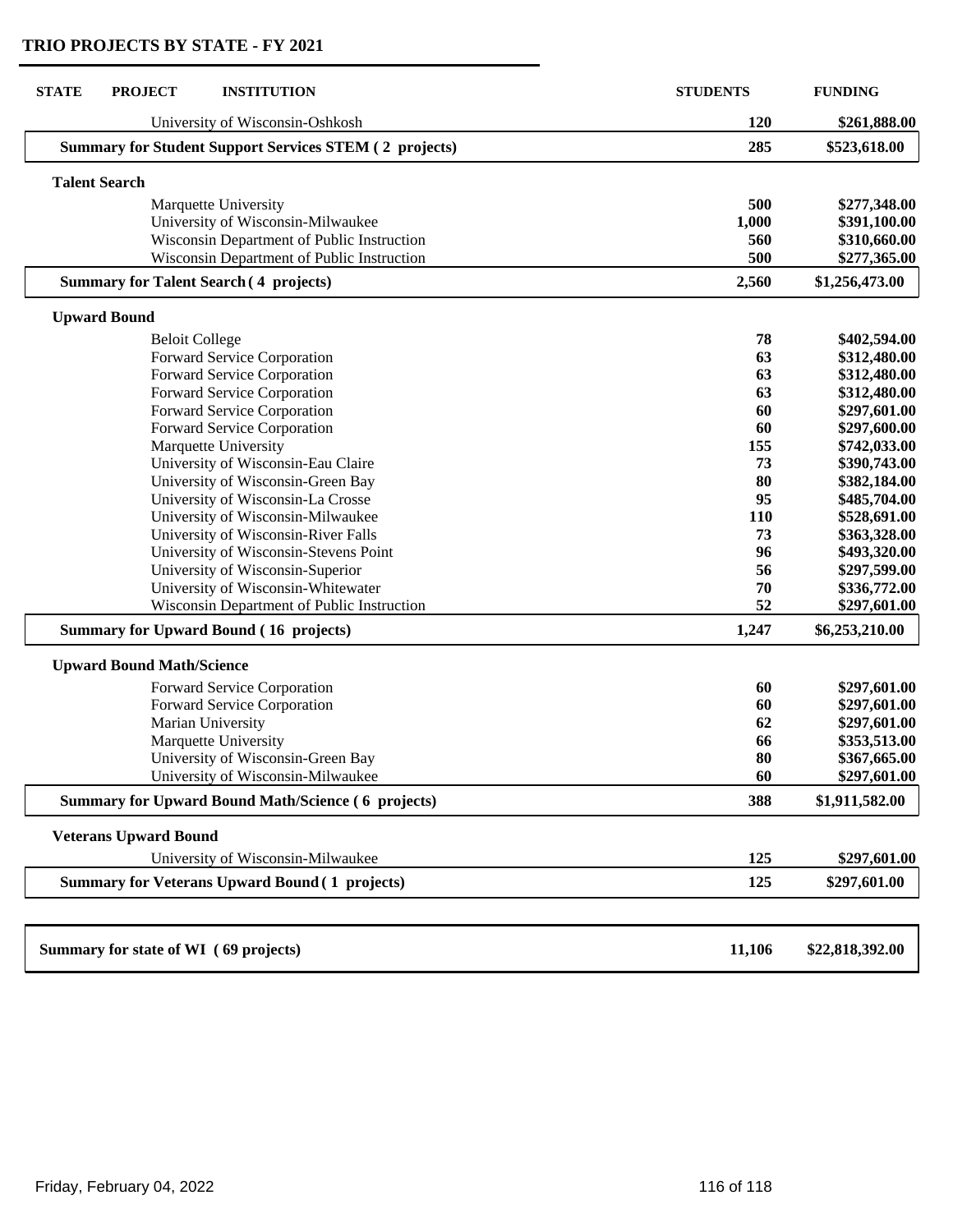| <b>STATE</b><br><b>PROJECT</b><br><b>INSTITUTION</b>                         | <b>STUDENTS</b> | <b>FUNDING</b>               |
|------------------------------------------------------------------------------|-----------------|------------------------------|
| WV                                                                           |                 |                              |
| EOC                                                                          |                 |                              |
| Marshall University                                                          | 1,000           | \$273,793.00                 |
| Summary for EOC (1 projects)                                                 | 1,000           | \$273,793.00                 |
| <b>McNair Post-baccalaureate</b>                                             |                 |                              |
| Concord University                                                           | 30              | \$299,981.00                 |
| <b>Summary for McNair Post-baccalaureate (1 projects)</b>                    | 30              | \$299,981.00                 |
| <b>Student Support Services</b>                                              |                 |                              |
| Concord University                                                           | 206             | \$357,411.00                 |
| Glenville State College                                                      | 165             | \$275,076.00                 |
| Marshall University                                                          | 200             | \$338,972.00                 |
| Shepherd University                                                          | 165             | \$261,888.00                 |
| West Virginia State University                                               | 250             | \$338,972.00                 |
| West Virginia University                                                     | 206             | \$347,992.00                 |
| West Virginia University Institute of Technology                             | 215             | \$408,472.00                 |
| <b>Summary for Student Support Services (7 projects)</b>                     | 1,407           | \$2,328,783.00               |
| <b>Talent Search</b>                                                         |                 |                              |
| Marshall University                                                          | 600             | \$328,413.00                 |
| Marshall University                                                          | 542             | \$300,675.00                 |
| <b>Summary for Talent Search (2 projects)</b>                                | 1,142           | \$629,088.00                 |
| <b>Upward Bound</b>                                                          |                 |                              |
| Concord University                                                           | 60              | \$297,553.00                 |
| Concord University                                                           | 90              | \$465,363.00                 |
| Davis & Elkins College                                                       | 50              | \$297,601.00                 |
| Davis & Elkins College                                                       | 88              | \$470,818.00                 |
| Marshall University                                                          | 77              | \$409,512.00                 |
| <b>Salem University</b>                                                      | 90              | \$480,875.00                 |
| Shepherd University                                                          | 60              | \$297,601.00                 |
| West Virginia State University                                               | <b>110</b>      | \$588,985.00                 |
| West Virginia University<br>West Virginia University Institute of Technology | 60<br>90        | \$297,601.00<br>\$451,046.00 |
| <b>Summary for Upward Bound (10 projects)</b>                                | 775             | \$4,056,955.00               |
|                                                                              |                 |                              |
| <b>Veterans Upward Bound</b>                                                 |                 |                              |
| Concord University                                                           | 125             | \$235,842.00                 |
| Davis & Elkins College                                                       | 163             | \$423,188.00                 |
| <b>Summary for Veterans Upward Bound (2 projects)</b>                        | 288             | \$659,030.00                 |
|                                                                              |                 |                              |
| Summary for state of WV (23 projects)                                        | 4,642           | \$8,247,630.00               |